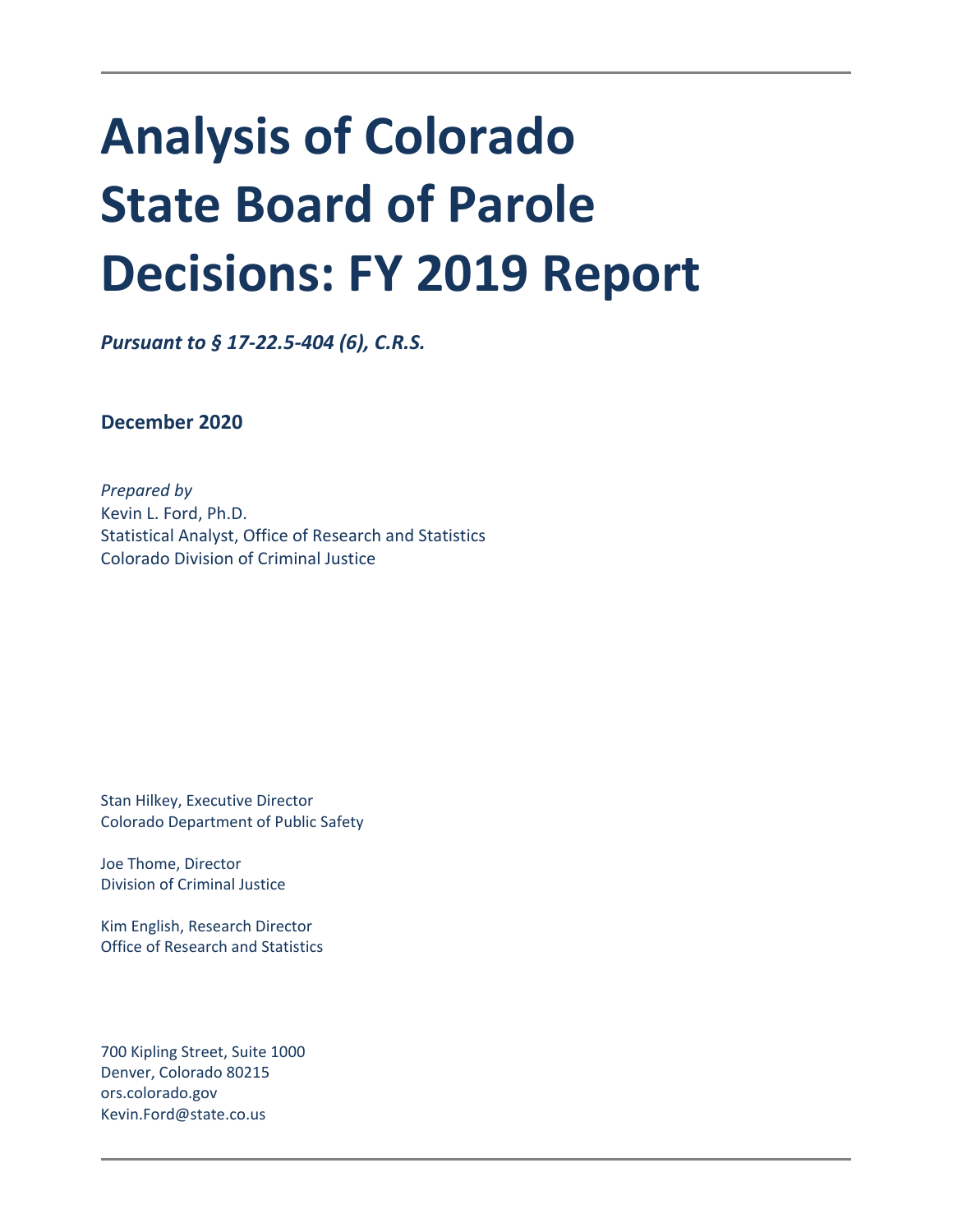This page intentionally left blank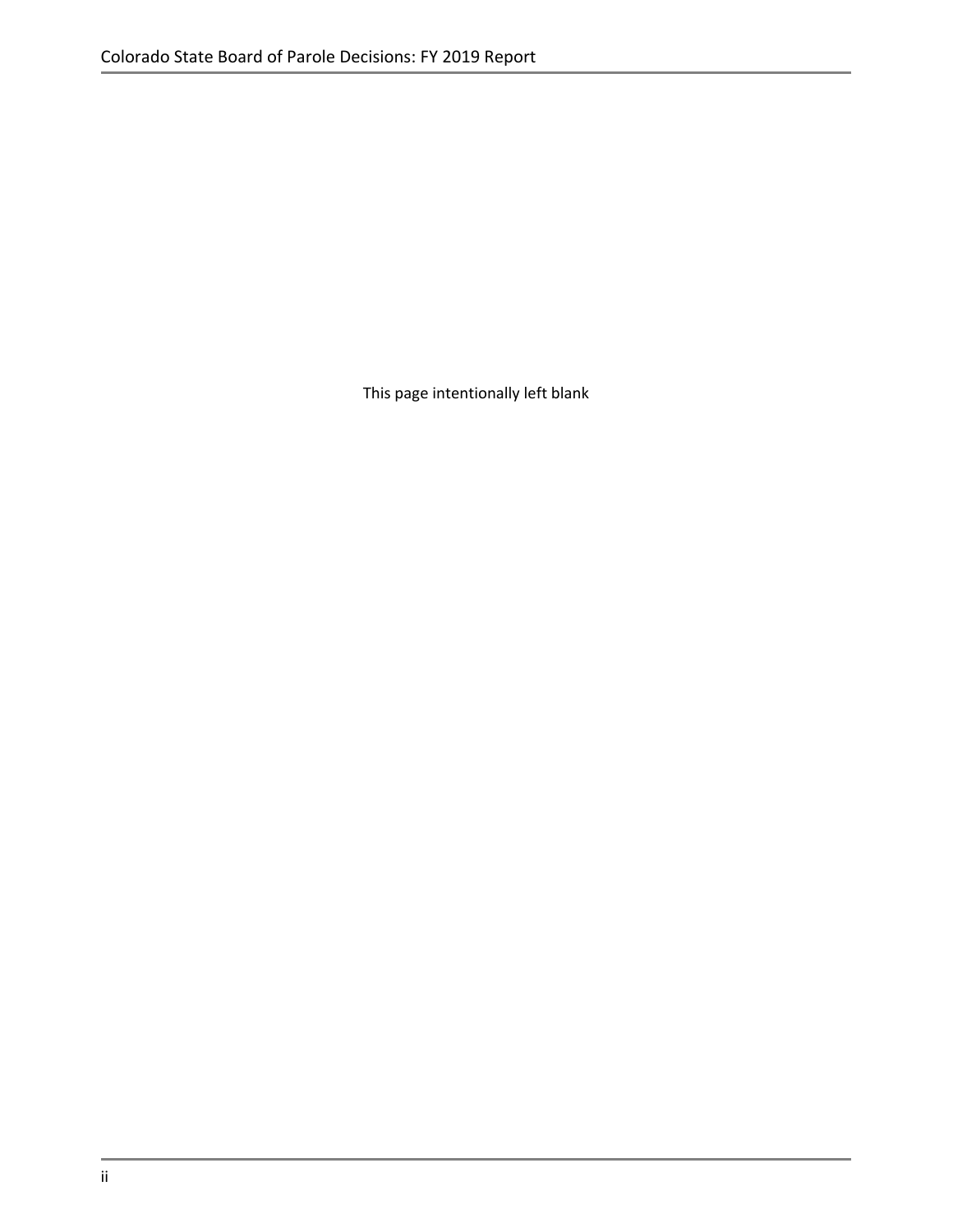## **Contents**

| iii | <b>Contents</b>                                                      |
|-----|----------------------------------------------------------------------|
| iv  | <b>Tables</b>                                                        |
| v   | <b>Appendices Figures</b>                                            |
| vi  | <b>Acknowledgements</b>                                              |
|     |                                                                      |
| 01  | <b>Executive Summary</b>                                             |
| 01  | <b>BACKGROUND</b>                                                    |
| 05  | <b>FINDINGS</b>                                                      |
|     |                                                                      |
| 15  | <b>Section One: Introduction</b>                                     |
| 15  | Mandates                                                             |
| 16  | Organization of the Report                                           |
|     |                                                                      |
| 17  | <b>Section Two: Parole Board Automated</b>                           |
|     | <b>Decision Support System</b>                                       |
| 17  | Parole Board Hearing Application Portal                              |
| 18  | Parole Board Release Guideline<br>Instrument (PBRGI)                 |
| 22  | Parole Board Revocation Projects                                     |
|     |                                                                      |
| 25  | <b>Section Three: Hearings, Decisions and</b><br><b>Study Sample</b> |
| 25  | <b>Board Hearing Types</b>                                           |
| 26  | <b>Board Decision Types</b>                                          |
| 27  | <b>Statutory Modifications</b>                                       |
| 29  | FY 2019 Sample Selection                                             |
| 31  | FY 2019 Overall Sample                                               |
| 32  | FY 2019 PBRGI Sample                                                 |

| 33 | Section Four: FY 2019 Findings -<br><b>Parole Board Decisions</b>                           |
|----|---------------------------------------------------------------------------------------------|
| 33 | <b>Overall Decision Findings</b>                                                            |
| 36 | <b>PBRGI Bypass Findings</b>                                                                |
| 38 | <b>PBRGI Findings</b>                                                                       |
| 38 | <b>PBRGI Decision Matrix Assignment</b>                                                     |
| 38 | <b>Board Decisions (PBRGI Sample)</b>                                                       |
| 42 | <b>Board/PBRGI Agreement</b>                                                                |
| 45 | Decision Agreement by Matrix<br>Assignment                                                  |
| 48 | Decision Agreement by Decision Type                                                         |
| 53 | <b>Departure Reasons</b>                                                                    |
| 58 | Findings: File Reviews                                                                      |
| 65 | <b>Findings: Full Board Reviews</b>                                                         |
| 70 | <b>Findings: Decisions Regarding Sex</b><br><b>Offenders</b>                                |
| 73 | Summary: FY 2019 Findings                                                                   |
| 81 | <b>Appendices</b>                                                                           |
| 83 | A: Colorado State Board of Parole                                                           |
| 85 | <b>B: Parole Board Release Guideline</b><br><b>Instrument: Item and Matrix Descriptions</b> |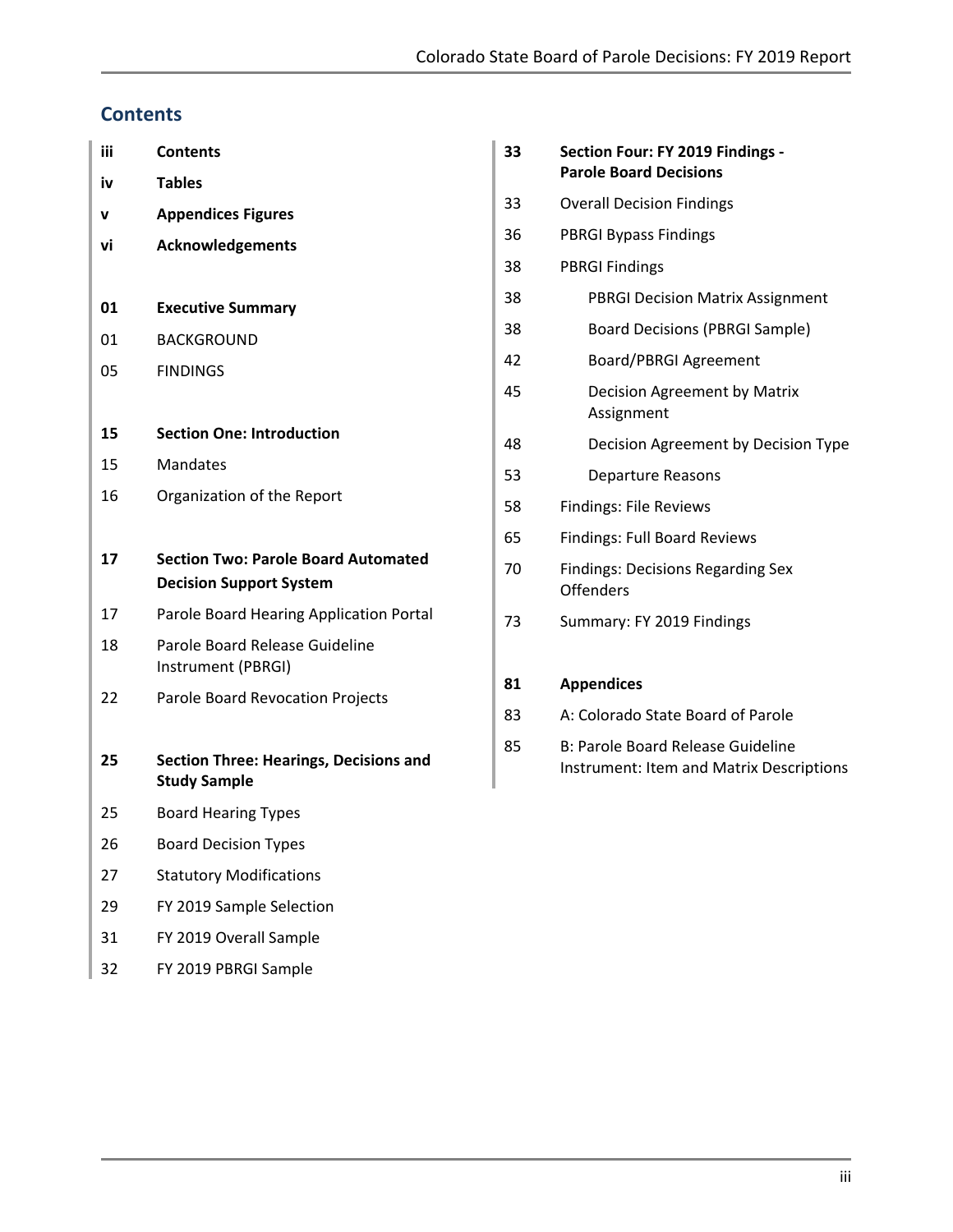## **Tables**

- **35 Table 1** FY 2019 Samples: Counts and percentages of Parole Board decisions by months to mandatory release date
- **37 Table 2** FY 2019 PBRGI Bypass sample: Counts and percentages of Parole Board decisions by months to mandatory release date (n=965)
- **39 Table 3** FY 2019 PBRGI sample: Counts and percentages of parole applicants in "regular" hearings assigned to each PBRGI risk/readiness matrix combination (n=4,351)
- **40 Table 4** FY 2019 PBRGI sample: Counts and percentages of Parole Board (PB) "regular" hearing decisions within each PBRGI risk/readiness matrix combination (n=4,351)
- **41 Table 5** FY 2019 PBRGI, Bypass, and Combined samples: Overall counts and percentages of Parole Board "regular" hearing decisions by months to mandatory release date (n=4,351, n=935, and n=5,286, respectively)
- **43 Table 6** FY 2019 PBRGI sample: Overall counts and percentages of Parole Board "regular" hearing decisions by PBRGI advisory recommendations (n=4,351)
- **44 Table 7** PBRGI samples: Percentage of Parole Board "regular" hearing decisions, PBRGI advisory recommendations, and decision agreement by fiscal year
- **46 Table 8** FY 2019 PBRGI sample: Counts of parole applicants assigned to each PBRGI risk/readiness matrix combination and the associated percentage of agreement and departure between Parole Board "regular" hearing decisions and PBRGI advisory recommendations (n=4,351)
- **50 Table 9** FY 2019 PBRGI sample: Counts and percentages within PBRGI risk/readiness matrix combinations of the 1,441 Board release decisions in "regular" hearings that agreed with the PBRGI advisory recommendation to release
- **50 Table 10** FY 2019 PBRGI sample: Counts and percentages within PBRGI risk/readiness matrix combinations of the 1,759 Board deferral decisions in "regular" hearings that agreed with the PBRGI advisory recommendation to defer
- **52 Table 11** FY 2019 PBRGI sample: Counts and percentages within PBRGI risk/readiness matrix combinations of the 453 Board release decisions in "regular" hearings that did not agree with the PBRGI advisory recommendation to defer
- **52 Table 12** FY 2019 PBRGI sample: Counts and percentages within PBRGI risk/readiness matrix combinations of the 698 Board deferral decisions in "regular" hearings that did not agree with the PBRGI advisory recommendation to release
- **59 Table 13** Total file reviews by fiscal year and Parole Board decisions
- **60 Table 14** FY 2019 PBRGI, Bypass, and Combined samples File Reviews: Counts and percentages of Parole Board decisions by months to mandatory release date (n=374, n=919, & n=1,293, respectively)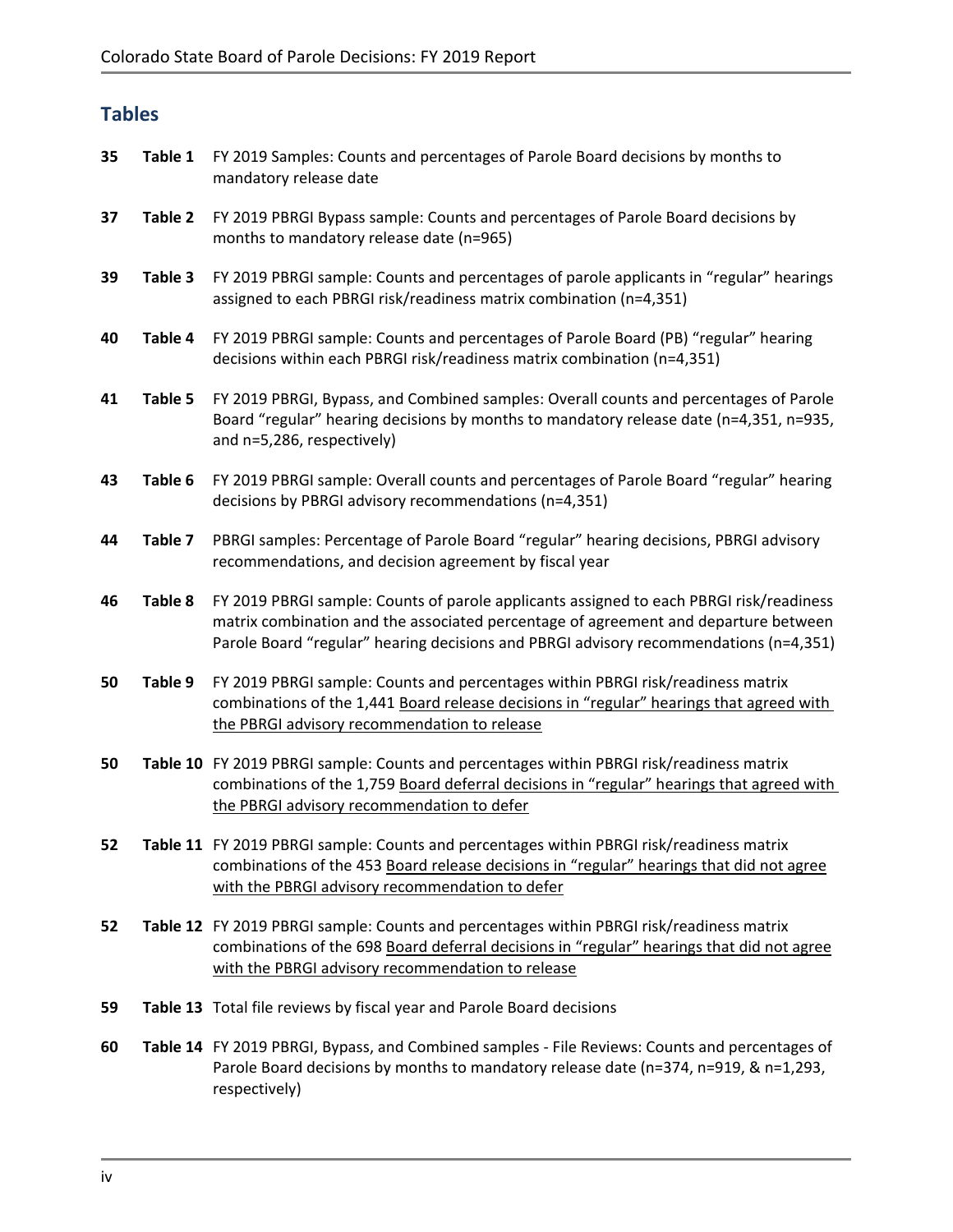- **62 Table 15** FY 2019 PBRGI sample File Reviews: Counts and percentages of parole applicants assigned to each PBRGI risk/readiness matrix combination (n=374)
- **63 Table 16** FY 2019 PBRGI sample File Reviews: Overall counts and percentages of Parole Board file review decisions by PBRGI advisory recommendations (n=374)
- **66 Table 17** FY 2019 PBRGI sample Full Board Reviews: Counts and percentages of parole applicants assigned to each PBRGI risk/readiness matrix combination (n=1,541)
- **67 Table 18** FY 2019 PBRGI sample Full Board Reviews: Overall counts and percentages of full Board review decisions by PBRGI advisory recommendations (n=1,541)

## **Appendices Figures**

- **90 Figure A1** PBRGI risk and readiness variables and algorithm calculations and categories
- **92 Figure A2** Advisory release decision recommendation matrix with risk and readiness categories and associated recommendations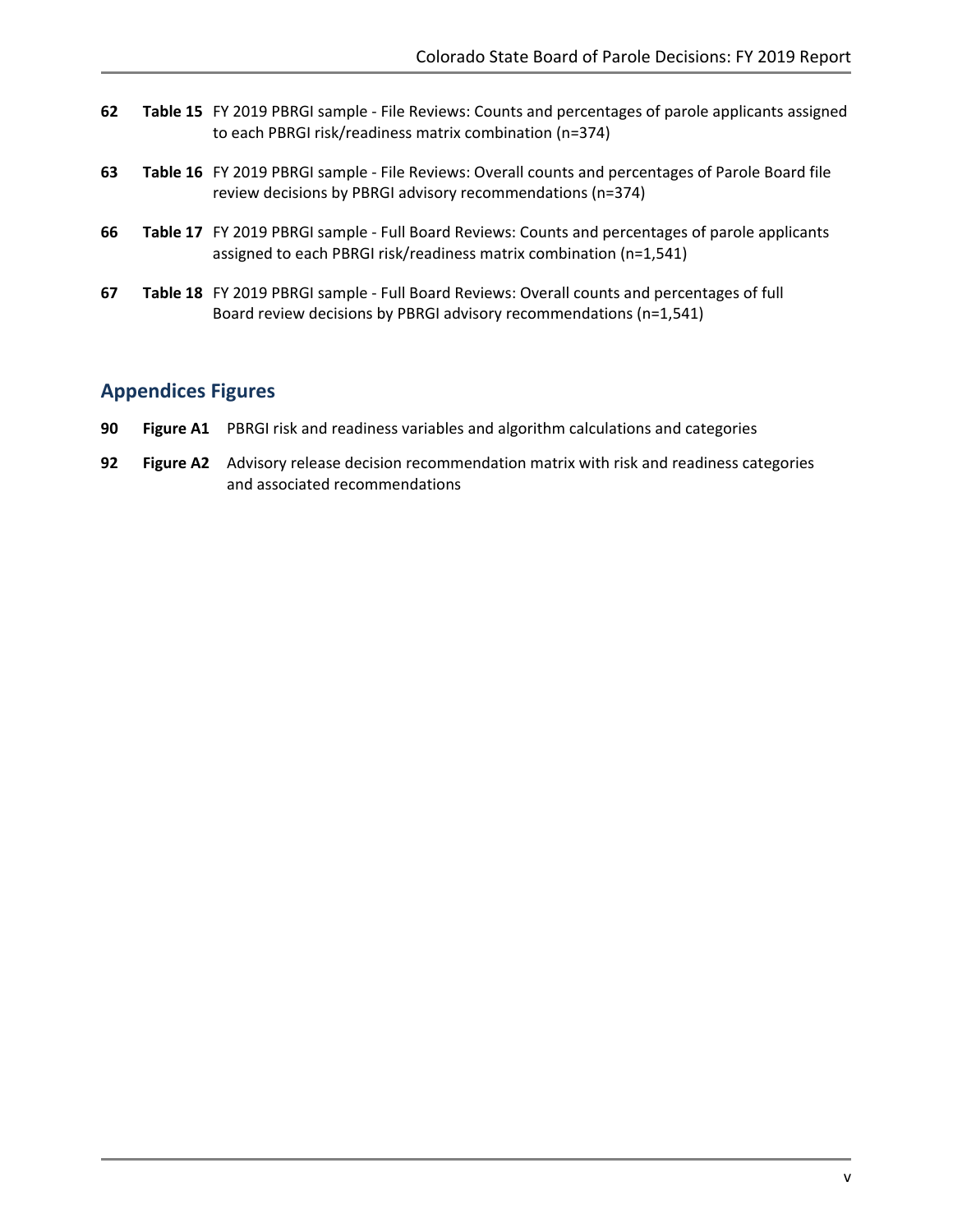## **Acknowledgements**

The preparation of this report depends on the assistance of many individuals at the Colorado State Board of Parole, especially Parole Board Analyst Anne Andrews who provides and offers guidance regarding Colorado Department of Corrections (CDOC) data and data tables and Parole Board staff members who provide feedback and guidance throughout the year on Board policies, processes and procedures. Parole Board Chair Kristen Hilkey, Vice Chair Chad Dilworth, and the current and former Board members are acknowledged for their assistance and their dedication to the public safety of the citizens of Colorado.

A team of professionals in Offices at the CDOC in Planning and Analysis and in Information Technology, especially Ricky Vyncke, Richard Kluckow Jason Martin, Mike Henderson and Clifton Ford, granted access to data or offered support and expertise on the complex parole hearing system in use by the Parole Board within which the Parole Board Release Guideline Instrument (PBRGI) resides.

Additionally, at the office of Time & Release Operations at the Department of Corrections, Mary Carlson provided consultation on prison release processes and CDOC databases.

Peg Flick, Linda Harrison, and Kim English in the Office of Research and Statistics and Director Joe Thome in the Division of Criminal Justice at the Colorado Department of Public Safety provided invaluable consultation and/or analyses for this report.

This report would not be possible without the contributions of these individuals at the Colorado State Board of Parole, the Colorado Department of Corrections and colleagues in the Colorado Department of Public Safety. Despite this assistance, any errors and omissions are ours alone.

Kevin L. Ford, Ph.D. Office of Research and Statistics Division of Criminal Justice Colorado Department of Public Safety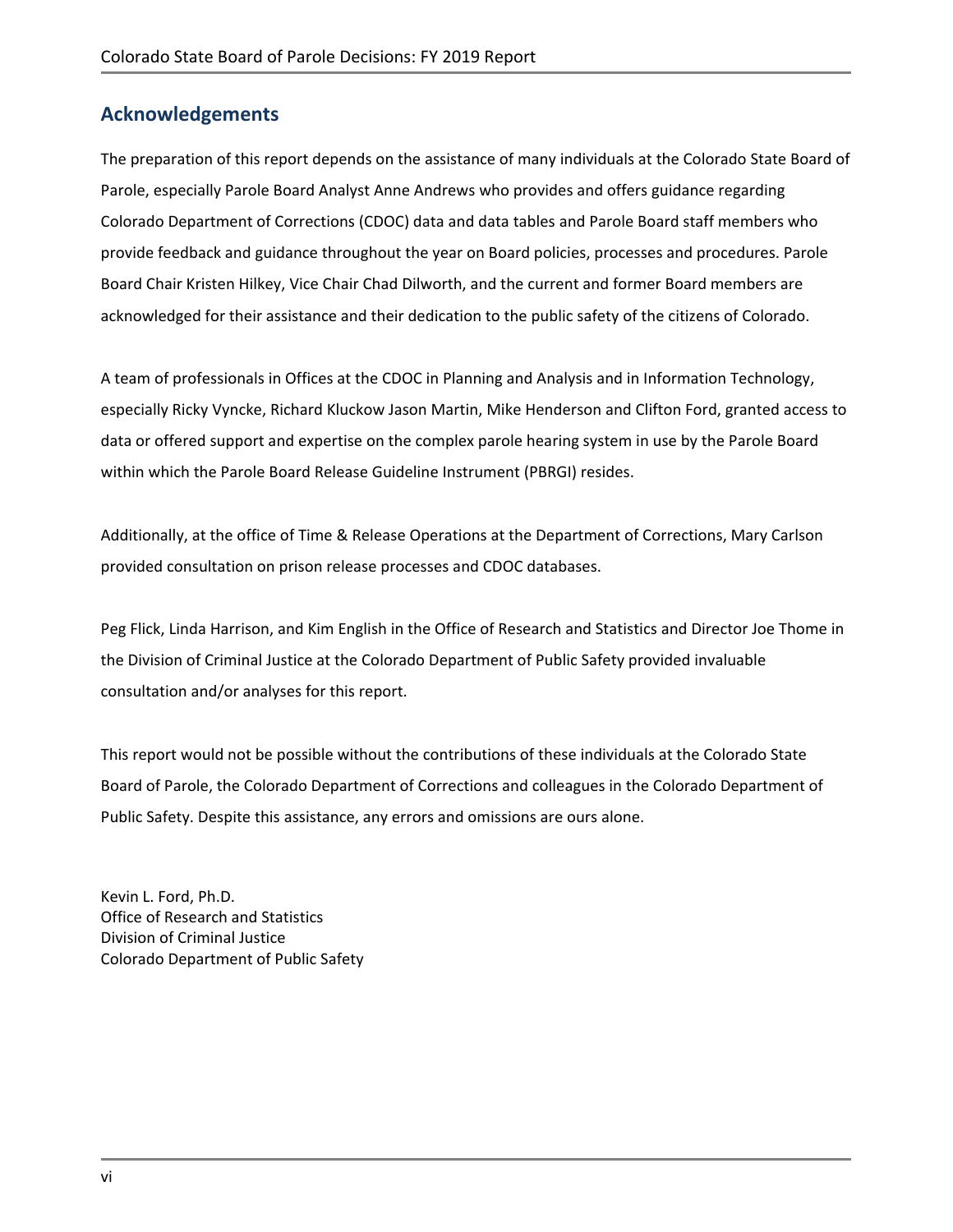## **Executive Summary**

## **BACKGROUND**

**Introduction.** The Colorado State Board of Parole ("the Board") is created and described in §17-2-201, C.R.S. and it functions under a "type 1 transfer"[1](#page-6-0) to the Colorado Department of Corrections (CDOC) pursuant to §24-1-128.5(3), C.R.S. The Board, appointed by the Governor and confirmed by the Colorado State Senate, includes nine members who serve three-year terms.<sup>[2](#page-6-1)</sup> The Board may hire additional individuals on contract to serve as release hearing officers and revocation ("administrative") hearing officers.<sup>[3](#page-6-2)</sup> Among the duties of the Board chair described in §17-2-201(3)(f), C.R.S., is "to ensure that parole board members, release hearing officers, and administrative hearing officers under contract with the board are accurately collecting data and information on his or her decision-making as required by section 17-22.5- 404 (6)."

**Mandates.** Pursuant to §17-22.5-404(6)(a), C.R.S., the Board is mandated to work with the Division of Criminal Justice (DCJ) in the Colorado Department of Public Safety (CDPS) and the Colorado Department of Corrections (CDOC) "to develop and implement a process to collect and analyze data related to the basis for and the outcomes of the Board's parole decisions." Additionally, pursuant to §17-22.5-107(1), C.R.S., in consultation with the Board, DCJ is mandated to develop an administrative release guideline instrument for use by the Board in evaluating applications for parole. Finally, pursuant to §17-22.5-404(6)(e)(I), C.R.S., the Board and DCJ are mandated to issue a report to the General Assembly regarding the outcomes of decisions by the Board.

Where data are available, this report describes findings and progress on these mandates during the period from July 1, 2018 through June 30, 2019. This report presents findings on all hearing decisions involving a discretionary release or deferral and, where applicable, on the Board's agreement with or reason for departure from the PBRGI advisory recommendation for these hearings. The report also addresses progress on all statutory mandates related to the Board's decision systems.

<span id="page-6-0"></span> $1A$  "type 1 transfer" defines a form of organizational structure that separates the administration from the function of government entities (Administrative Organization Act of 1968; §24-1-105(1), C.R.S.). The Board is administered by the Colorado Department of Corrections (CDOC), but it carries out its statutory powers, duties, and functions independently of the CDOC.

<span id="page-6-1"></span><sup>&</sup>lt;sup>2</sup> In May 2019, Senate Bill 2019-165 expanded the Board from seven to nine members (see §17-2-201(1)(a), C.R.S.).

<span id="page-6-2"></span><sup>&</sup>lt;sup>3</sup> The Board typically hires no more than 1 to 3 of either type of hearing officer (see §17-2-201(3)(h) & (h.1), C.R.S.). Board members and hearing officers for FY 2019 and the Board mission statement are displayed in Appendix A.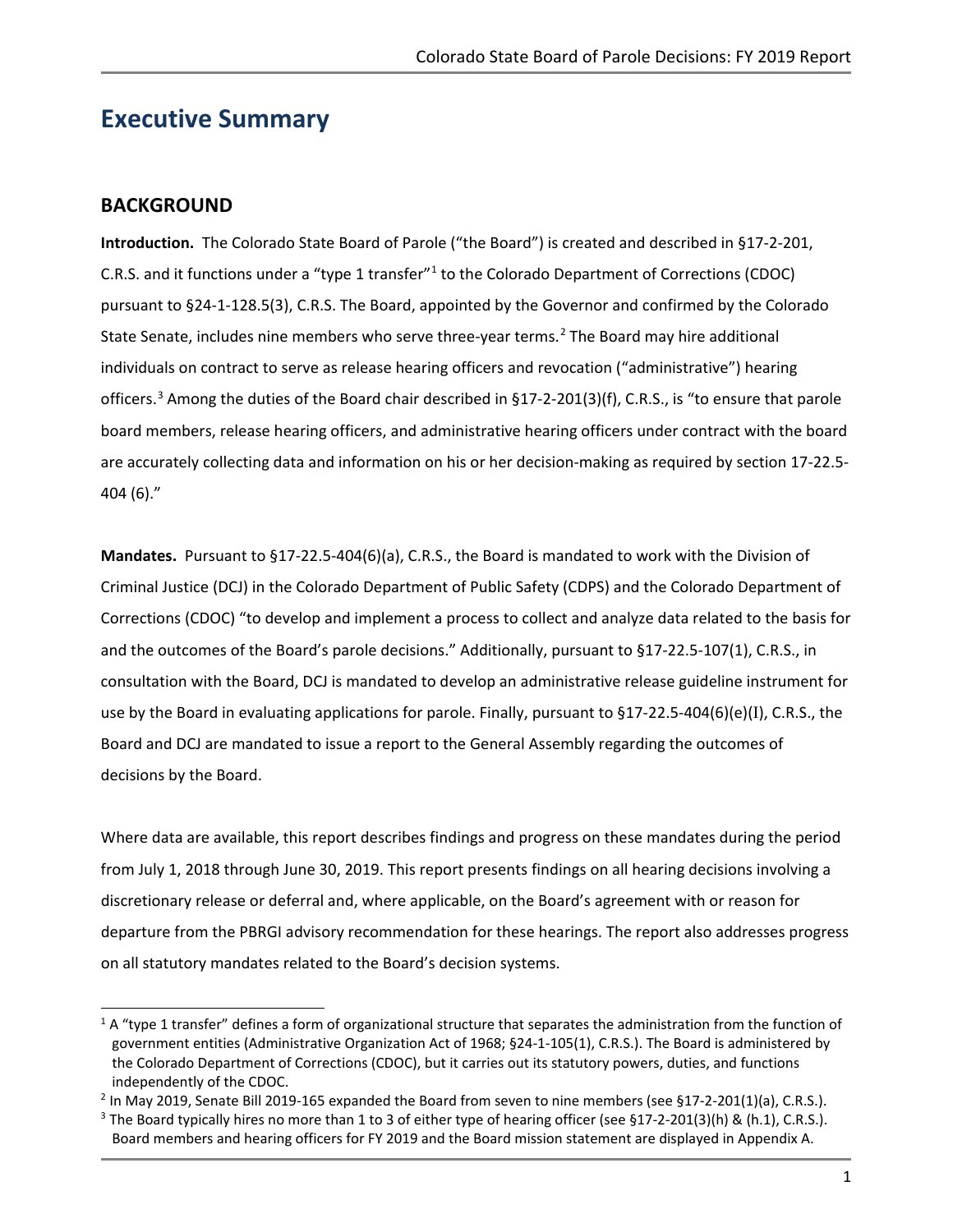More comprehensive details of the Board's annual activities and processes may be found in reports and presentations generated by the Board pursuant to other legislative mandates. The Board provides an annual report to the Judiciary Committees of the Colorado House of Representatives and the Senate regarding the operations of the Board (see §17-2-201(3.5), C.R.S.). A separate annual presentation is offered by the Board to the Joint Budget Committee of the Colorado General Assembly (see §2-3- 203(1)(b.2), C.R.S.). [4](#page-7-0)

**Parole Board Hearing Application Portal.** During FY 2012, the CDOC's Office of Information Technology (OIT), in collaboration with the Board, various representatives of CDOC including the Time and Release Operations Office, and DCJ, implemented the Parole Board Hearing Application Portal. This user interface gathers information from diverse CDOC sources, displays it, and records Board member decisions. Without this automation of parole hearings, the development and integration of the automated Parole Board Release Guideline Instrument (PBRGI) and the analyses of decisions in this report would not be possible.

**Parole Board Release Guideline Instrument (PBRGI)**. The goal of the PBRGI is to provide a consistent framework for the Board to evaluate and weigh specific statutory release decision factors and, based on a structured decision matrix, to offer an advisory release decision recommendation for parole applicants. The PBRGI was derived from a paper-and-pencil draft administrative release guideline instrument of parole release policies created by the Colorado Commission on Criminal and Juvenile Justice (CCJJ; ccjj.colorado.gov). Initial testing concluded in August 2012 and the system was implemented on September 4, 2012. Since that date, the automated PBRGI system has been available for use within the Parole Board Application Hearing Portal by Board members when conducting parole release application hearings. Technical reports regarding the initial testing of the PBRGI are available in the FY 2012 and FY 2013 Parole Board decisions reports.<sup>[5](#page-7-1)</sup>

The PBRGI is a set of thirteen policy items that combine using two algorithms to create a matrix with two dimensions. The first dimension is *risk of recidivism* and the second dimension is *readiness for parole*. The thirteen items correspond to the release policies identified by CCJJ and the associated release considerations placed in Colorado statute.<sup>[6](#page-7-2)</sup> DCJ staff constructed two algorithms from these thirteen statutory considerations, one for recidivism risk and one for parole readiness. The baseline for the risk

<span id="page-7-0"></span> <sup>4</sup> These annual reports are available under "Reference Materials" at, paroleboard.colorado.gov/reference-materials.

<span id="page-7-1"></span><sup>5</sup> Prior year reports are available on the ORS/DCJ website at, ors.colorado.gov/ors-reports.

<span id="page-7-2"></span> $6$  See the statutory considerations for release to parole in §17-22.5-404(4), C.R.S.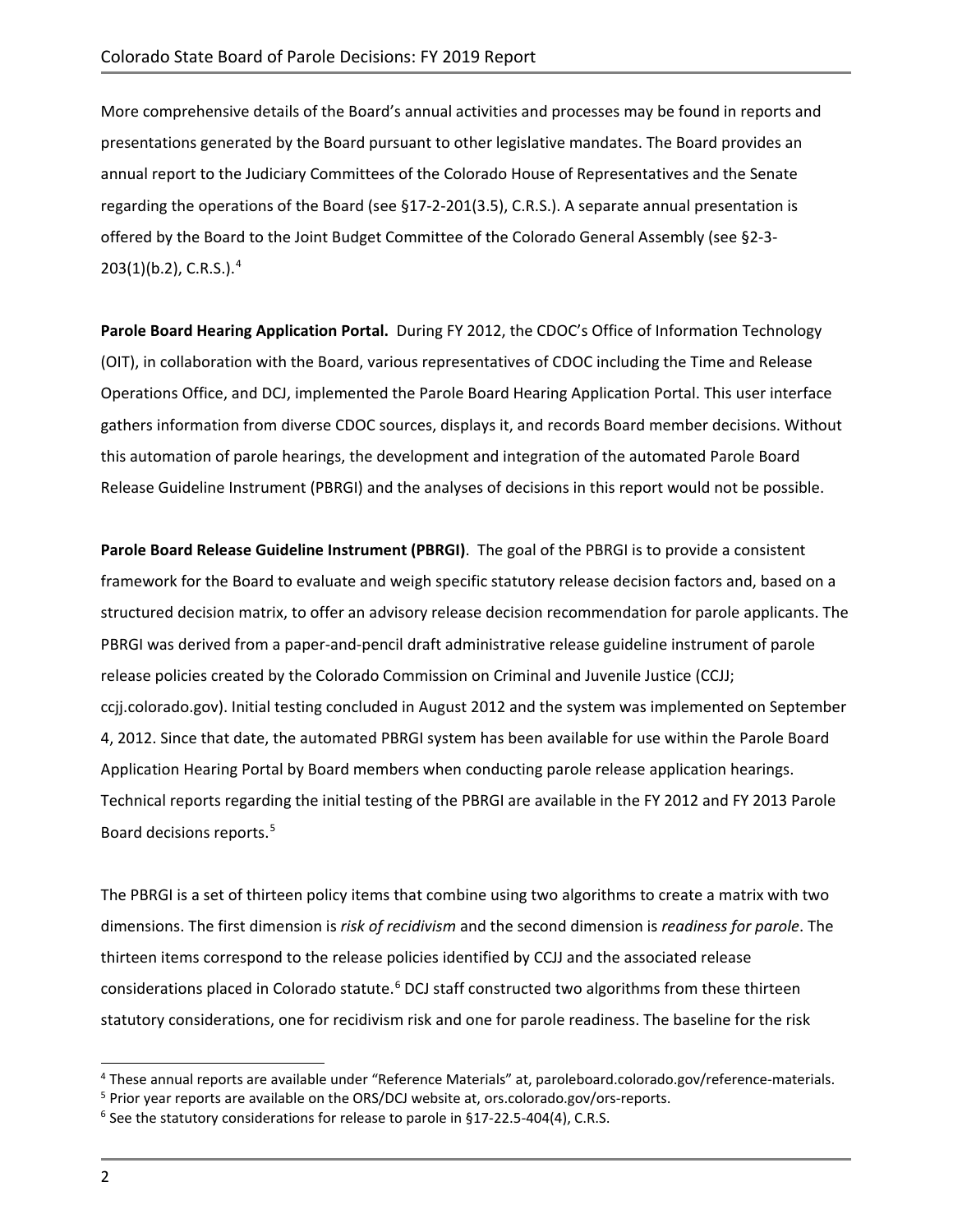dimension is the risk level from the Colorado Actuarial Risk Assessment Scale (CARAS), which is a statutorily mandated actuarial risk assessment measure that is re-validated at least every five years on the Colorado prison population.<sup>[7](#page-8-0)</sup> The Level of Supervision Inventory-Revised (LSI-R) overall and rater box scores serve as the baseline for the assessment of criminogenic needs underlying the readiness score used in the matrix. The PBRGI items, the scoring algorithms and the advisory decision matrix are described in Appendix B.

The combination of the risk and readiness scores places an inmate in a five-level risk by three-level readiness matrix where each matrix position is associated with an advisory release or defer recommendation (§17-22.5-107(1)(b), C.R.S.).<sup>[8](#page-8-1)</sup> This advisory recommendation is displayed to Board members through the Parole Board Hearing Application Portal. Members may also view an individual's specific placement in the decision matrix and the data used to derive the risk and readiness scores. After considering the advisory recommendation and any additional information gathered during the hearing that is not included in the PBRGI algorithm (for example, current dynamic criminogenic needs; complex clusters of criminogenic needs; treatment dosage received; and performance while under other forms of community supervision such as probation and community corrections), Board members may choose to agree with or depart from the recommendation. Pursuant to §17-22.5-404(6)(b), C.R.S., a decision that departs from the recommendation requires that the Board member provide the reason(s) for departure.

The PBRGI design was based on policy choices generated by the Colorado Commission on Criminal and Juvenile Justice and was not derived via empirical testing. Starting in FY 2017, the Board initiated a project with DCJ to expand and revise the PBRGI policy elements to account for the numerous factors not included in the original algorithm that inform risk and readiness for release to parole. Such factors include complex clusters (three or more according to contemporary research) of criminogenic needs; patterns of success or failure under non-parole based community supervision (probation and/or community corrections); the recency, frequency and severity of institutional misconduct and several others. Although these factors are not accounted for in the current PBRGI algorithm, they are used by Board members to evaluate an individual's risk and readiness as it pertains to discretionary release to parole. The factor selection phase has been completed, but the factor revision and pilot data collection phase of the project is ongoing with completion expected in FY 2021.

<span id="page-8-0"></span><sup>&</sup>lt;sup>7</sup> Developed and validated pursuant to §17-22.5-404(2)(a), C.R.S., the CARAS, Version 6 (2015) has an AUC=.75 and predicts recidivism defined as at least one technical violation, arrest, or felony filing at any time during a 5-year period following release (Additional CARAS V.6 information is available at, ors.colorado.gov/ors-risk).

<span id="page-8-1"></span> $8$  The decision to "defer" simply means the inmate must continue to serve his or her sentence and the decision to parole is "deferred" to the next possible parole consideration date, as determined by statute (see "Board Decision Types" in Section Three).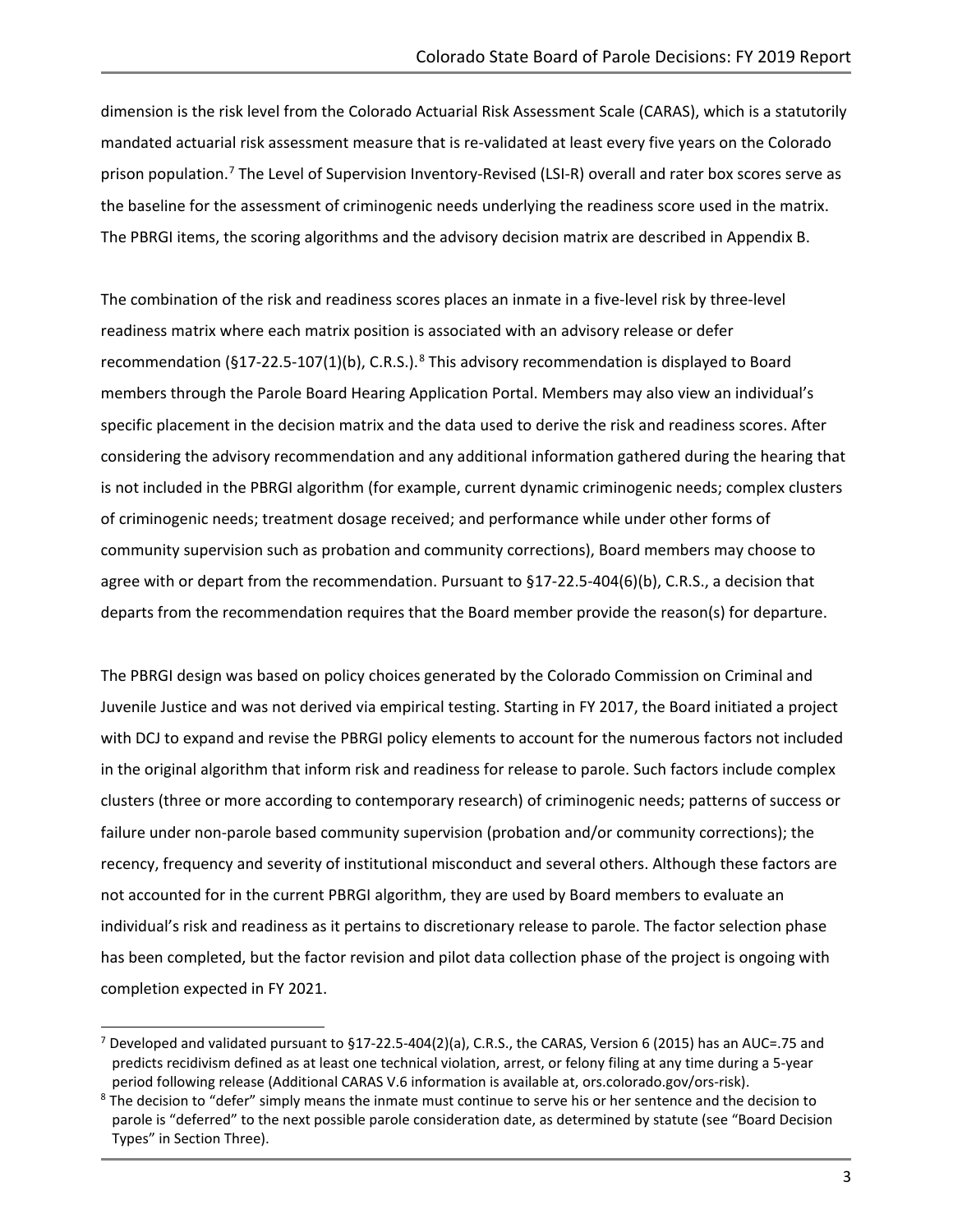The PBRGI aims to develop uniformity in the application of decision criteria, but the guideline cannot adapt to the unique and emergent characteristics of each inmate discovered during the parole application hearing. The PBRGI recommendation is not considered a standard by which Board decisions are to be measured but, rather, provides only an advisory recommendation. In fact, there is no objective standard by which Board member decisions may be measured. This point is acknowledged in the legislative declaration of House Bill 2010-1374, "…using structured decision-making unites the parole board members with a common philosophy and a set of goals and purposes while retaining the authority of individual parole board members to make decisions that are appropriate for particular situations." (§17-22.5-404(1)(c), C.R.S).

**PBRGI Bypass Option.** In April 2017, the Board submitted a project request to CDOC's Office of Information Technology (OIT) to create a PBRGI "bypass button" and a menu of seven bypass reasons. Selection of the bypass button displayed the following bypass reasons: Until Presented Actions, File Reviews, Close/Past MRD Reviews, Offender Initiated Waivers or Deferrals, Offender Refuses to Attend Hearing, Rescission Hearing, and Other. Endorsement of one or more of these bypass reasons rendered the PBRGI process inactive and the Board member proceeded to an individual's case information in the hearing portal. In these instances, the inmate was not scored on the 13 items of the PBRGI, no PBRGI advisory recommendation was generated or displayed, and no PBRGI-related data was stored in the CDOC information system. Following implementation, the Board began to use the Bypass option in August 2017. The Bypass option was created and applied primarily for file reviews.<sup>[9](#page-9-0)</sup> Upon further review, the Board eliminated the PBRGI Bypass option for file reviews on August 20, 2019; however, the hearing data in this FY 2019 report spanning July 1, 2018 to June 30, 2019 continues to reflect its use.

**Parole Board Revocation Projects.** Pursuant to §17-22.5-404(6), C.R.S., DCJ is required to report Board decisions regarding parole revocation, the reasons for these decisions, and departures from the administrative revocation guidelines (§17-22.5-107(2), C.R.S.). Since the statute was amended in 2010, two projects were initiated to respond to the related mandates: the Parole Board Revocation Automation Project and the Parole Board Administrative Revocation Guidelines Project. Although some intermediate goals have been accomplished through these projects, the requirements in statute have not been fully met.

Following the automation of the release hearing process and the implementation of the PBRGI, the Board initiated a Parole Board Revocation Automation Project with OIT at CDOC to automate revocation hearings and to collect revocation hearing data similar to the automated system for release application hearings.

<span id="page-9-0"></span><sup>&</sup>lt;sup>9</sup> See "Board Hearing Types" in Section Three.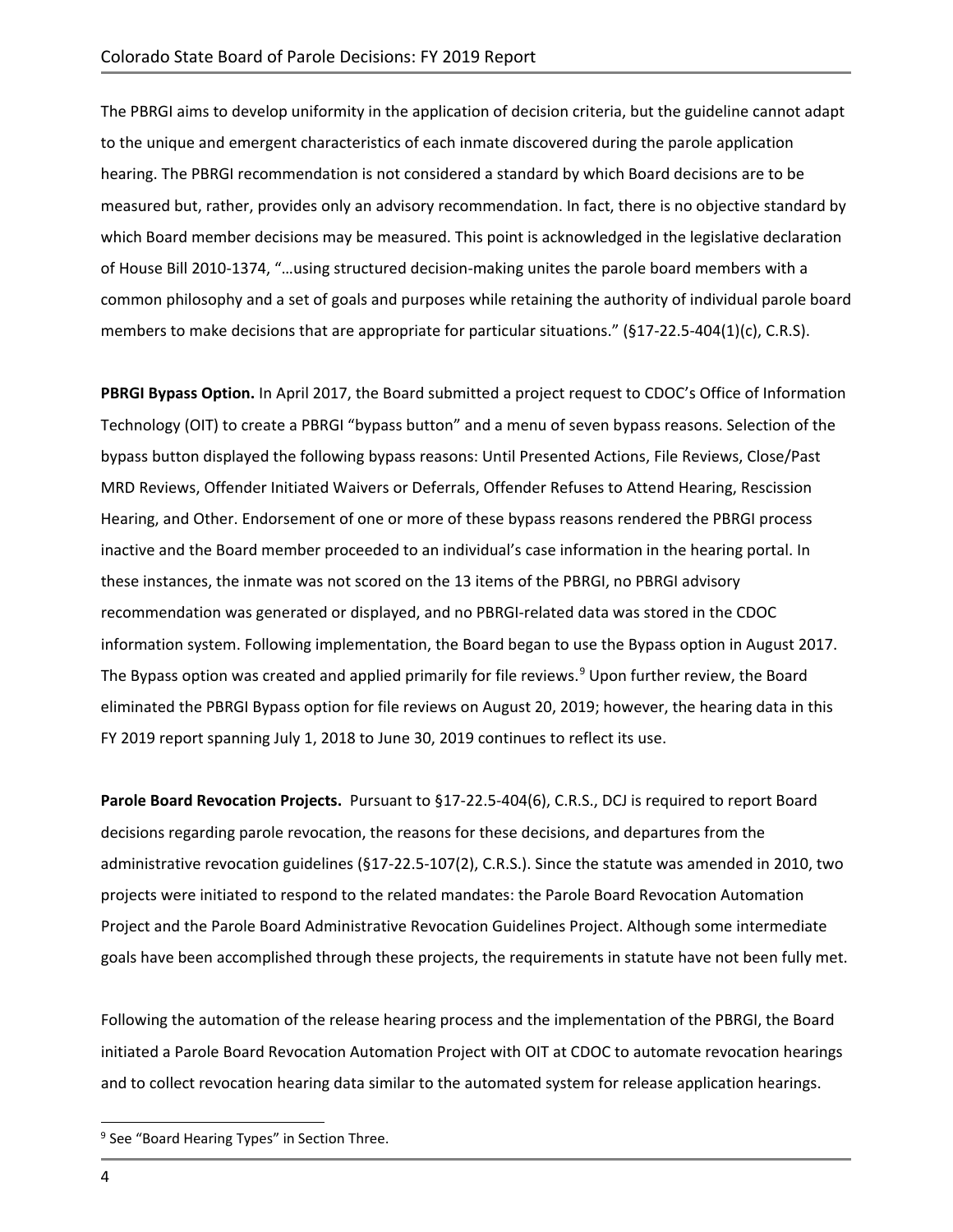System development and programming of the Revocation Automation Project by OIT at CDOC was suspended in FY 2016 due to intensive demands related to the development and implementation of a complete overhaul of the inmate record system at the CDOC. A separate project was initiated by the Parole Board and the CDOC Parole Division to automate revocation requests submitted by community parole officers to the Board and to collect revocation related data with the intent to implement this project during FY 2021.The scope of that project does not include the Parole Board Revocation Guidelines described below.

In March 2013, the Board initiated the Parole Revocation Working Group to develop the Parole Board Revocation Guidelines. The Board contracted with the Center for Effective Public Policy ("Center"; cepp.com) to provide technical assistance and guidance on the project. Pursuant to §17-22.5-107(2), C.R.S, the revocation guideline would comprise the statutory revocation factors (§17-22.5-404.5(a), C.R.S.) and a matrix of advisory decision recommendations for different risk levels. Additionally, the guidelines require the Board to provide decision reasons when the Board departs from advisory revocation recommendation (§17-22.5-404(6)(b), C.R.S.). The working group completed the guidelines in June 2013 and, following approval by the Board, the proposed guidelines were forwarded to OIT at CDOC for further specification of the programming elements. However, as mentioned above, the work on this project was suspended and the implementation of the mandate for the Parole Board Revocation Guidelines remains incomplete.

#### **FINDINGS**

**Hearing and Decision Types.** The FY 2019 hearings sample included 8,594 release application hearings and reviews conducted by members of the Parole Board between July 1, 2018 and June 30, 2019. The hearings and reviews included in this report only involved inmates who had met their parole eligibility date (PED), but whose release was prior to their mandatory release date (MRD), which indicates that the prison sentence was complete. Therefore, the analyses in this report focus on the hearing and review decisions leading to parole release that are labeled "discretionary," rather than those labeled "mandatory." Legislative actions that revise Board-related statutory provisions regarding hearing and decision policies may affect the hearing sample or the categorization of Board decisions as discretionary or mandatory. Statutory revisions are evaluated each year to determine such impacts. The decisions summarized in this report are drawn from the following types of hearings and reviews: initial "regular" Board hearings, file reviews, and full Board reviews.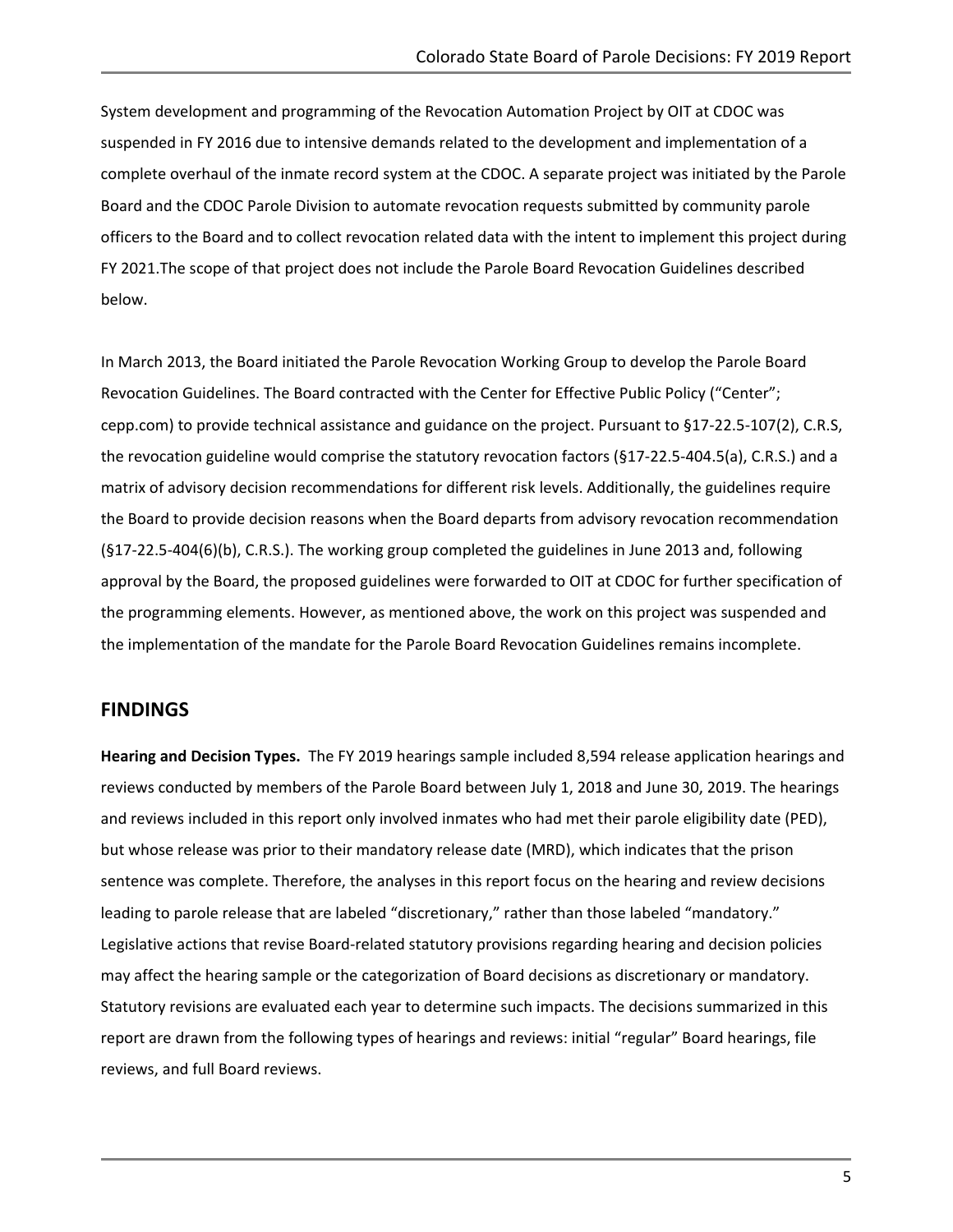When initially considering an inmate's application for release to parole, a Board member has four options that ultimately resolve to one of two possible discretionary decisions: to release (grant parole) or to defer (deny parole). In a "regular" or initial hearing, inmates may be released, deferred, tabled, or referred to full Board review.<sup>[10](#page-11-0)</sup> Full Board reviews conclude with the decision options to release, to defer, or to table. Some individuals are set for release, but are tabled, pending the completion of a specific requirement, such as completing a treatment program or the confirmation of parole plan details. Ultimately, if the requirement is met, the Board releases a person who is tabled or, if the requirement is not met, the Board amends the release order and the tabled person is deferred. Whether in a "regular" hearing or based on a full Board review, an inmate is granted discretionary parole when the Board determines that the person has demonstrated the potential for successful reintegration into the community. An inmate is denied parole when the Board concludes that the person has not demonstrated the potential for successful reintegration into the community or there are public safety concerns.

Roughly 8,000 hearing records were excluded from the sample because the record was a duplicate, the related decision was not discretionary or the decision was considered moot. For example, hearings were excluded when a deferral was due to an inmate's absence; when the hearing was scheduled, but the inmate was ineligible for release; when a release was based on a court order or new law; or when there was a mandatory re-parole following a parole revocation. At the request of the Board, a specific aspect of the sample selection procedure was modified starting in FY 2017. The prior procedure excluded hearings where the decision outcome for a release was still pending when the fiscal year concluded. Release decisions may be reversed at any time by the Board prior to the inmate's release date, primarily due to the behavior of the inmate (for example, a violation of the institutional behavior code). These potential reversals do not reflect the original intent of the Board to grant an inmate's release. Therefore, these records with pending outcomes were retained, thereby reflecting the Board's intent to release.

As described above, the PBRGI Bypass option affected hearings conducted during this reporting period. Of the available seven bypass reasons, all but two already met the case exclusion criteria established for the selection of discretionary cases as described above. Of the 2,496 instances where the PBRGI Bypass option was chosen for cases during FY 2019, 1,531 were excluded from the sample because they met one or more

<span id="page-11-0"></span> <sup>10</sup> The four decision options may be found in Rule 5.04(A) in *8 C.C.R. 1511-1: Rules Governing the State Board of Parole and Parole Proceedings* in the Code of Colorado Regulations at the Colorado Secretary of State website: sos.state.co.us/CCR/Welcome.do (Browse/Search for Rule 1511-1). The Board has begun to label, "tabled," as "Conditional Discretionary Release Pending." The terms, "table" or "tabled," will be used in this report for simplicity of expression and consistency with the Board *Rules*.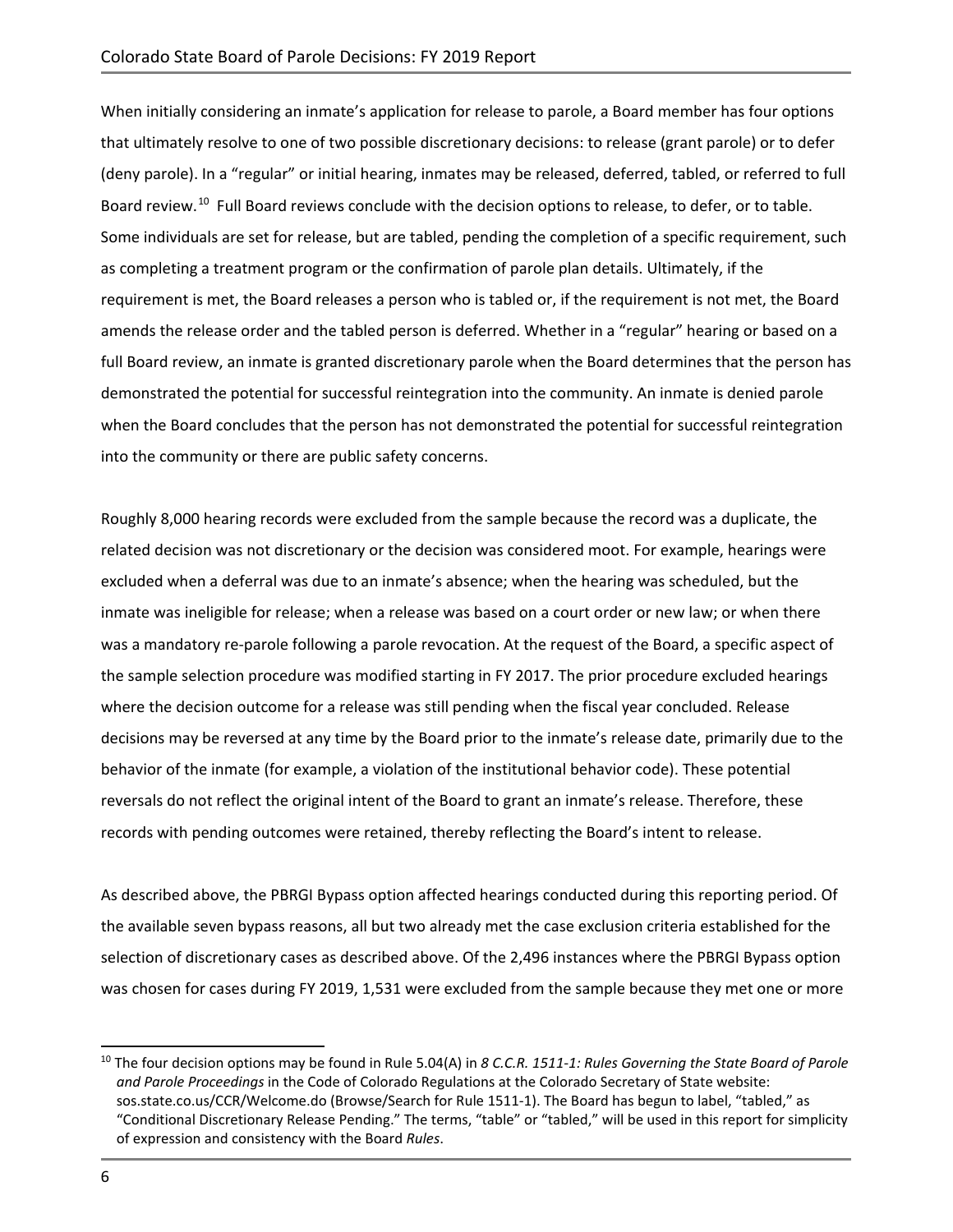of these previously established exclusion criteria represented by the following bypass reasons: Until Presented Actions, Close/Past MRD Reviews, Offender Initiated Waivers or Deferrals, Offender Refuses to Attend Hearing, and Rescission Hearing. The remaining two PBRGI bypass reasons not utilized previously for case exclusion were "File Review" and particular instances of "Other." Additional information regarding these remaining 965 bypassed cases is provided below in "Sample."

**Sample.** The following is a summary of the FY 2019 hearing decision sample and subsamples:

o Of the 8,594 discretionary release application hearings, 6,434 were initial ("regular") hearings and 2,160 were full Board reviews. A "regular" hearing is conducted by one member (with subsequent concurrence by a second member) or by two Board members when the inmate is serving a parole-eligible life sentence. A full Board review is conducted as the initial review under certain circumstances or following a



referral from an initial review. Typical full Board decisions are rendered by no fewer than four Board members whose decision must concur.

- o Of the 8,594 total hearings, 6,838 were conducted for those who were not labeled a sex offender and 1,756 were conducted for those who were labeled a sex offender. Of the 8,594 cases, the Board conducted 1,501 file reviews.<sup>[11](#page-12-0)</sup>
- o Of the 6,434 "regular" hearings, 5,286 cases involved those who were not labeled a sex offender and 1,148 cases involved those who were labeled a sex offender.<sup>[12](#page-12-1)</sup> Of the 2,160 full Board reviews, 1,552 reviews involved those who were not labeled a sex offender and 608 reviews involved those who were labeled a sex offender. Of the 5,286 and 1,148 subgroups of "regular" hearings, the Board conducted 1,293 (non-sex offender) and 208 (sex offender) file reviews, respectively.

<span id="page-12-0"></span><sup>&</sup>lt;sup>11</sup> File reviews and full Board reviews do not involve a direct interview of the inmate (see "Board Hearing Types" in Section Three).

<span id="page-12-1"></span> $12$  There are separate guidelines for the release of individuals labeled a sex offender. The explanation for separating the sex offender and the non-sex offender samples can be found on page 18.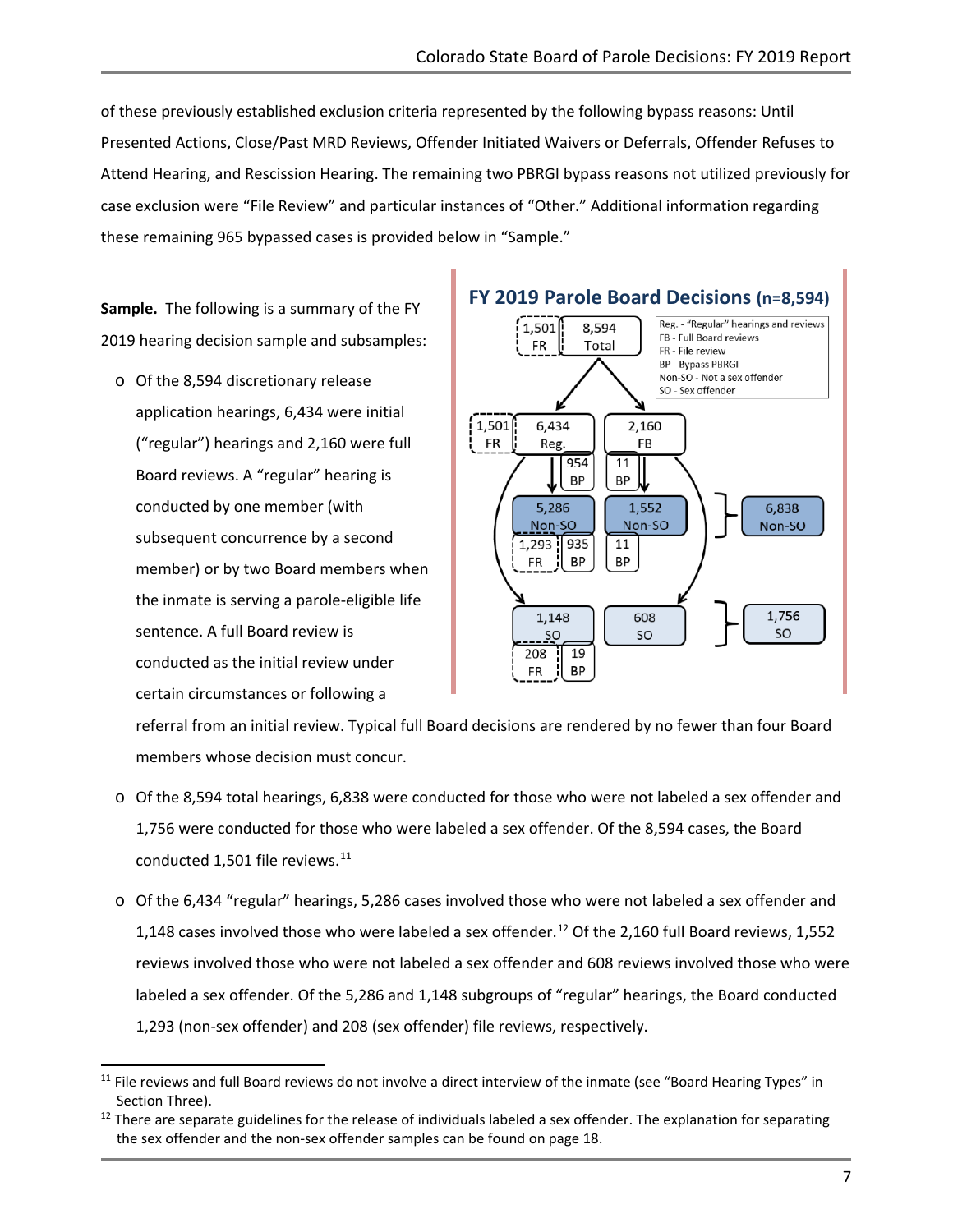- o Of the 8,594 parole application hearings, the Board chose the PBRGI Bypass option in 965 instances (965 of 8,594 or 11.2%). The bypass reason selected for these cases was "File Review" (960 cases) or "Other" (5 cases for "other" reasons that do not meet sample exclusion criteria).
- o Of the 965 bypassed cases, there were 946 bypasses within the 6,838 cases where the PBRGI advisory recommendation was applicable and would have previously been displayed (13.8% of non-sex offenders) and 19 bypasses of the 1,756 cases where the PBRGI advisory recommendation was not applicable and would not have been displayed (1.1% of those labeled, "sex offender").
- $\circ$  The findings in this report focus primarily on the hearings for those not labeled a sex offender<sup>[13](#page-13-0)</sup> and where the Bypass option was not used. A Parole Board Release Guideline Instrument (PBRGI) advisory recommendation was generated for 4,351 "regular" hearings and 1,541 full Board reviews. The subsamples of 4,351 "regular" hearings and 1,541 full Board reviews with non-sex offenders is labeled throughout the report as the "PBRGI samples." Separate analyses are provided for the subset of 1,552 total full Board reviews involving non-sex offenders and for the 1,756 hearings and reviews for those labeled a sex offender.

**Findings.** The following is a summary of the FY 2019 findings:

- o General Findings.Collapsing across all hearing and inmate types in the FY 2019 sample of 8,594 cases, the Board decision was to designate 3,650 (42.5%) parole applicants for release and to defer 4,944 (57.5%).
	- Of the 6,434 "regular" hearings in the FY 2019 sample (collapsing across inmate types), the Board decision was to designate 2,243 (34.9%) parole applicants for release and to defer 4,191 (65.1%).
	- Of the 2,160 full Board reviews in the FY 2019 sample (collapsing across inmate types), the Board decision was to designate 1,407 (65.1%) parole applicants for release and to defer 753 (34.9%).
	- Of the 6,838 cases involving non-sex offenders in the FY 2019 sample (collapsing across hearing types), the Board decision was to designate 3,257 (47.6%) parole applicants for release and to defer 3,581 (52.4%).
	- Of the 1,756 cases involving those labeled a sex offender in the FY 2019 sample (collapsing across hearing types), the Board decision was to designate 393 (22.4%) parole applicants for release and to defer 1,363 (77.6%).
- o Bypass Findings. Of the 965 instances where the Bypass option was chosen, the Board decision was to

<span id="page-13-0"></span><sup>&</sup>lt;sup>13</sup> See Footnote 12.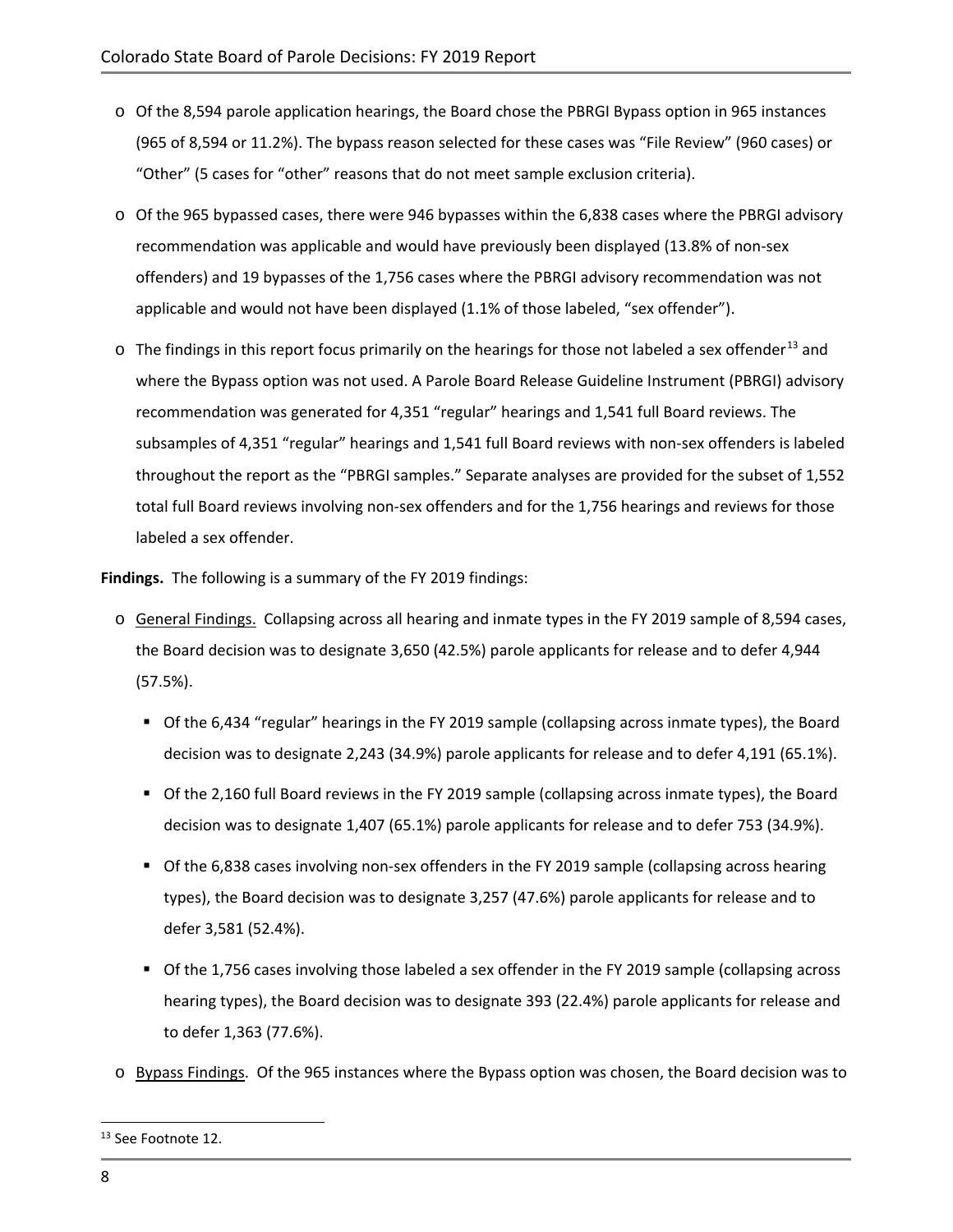#### **TERMINOLOGY NOTE**

Throughout the report, references will be made to:

- the Board decisions *to release*, *to defer* or *to defer to mandatory release date (MRD)*;
- the PBRGI advisory recommendations *to release* or *to defer*, and
- whether the Board's decision represented an *agreement* with or *departure* from the PBRGI advisory recommendation.

The figure below represents each of these decision concepts.

The decision circumstances surrounding a "*release agreement*" or "*deferral agreement*" are straightforward: the Board decision and the PBRGI advisory recommendation are both to release or are both to defer (see boxes 1 and 4 in the figure). "Departure" terms reflect concepts of defer and release in reference to the PBRGI advisory recommendation, namely:

- A *release departure* refers to a Board decision to defer when the PBRGI advisory recommendation was to release (see box 2 in the figure).
- A *deferral departure* refers to a Board decision to release when the PBRGI advisory recommendation was to defer (see box 3 in the figure).

| <b>Parole Board</b>                                                    | <b>PBRGI</b><br><b>Advisory Recommendation</b> |                                         |
|------------------------------------------------------------------------|------------------------------------------------|-----------------------------------------|
| <b>Decision</b>                                                        | <b>DEFER</b>                                   | <b>RELEASE</b>                          |
| <b>DEFER</b><br>or<br><b>DEFER to Mandatory</b><br><b>Release Date</b> | <b>Deferral</b><br><b>AGREEMENT</b>            | 2<br><b>Release</b><br><b>DEPARTURE</b> |
| <b>RELEASE</b>                                                         | <b>Deferral</b><br><b>DEPARTURE</b>            | <b>Release</b><br><b>AGREEMENT</b>      |

designate 318 (33.0%) parole applicants for release and to defer 647 (67.0%). Of the 647 deferred applicants, 267 (41.3%) were deferred to a subsequent hearing date and 380 (58.7%) were deferred to their mandatory release date because the mandatory release would occur prior to the next scheduled hearing date (also known as, "deferred to MRD").

- Of the 965 cases, 949 (98.3%) were conducted as a file review and 16 (1.7 %) were conducted as a non-file review (by phone, video or in person).
- Of the 965 bypassed cases, 308 (31.9%) were within 3 months to MRD (of which 75.6% were deferred), an additional 433 (44.9%) were within 6 months to MRD (72.5% deferred), an additional 130 (13.5%) were within 14 months to MRD (62.3% deferred), and the remaining 94 (9.7%) were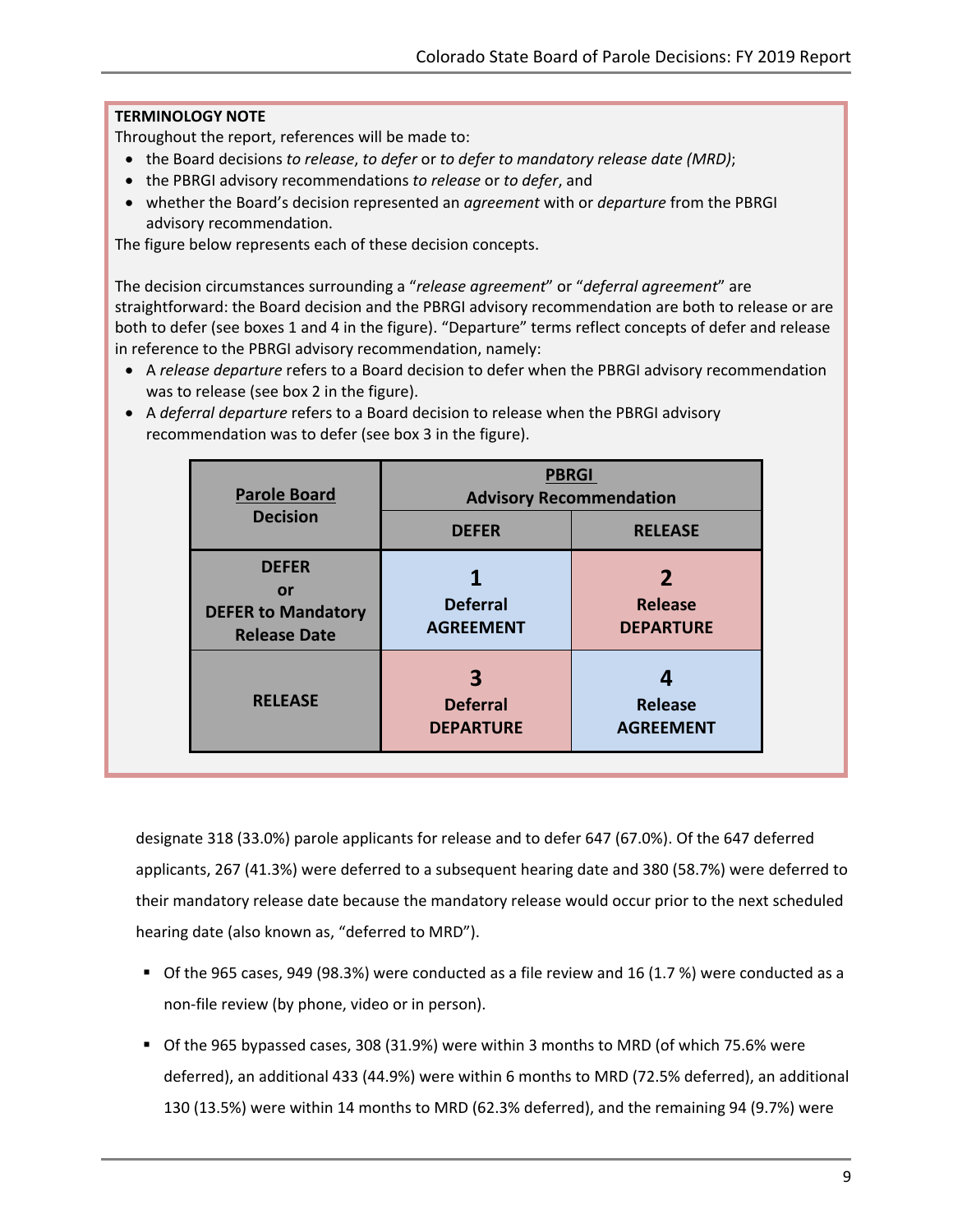more than 14 months to MRD (20.2% deferred).

- o PBRGI Findings. Of the FY 2019 PBRGI sample of 4,351 "regular" hearings, the Board designated 1,894 (43.5%) inmates for release and 2,457 (56.5%) inmates for deferral (of which 1,874 were deferred to a subsequent hearing date and 583 were "deferred to MRD"). Recombining the PBRGI sample and 935 bypassed cases that would have been part of the PBRGI sample (combined n=5,286), the Board designated 2,202 (41.7%) for release and 3,084 (58.3%) for deferral.
	- Of the PBRGI sample of 4,351 inmates, 72 (1.7%) were within 3 months to MRD (of which, 73.6% were deferred), an additional 273 (6.3%) were within 6 months to MRD (47.3% deferred), an additional 1,171 (26.9%) were within 14 months to MRD (52.0% deferred), and 2,835 (65.2%) were more than 14 months to MRD (58.8% deferred).
	- Of the 4,351 cases in the PBRGI sample, the PBRGI recommended 2,139 (49.2%) inmates for release and 2,212 (50.8%) for deferral.
	- Collapsing across all the decisions in FY 2019, *73.5% of Board member decisions agreed with the PBRGI advisory recommendation* and 26.5% of decisions departed from the PBRGI advisory recommendation.
	- The overall agreement percentage (73.5%) combines the rate of release agreement (67.4%) and the rate of deferral agreement (79.5%).
	- The overall departure percentage (26.5%) combines the rate of release departure (32.6%) and the rate of deferral departure (20.5%).
	- Of the 16.0% (698 of 4,351) of decisions overall where the Board departed from the PBRGI recommendations to release (i.e., a Board deferral), 78.1% of these individuals were categorized by the PBRGI as "low" or "very low" risk, 69.9% were categorized as "medium" or "high" readiness, and 48.0% (335 of 698) were categorized in *both* these lower risk and higher readiness categories (also referenced later in the report as those "most appropriate for release").
	- **Release departures were most frequent for persons who, although "very low" in risk, were** categorized as "low" in readiness for release (30.1%; 210 of 698).
	- The departure reasons entered by the Board for the *decisions to defer rather than release* included (in descending order of occurrence) concerns related to the severity of the crime of conviction or behaviors that represent risks to the public (for example, institutional violations and violence); untreated criminogenic needs (for example, impulse control deficits, antisocial attitudes/values, substance abuse, and anger issues); a lack of accountability for one's actions or minimizing the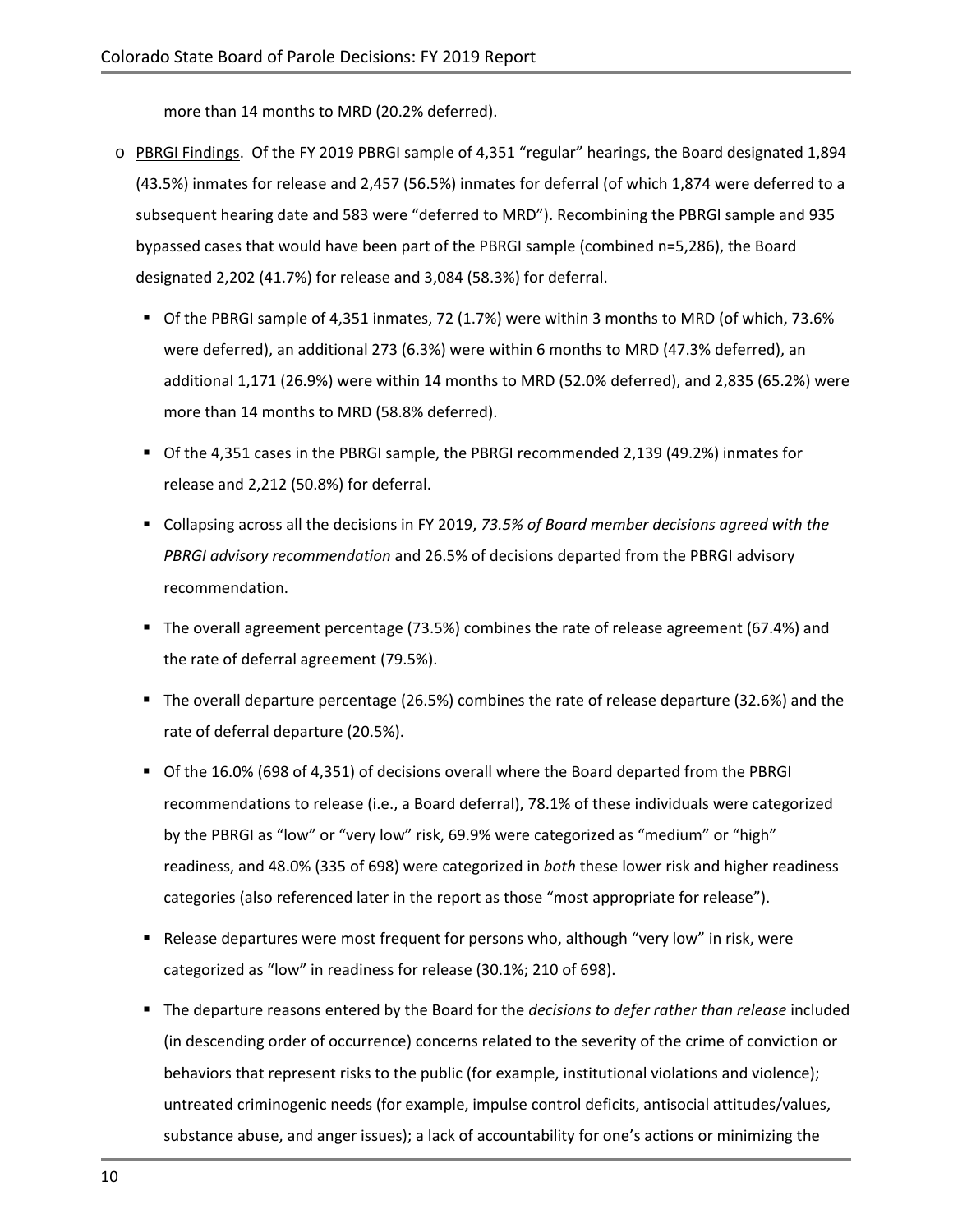impact of their crime; the inadequate quality of the parole plan (for example, housing issues); the need for additional time to stabilize in community corrections placements; inadequate time served relative to the sentence; and/or the need for additional program participation.

- Of the 10.4% (453 of 4,351) of decisions overall where the Board departed from the PBRGI recommendations to defer (i.e., a Board release), 87.9% of these individuals were categorized by the PBRGI as "high" or "very high" risk, 72.2% were categorized as "low" or "medium" readiness and 60.0% (272 of 453) were categorized in *both* these higher risk and lower readiness categories (also referenced later in the report as those "most appropriate for deferral").
- Deferral departures were most frequent for inmates who, although "very high" in risk, were categorized as "high" (27.8%; 126 of 453) or "medium" (30.7%; 139 of 453) in readiness for release.
- The departure reasons entered by the Board for the *decisions to release rather than defer* included (in descending order of occurrence) that these individuals had presented a comprehensive parole plan; had successfully completed treatment to address criminogenic needs (for example, substance abuse treatment, mental health interventions, cognitive treatment, and/or anger management); had demonstrated growth and positive attitude; ; had mitigated their higher risk in one or more ways; had been successful in community placements; had successfully completed programs to prepare for re-entry; and/or had served adequate time.
- Applying the current PBRGI sample selection criteria<sup>[14](#page-16-0)</sup> to all seven reporting years from FY 2013 to FY 2019, the Board designated 39.2%, 32.3%, 32.5%, 35.8%, 35.4%, 36.4% and 43.5% of inmates for release, respectively, while the PBRGI recommended 53.6%, 49.8%, 51.5%, 53.7%, 48.8%, 48.2% and 49.2% of inmates for release, respectively.
- Applying the current PBRGI sample selection criteria<sup>[15](#page-16-1)</sup> to all seven reporting years, FY 2013 to FY 2019, the percentage of Board decision/PBRGI recommendation agreement was 69.3%, 72.6%, 72.6%, 72.2%, 73.6%, 73.0 % and 73.5%, respectively. From FY 2013 to FY 2019, there has been a 6.1% increase in Board member agreement with the PBRGI advisory recommendation.

<span id="page-16-0"></span><sup>&</sup>lt;sup>14</sup> The sample selection criteria are briefly described in "Hearing and Decision Types" on page 5 and in more detail in "FY 2019 Sample Selection" on page 29. These criteria were applied to the previous fiscal year hearing decision samples for comparability of comparisons.

<span id="page-16-1"></span><sup>&</sup>lt;sup>15</sup> See Footnote 14.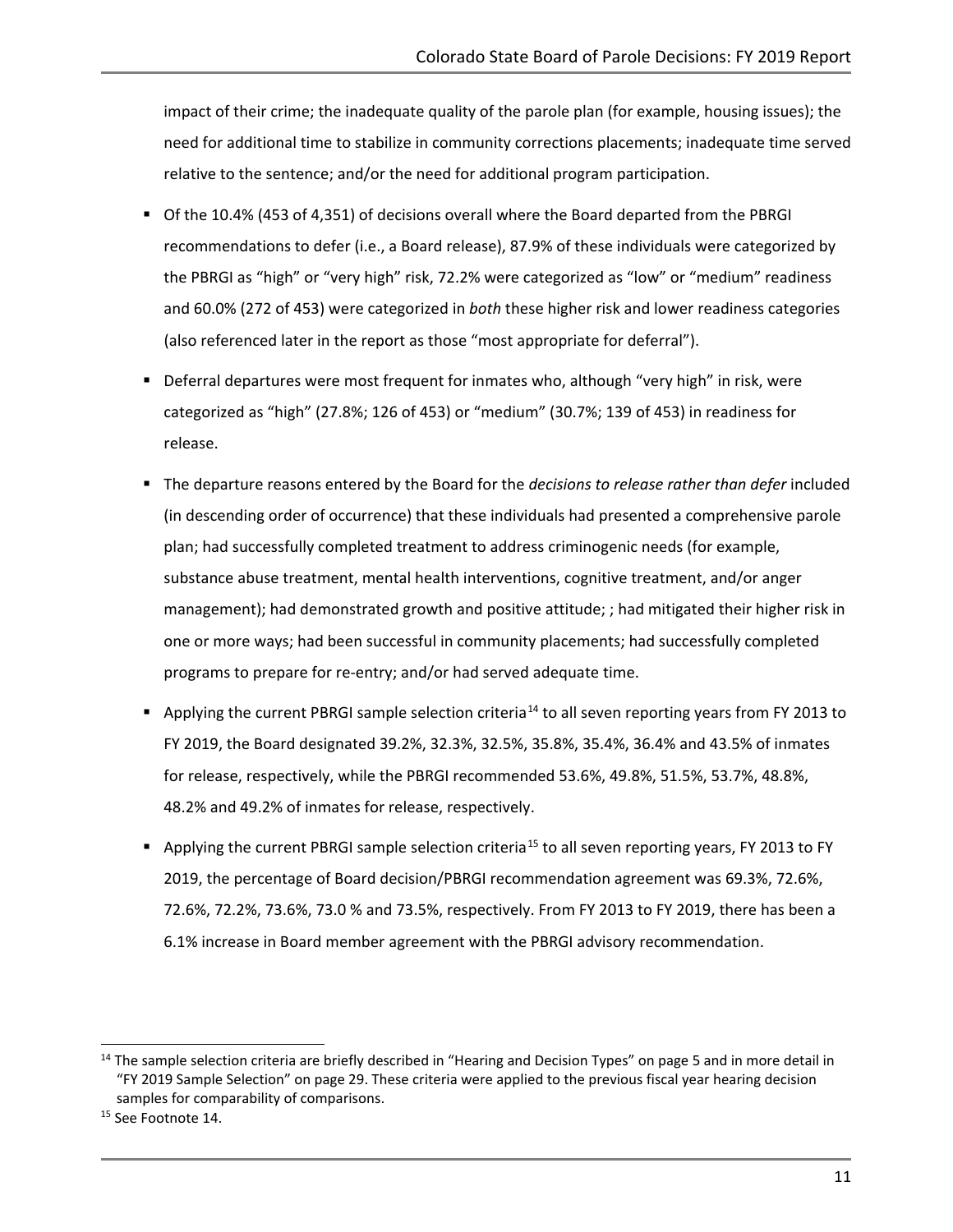- o File Review Findings. The FY 2019 sample of 8,594 hearings included 1,501 (17.5%) file review decisions, which do not require the presence of the inmate as defined in statute. [16](#page-17-0) Of these 1,501 file reviews, 1,293 involved those who were not labeled a sex offender and 208 involved those labeled a sex offender. An analysis of these file reviews found:
	- Since the file review eligibility definition was expanded by the Board in 2013 and additional file review criteria were codified in statute between 2015 and 2019, the use of file reviews by the Board has increased nearly 525% from 2.8% of all "regular" hearings in the FY 2014 sample to 17.5% in the FY 2019 sample.
	- Of the 1,501 file reviews, 562 inmates (37.4%) were set for release (41.5% of these were within 6 months of MRD) and 939 (62.6%) were deferred (81.9% of these were within 6 months of MRD).
	- Of the 1,293 file reviews conducted for non-sex offenders, the Board chose to bypass the PBRGI advisory recommendation in 919 (71.1%) instances leaving 374 file reviews for which an advisory PBRGI recommendation was displayed.
	- Of the 919 bypassed file review cases, Board members designated 298 (32.4%) inmates for release and 621 (67.6%) for deferral (of which 256 were deferred to a subsequent hearing date and 365 were deferred to their impending mandatory release date).
	- Of the 374 file review cases that were not bypassed, 333 (89.0%) met the "medium" (51), "low" (144), or "very low" (138) risk criterion; an additional 31 (8.3%) met the "6-months-to-MRD" criterion, and the remaining 10 (2.7%) met one or more of the remaining criteria allowing a file review.
	- Of the 374 PBRGI-related file reviews, Board members designated 259 (69.3%) inmates for release and 115 (30.7%) for deferral (of which 64 were deferred to a subsequent hearing date and 51 were deferred to their impending mandatory release date). Of the same file reviews, the PBRGI recommended 309 (82.6%) for release and 65 (17.4%) for deferral.
	- The 374 inmates in the PBRGI sample who were the subject of a file review were placed in these PBRGI risk/readiness matrix categories: 72.7% were in the "very low" risk category (compared to 20.2% of inmates in non-file review hearings) and 28.3% were found in the "low" readiness category (compared to 40.5% of inmates in non-file review hearings).
	- Of the 374 PBRGI-related file reviews, when collapsing release and deferral agreements overall

<span id="page-17-0"></span><sup>&</sup>lt;sup>16</sup> The statutory conditions under which the Board may choose to conduct a file review are described in "Board Hearing Types" in Section Three.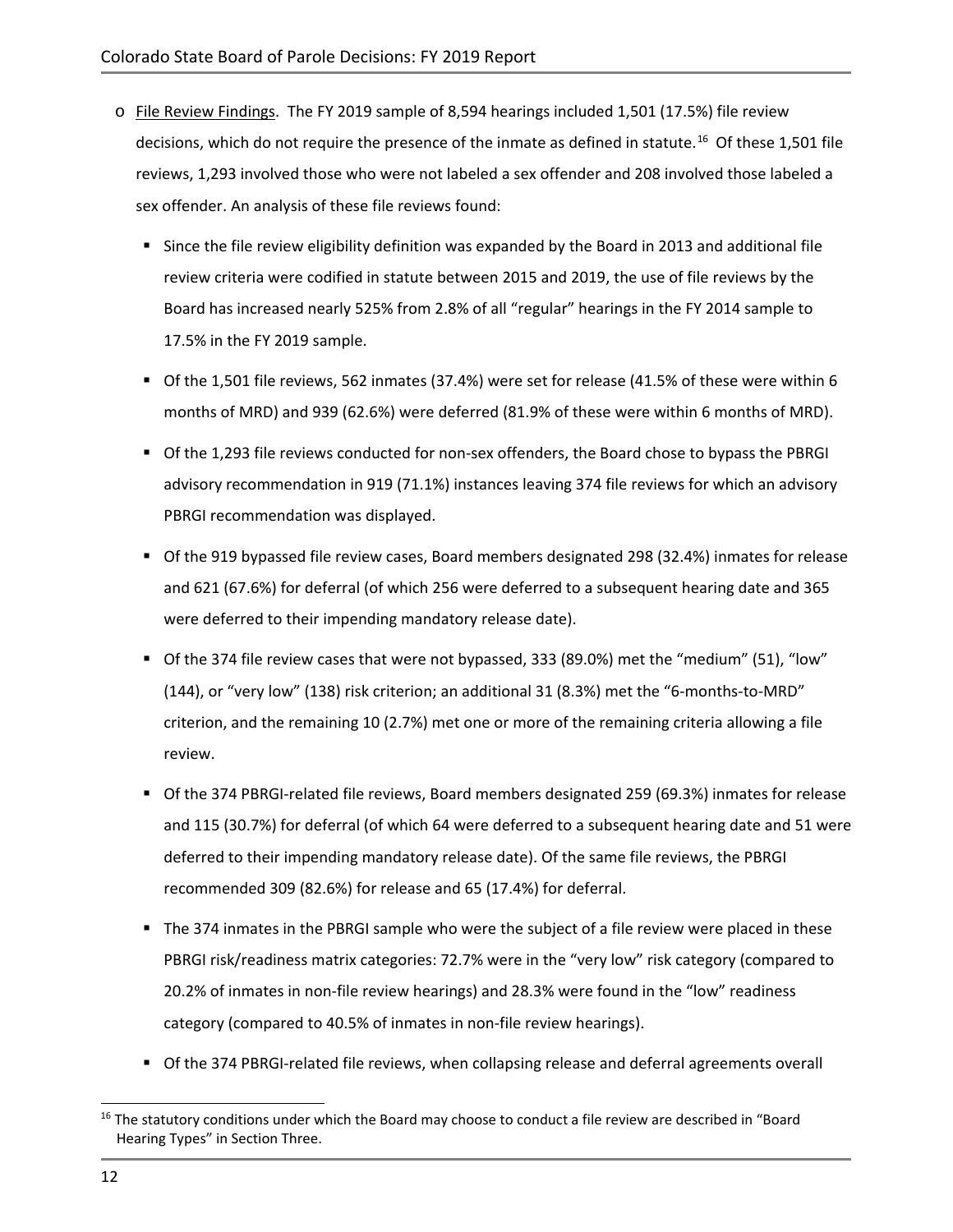(between corresponding Board decisions and PBRGI recommendations to defer or to release), *81.8% of file review decisions agreed with the PBRGI advisory recommendations.*

- The degree of release agreement was 80.9% (250 agreements within the 309 release recommendations) and the degree of deferral agreement was 86.2% (56 agreements within the 65 deferral recommendations).
- o Full Board Findings. There was a total of 2,160 full Board reviews in the FY 2019 sample and, as mentioned above, 1,407 individuals were designated for release and 753 were deferred. Of the 1,552 full Board hearings with non-sex offenders, the Board bypassed the PBRGI advisory recommendation in 11 cases. Of the 1,541 full Board review decisions involving a recommendation, analyses found:
	- Full Board reviews designated 1,048 (68.0%) for release and 493 (32.0%) were deferred. The PBRGI recommended 1,257 (81.6%) for release and 284 (18.4%) for defer. The PBRGI categorized 77.6% of the 1,257 individuals recommended for release as "very low" or "low" risk and 97.2% as "medium" or "high" readiness, hence the large percentage of release recommendations.
	- Collapsing the two sources of agreement (between the PBRGI recommendations and Board decisions to release and to defer), *66.2% of full Board review decisions agreed with the PBRGI recommendations.*
	- Compared to individual Board member decisions, the full Board reviews designated a larger percentage of individuals for release (43.5% versus 68.0%, respectively) and a smaller percentage for deferral (56.5% versus 32.0%, respectively).
	- Compared to individual board member decisions, the agreement between full Board reviews and PBRGI recommendations to defer was lower (79.5% versus 45.1%, respectively) and the agreement between full Board reviews and PBRGI recommendations to release was higher (67.4% versus 71.0%, respectively).
- o Findings Regarding Sex Offenders. As mentioned above, a PBRGI recommendation is not displayed for those labeled a sex offender. When considering the parole application of an individual labeled a sex offender, it is the practice of the Board to refer some of these individuals to the full Board for review. Those who are not considered appropriate for release are deferred at the time of the "regular" hearing without a referral to full Board consideration. Therefore, it is the practice and policy of the Board to release sex offenders only after a full Board review. The findings regarding parole application decisions for those labeled a sex offender are as follows:
	- Of the 1,756 individuals labeled a sex offender who were seen in initial ("regular") hearings, 2.3%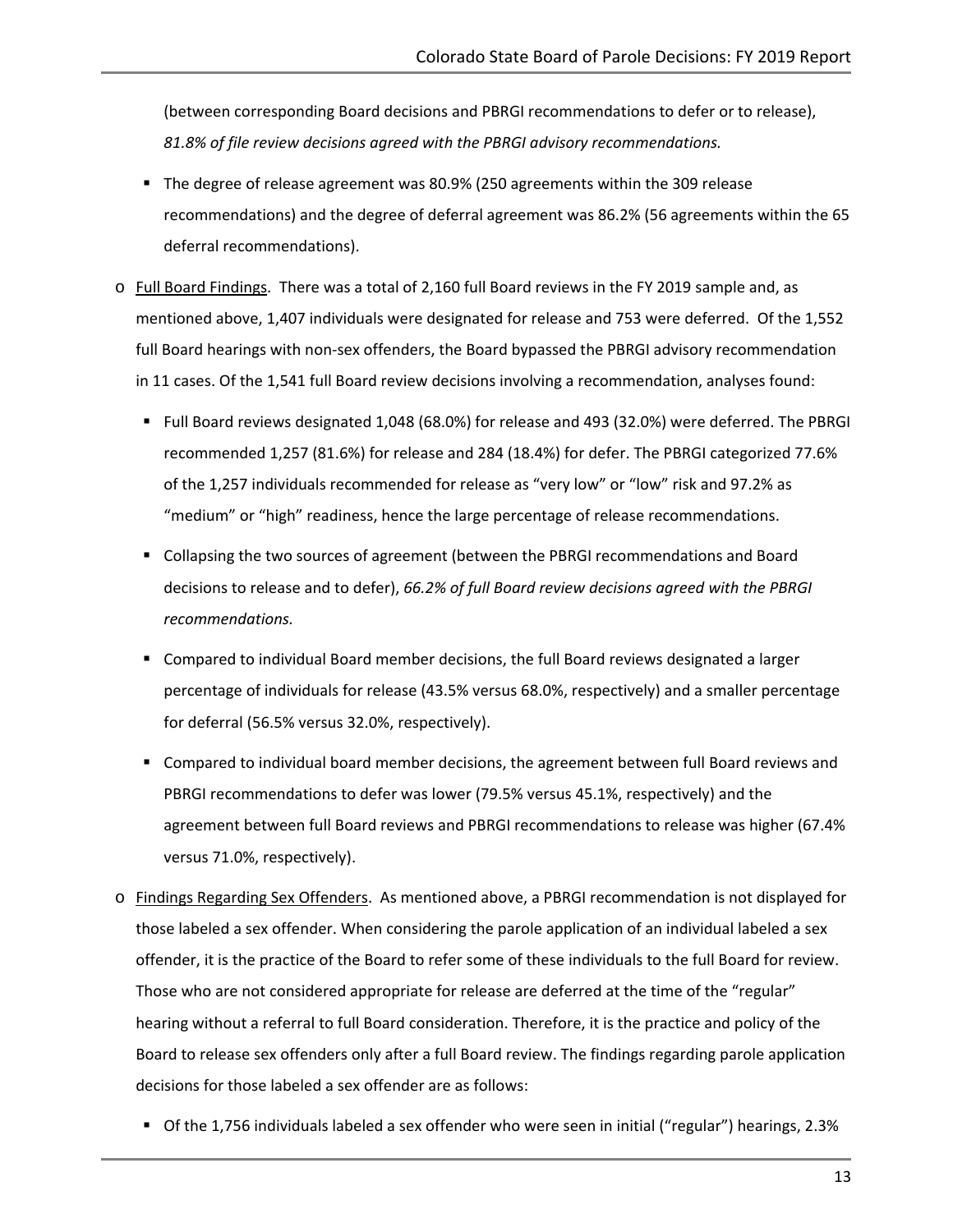(41) were released,<sup>[17](#page-19-0)</sup> 63.0% (1,107) were deferred, and 34.6% (608) were referred to the full Board for further review. Of the 608 individuals referred to full Board review, 57.9% (352) were set for release and 42.1% (256) were deferred.

- Combining the decision outcomes of "regular" hearings and full Board reviews, the overall decision percentages for the 1,756 individuals labeled a sex offender were: 22.4% (393) set for release and 77.6% (1,363) deferred.
- Of the 1,148 "regular" hearings involving those labeled a sex offender, there were 208 (18.1%) file reviews of which five individuals (2.4%) were released.

<span id="page-19-0"></span><sup>&</sup>lt;sup>17</sup> There are no records of full Board reviews or full Board decisions for these 41 cases. These releases may be due to atypical circumstances or the full Board decision data may simply be missing from the hearing record.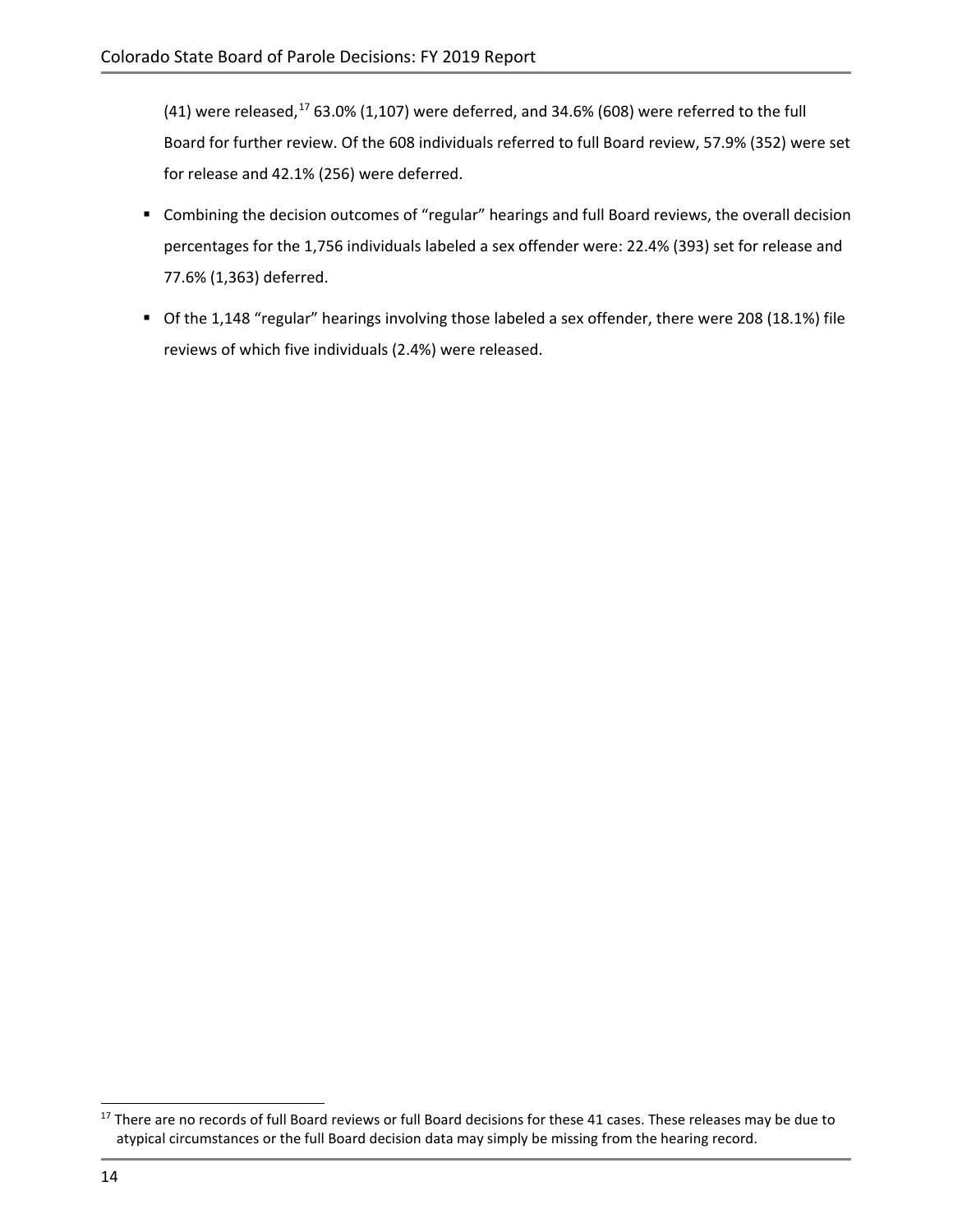# **Section One: Introduction**

The Colorado State Board of Parole ("the Board") is described in statute in §17-2-201, C.R.S., and it functions under a "type 1 transfer"[18](#page-20-0) to the Colorado Department of Corrections (CDOC) pursuant to §24-1- 128.5(3), C.R.S. The Board, appointed by the Governor and confirmed by the Colorado State Senate, includes nine members who serve three-year terms.<sup>[19](#page-20-1)</sup> The Board may hire additional individuals on contract to serve as release hearing officers and revocation hearing officers.<sup>[20](#page-20-2)</sup> The mission statement of the Board and a list of Board members and hearing officers for FY 2019 are displayed in Appendix A.

In recent years, the Board has conducted between 25,000 and 30,000 hearings and reviews of various types per year, including parole application hearings, parole application file reviews, full board parole application reviews, special needs release reviews, release rescission hearings (a release reversal), probable cause hearings (to issue warrants related to parole violations), early parole discharge reviews, parole revocation hearings, and sexually violent predator designation hearings. Among the duties of the Board chair described in §17-2-201(3)(f), C.R.S., is "to ensure that parole board members, release hearing officers, and

administrative hearing officers under contract with the board are accurately collecting data and information on his or her decision-making as required by section 17-22.5-404 (6)."

**Mandates.** Pursuant to §17-22.5-404(6)(a), C.R.S., the Board is mandated to work with the Division of Criminal Justice (DCJ) in the Colorado Department of Public Safety (CDPS) and **Colorado statute mandates that a report be submitted to the General Assembly regarding decisions by the Parole Board.**

the Colorado Department of Corrections (CDOC) "to develop and implement a process to collect and analyze data related to the basis for and the outcomes of the Board's parole decisions."<sup>[21](#page-20-3)</sup> Additionally, pursuant to §17-22.5-107, C.R.S., in consultation with the Board, DCJ is mandated to develop an administrative release guideline instrument for use by the Board in evaluating applications for parole and CDOC is mandated to develop administrative revocation guidelines for use by the Board in evaluating

<span id="page-20-0"></span><sup>&</sup>lt;sup>18</sup> A "type 1 transfer" defines a form of organizational structure that separates the administration from the function of government entities (Administrative Organization Act of 1968; §24-1-105(1), C.R.S.). The Board is administered by the Colorado Department of Corrections (CDOC), but it carries out its statutory powers, duties, and functions independently of the CDOC.

<span id="page-20-1"></span><sup>&</sup>lt;sup>19</sup> In May 2019, Senate Bill 2019-165 expanded the Board from seven to nine members (see §17-2-201(1)(a), C.R.S.).

<span id="page-20-2"></span> $20$  The Board typically hires no more than 1 to 3 of either type of contract hearing officer.

<span id="page-20-3"></span><sup>21</sup> See Senate Bill 2009-135.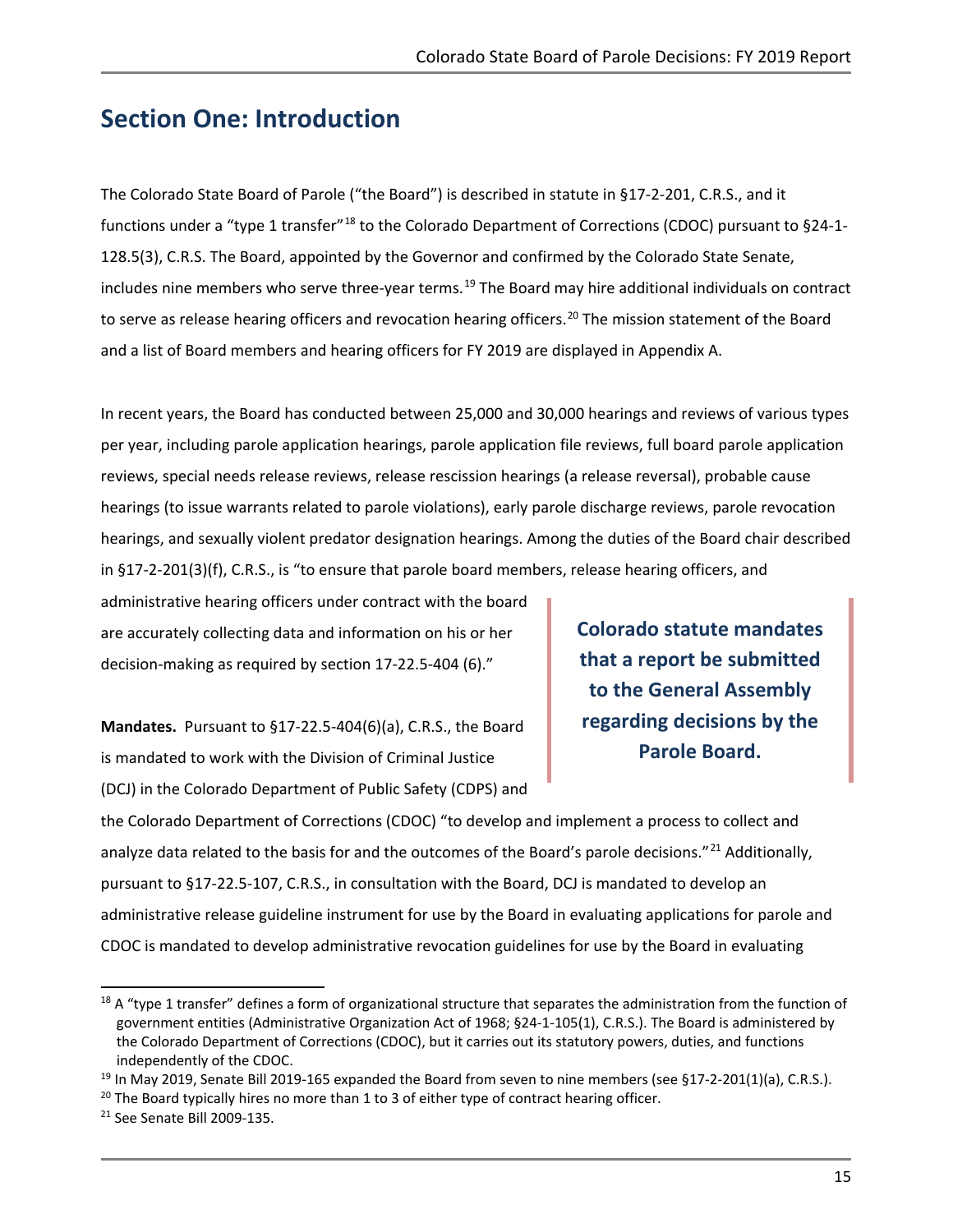complaints filed for parole revocation.<sup>[22](#page-21-0)</sup> Finally, pursuant to §17-22.5-404(6)(e)(I), C.R.S., the Board and DCJ are mandated to issue a report to the General Assembly each year regarding the outcomes of decisions by the Board. $^{23}$  $^{23}$  $^{23}$ 

More comprehensive details of the Board's annual activities and processes may be found in reports and presentations generated by the Board pursuant to other legislative mandates. The Board provides an annual report to the Judiciary Committees of the Colorado House of Representatives and the Senate regarding the operations of the Board, as well as the information presented in this current report (see §17- 2-201(3.5), C.R.S.). A separate annual presentation is offered by the Board to the Joint Budget Committee of the Colorado General Assembly (see §2-3-203(1) (b.2), C.R.S.).<sup>[24](#page-21-2)</sup>

**Organization of the Report.** This report covers the hearing decisions rendered by the Board during the period from July 1, 2018 to June 30, 2019 and is organized as follows:

- Section Two provides a summary of and update on the parole board decision support system,
- Section Three describes the types of Board hearings and decisions, the sample selection parameters, and a summary of the hearings and decisions included in the report, and
- Section Four includes the findings regarding parole release application hearing decisions.

The report appendices include a list of Board members whose decisions are summarized in this FY 2019 report and a description of the Parole Board Release Guideline Instrument (PBRGI).

<span id="page-21-0"></span> <sup>22</sup> See House Bill 2010-1374.

<span id="page-21-2"></span><span id="page-21-1"></span><sup>&</sup>lt;sup>23</sup> See Senate Bill 2011-241 and House Bill 2016-1153.<br><sup>24</sup> These annual reports are available under "Reference Materials" at paroleboard.colorado.gov/reference-materials.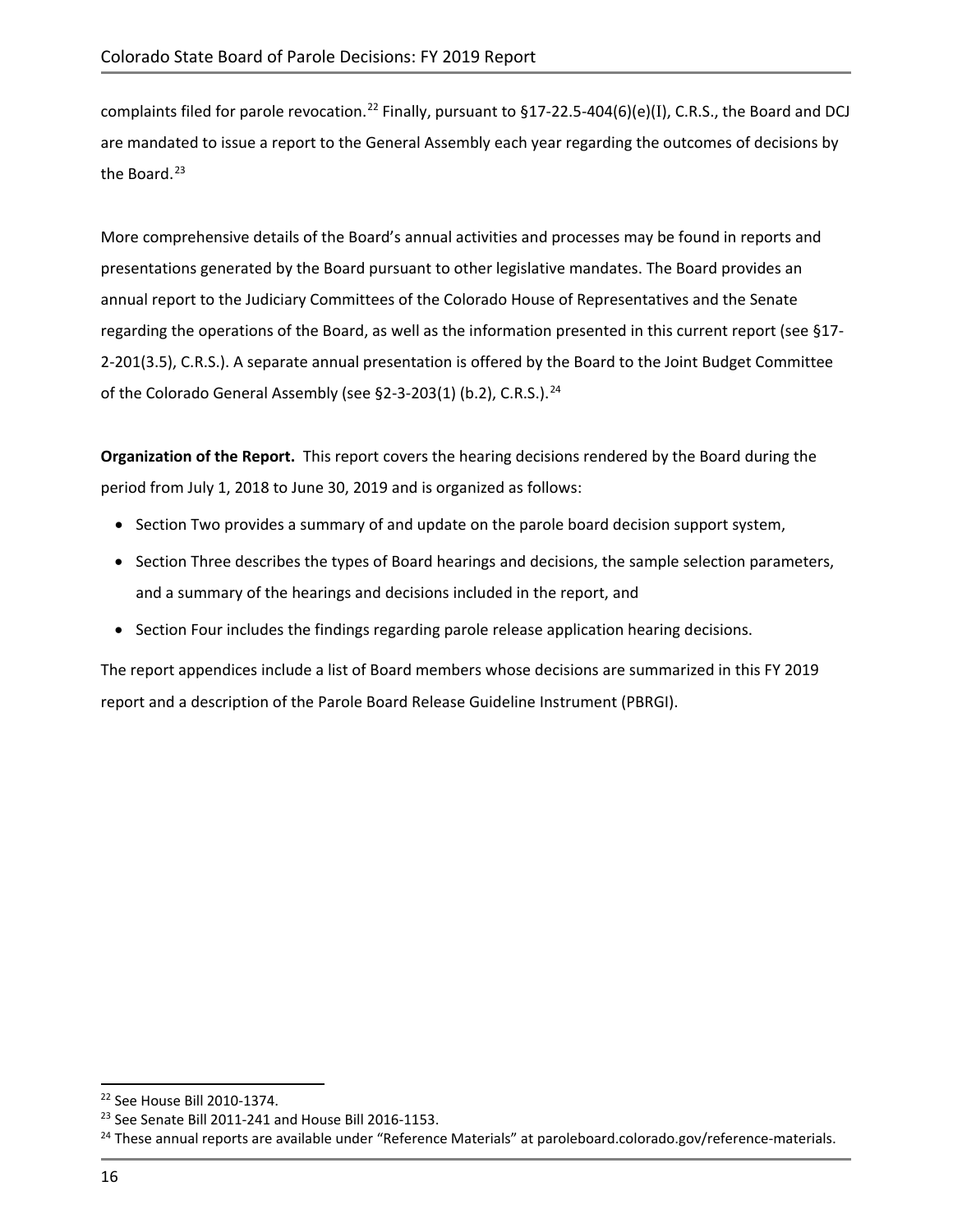# **Section Two: Parole Board Automated Decision Support System**

There are several elements in the Colorado State Board of Parole ("the Board") automated decision support system that are in use or in development:

- the Parole Board Hearing Application Portal,
- the Parole Board Release Guideline Instrument, and
- the Parole Board Revocation Portal.

FY 2019 is the sixth full year of use of the Parole Board Release Guideline Instrument (PBRGI) following its implementation during FY 2013. This section provides a background on these elements and describes developments occurring since the FY 2018 report.<sup>25</sup>

## **Parole Board Hearing Application Portal.** In October 2011, the Governor's Office of Information Technology (OIT) at CDOC, in collaboration with the Board,

implemented a paperless hearing system labeled the

# **The Parole Board Hearing Application Portal displays inmate case files and provides an automated data storage interface for hearing decision data.**

Parole Board Hearing Application Portal ("Portal").<sup>[26](#page-22-1)</sup> The goal of the Portal creation was to automate parole application ("release") hearings by providing an interface to display inmate case file information and other hearing-related data and documents. The Portal also records hearing decisions on electronic forms and, in the case of a release to parole, records the conditions under which an individual on parole must abide.

Each year since its implementation, OIT in collaboration with the Board, various representatives of CDOC including the Time and Release Operations Office and the Division of Parole, and DCJ, make specific improvements to the functions of the Portal. For example, since the initial implementation, the Portal has been expanded to schedule hearings, to track the status of hearings and to provide a document repository for letters and statements regarding hearings, and to record rescission hearing information. It is expected that the Portal will continue to be enhanced and improved with additional data elements and processes as needs are identified by the Board and its agency partners. The Portal provides the platform within which the automated Parole Release Guideline Instrument (PBRGI) is integrated.

<span id="page-22-0"></span> $25$  The previous annual reports provide a summary of the six decision system projects derived from the legislative mandates in §17-22.5-107 and §17-22.5-404(6), C.R.S. (see ors.colorado.gov/ors-reports).

<span id="page-22-1"></span> $^{26}$  For a detailed description of the "Portal," see the 2009 Status Report at, ors.colorado.gov/ors-reports#2009.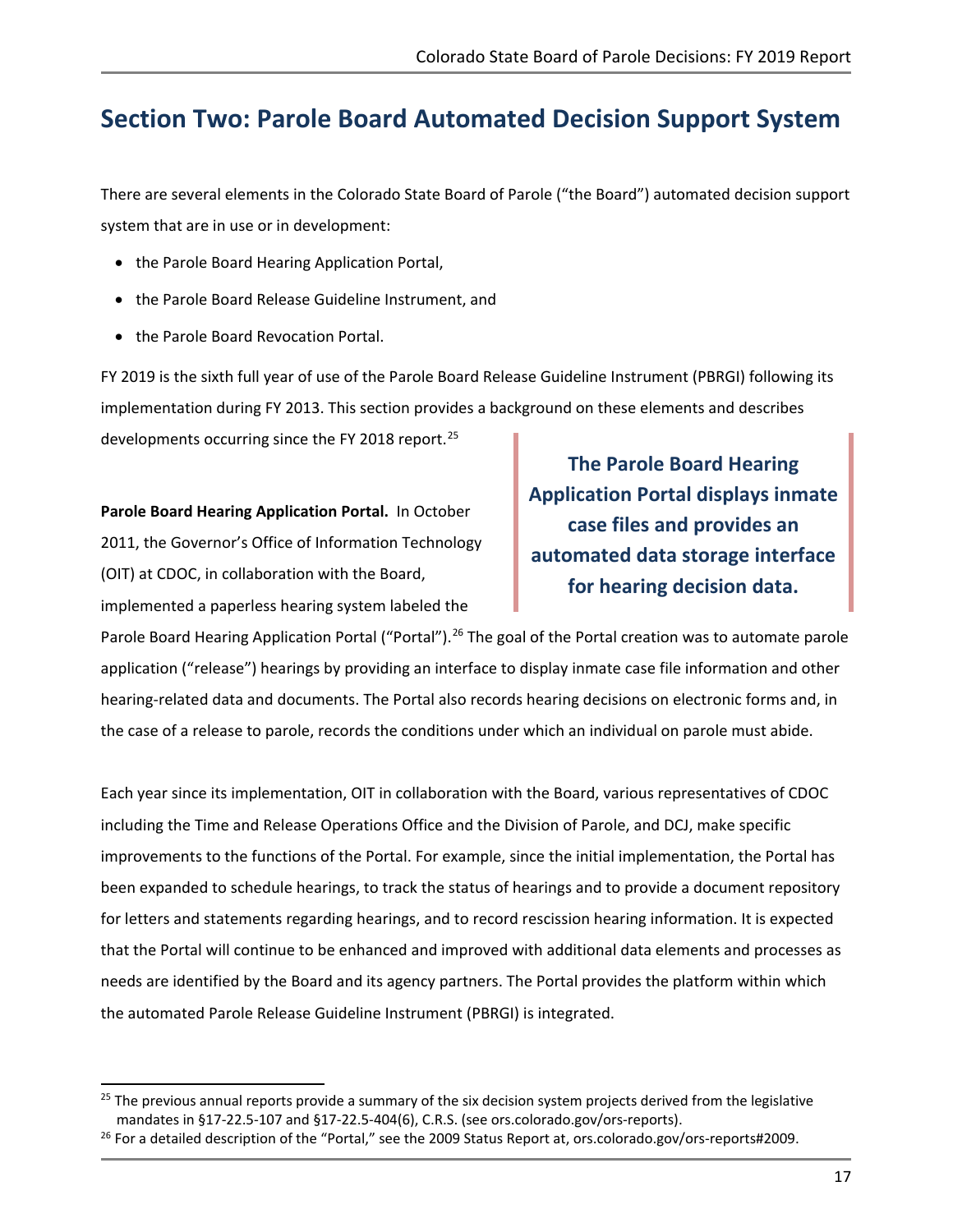**Parole Board Release Guideline Instrument (PBRGI).** The PBRGI is the product of the mandate in §17-22.5- 107(1), C.R.S. to "develop an administrative release guideline instrument for use by the Board in evaluating applications for parole" and to include "a matrix of advisory-release-decision recommendations for the

**The goal of the release guideline instrument is to provide a consistent framework for the Board to evaluate and weigh release decision factors.**

different risk levels." The goal of the PBRGI is to provide a consistent framework for the Board to evaluate and weigh the statutory, release-decision factors<sup>[27](#page-23-0)</sup> and, based on a structured decision matrix, to offer an advisory release decision recommendation for parole applicants who are not identified as sex offenders. The "Portal" described above afforded the opportunity to automate the decision framework and advisory recommendation processes for

ultimate consistency. The PBRGI is based on a paper-and-pencil draft administrative release guideline instrument of parole release policies designed by the Colorado Commission on Criminal and Juvenile Justice (CCJJ). [28](#page-23-1)

For individuals classified as sex offenders, pursuant to §17-22.5-404(4)(c)(II), C.R.S., parole release decisions are guided by criteria created by the Sex Offender Management Board (SOMB), with the central release criterion being sex-offense specific treatment.<sup>[29](#page-23-2)</sup> Upon entry into CDOC, each individual's history is reviewed for sexually abusive behavior, and an assignment is made to one of the five categories of Sexual Violence Needs with classification updates occurring as warranted.<sup>[30](#page-23-3)</sup> Inmates in the two lower classification levels (S1-no information or no sexual violence treatment needs or S2-unadjudicated sex abuse allegations) were not subject to SOMB criteria and, therefore, were assigned a PBRGI advisory recommendation.

As of June 15, 2016 the classification of those labeled "sex offender" was redefined in the CDOC Administrative Regulation 700-19 to only include those in the highest classification level (S5 - any judicial determination of sex offense, to include court finding of sexual factual basis.). Consequently, inmates in the

<span id="page-23-0"></span> $27$  See the statutory considerations for release to parole in §17-22.5-404(4), C.R.S.

<span id="page-23-1"></span><sup>&</sup>lt;sup>28</sup> The Post Incarceration Supervision Task Force of the Colorado Commission on Criminal and Juvenile Justice developed a draft administrative release guideline instrument as part of a recommendation that, via House Bill 2010-1374, introduced changes to the parole release guidelines statute, §17-22.5-404 and §17-22.5-107(1), C.R.S.

<span id="page-23-2"></span><sup>29</sup> These criteria may be found in the document entitled, *Standards and Guidelines for the Assessment, Evaluation, Treatment and Behavioral Monitoring of Adult Sex Offenders (2019)*, in *Appendix R: Parole Guidelines for Discretionary Release on Determinate-Sentenced Sex Offenders* ("determinate criteria") and in *Appendix V: Lifetime Supervision Criteria - Section LS 1.000-Criteria for Release from Prison to Parole* and *Section LS 4.000-Criteria for Successful Progress in Treatment in Prison: Sex Offender Treatment and Monitoring Program* ("indeterminate

<span id="page-23-3"></span>criteria") which is available at the SOMB website: dcj.colorado.gov/somb-standards-bulletins. 30 See CO Dept. of Corrections *Administrative Regulation 700-19* at, cdoc.colorado.gov/about/department-policies.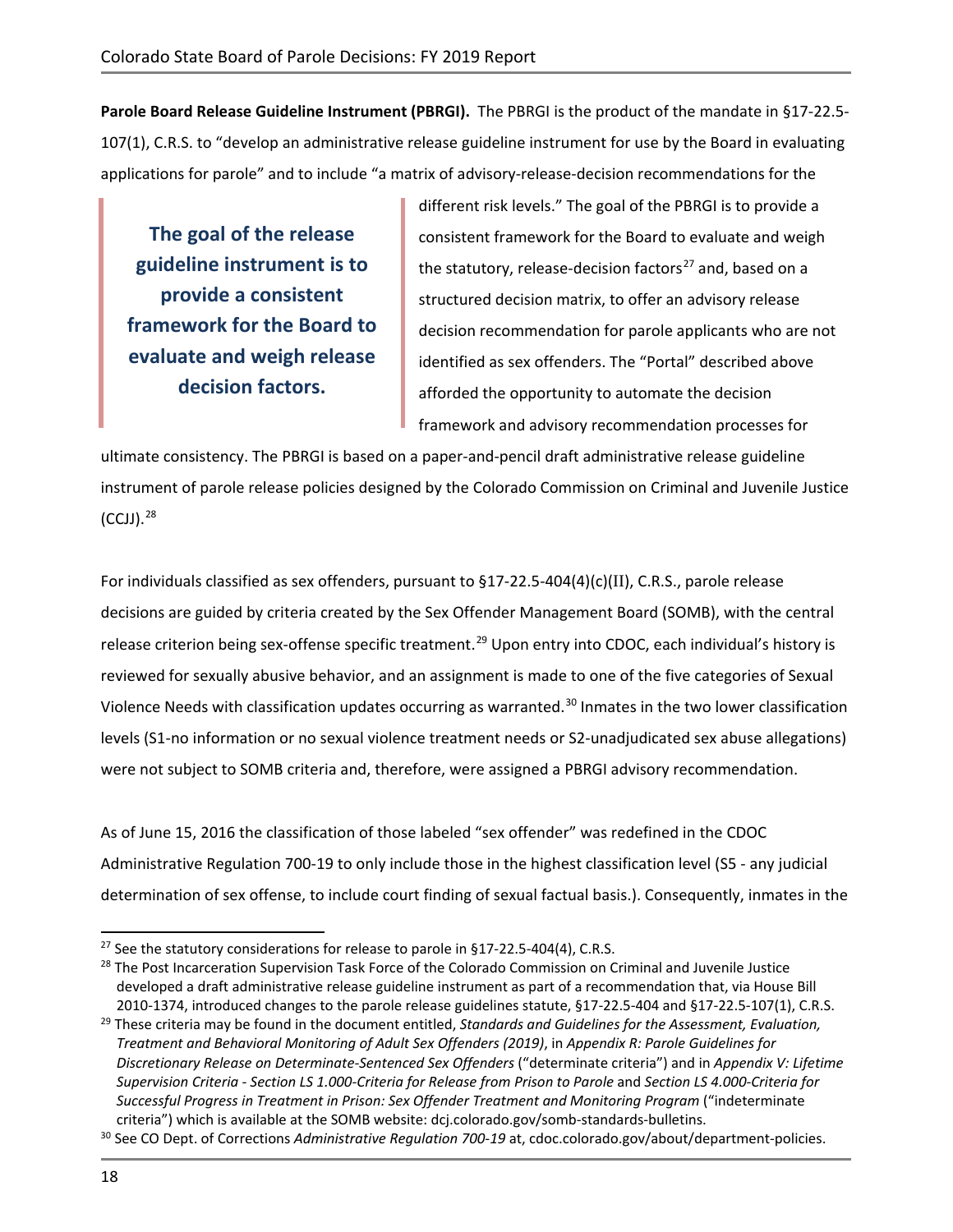lower four categories of Sexual Violence Needs (S1, S2, S3, or S4) were not subject to SOMB release criteria, including sex-offense specific treatment, and, therefore according to statute, should be assigned a PBRGI advisory recommendation. However, at the time of the redefinition, based on information from the CDOC Sex Offender Treatment and Monitoring program that those assessed at S3 (institutional behavior) or S4 (prior sex offense) will likely receive treatment referrals, the Board decided to continue to evaluate these inmates as sex offenders and not to employ the PBRGI advisory recommendation in these cases. Therefore, those with an S3 or S4 rating will be labeled a "sex offender" for the purposes of this report.

The intent of the PBRGI is to provide guidance via an advisory recommendation to the Board as it makes decisions about discretionary parole release. The guideline instrument aims to develop uniformity in the application of decision criteria, but the guideline cannot adapt to the unique and emergent characteristics of each inmate discovered during the parole application hearing. In fact, there is no objective standard by which Board member decisions may be measured. This point is acknowledged in the legislative declaration of House Bill 2010-1374, "…using structured decision-making unites the parole board members with a common philosophy and a set of goals and purposes *while retaining the authority of individual parole board members to make decisions that are appropriate for particular situations*" [emphasis added] (see also, §17- 22.5-404(1)(c), C.R.S.).

During FY 2013, final testing of the PBRGI was completed in August 2012 and it was implemented on September 4, 2012. Ongoing monitoring and modifications of the system continued through the end of November 2012. The final steps in the initial development, testing, and modifications to the PBRGI are described in a previous annual report, *Analysis of Colorado State Board of Parole Decisions: FY 2013 Report*. [31](#page-24-0)

The PBRGI is a set of thirteen policy items that combine to create a decision matrix with two dimensions: the first dimension is *risk of recidivism* and the second is *readiness for parole*. The thirteen items correspond to the parole release policies identified by the CCJJ and the associated parole considerations placed in Colorado statute.<sup>[32](#page-24-1)</sup> DCJ staff constructed two algorithms from these thirteen statutory considerations, one for risk and one for readiness. The baseline for the risk dimension is the risk level from the Colorado Actuarial Risk Assessment Scale (CARAS), which is a statutorily-mandated actuarial risk

<span id="page-24-0"></span><sup>&</sup>lt;sup>31</sup> Prior year reports are available on the ORS/DCJ website, ors.colorado.gov/ors-reports.

<span id="page-24-1"></span> $32$  See the statutory considerations for release to parole in §17-22.5-404(4), C.R.S.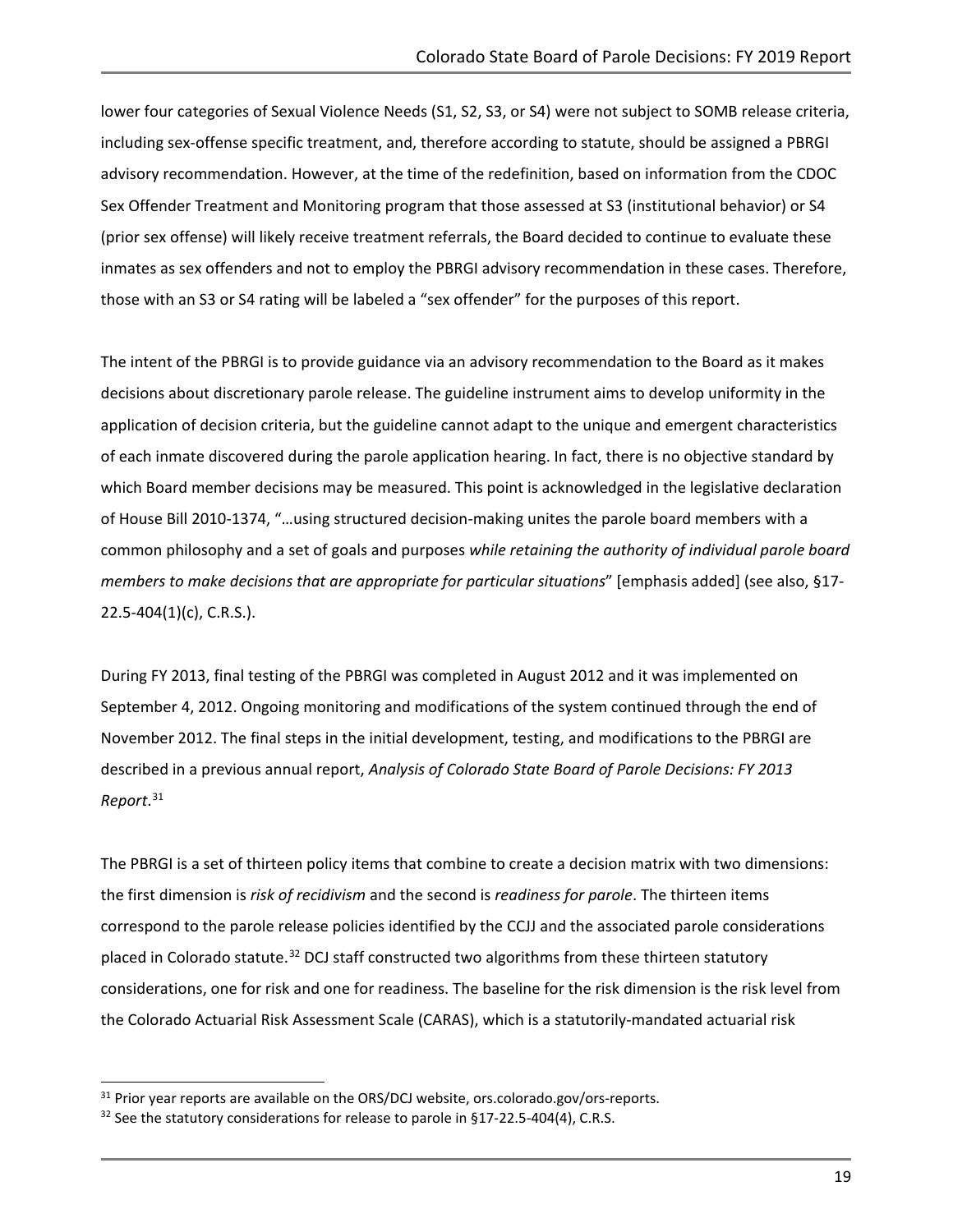assessment measure that is re-validated at least every five years on the Colorado prison population.<sup>[33](#page-25-0)</sup> The Level of Supervision Inventory-Revised (LSI-R) overall and rater box scores serve as the baseline for the assessment of criminogenic needs underlying the readiness score used in the matrix. The thirteen items of the two dimensions of the PBRGI, the scoring algorithms, and the advisory decision matrix are described in Appendix B.

**The PBRGI forms a decision matrix with two dimensions: the first dimension is** *risk of recidivism* **and the second is**  *readiness for parole***.**

The combination of these two scores places an inmate in a five-level risk by three-level readiness decision matrix where each matrix position is associated with an advisory recommendation to release or to defer (§17-22.5-107(1)(b), C.R.S.).<sup>[34](#page-25-1)</sup> This recommendation is displayed through the Parole Board Hearing Application Portal to Board members

when an electronic hearing record is initiated for a release application hearing. In addition to the advisory recommendation, Board members may also view an inmate's specific placement in the decision matrix and the rating on each of the eight items that derive the risk score and the five items that derive the readiness score. After considering the advisory recommendation and any additional information gathered during the hearing that is not included in the PBRGI algorithm (for example, current dynamic criminogenic needs; complex clusters of criminogenic needs; treatment dosage received; performance while under other forms of community supervision such as probation and community corrections), Board members may choose to agree with or depart from the recommendation. Pursuant to §17-22.5-404(6)(b), C.R.S., a decision that departs from the recommendation requires that the Board member provide the reason(s) for departure.

The PBRGI design was based on policy choices generated by the Colorado Commission on Criminal and Juvenile Justice and was not derived via empirical testing.<sup>[35](#page-25-2)</sup> The Board proposed a project to work with DCJ during FY 2017 to expand and revise the PBRGI to include additional policy elements to account for the numerous factors not included in the original algorithms that inform risk and readiness for release to parole. Such factors include complex clusters of criminogenic needs (three or more according to contemporary research); patterns of success or failure under non-parole based community supervision

<span id="page-25-0"></span> $33$  Developed and validated pursuant to §17-22.5-404(2)(a), C.R.S., CARAS, Version 6 (2015) has an AUC=.75 and predicts recidivism defined as at least one technical violation, arrest, or felony filing at any time during a 5-year period following release. Additional CARAS information is available at, ors.colorado.gov/ors-risk.

<span id="page-25-1"></span><sup>&</sup>lt;sup>34</sup> The decision to "defer" simply means the inmate must continue to serve his or her sentence and the decision to parole is "deferred" to the next possible parole consideration date, as determined by statute (see "Board Decision Types" in Section Three).

<span id="page-25-2"></span><sup>&</sup>lt;sup>35</sup> Additional background information on the PBRGI development is provided in Appendix B and previous reports at, ors.colorado.gov/ors-reports.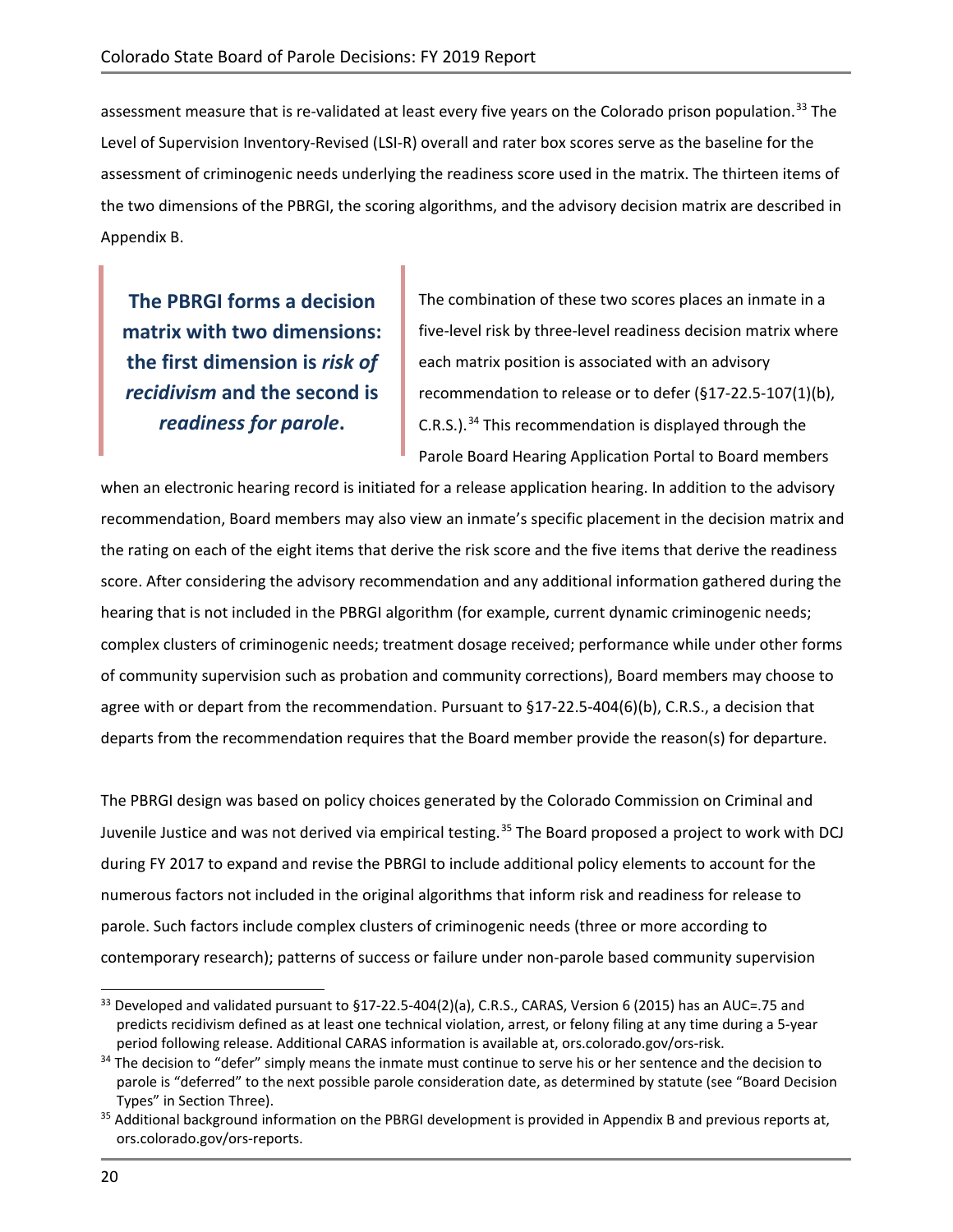(probation and/or community corrections); the recency, frequency and severity of institutional misconduct and several others. Although these policy considerations are not accounted for in the current PBRGI algorithm, they are used by Board members to evaluate an individual's risk and readiness as it pertains to discretionary release to parole. This project to revise the policy elements of the PBRGI still was ongoing at the time of the preparation of this FY 2019 report.

The PBRGI recommendation is not considered a standard by which Board decisions are to be measured but, rather, provides only an advisory recommendation. However, the subsequent presentation will refer to the agreement with or the departure from PBRGI recommendations because statute requires an additional action by Board members when departing from the advisory recommendation. Namely, members must provide a reason for departing from the PBRGI recommendation. Although this convention of expression will be employed ("agreement" versus "departure"), it does not imply a comparative evaluation of Board member decision performance.

*PBRGI Bypass Option.* In April 2017, the Board submitted a project request to CDOC's Office of Information Technology (OIT) to create a PBRGI "bypass button" and a menu of seven bypass reasons. Selection of the bypass button displayed the following bypass reasons: Until Presented Actions, File Reviews, Close/Past MRD Reviews, Offender Initiated Waivers or Deferrals, Offender Refuses to Attend Hearing, Rescission Hearing, and Other. Endorsement of one or more of these bypass reasons rendered the PBRGI process inactive and the Board member proceeded to an individual's case information in the hearing portal. In these instances, the inmate was not scored on the 13 items of the PBRGI, no PBRGI advisory recommendation was generated or displayed, and no PBRGI-related data was stored in the CDOC information system. Following implementation, the Board began to use the Bypass option in August 2017. The Bypass option was created and applied primarily for file reviews.

The Board typically chose to invoke the PBRGI Bypass option in instances where file reviews are conducted under the following circumstances:

- inmates who were within six months of their mandatory release date (MRD) (House Bill 2015-1122),
- inmates identified as a candidate for "fast track release" (House Bill 2017-1326)
- inmates who are within 90 days of the MRD (House Bill 2018-1410), or
- inmates meeting prison population management review provisions (Senate Bill 2019-143).<sup>[36](#page-26-0)</sup>

<span id="page-26-0"></span><sup>&</sup>lt;sup>36</sup> See "Statutory Modifications" in Section Three.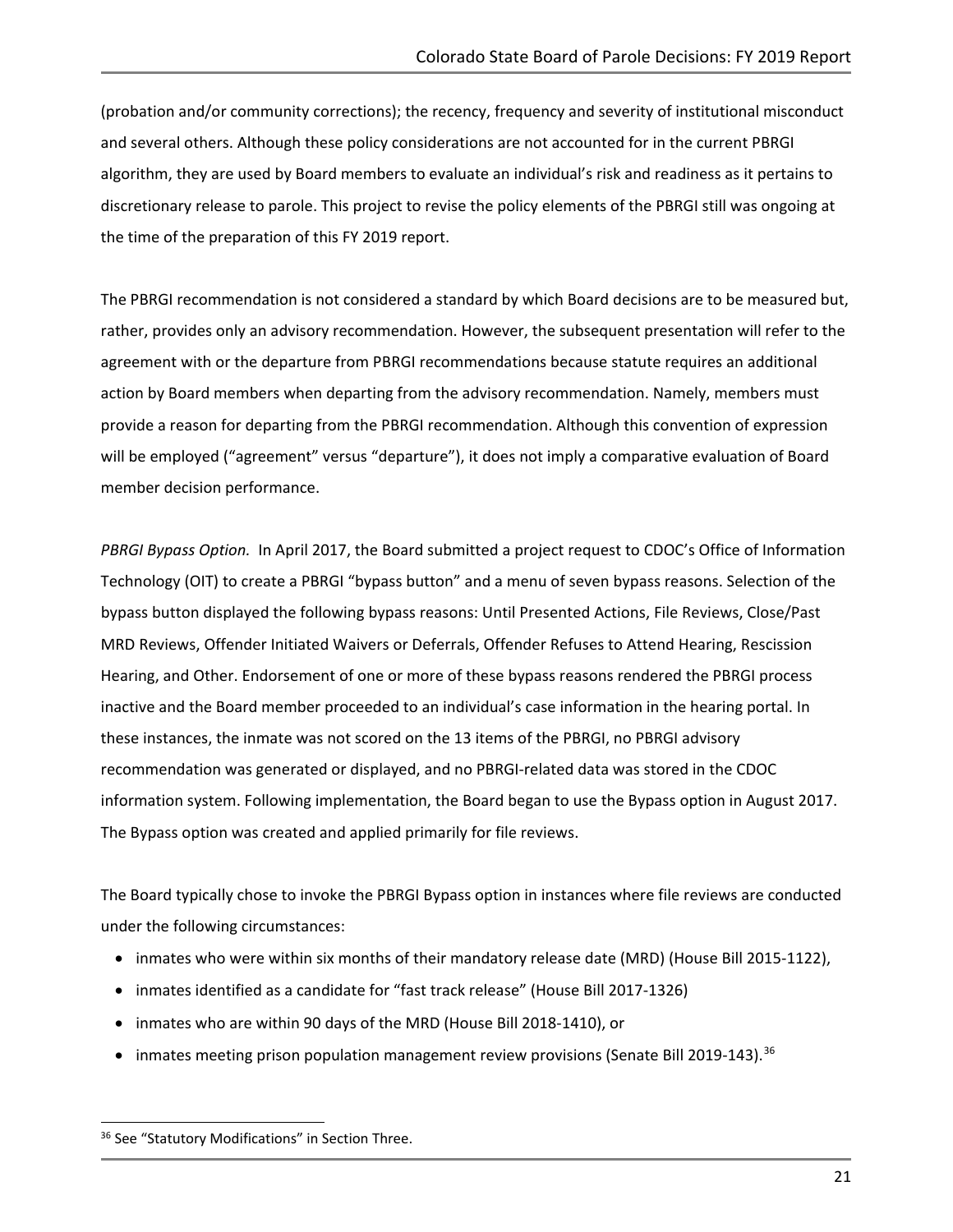Upon further review, the Board eliminated the PBRGI Bypass option for file reviews on August 20, 2019; however, the hearing data in this FY 2019 report spanning July 1, 2018 to June 30, 2019 continues to reflect its use.

**Parole Board Revocation Projects.** Pursuant to §17-22.5-404(6), C.R.S., DCJ is required to report Board decisions regarding parole revocation, the reasons for these decisions, and departures from the administrative revocation guidelines (§17-22.5-107(2), C.R.S.). Since the statute was amended in 2010, there have been two projects initiated to respond to the related mandates: the Parole Board Revocation Automation Project and the Parole Board Administrative Revocation Guidelines Project. Although some intermediate goals have been accomplished through these projects, the requirements in statute have not been fully met.

Following the automation of the release hearing process and the implementation of the PBRGI, the Board initiated a project with the Office of Information Technology (OIT) at CDOC to automate revocation hearings to create a Revocation Portal similar to the portal for parole application hearings. A preliminary version of the "revocation portal" was evaluated by Parole Board members and staff during FY 2014 and FY 2015. Based on continued feedback from the Board, the CDOC Division of Adult Parole, the CDOC Time & Release Operations office and DCJ, programmers continued to refine and improve the system. System development and programming of the Revocation Automation Project was suspended in FY 2016 due to a need to re-evaluate the project and due to intensive demands at OIT at CDOC related to the development and implementation of a complete overhaul of the inmate record system. A separate project was initiated by the Parole Board and the CDOC Parole Division to automate revocation requests submitted by community parole officers to the Board and collect revocation related data with the intent to implement this project during FY 2021. The scope of that project does not include the Parole Board Revocation Guidelines described below.

The Board enlisted individuals with expertise to develop the administrative revocation guidelines mandated by statute. In March 2013, the Board seated a Parole Revocation Working Group to develop the Parole Board Administrative Revocation Guidelines (PBRVG) for integration into the automated revocation system. The Board contracted with the Center for Effective Public Policy ("Center;" cepp.com) to provide technical assistance and guidance on the project. Pursuant to §17-22.5-107(2), C.R.S., the PBRVG would comprise the statutory revocation factors (§17-22.5-404.5(a), C.R.S.) and include a matrix of advisory decision recommendations for different risk levels. Additionally, the guidelines require the Board to provide decision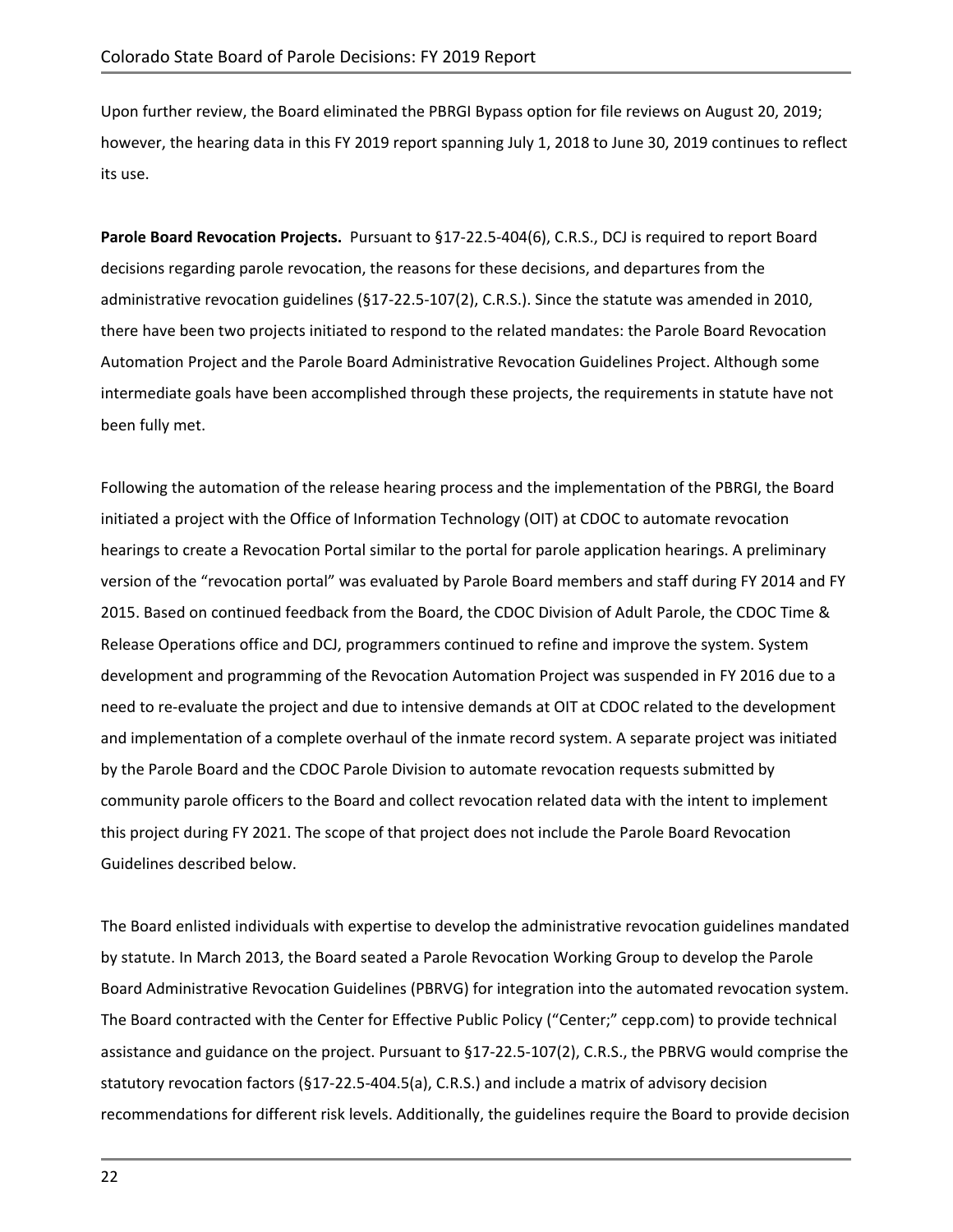reasons when the Board departs from advisory revocation recommendation (§17-22.5-404(6)(b), C.R.S.). Following a series of meetings through June 2013, the Center/Working Group provided the Proposed Parole Board Administrative Revocation Guidelines to the Board. Following approval by the Board, the guidelines were forwarded to OIT at CDOC for further specification of the programming elements. As mentioned above, the system within which the revocation guidelines were to be integrated was suspended due to other priorities. Because the implementation of the mandate for the Parole Board Revocation Guidelines remains incomplete, the revocation hearing data, the reasons for revocation decisions, and the reasons for departures from the revocation guidelines cannot be captured or reported.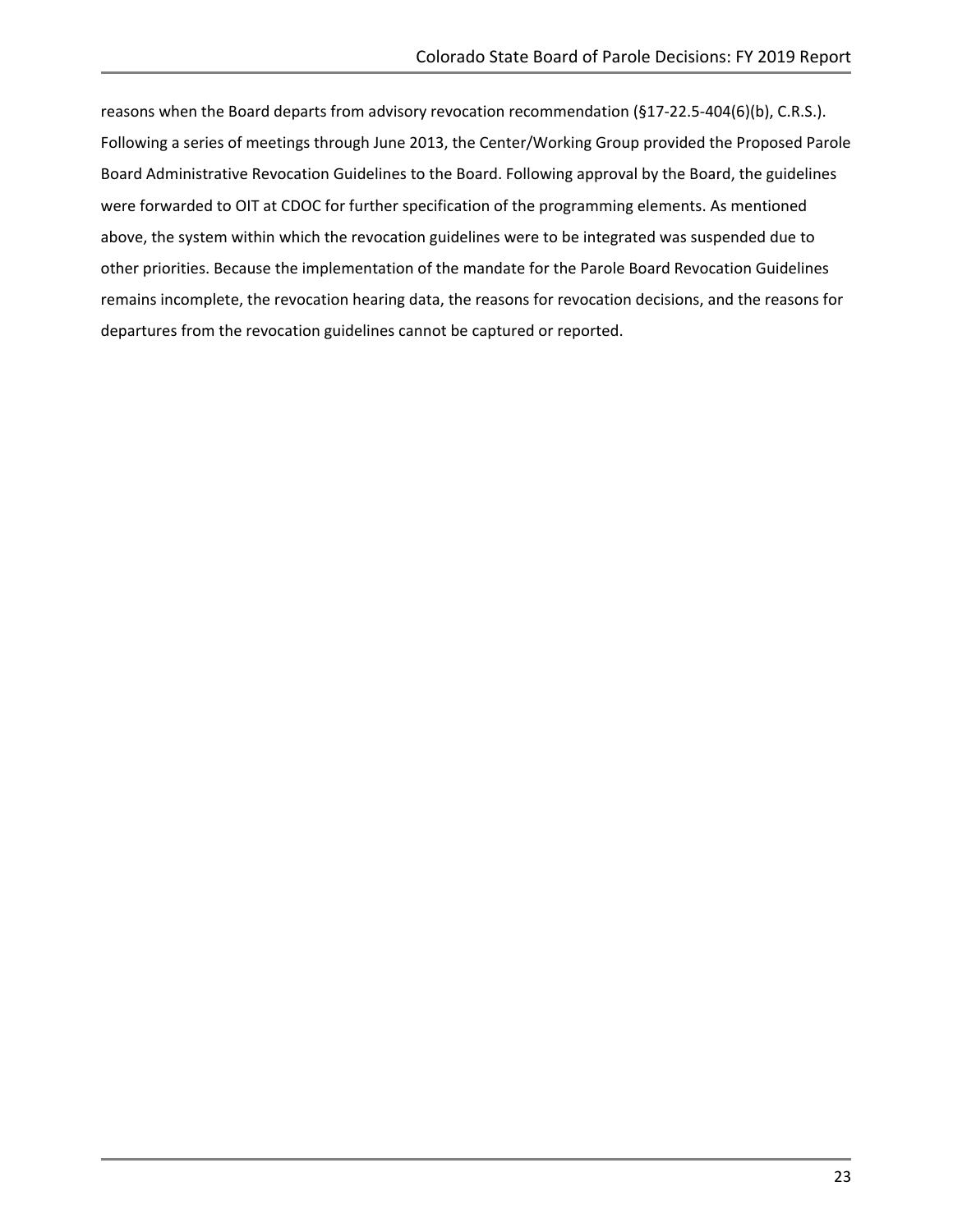This page intentionally left blank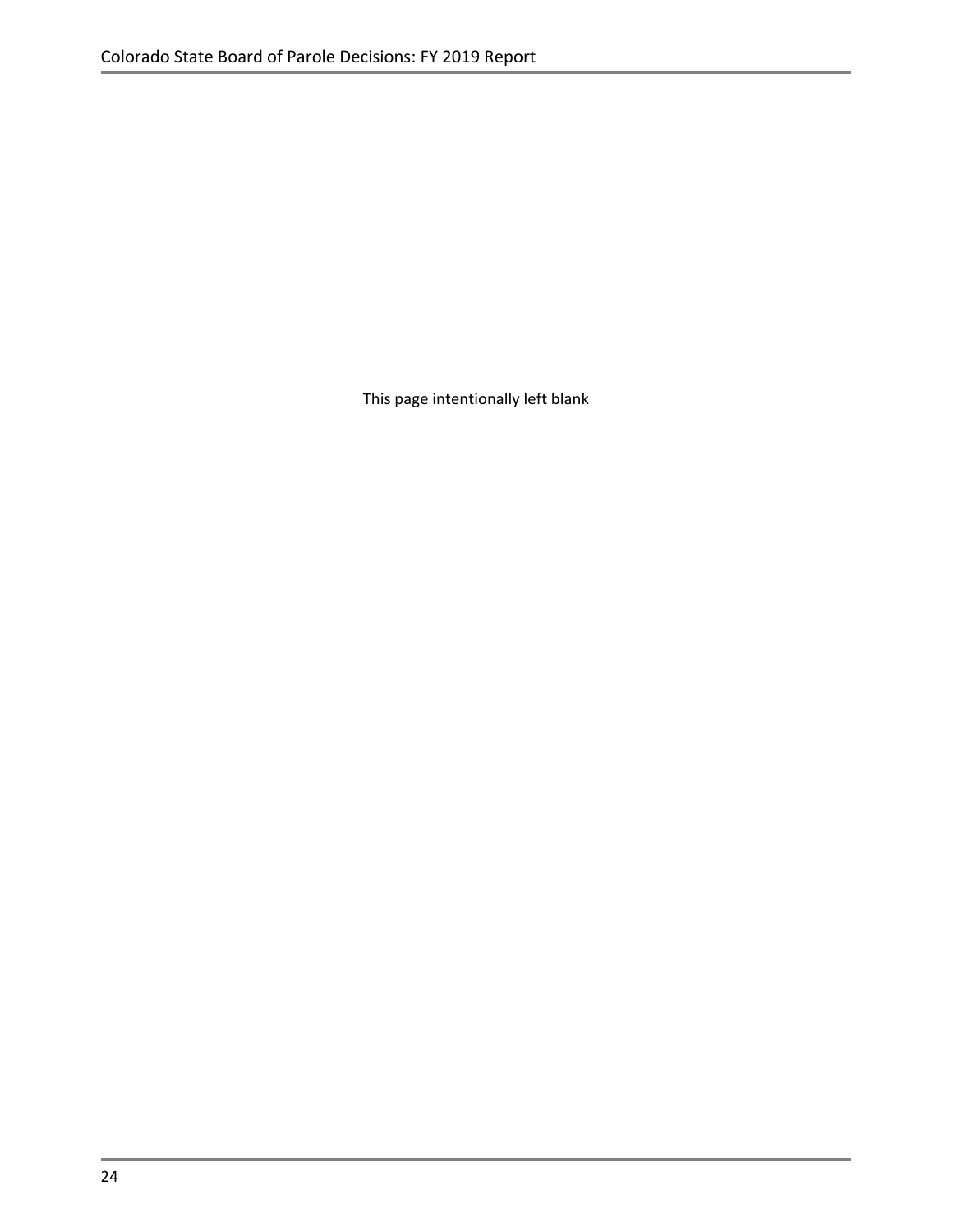# **Section Three: Hearings, Decisions and Study Sample**

Pursuant to §17-22.5-404(6) (c), C.R.S., the State Board of Parole ("the Board") is to provide hearing data to the Division of Criminal Justice (DCJ) for analysis of Board decisions. The FY 2019 report is the sixth to comprise an entire fiscal year of PBRGI hearing data. This section describes the general types of hearings and reviews conducted by the Board, the types of Board decisions, and the sample and subsamples upon which analyses were conducted.

**Board Hearing Types.** In common usage, all the circumstances where a decision regarding an application to parole is made may be referenced as a "parole hearing." However, in this report, a distinction is made between a "hearing" and a "review." The overall sample may be divided into the decisions resulting from a "hearing," which involves meeting an inmate in person, by video, or by phone, or those decisions resulting from a "review," which does not involve the inmate directly and includes full Board reviews and file reviews. The following describes the types of hearings and reviews included in the decision analyses:

- "Regular" Board hearings An initial or "regular" hearing is conducted by a single member of the Board. The parole application decision is made by this single member with a subsequent decision review by a second member of the Board. This "regular" hearing is conducted by two members, if an inmate is serving a life sentence and is eligible for parole. In either case, a third member is consulted, if the two members do not concur.<sup>[37](#page-30-0)</sup>
- Full Board reviews A case *may* be referred to full Board review for any reason by an individual Board member following the initial ("regular") hearing or *must* be referred to a full Board review in cases involving violence or a sex offense.<sup>[38](#page-30-1)</sup> Also, for individuals who meet several criteria described in statute, the decision to defer requires a majority of the full Board (see the brief summary of Senate Bill 2019-143 below in "Statutory Modifications:").<sup>[39](#page-30-2)</sup> Typical full Board review decisions are rendered by no fewer than four Board members who must concur and, in specific cases described in statute, by no fewer than five members.
- File reviews First introduced in statute in 2011, Board members have the option to conduct a file

<span id="page-30-0"></span> <sup>37</sup> See Rule 5.03.E. & 503.I., in *8 C.C.R. 1511-1: Rules Governing the State Board of Parole and Parole Proceedings* in the Code of Colorado Regulations at the Colorado Secretary of State website: sos.state.co.us/CCR/Welcome.do (Browse/Search for Rule 1511-1).

<span id="page-30-1"></span><sup>38</sup> The full Board referral circumstances may be found in Rule 8.00 in *8 C.C.R. 1511-1: Rules Governing the State Board of Parole and Parole Proceedings* in the Code of Colorado Regulations at the Colorado Secretary of State website: sos.state.co.us/CCR/Welcome.do.<br><sup>39</sup> The provisions regarding this decision process are in §17-2-201(4)(f)(I)(E) and §17-2-201(19), C.R.S.

<span id="page-30-2"></span>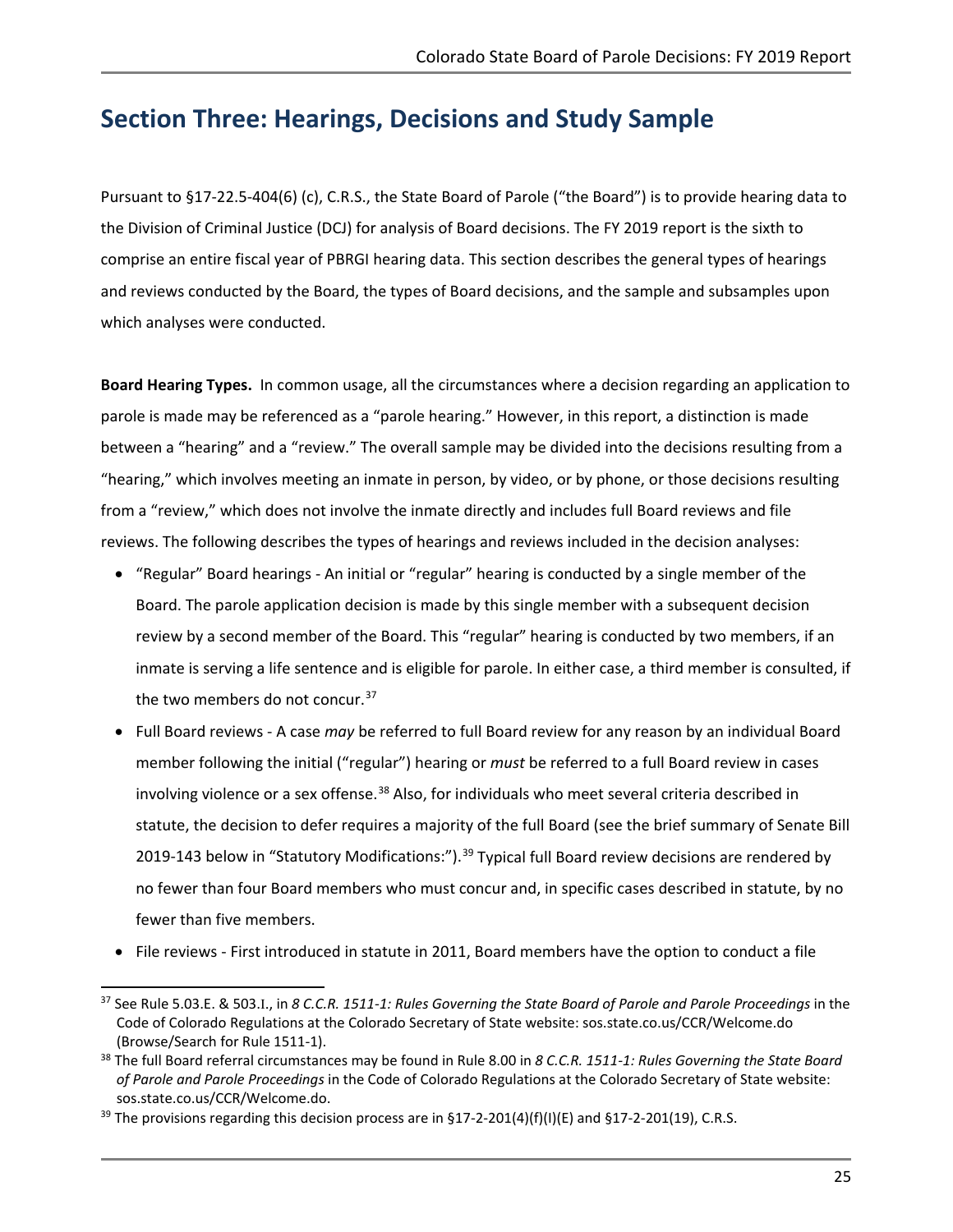review, rather than meeting directly with the individual when considering an application to parole.<sup>[40](#page-31-0)</sup> According to statute, a file review is allowed when a release decision does not require victim notification and one or more of the following are true: a special needs release is requested for consideration, $41$  the inmate release is bound by a detainer to the U.S. Immigration and Customs Enforcement agency,<sup>[42](#page-31-2)</sup> the inmate is within six months of mandatory release,<sup>[43](#page-31-3)</sup> the inmate is assessed as "low" or "very low" in actuarial risk and meets any reentry readiness criteria set by the Board, <sup>[44](#page-31-4)</sup> or the inmate meets a set of specific criteria related to prison population management measures.<sup>[45](#page-31-5)</sup> Additional information on these file review criteria are in "Statutory Modifications" below.

**Board Decision Types.** When initially considering an inmate's application for release to parole, a Board member has four options that ultimately resolve to one of two possible discretionary decisions: to release (grant parole) or to defer (deny parole). In a "regular" or initial hearing, inmates may be released, deferred, tabled, or referred to full Board review.<sup>[46](#page-31-6)</sup> Full Board reviews conclude with the decision options to release, to defer, or to table. Some inmates are set for release, but are tabled, pending the completion of a specific requirement, such as completing a treatment program or the confirmation of parole plan details. Ultimately, the Board releases a person who is tabled if the requirement is met, or, if the requirement is not met, the Board amends the record and the person is deferred.

In a "regular" hearing or review, an individual is granted discretionary parole when the Board member determines that the potential for successful reintegration into the community has been demonstrated. An individual is denied parole when the Board member concludes that the potential for successful reintegration into the community has not demonstrated, and/or there are public safety concerns. In a full

<span id="page-31-0"></span><sup>&</sup>lt;sup>40</sup> The statutory conditions allowing a file review are specifically described in §17-2-201(4)(f)(I), C.R.S.

<span id="page-31-1"></span> $41$  Introduced in Senate Bill 2011-241 (see also, §17-2-201(4)(f)(I)(A), C.R.S). A special needs offender and special needs parole are described in §17-1-102(7.5)(a), C.R.S. and §17-22.5-403.5, C.R.S., respectively, and refer to a release precipitated by chronic medical or mental incapacitation.

<span id="page-31-2"></span><sup>&</sup>lt;sup>42</sup> Introduced in Senate Bill 2011-241 (see also, §17-2-201(4)(f)(I)(B), C.R.S.).

<span id="page-31-3"></span><sup>&</sup>lt;sup>43</sup> Introduced in House Bill 2015-1122 (see also, §17-2-201(4)(f)(I)(C), C.R.S.).

<span id="page-31-4"></span><sup>&</sup>lt;sup>44</sup> Introduced in House Bill 2017-1326 (see also, §17-2-201(4)(f)(I)(D), C.R.S.). The actuarial risk level is determined by the "Colorado risk assessment scale" described in §17-22.5-404(2), specifically titled, *The Colorado Actuarial Risk Assessment Scale*.

<span id="page-31-5"></span><sup>&</sup>lt;sup>45</sup> Introduced in Senate Bill 2019-143 (see §17-1-119.7(2)(IV)(A) to (E), §17-2-201(4)(f)(I)(E), C.R.S., and §17-2-201(19), C.R.S.).

<span id="page-31-6"></span><sup>46</sup> The four decision options may be found in Rule 5.04(A) in *8 C.C.R. 1511-1: Rules Governing the State Board of Parole and Parole Proceedings* in the Code of Colorado Regulations at the Colorado Secretary of State website: sos.state.co.us/CCR/Welcome.do (Browse/Search for Rule 1511-1). The Board labels, "tabled," as "Conditional Discretionary Release Pending." The terms, "table" or "tabled," will be used in this report for simplicity of expression and consistency with the terminology in the Board *Rules*.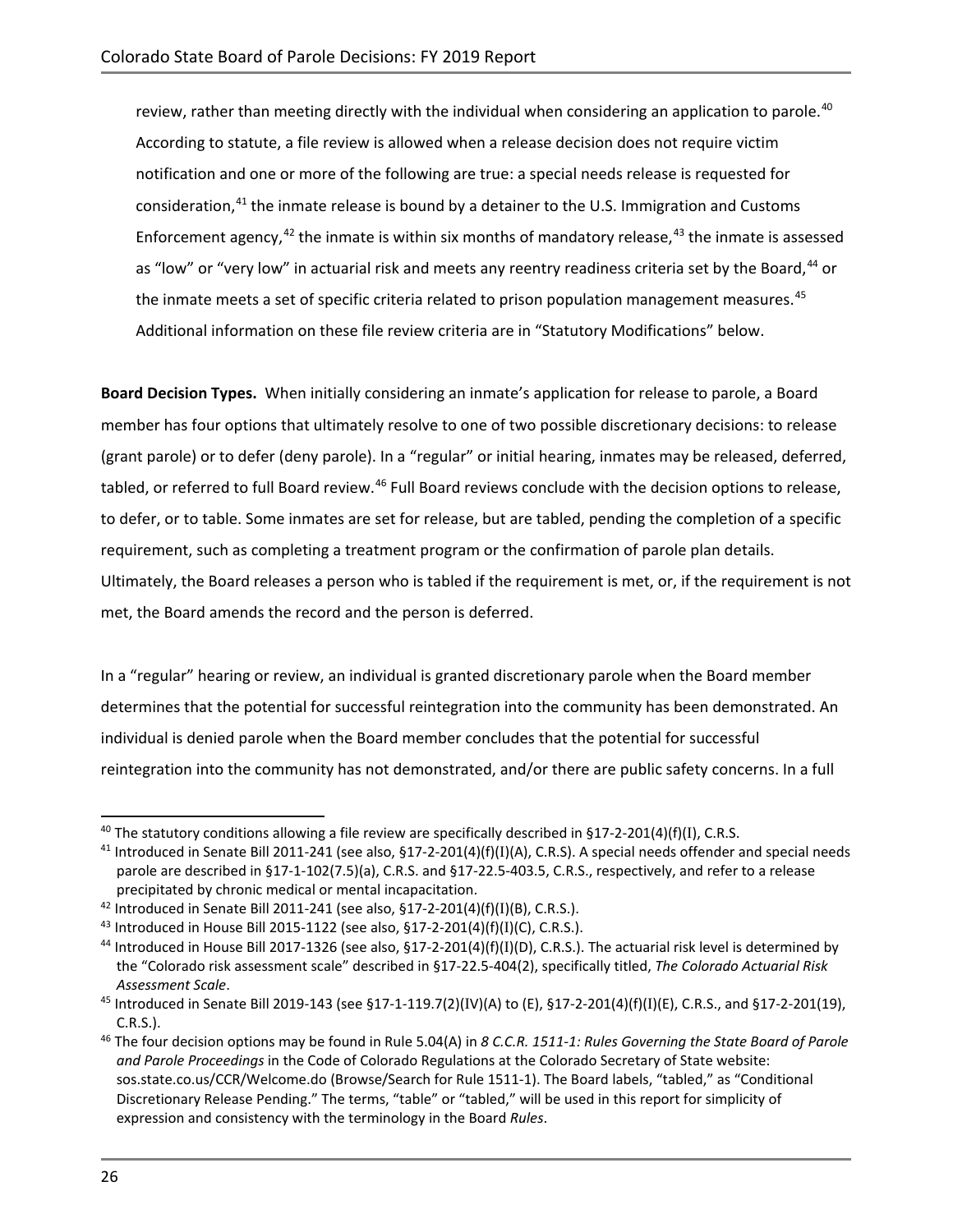Board review, the above determinations require the agreement of no fewer than four Board members.

If an inmate is deferred, a subsequent hearing date is scheduled.<sup>[47](#page-32-0)</sup> If an inmate's MRD will occur prior to the next scheduled parole hearing, Board members will set the conditions of parole for this forthcoming mandatory release to parole. This decision and setting of conditions may occur up to 14 months prior to the MRD and, in the vernacular of the Board, is often labeled a "release to MRD."[48](#page-32-1)

Although the Board's decision to "release to MRD" references the upcoming *mandatory* release date, this decision is a *discretionary deferral* because the Board has chosen to *defer* the individual to the MRD rather than to grant a release to parole. Therefore, this *discretionary deferral* is subsequently labeled in this report, "Defer to Mandatory Release Date" or "Defer to MRD," which is both logically correct and consistent with the language of the Parole Board Code of Colorado Regulations.<sup>[49](#page-32-2)</sup>

**Statutory Modifications**. Legislative actions that modify Board-related statutory provisions regarding hearing and decision policies may affect the hearing sample or the categorization of Board decisions as discretionary or mandatory. This section addresses recent statutory revisions and whether consequent accommodations were necessary in the management of hearing data and the analysis methods.

House Bill 2011-241. As mentioned above in "Board Hearing Types," this provision granted Board members the option to conduct a file review, rather than meeting directly with the individual when considering an application to parole.<sup>[50](#page-32-3)</sup> When first introduced, the file review option was allowed when a release decision did not require victim notification and when either a special needs release is requested for consideration<sup>[51](#page-32-4)</sup> or the inmate release is bound by a detainer to the U.S. Immigration and Customs Enforcement agency.<sup>[52](#page-32-5)</sup> Subsequent revisions of this statute expanded the cases eligible for a file review. File review decisions regarding release under these circumstances were discretionary and, therefore, no sample exclusions or

<span id="page-32-0"></span> $47$  The periods prior to the next parole reconsideration are one, three, or five years pursuant to §17-22.5-403(5), C.R.S.

<span id="page-32-1"></span><sup>&</sup>lt;sup>48</sup> This 14-month threshold accommodates the accrual of earned time that reduces the time to the next parole application hearing to less than the typical 12-month deferral period.

<span id="page-32-2"></span><sup>&</sup>lt;sup>49</sup> In Rule 5.04 (A) in 8 C.C.R. 1511-1: Rules Governing the State Board of Parole and Parole Proceedings in the Colorado Code of Regulations, one of the described decision options includes, "(2) To defer consideration of Parole as follows: (a) *Defer to MRD*, if the Inmate's MRD is within 14 months of the Application Interview;" [emphasis added].  $50$  The statutory conditions allowing a file review are specifically described in §17-2-201(4)(f)(I), C.R.S.

<span id="page-32-4"></span><span id="page-32-3"></span><sup>51</sup> Introduced in Senate Bill 2011-241 (see also, §17-2-201(4)(f)(I)(A), C.R.S). A special needs offender and special needs parole are described in §17-1-102(7.5)(a), C.R.S. and §17-22.5-403.5, C.R.S., respectively, and refer to a release precipitated by chronic medical or mental incapacitation.

<span id="page-32-5"></span> $52$  Introduced in Senate Bill 2011-241 (see also, §17-2-201(4)(f)(I)(B), C.R.S.).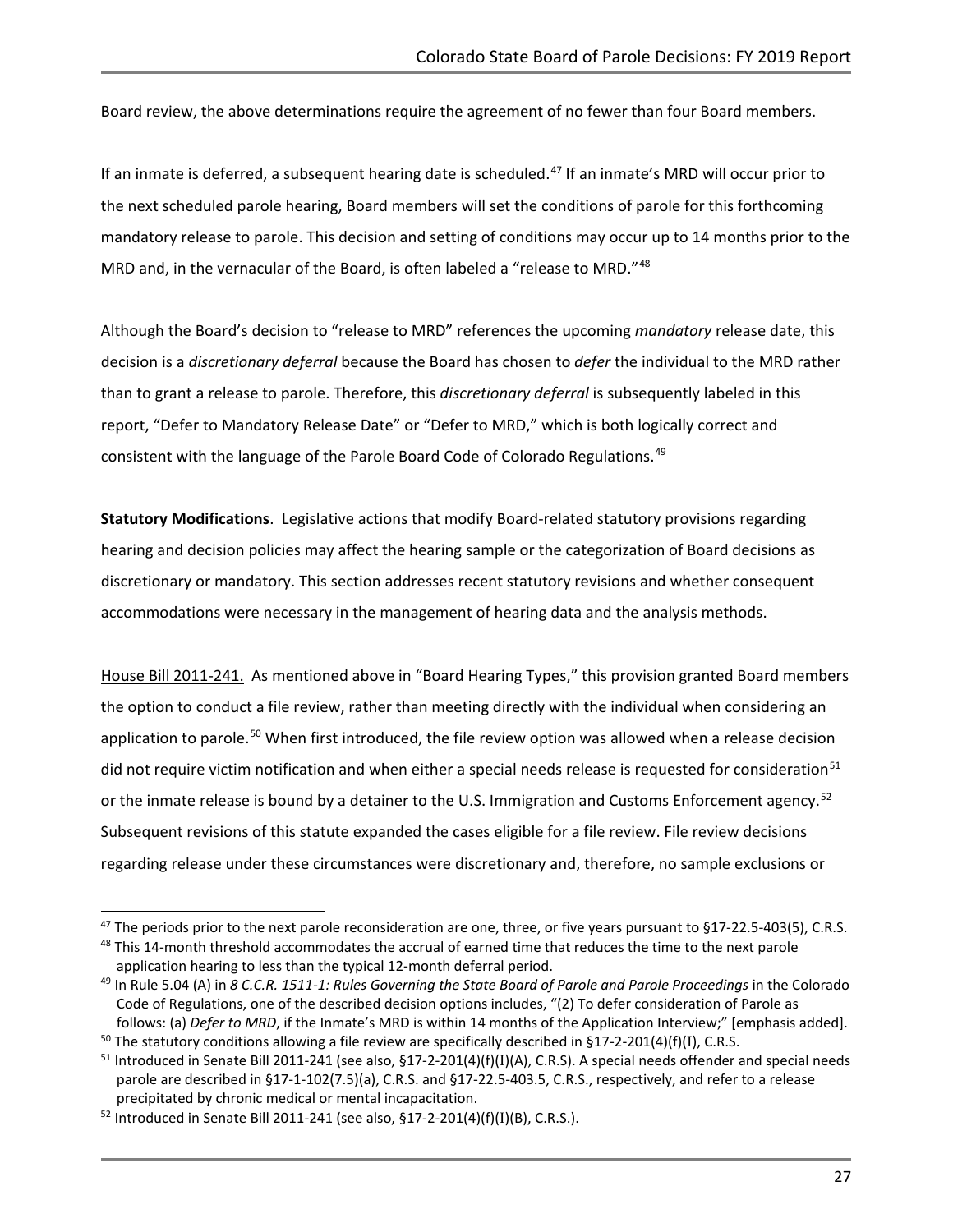modifications were necessary.

House Bill 2015-1122. The enactment of House Bill 2015-1122 affected two separate Parole Board Rules introduced in 2013.<sup>[53](#page-33-0)</sup> One of these rules allowed a file review for inmates within six months of their mandatory release date (MRD) and the other allowed a file review for those convicted of an institutional conduct violation during the 12 months prior to a scheduled parole application hearing. In the first case ("six months to MRD"), the rule was simply codified in statute as an allowable file review condition.<sup>[54](#page-33-1)</sup> File review decisions under this circumstance were considered discretionary and, therefore, no sample exclusions or modifications were necessary.

In the second case ("conduct violation"), House Bill 2015-1122 eliminated this file review condition.<sup>[55](#page-33-2)</sup> The bill rendered an inmate ineligible for parole, and therefore ineligible for a parole application hearing or review of any kind, if the inmate was convicted of a Class I *Code of Penal Discipline* (COPD) violation<sup>[56](#page-33-3)</sup> at any time in the 12 months prior to a scheduled parole application hearing. Additionally, inmates who have submitted a written refusal to participate in programs were likewise categorized as parole ineligible.<sup>[57](#page-33-4)</sup> From its enactment forward, there is no hearing for individuals meeting these criteria, and, therefore, no sample exclusions or modifications were necessary.

House Bill 2017-1326. Effective August 2017, an inmate who is assessed as "low" or "very low" in actuarial risk and meets reentry readiness criteria set by the Board is eligible for a file review, rather than an in-person hearing.<sup>[58](#page-33-5)</sup> The Board referenced this as a "fast track" (file) review. Statute does not dictate a specific decision outcome for the reviews under this condition, permitting the Board to exercise its discretion to release or to defer these individuals. Therefore, the decisions made pursuant to these file reviews were considered discretionary and no sample exclusions or analysis modifications were necessary.

<span id="page-33-0"></span> <sup>53</sup> See Rule 10.00 (specifically 10.02) in *8 C.C.R. 1511-1* in the 12/30/2013 version.

<span id="page-33-1"></span><sup>54</sup> Senate Bill 2015-100 removed the file review *rule* for inmates within six months of MRD when this file review qualification was codified by House Bill 2015-1122 (see, §17-2-201(4)(f)(I)(C), C.R.S.).

<span id="page-33-2"></span><sup>55</sup> Senate Bill 2015-100 removed the file review *rule* for those convicted of a COPD when these inmates became parole ineligible pursuant to House Bill 2015-1122 (see, §17-2-201(3.7)(a)(I), C.R.S.).

<span id="page-33-3"></span><sup>56</sup> The Class I and Class II violations of the CDOC *Code of Penal Discipline* (COPD) are defined in *CDOC Administrative Regulation 150-01* (see, cdoc.colorado.gov/about/department-policies). Class I violations are those for which a guilty finding generally results in a more severe penalty than a finding of guilt for a Class II violation.

<span id="page-33-4"></span><sup>&</sup>lt;sup>57</sup> Specifically, an inmate is deemed parole ineligible if, in the 12 months prior to a scheduled parole application hearing, an inmate declines in writing to participate in programs that have been recommended and made available (see §17-2-201(3.7)(a)(II)).  $58$  See this file review qualification in §17-2-201(4)(f)(I)(D), C.R.S.

<span id="page-33-5"></span>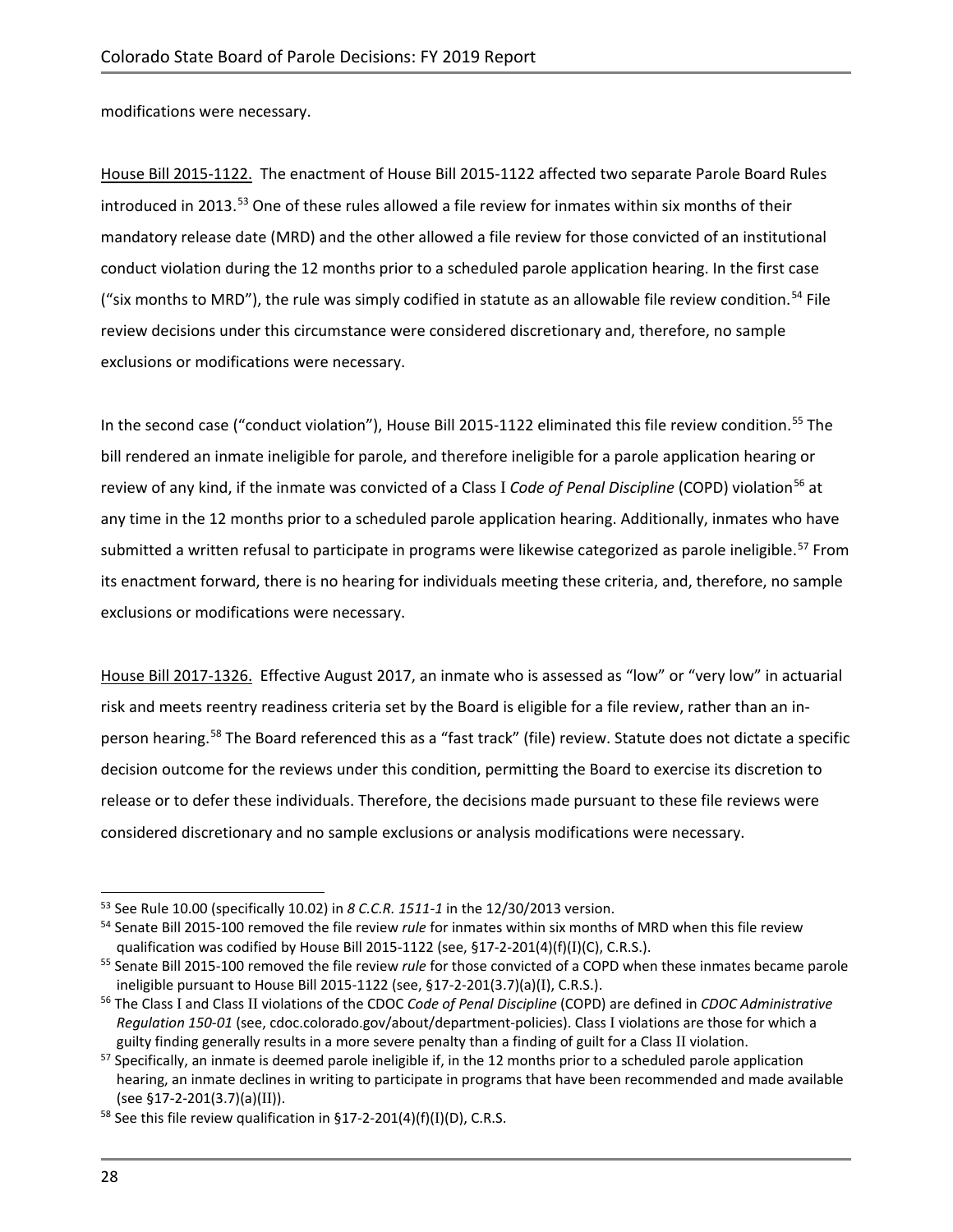House Bill 2018-1410. Effective on June 6, 2018, this statutory revision regarding prison population management created a process by which the CDOC may request that the Board conduct a file review for inmates whose mandatory release date is within ninety days, have an approved parole plan, and do not require full Board review or victim notification.<sup>[59](#page-34-0)</sup> The measure also required an expedited determination for any inmates whose release was tabled, but who may have satisfied the "tabling condition(s)." Statute does not dictate a specific decision outcome for the reviews under this condition, permitting the Board to exercise its discretion to release or not to release these individuals. Therefore, the decisions made pursuant to these file reviews were considered discretionary and no sample exclusions or analysis modifications were necessary.

Senate Bill 2019-143. With only one month remaining during FY 2019, this bill became effective on May 28 and modified two statutory sections related to file reviews: general file review criteria and prison population management provisions.<sup>[60](#page-34-1)</sup> In the first set of revisions (regarding general file review eligibility criteria), a provision was added that requires a full Board majority in order to defer individuals with an approved plan who have been assessed at low or very low risk and for whom the PBRGI advisory recommendation was to release. In the second set of revisions (regarding prison population management provisions), when a vacancy rate threshold is met, file reviews are required for individuals who meet the following criteria: are within ninety days of their mandatory release date, have a favorable parole plan, have been assessed at medium or lower risk and have met specific crime of conviction and behavior criteria. These revisions also require a majority vote of the full Board in order to defer individuals who meet the criteria.

Both sets of revisions allow the discretionary decision to release an inmate in an *initial* (file) review and, following a referral to full Board review, allow the discretionary decision either to release or to defer an inmate. Although these modifications alter the decision process, no specific decision for a particular case ultimately is prescribed by statute. Though more complex, decisions made pursuant to these file reviews were considered discretionary and no sample exclusions or analysis modifications were necessary.

**FY 2019 Sample Selection.** The hearings and reviews included in this report were finalized between July 1, 2018 and June 30, 2019 (As mentioned above, no revocation hearings are included in this report due to

<span id="page-34-0"></span> $59$  See the related elements of this measure in §17-1-119.7(2)(a)(II) and (III), C.R.S., and §17-2-201(18), C.R.S.

<span id="page-34-1"></span> $60$  For the general statutory conditions defining file reviews, see §17-2-201(4)(f)(I)(E) and §17-2-201(19), C.R.S., and for the prison population management provisions, see §17-1-119.7(2)(IV)(A) to (E), C.R.S.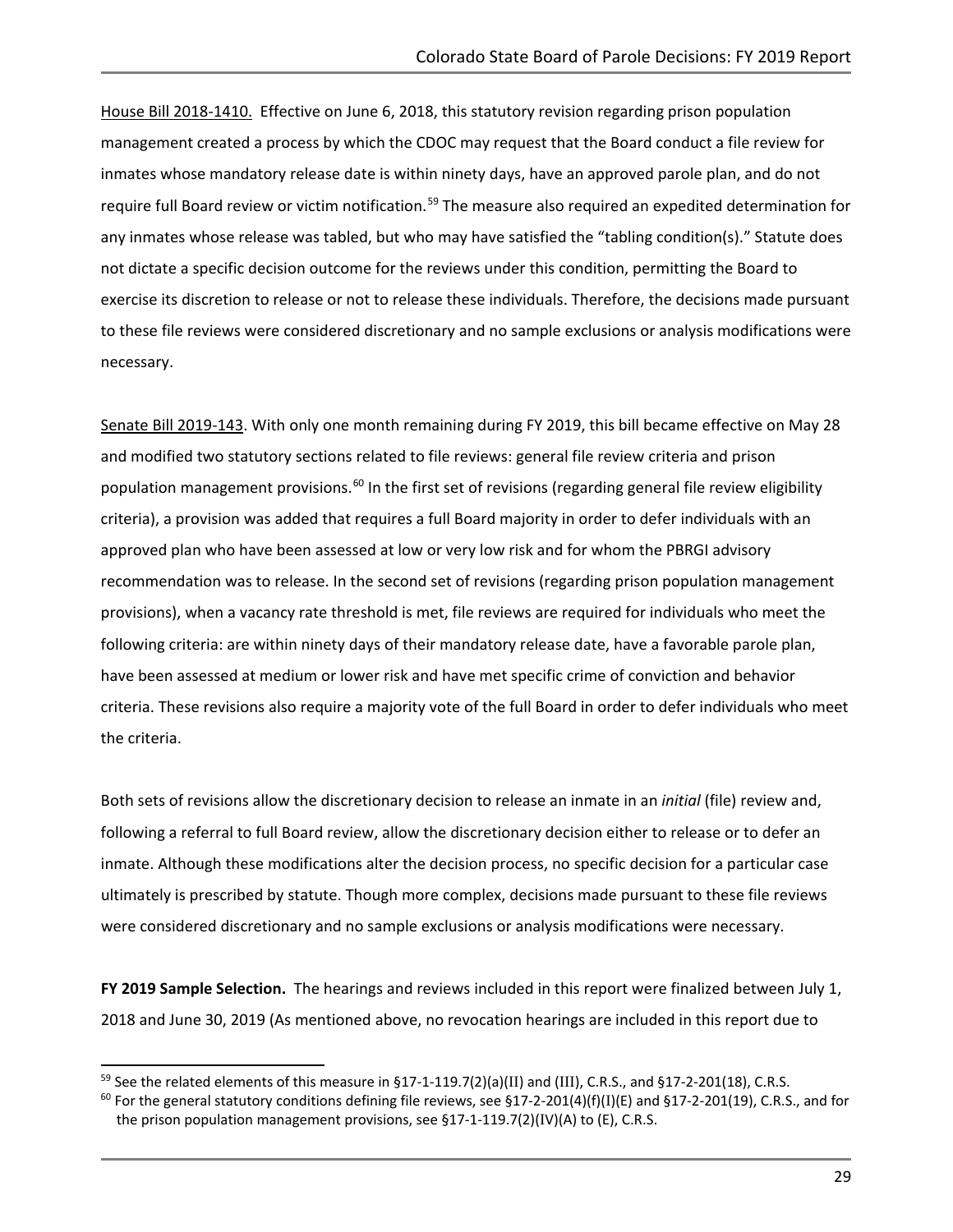data unavailability.). These hearings and reviews were conducted to render a decision regarding applications to parole by inmates. These applications to parole involved inmates who had met their parole eligibility date (PED), but whose release was prior to their mandatory release date (MRD), which indicates that the prison sentence was complete.

Therefore, the analyses in this report focus on the hearing and review decisions labeled, "discretionary," rather than those labeled, "mandatory." Taking into account relevant statutory modifications (as described above), for the purposes of this report, any hearing or review decision that occurred between the PED and MRD that is not hindered or limited by factors not under the control of the Board are considered discretionary.

Roughly 8,000 hearing records were excluded from the sample because the record was a duplicate or the related decisions were incomplete or occurred under constraining circumstances. Because these situations resulted in perfunctory deferral and release decisions, these were not appropriate for inclusion in the analyses of discretionary Board decisions, for example:

- The hearing record was amended causing a duplication of the record;
- The hearing resulted in an automatic deferral to a later date because the inmate waived the right to a hearing or, for a variety of reasons, could not appear; or
- The hearing resulted in an automatic release due to such circumstances as a court order or a mandatory re-parole following a technical violation.

At the request of the Board starting in FY 2017, pending releases that are unresolved at the end of the fiscal (reporting) year, are retained in the sample, rather than being excluded as cases with pending decisions. A hearing record that may have had a pending decision outcome during the course of the fiscal year that *was* resolved continues to reflect the ultimate Board decision to release or defer. Pending releases occurred most frequently under two circumstances: a tabled release was still pending when the fiscal (reporting) year ended, or the release date was set to occur after the end of the fiscal (reporting) year.

An inmate's release may be tabled for a period of time during which the elements of the parole plan are confirmed by a case manager or re-entry specialist or during which a particular condition must be met. For example, a release may be delayed until a training program in CDOC is completed or when the release to parole is dependent on acceptance into a community corrections program or community treatment. If the condition for which the release was tabled or delayed is not met, the release may be reversed and, if so, a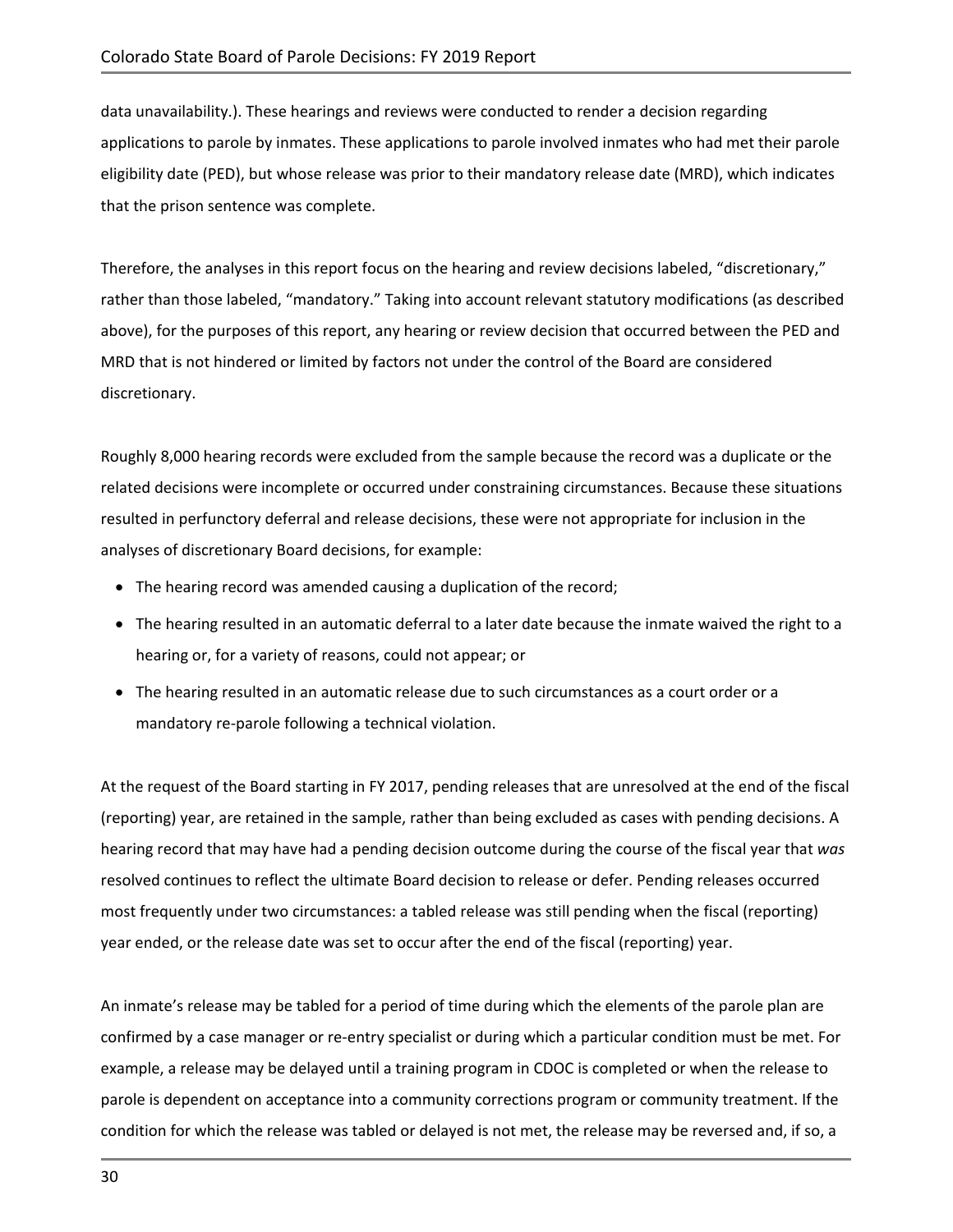decision is officially amended to "defer" and an inmate's incarceration continues. Additionally, if the fiscal year concluded before the release occurred, it is unknown whether such inmates were actually released or whether the release was subsequently rescinded, which may occur for any number of reasons, including the commission of an institutional conduct (COPD) violation.<sup>[61](#page-36-0)</sup> Because a future release reversal is most often due to circumstances beyond the control of the Board, the pending release records were retained in the sample and categorized to reflect the Board's original decision intent to release.

As described above, the Board began to use the PBRGI Bypass option in August 2017. Of the available bypass reasons, all but two were already among the criteria established for the inclusion of discretionary cases and exclusion of mandatory decision circumstances as described above. Of the 2,496 instances where the PBRGI Bypass option was chosen for cases during FY 2019, 1,531 were excluded from the sample because they met one or more of these previously established exclusion criteria represented by these bypass reasons: Until Presented Actions, Close/Past MRD Reviews, Offender Initiated Waivers or Deferrals, Offender Refuses to Attend Hearing, Rescission Hearing, and some instances of Other. The PBRGI bypass reasons not utilized previously or in the current report for case exclusion were "File Review" and particular instances of "Other." Additional information regarding these remaining 965 bypassed cases is provided in the following sections describing the FY 2019 hearing samples.

**FY 2019 Overall Sample.** The total sample of discretionary decisions analyzed and summarized in this report were rendered in 8,594 hearings and reviews conducted for inmates considered for parole between July 1, 2018 and June 30, 2019. The 8,594 decisions comprised 6,434 "regular" hearings and 2,160 full Board reviews. Of the 8,594 decisions and reviews, there were 6,838 for those labeled, "non-sex offender," comprising 5,286 "regular" hearings and 1,552 full Board reviews. Of the 8,594 decisions and reviews, there were 1,756 for those labeled, "sex offender," comprising 1,148 "regular" hearings and 608 full Board reviews. The hearings and reviews for those labeled, "sex offender," are excluded from the PBRGI sample and analyses.<sup>[62](#page-36-1)</sup> Of the 8,594 total decisions, 1,501 (17.5%) were the result of file reviews, including 1,293 file reviews for those labeled, "non-sex offender," and 208 for those labeled, "sex offender."

*Bypass Sample.* As described above, when the Bypass option was chosen, the PBRGI advisory

<span id="page-36-0"></span> <sup>61</sup> The Class <sup>I</sup> and Class II violations of the CDOC *Code of Penal Discipline* (COPD) are defined in CDOC *Administrative Regulation 150-01* (see, cdoc.colorado.gov/about/department-policies). Class I violations are those for which a guilty finding generally results in more severe penalties than a finding of guilt for a Class II violation.

<span id="page-36-1"></span> $62$  There are separate guidelines for the release of individuals labeled a sex offender. The explanation for separating the sex offender and the non-sex offender samples can be found on page 18.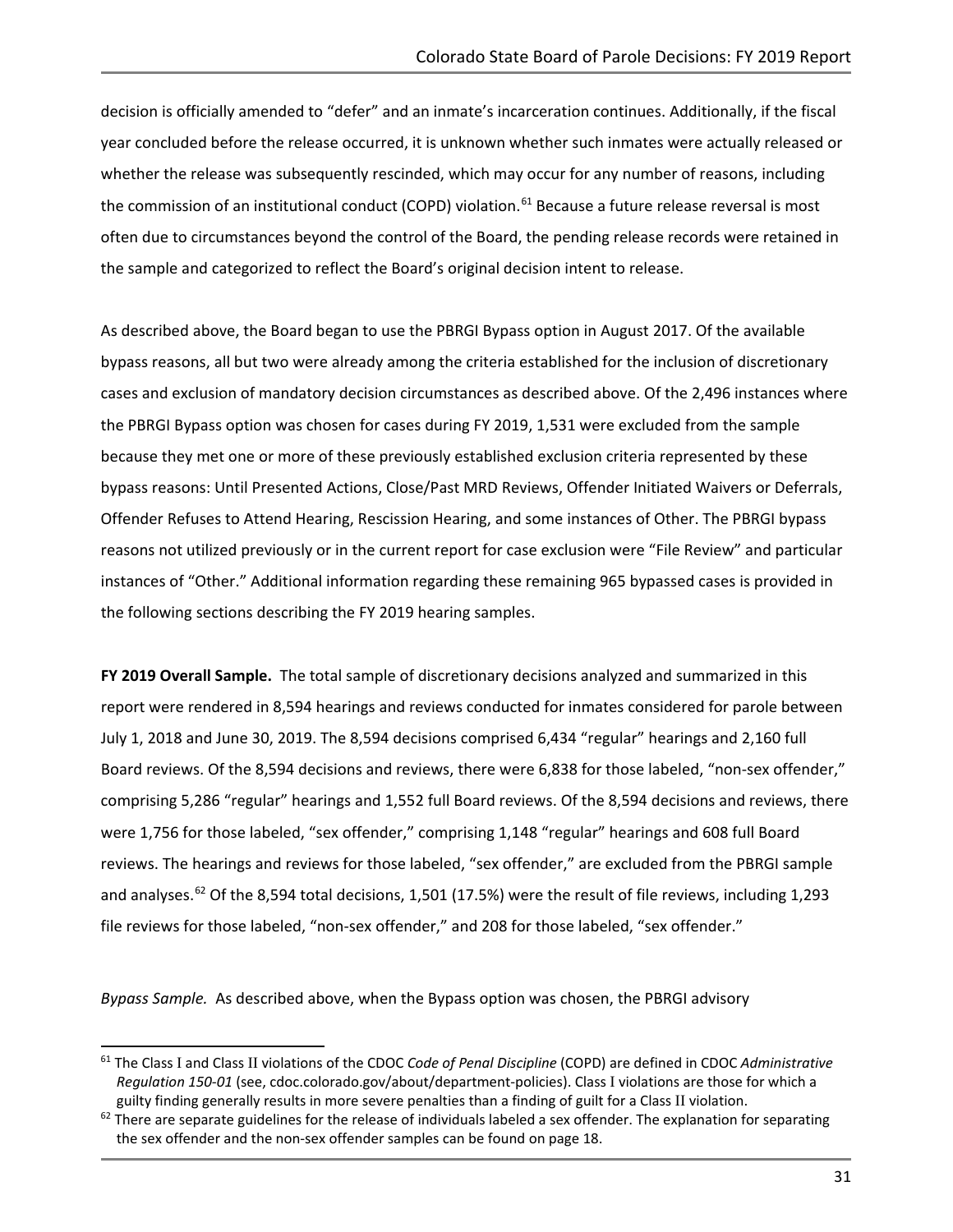recommendation was not generated, displayed or stored as part of a hearing record. Of the 8,594 decision records included in this report, the Board chose the option to bypass in 965 instances (965 of 8,594 or 11.2%). Of these, the bypass option was used in 954 "regular" hearings and 11 full Board reviews.

Of the 965 cases, 949 (98.3%) were conducted as a file review and 16 (1.7%) were conducted as a non-file review (by phone, video or in person). The bypass reason selected for these cases was "File Review" (960



cases) or "Other" (5 cases for "other" reasons that do not meet sample exclusion criteria). Of the 965 cases, there were 946 bypasses where the PBRGI advisory recommendation would have previously been displayed (13.8% of 6,838 decisions for non-sex offenders) and there were 19 bypasses where the recommendation was not applicable and would not have been displayed (1.1% of the 1,756 decisions for those labeled, "sex offender").

**FY 2019 PBRGI Sample.** The focus of this report is the subsample of 6,838 hearings and reviews that did not involve those labeled, "sex

offender," and, therefore, were eligible for the display of the PBRGI advisory recommendation. However, of these 6,838, the Board chose to exercise the Bypass option in 946 (13.8%) instances, reducing the PBRGI sample to 5,892 hearings and reviews. Of these 946 bypassed cases, 11 cases were categorized as full Board reviews. Further references in this report to the "PBRGI sample" refers to the 4,351 "regular" hearings and the 1,541 full Board reviews where the PBRGI advisory recommendation was not bypassed and, therefore, was displayed and stored as part of the hearing record. Applying the current sample selection criteria across all reporting years, a year-to-year comparison found that the current PBRGI sample (n=5,892) was 5.5% to 18.3% smaller than previous samples (ns=6,429, 7,208, 6,768, 6,256, 6,298, and 6,235 for reporting years FY 2013 to FY 2018, respectively).

Summaries of the findings from the analysis of the primary "PBRGI samples" and the Bypassed cases are immediately following in Section Four followed by analyses of decisions from file reviews, full Board reviews, and hearings and reviews for those labeled a sex offender.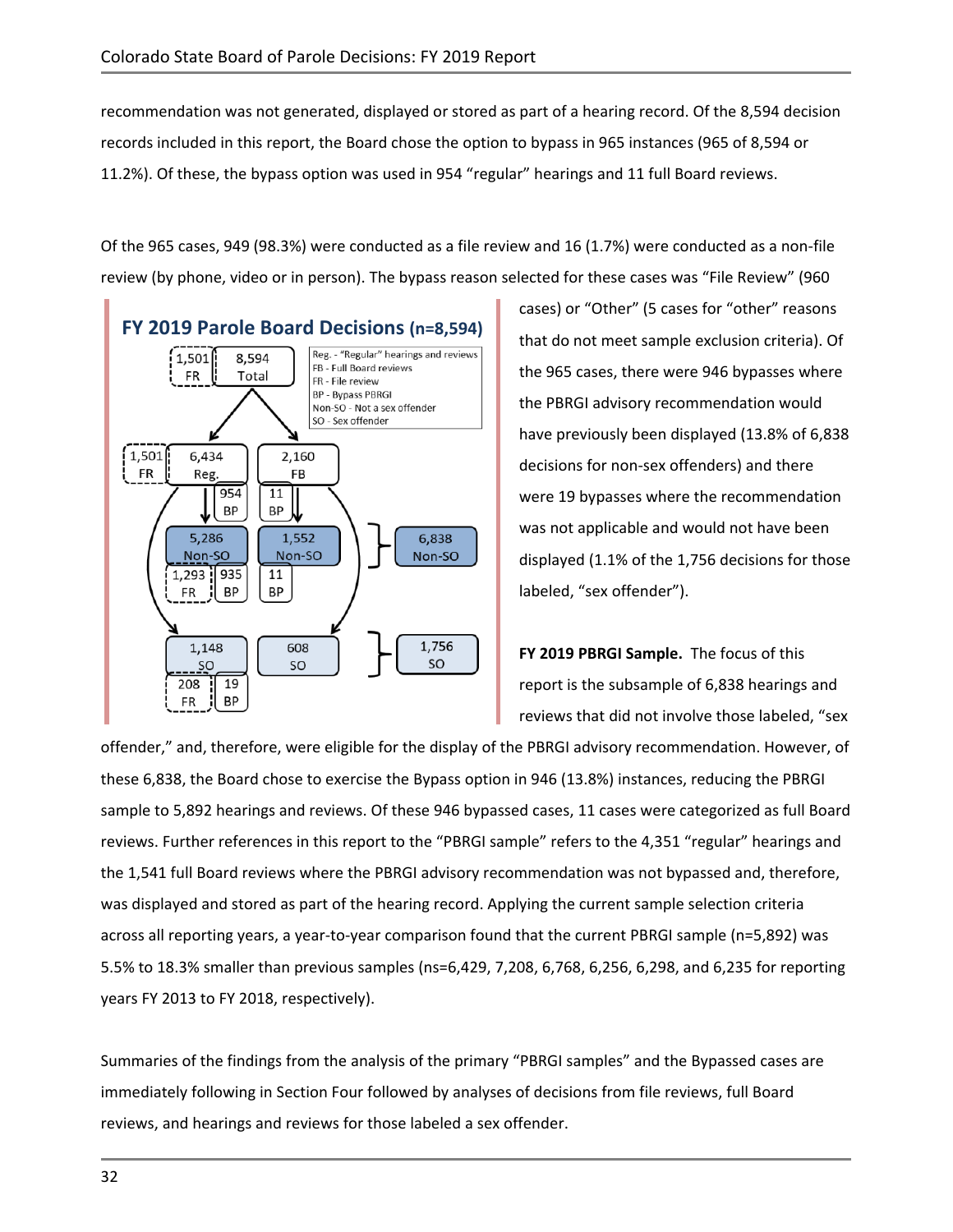# **Section Four: FY 2019 Findings - Parole Board Decisions**

The findings reported below from the FY 2019 hearing data include the following information:

- Number of release and deferral decisions overall by the Board for sample subgroups;
- Number of release and deferral decisions by the Board when choosing to bypass the PBRGI;
- Number of inmates assigned to the risk and readiness categories in the PBRGI decision matrix;
- Number of release and number of deferral decisions by the Board (release rates within matrix levels) and PBRGI advisory recommendations;
- Number of agreements and departures between Board decisions and PBRGI recommendations;
- Number of agreements and departures within decision matrix categories;
- Categories and counts of the reasons for departure from release and from deferral recommendations;
- Reasons for departure within specific decision matrix categories;
- Board decisions and PBRGI recommendations in file reviews;
- Board decisions and PBRGI recommendations in full Board reviews;
- Board decisions for parole applicants labeled, "sex offender"; and
- Final summary of findings.

## **Overall Decision Findings**

Collapsing across all hearing and inmate types in the FY 2019 sample of 8,594 cases, the Board decision was to designate 3,650 (42.5%) parole applicants for release and to defer 4,944 (57.5%). Of the 4,944 who were deferred, 72.0% were categorized as "deferred" and 28.0% were categorized as "deferred to MRD." Of the 3,650 set for release, 2.8% (103) were within 3 months to MRD, an additional 8.6% (313) were within 6 months to MRD, an additional 22.1% (805) were within 14 months to MRD, and the remaining 66.5% (2,429) were more than 14 months to MRD.<sup>[63](#page-38-0)</sup> Of the 4,944 who were deferred or "deferred to MRD," 7.7% (379) were within 3 months to MRD, an additional 11.9% (589) were within 6 months to MRD, an additional 20.3% (1,006) were within 14 months to MRD, and the remaining 60.1% (2,970) were more than 14 months

<span id="page-38-0"></span> $63$  The "months-to-MRD" findings are included at the request of the Board starting from FY 2016. The specific "months-to-MRD" thresholds (3 months, 6 mos., 14 mos., etc.) are relevant to Board policy and statutory provisions (described above) regarding the options to conduct a file review and/or the decision to defer to the MRD. Individuals labeled a sex offender with an indeterminate sentence do not have a mandatory release date and, rather than being excluded from the findings, were added to the category, "More than 14 months to MRD."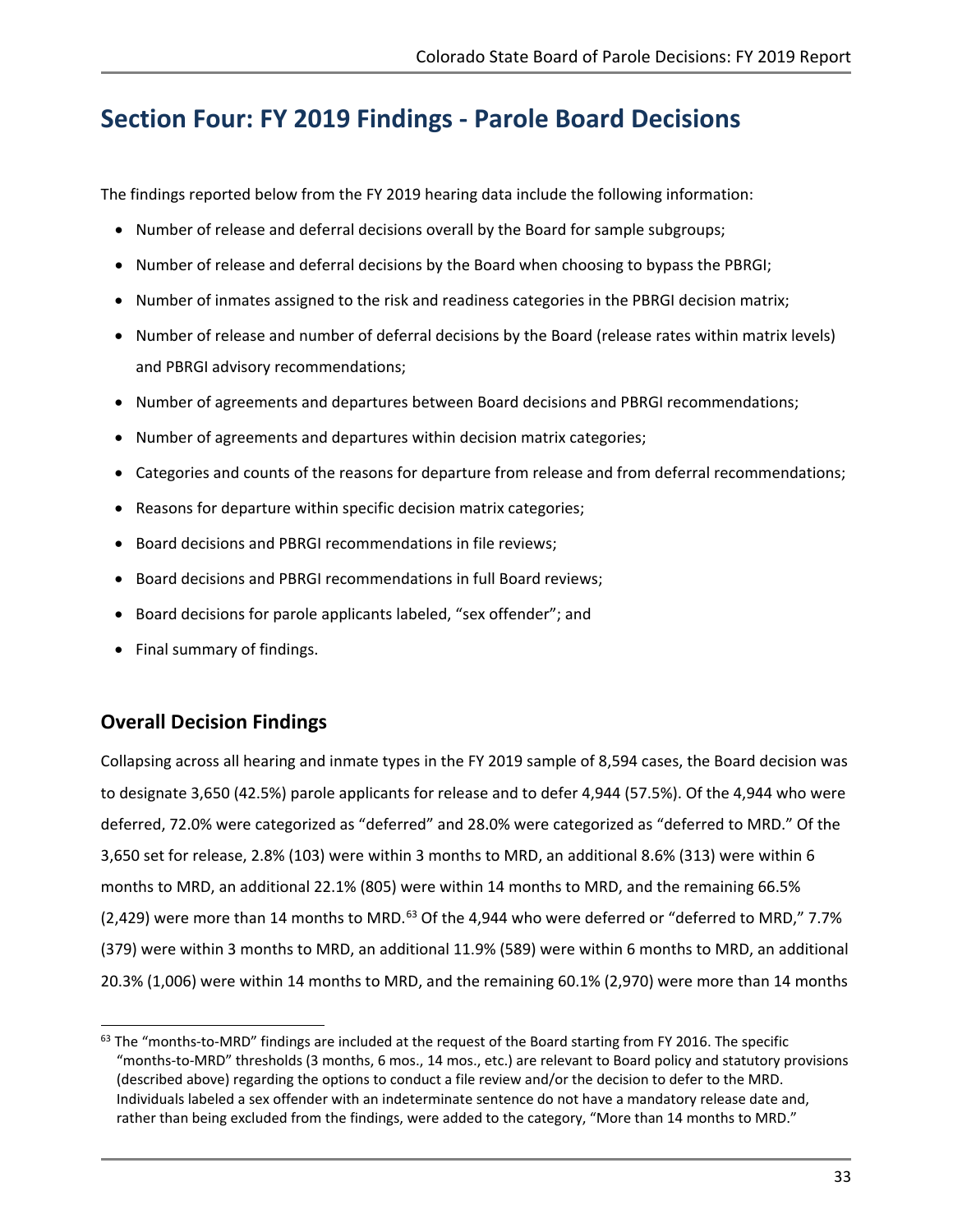to MRD. The counts and percentages of decisions to release or to defer within these "months-to-MRD" categories are in Table 1. Of the 8,594 decisions, 17.5% (1,501) were rendered following a file review.<sup>[64](#page-39-0)</sup>

Of the 6,434 "regular" hearings in the FY 2019 sample (collapsing across inmate types), the Board decision was to designate 2,243 (34.9%) parole applicants for release and to defer 4,191 (65.1%). Of the 4,191 who were deferred, 70.6% were categorized as "deferred" and 29.4% were categorized as "deferred to MRD." Of the 2,243 set for release, 4.1% (92) were within 3 months to MRD, an additional 11.7% (262) were within 6 months to MRD, an additional 27.6% (618) were within 14 months to MRD, and the remaining 56.7% (1,271) were more than 14 months to MRD. $^{65}$  $^{65}$  $^{65}$  Of the 4,191 who were deferred or "deferred to MRD," 8.9% (374) were within 3 months to MRD, an additional 13.2% (554) were within 6 months to MRD, an additional 20.2% (846) were within 14 months to MRD, and the remaining 57.7% (2,417) were more than 14 months to MRD. The counts and percentages of decisions to release or to defer within these "months-to-MRD" categories are in Table 1. Of the 6,434 decisions, 23.3% (1,501) were rendered following a file review.

Of 2,160 full Board reviews in the FY 2019 sample (collapsing across inmate types), the Board decision was to designate 1,407 (65.1%) parole applicants for release and to defer 753 (34.9%). Of the 753 who were deferred, 79.9% were categorized as "deferred" and 20.1% were categorized as "deferred to MRD." Of the 1,407 set for release, 0.8% (11) were within 3 months to MRD, an additional 3.6% (51) were within 6 months to MRD, an additional 13.3% (187) were within 14 months to MRD, and the remaining 82.3%  $(1,158)$  were more than 14 months to MRD.<sup>[66](#page-39-2)</sup> Of the 753 who were deferred or "deferred to MRD," 0.7% (5) were within 3 months to MRD, an additional 4.6% (35) were within 6 months to MRD, an additional 21.2% (160) were within 14 months to MRD, and the remaining 73.4% (553) were more than 14 months to MRD. The counts and percentages of decisions to release or to defer within these "months-to-MRD" categories are in Table 1.

Of 6,838 cases involving non-sex offenders in the FY 2019 sample (collapsing across hearing types), the Board decision was to designate 3,257 (47.6%) parole applicants for release and to defer 3,581 (52.4%). Of the 3,581 who were deferred, 70.6% were categorized as "deferred" and 29.4% were categorized as 9.2% (301) were within 6 months to MRD, an additional 23.4% (761) were within 14 months to MRD, and

<span id="page-39-0"></span><sup>&</sup>lt;sup>64</sup> See "Board Hearing Types" in Section Three. Starting in FY 2016, the file review findings are included at the request of the Board.

<span id="page-39-1"></span><sup>&</sup>lt;sup>65</sup> See Footnote 63 regarding individuals labeled a sex offender with an indeterminate sentence.

<span id="page-39-2"></span><sup>&</sup>lt;sup>66</sup> See Footnote 63 regarding "months to MRD" analyses.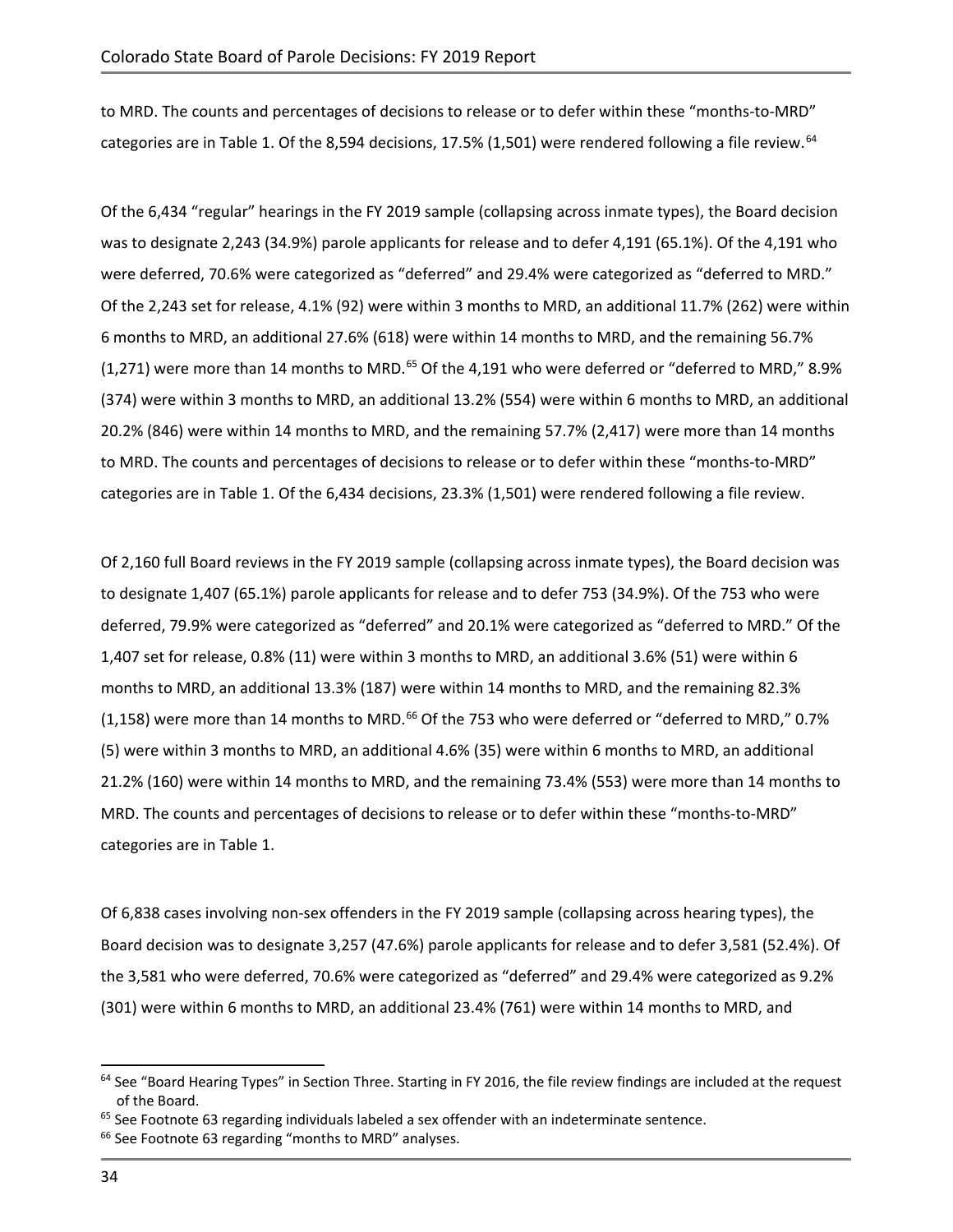| Table 1. FY 2019 Samples: Counts and percentages of Parole Board decisions by months to mandatory |  |
|---------------------------------------------------------------------------------------------------|--|
| release date                                                                                      |  |

| <b>PB Decision</b>             | <b>Months to Mandatory Release Date (MRD)</b> |                               |                                 |                                      |                               |  |  |  |
|--------------------------------|-----------------------------------------------|-------------------------------|---------------------------------|--------------------------------------|-------------------------------|--|--|--|
| Count<br>[Row %]<br>(Column %) | Up to 3 Months<br>to MRD                      |                               | 7 to 14 Months<br>to MRD        | More than 14<br><b>Months to MRD</b> | <b>Total</b>                  |  |  |  |
| Overall Sample (n=8,594^)      |                                               |                               |                                 |                                      |                               |  |  |  |
| <b>Defer</b>                   | 379<br>[7.7%]<br>(78.6%)                      | 589<br>[11.9%]<br>(65.3%)     | 1,006<br>[20.3%]<br>(55.5%)     | 2,970<br>$[60.1\%]$<br>(55.0%)       | 4,944 [100.0%]<br>(57.5%)     |  |  |  |
| Release                        | 103<br>[2.8%]<br>(21.4%)                      | [8.6%]<br>313<br>(34.7%)      | 805<br>$[22.1\%]$<br>(44.5%)    | 2,429<br>[66.5%]<br>(45.0%)          | 3,650 [100.0%]<br>(42.5%)     |  |  |  |
| <b>Total</b>                   | 482<br>[5.6%]<br>(100.0%)                     | 902<br>[10.5%]<br>(100.0%)    | 1,811 [21.1%]<br>$(100.0\%)$    | 5,399<br>[62.8%]<br>(100.0%)         | 8,594 [100.0%]<br>$(100.0\%)$ |  |  |  |
|                                |                                               |                               |                                 |                                      |                               |  |  |  |
|                                | "Regular" Hearing Sample (n=6,434^)           |                               |                                 |                                      |                               |  |  |  |
| <b>Defer</b>                   | [8.9%]<br>374                                 | [13.2%]<br>554                | [20.2%]<br>846<br>(57.8%)       | 2,417<br>[57.7%]                     | 4,191 [100.0%]<br>(65.1%)     |  |  |  |
|                                | (80.3%)<br>92<br>[4.1%]                       | (67.9%)<br>262<br>[11.7%]     | 618<br>[27.6%]                  | (65.5%)<br>1,271<br>[56.7%]          | 2,243 [100.0%]                |  |  |  |
| Release                        | (19.7%)                                       | (32.1%)                       | (42.2%)                         | (34.5%)                              | (34.9%)                       |  |  |  |
|                                | 466<br>[7.2%]                                 | 816<br>[12.7%]                | 1,464<br>[22.8%]                | 3,688<br>[57.3%]                     | 6,434 [100.0%]                |  |  |  |
| <b>Total</b>                   | $(100.0\%)$                                   | $(100.0\%)$                   | $(100.0\%)$                     | $(100.0\%)$                          | $(100.0\%)$                   |  |  |  |
|                                |                                               |                               |                                 |                                      |                               |  |  |  |
|                                | Full Board Reviews (n=2,160^)                 |                               |                                 |                                      |                               |  |  |  |
| <b>Defer</b>                   | 5<br>[0.7%]                                   | [4.6%]<br>35                  | 160<br>[21.2%]                  | 553<br>[73.4%]                       | 753 [100.0%]                  |  |  |  |
|                                | (31.3%)                                       | (40.7%)                       | (46.1%)                         | (32.3%)                              | (34.9%)                       |  |  |  |
| Release                        | 11<br>[0.8%]<br>(68.8%)                       | 51<br>[3.6%]<br>(59.3%)       | [13.3%]<br>187<br>(53.9%)       | 1,158<br>[82.3%]<br>(67.7%)          | 1,407 [100.0%]<br>(65.1%)     |  |  |  |
|                                | 16<br>[0.7%]                                  | 86<br>[4.0%]                  | 347 [16.1%]                     | 1,711 [79.2%]                        | 2,160 [100.0%]                |  |  |  |
| <b>Total</b>                   | $(100.0\%)$                                   | $(100.0\%)$                   | $(100.0\%)$                     | $(100.0\%)$                          | $(100.0\%)$                   |  |  |  |
|                                |                                               |                               |                                 |                                      |                               |  |  |  |
|                                | Non-Sex Offenders (n=6,838)                   |                               |                                 |                                      |                               |  |  |  |
| <b>Defer</b>                   | 282<br>[7.9%]                                 | 457<br>[12.8%]                | 805<br>[22.5%]                  | [56.9%]<br>2,037                     | 3,581 [100.0%]                |  |  |  |
|                                | (73.6%)                                       | (60.3%)                       | (51.4%)                         | (49.3%)                              | (52.4%)                       |  |  |  |
| Release                        | [3.1%]<br>101                                 | 301<br>[9.2%]                 | 761 [23.4%]                     | 2,094 [64.3%]                        | 3,257 [100.0%]                |  |  |  |
|                                | (26.4%)                                       | (39.7%)                       | (48.6%)                         | (50.7%)                              | (47.6%)                       |  |  |  |
| <b>Total</b>                   | 383<br>[5.6%]                                 | 758<br>[11.1%]<br>$(100.0\%)$ | 1,566<br>[22.9%]<br>$(100.0\%)$ | 4,131<br>[60.4%]                     | 6,838 [100.0%]<br>$(100.0\%)$ |  |  |  |
|                                | $(100.0\%)$                                   |                               |                                 | (100.0%)                             |                               |  |  |  |
| Sex Offenders (n=1,756^)       |                                               |                               |                                 |                                      |                               |  |  |  |
| <b>Defer</b>                   | 97<br>[7.1%]                                  | 132<br>[9.7%]                 | 201 [14.7%]                     | [68.5%]<br>933                       | 1,363 [100.0%]                |  |  |  |
|                                | (98.0%)<br>$\overline{2}$<br>[0.5%]           | (91.7%)<br>12                 | $(82.0\%)$                      | (73.6%)<br>335                       | (77.6%)<br>393 [100.0%]       |  |  |  |
| Release                        | (2.0%)                                        | [3.1%]<br>(8.3%)              | [11.2%]<br>44<br>(18.0%)        | [85.2%]<br>(26.4%)                   | (22.4%)                       |  |  |  |
|                                | [5.6%]<br>99                                  | [8.2%]<br>144                 | 245<br>$[14.0\%]$               | 1,268<br>[72.2%]                     | 1,756 [100.0%]                |  |  |  |
| <b>Total</b>                   | $(100.0\%)$                                   | $(100.0\%)$                   | $(100.0\%)$                     | $(100.0\%)$                          | $(100.0\%)$                   |  |  |  |

^ Individuals labeled a sex offender with an indeterminate sentence do not have a mandatory release date. Rather than exclude them from the table, these individuals were added to the category, "More than 14 months to MRD."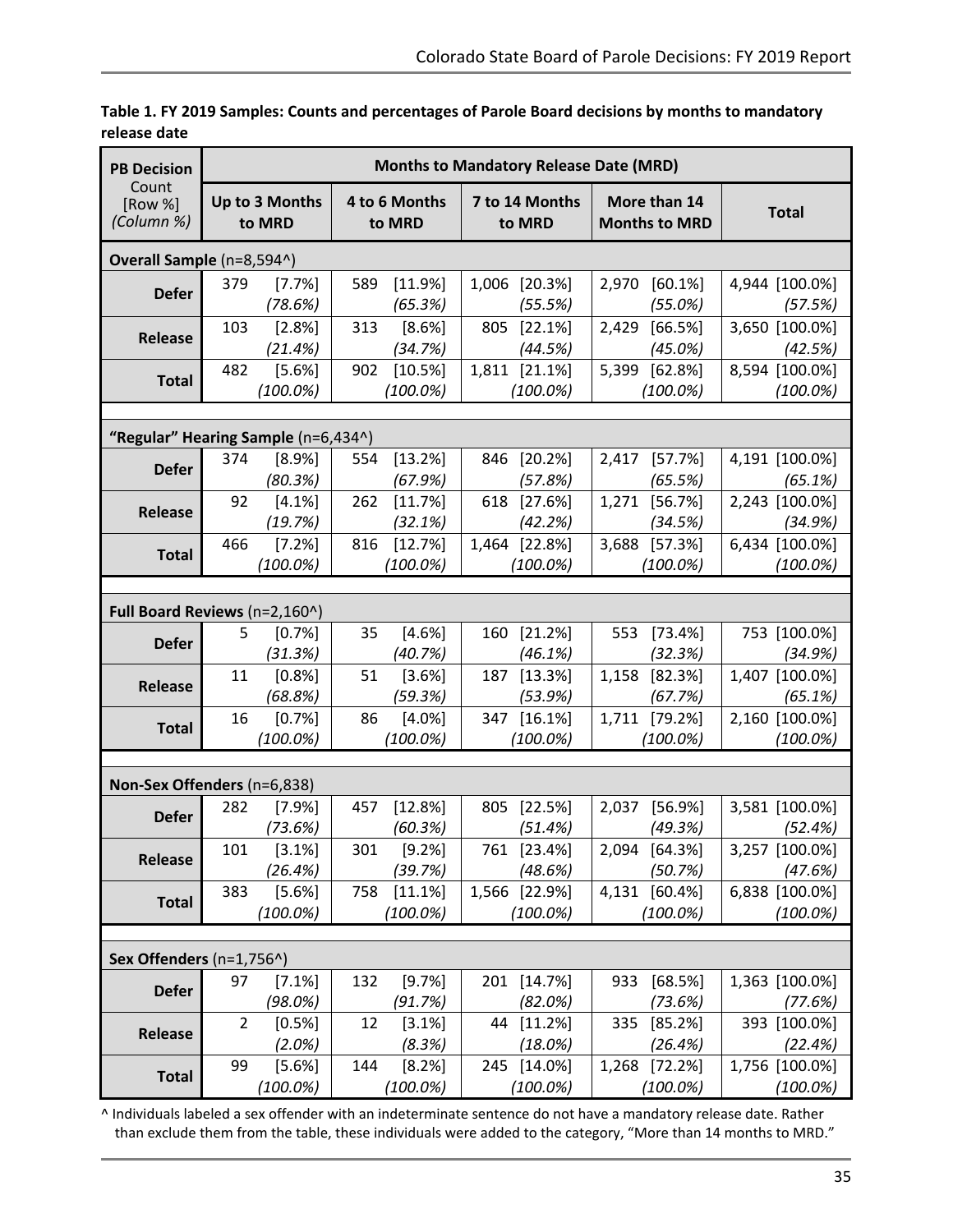"deferred to MRD." Of the 3,257 set for release, 3.1% (101) were within 3 months to MRD, an additional the remaining 64.3% (2,094) were more than 14 months to MRD. Of the 3,581 who were deferred or "deferred to MRD," 7.9% (282) were within 3 months to MRD, an additional 12.8% (457) were within 6 months to MRD, an additional 22.5% (805) were within 14 months to MRD, and the remaining 56.9% (2,037) were more than 14 months to MRD. The counts and percentages of decisions to release or to defer within these "months-to-MRD" categories are in Table 1. Of the 6,838 decisions, 18.9% (1,293) were rendered following a file review.

Of 1,756 cases involving those labeled a sex offender in the FY 2019 sample (collapsing across hearing types), the Board decision was to designate 393 (22.4%) parole applicants for release and to defer 1,363 (77.6%), of which 75.9% were categorized as "deferred" and 24.1% as "deferred to MRD." Some individuals labeled a sex offender receive an indeterminate sentence (and do not have a related mandatory release date) and some receive a determinate sentence (and do have a related mandatory release date). Rather than exclude those with an indeterminate sentence from the "months-to-MRD" analysis, these cases were placed in the category, "More than 14 months to MRD." Of the 393 set for release, 0.5% (2) were within 3 months to MRD, an additional 3.1% (12) were within 6 months to MRD, an additional 11.2% (44) were within 14 months to MRD, and the remaining 85.2% (335) were more than 14 months to MRD. Of the 1,363 who were deferred, 7.1% (97) were within 3 months to MRD, an additional 9.7% (132) were within 6 months to MRD, an additional 14.7% (201) were within 14 months to MRD, and the remaining 68.5% (933) were more than 14 months to MRD. Of the 1,756 decisions, 11.8% (208) involved a file review. The counts and percentages of decisions to release or defer within these "months-to-MRD" categories are in Table 1.

#### **PBRGI Bypass Findings**

Because the bypassed cases cannot be integrated into the presentation of PBRGI findings to follow, the decision findings for these cases are provided here. The following findings report the decisions rendered by the Board when the Bypass option was chosen (see also Table 2).

• Of the 8,594 total hearings and reviews in the FY 2019 sample, the Board used the PBRGI Bypass option in 965 (11.2%) cases.

Of the 6,838 total cases involving a non-sex offender that were applicable for a PBRGI advisory recommendation, the Board bypassed 946 (13.8%) cases. There were 19 bypasses where the recommendation was not applicable and would not have been displayed (1.1% of the 1,756 cases labeled, "sex offender").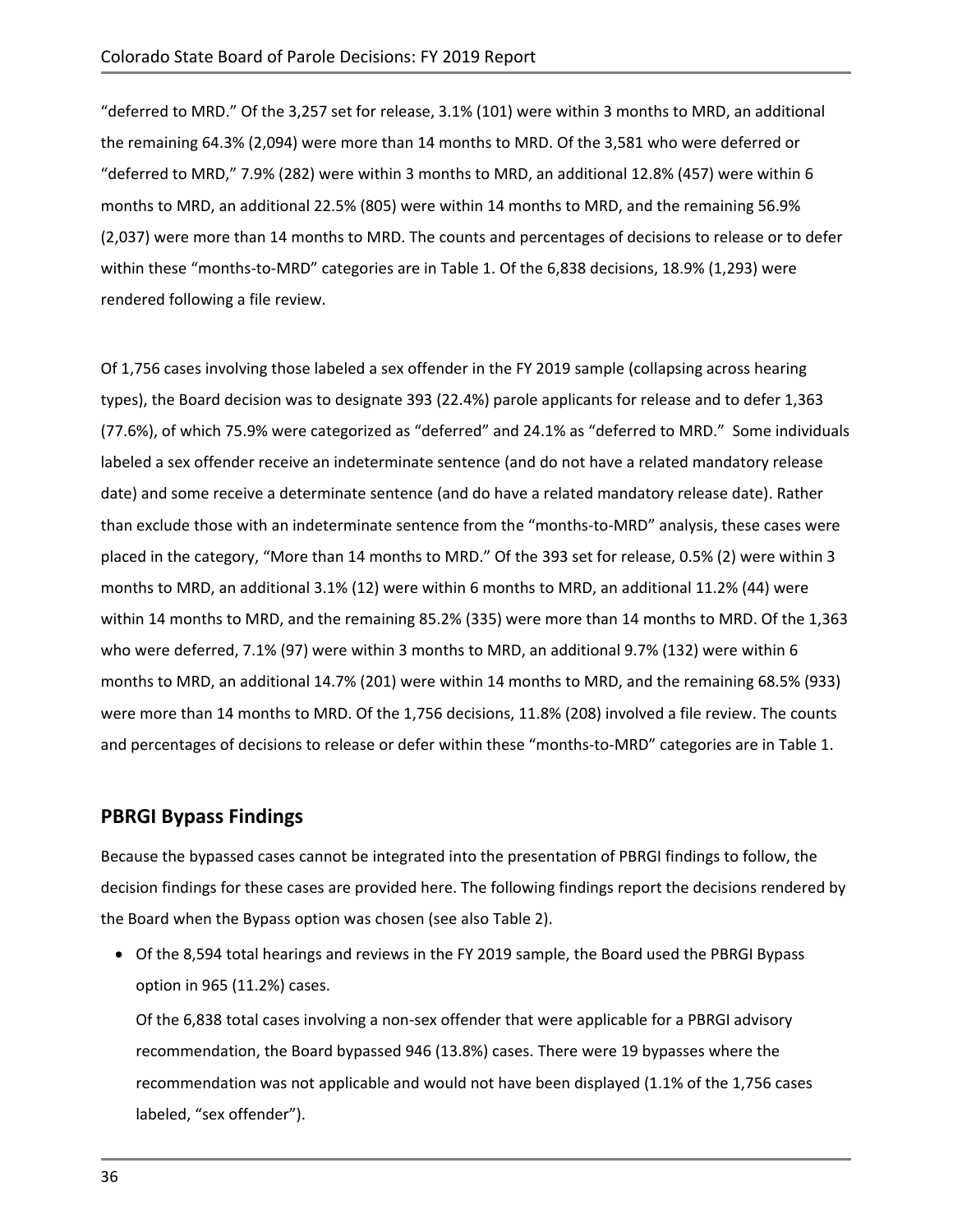| <b>PB Decision</b>       | Time to Mandatory Release Date (MRD) |                         |                          |                               |                    |  |  |  |
|--------------------------|--------------------------------------|-------------------------|--------------------------|-------------------------------|--------------------|--|--|--|
| $[Row \%]$<br>(Column %) | Up to 3 months<br>to MRD             | 4 to 6 months<br>to MRD | 7 to 14 months<br>to MRD | More than 14<br>months to MRD | <b>Total</b>       |  |  |  |
| <b>Defer</b>             | [36.0%]<br>233                       | [48.5%]<br>314          | [12.5%]<br>81            | [2.9%]<br>19                  | $[100.0\%]$<br>647 |  |  |  |
|                          | (75.6%)                              | (72.5%)                 | (62.3%)                  | (20.2%)                       | (67.0%)            |  |  |  |
| <b>Release</b>           | [23.6%]<br>75                        | [37.4%]<br>119          | [15.4%]<br>49            | [23.6%]<br>75                 | 318 [100.0%]       |  |  |  |
|                          | (24.4%)                              | (27.5%)                 | (37.7%)                  | (79.8%)                       | (33.0%)            |  |  |  |
| <b>Total</b>             | [31.9%]<br>308                       | [44.9%]<br>433          | [13.5%]<br>130           | [9.7%]<br>94                  | 965 [100.0%]       |  |  |  |
|                          | (100.0%)                             | (100.0%)                | (100.0%)                 | (100.0%)                      | (100.0%)           |  |  |  |

**Table 2. FY 2019 PBRGI Bypass sample: Counts and percentages of Parole Board decisions by months to mandatory release date (n=965)**

- Of the 965 total bypassed cases, the Board decision was to designate 318 (33.0%) parole applicants for release and to defer 647 (67.0%). Of the 647 deferred applicants, 267 (41.3%) were deferred to a subsequent hearing date and 380 (58.7%) were deferred to their mandatory release date.
- For comparison, of the PBRGI-related "regular" and full Board review cases where the PBRGI recommendation was not bypassed (n=5,892), the Board designated 2,942 (49.9%) for release and 2,950 (50.1%) for deferral.

Of the 318 inmates designated for release by the Board whose PBRGI recommendation was bypassed, 23.6% (75) were within 3 months to MRD, an additional 37.4% (119) were within 6 months to MRD, an additional 15.4% (49) were within 14 months to MRD, and the remaining 23.6% (75) were more than 14 months to MRD.<sup>[67](#page-42-0)</sup> Of these 318 release decisions, 308 (96.9%) were rendered following a file review. Of the 647 who were deferred or "deferred to MRD" and whose PBRGI recommendation was bypassed, 233 (36.0%) were within 3 months to MRD, an additional 314 (48.5%) were within 6 months to MRD, an additional 81 (12.5%) were within 14 months to MRD, and the remaining 19 (2.9%) were more than 14 months to MRD. Of the 647 deferral decisions, 641 (99.1%) were rendered following a file review.<sup>[68](#page-42-1)</sup>

<span id="page-42-0"></span> $67$  The "months-to-MRD" findings are included at the request of the Board starting from FY 2016. The specific "months-to-MRD" thresholds (3 months, 6 mos., 14 mos., etc.) are relevant to Board policy and statutory provisions (described above) regarding the options to conduct a file review and/or the decision to defer to the MRD.

<span id="page-42-1"></span><sup>&</sup>lt;sup>68</sup> See "Board Hearing Types" in Section Three. Starting in FY 2016, the file review findings are included at the request of the Board.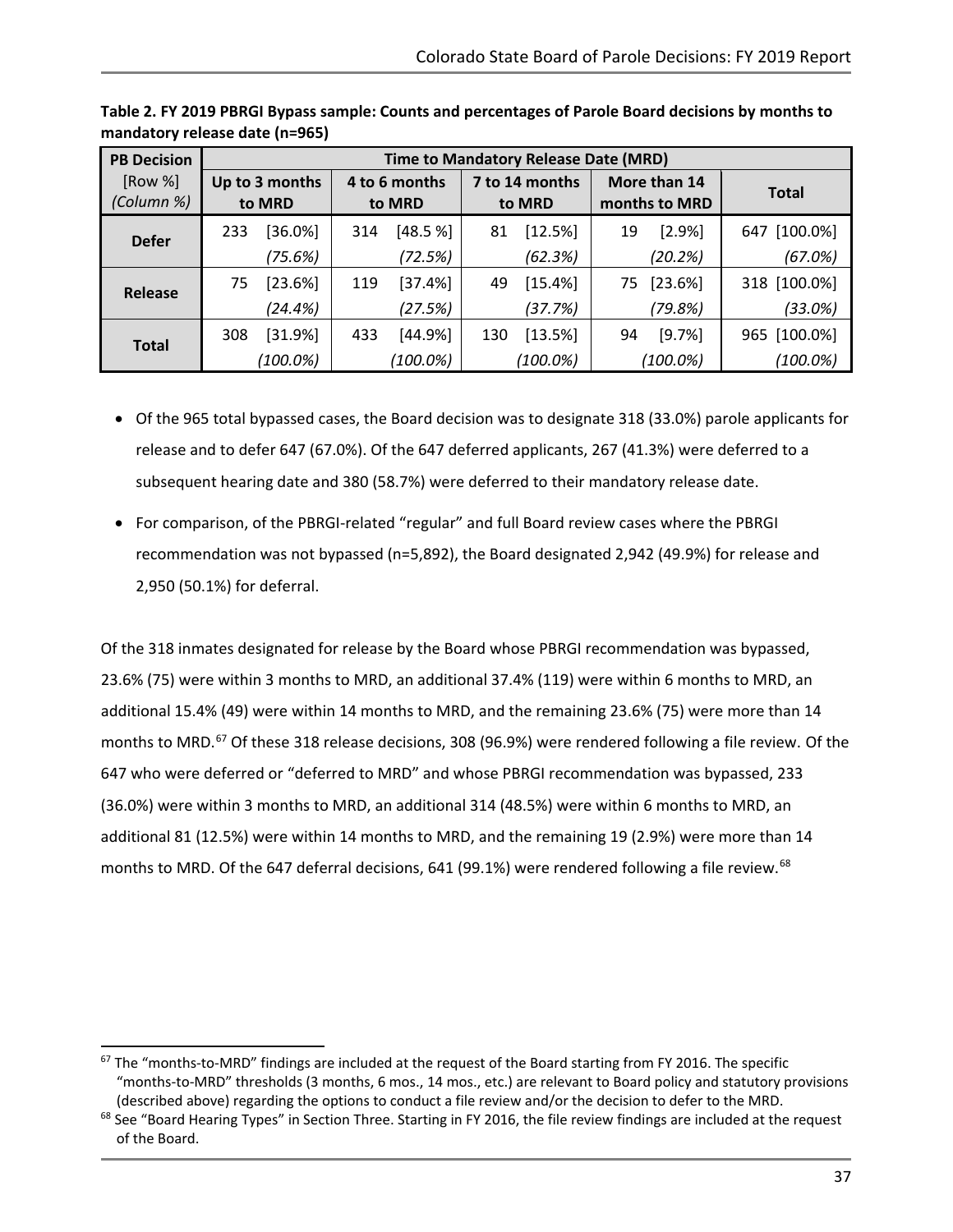## **PBRGI Findings**

**PBRGI Decision Matrix Assignment.** Table 3 provides the number and percentages of the 4,351 inmates in the FY 2019 PBRGI sample of "regular" hearings assigned to each of the 15 risk/readiness positions in the PBRGI decision matrix. The blue/lighter area in the upper left are the combinations where the PBRGI recommends release and the red/darker area in the bottom right are the combinations where the PBRGI recommends defer. The largest placement of persons on the risk dimension was in "very high" risk (27.3%)

**The PBRGI placed 25% of parole applicants in the "very low" risk category and 39% of applicants in the "low" readiness category.**

and the largest placement of persons on the readiness dimension was in "low" readiness (39.5%). The highest percentage of those in the "release area" of the matrix was the 9.4% in "very low" risk/"medium" readiness. The highest percentage of those in the "defer area" of the matrix was the 14.2% in "very high" risk/"low" readiness. There was 15.3% of the sample placed in the "boundary region" of the decision

matrix representing the more complex decision circumstances for Board members (namely, those placed in the high/high, medium/medium, or low/low risk/readiness categories).

**Board Decisions (PBRGI Sample)**. The total number and percentages of defer and release decisions by the Board within the PBRGI matrix combinations are in Table 4. As a reminder, the blue/lighter area in the upper left of the matrix represents the part of the risk/readiness matrix where the PBRGI advisory recommendation is always to release and the red/darker area in the bottom right of the matrix represents

**Of the inmates suggested for release, higher rates of actual release (roughly 82% to 91% across risk levels) were found for those inmates in the "high" level of readiness.**

the part of the risk/readiness matrix where the PBRGI advisory recommendation is always to defer.

Further review of Table 4 reveals that the release percentages in the "release region" of the matrix (blue/lighter areas) ranged from 22.8% to 90.7% with higher rates of release found for those inmates in the "high" level of readiness (ranging from 82.3% to 90.7%). The deferral percentages in

the "defer area" of the matrix (red/darker areas of Table 4) ranged from 37.6% to 94.5% with higher rates of deferral found in "low" readiness (87.9% to 94.5%).

Table 5 provides the "months-to-MRD" counts and percentages overall and by Board decision for the PBRGI sample of "regular" hearings (n=4,351), for the PBRGI bypassed cases (n=935) where an advisory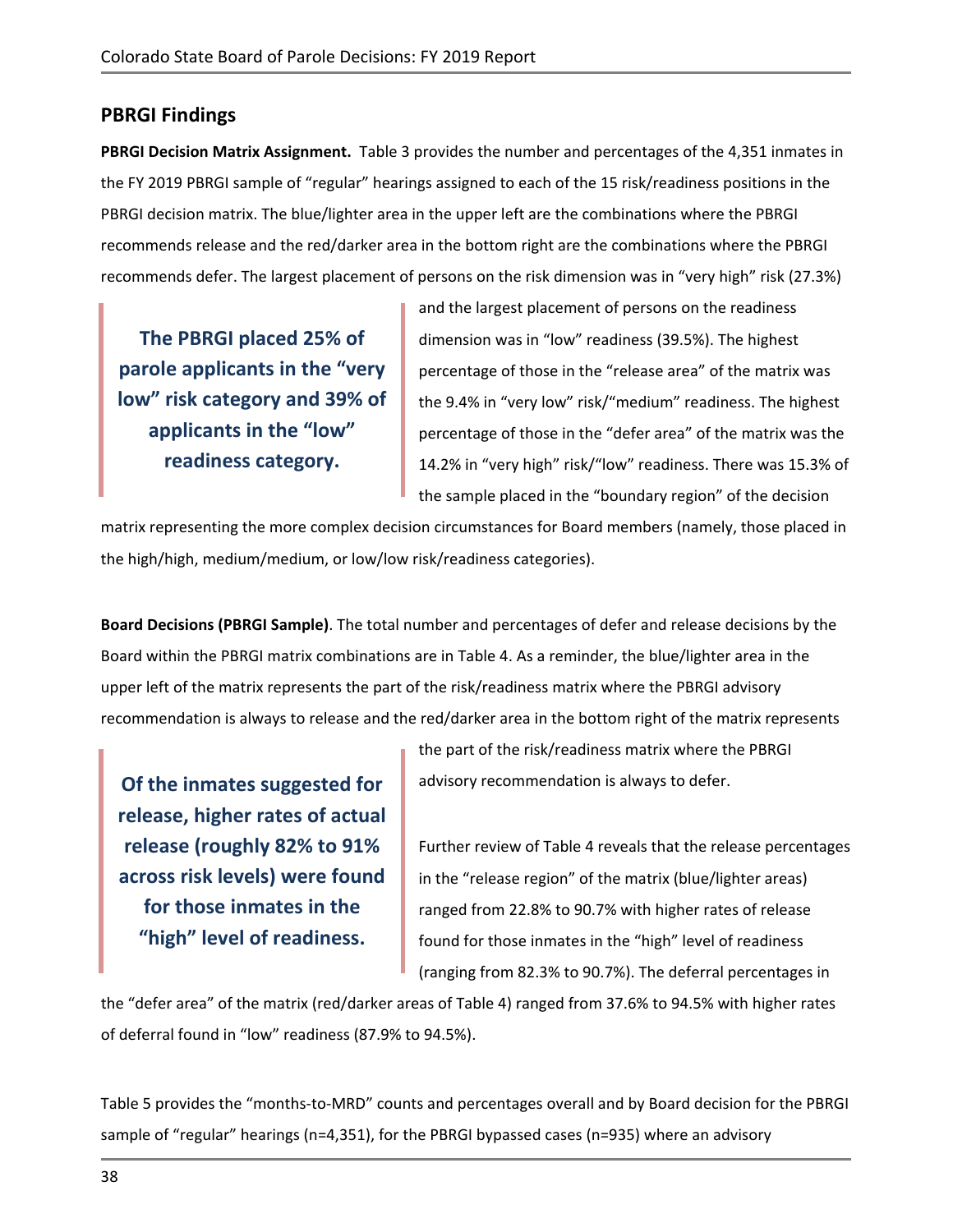| Table 3. FY 2019 PBRGI sample: Counts and percentages of parole applicants in "regular" hearings |  |
|--------------------------------------------------------------------------------------------------|--|
| assigned to each PBRGI risk/readiness matrix combination (n=4,351)                               |  |

|                                          |                             | <b>READINESS CATEGORY</b>              | <b>Total in</b>                 |                     |                         |
|------------------------------------------|-----------------------------|----------------------------------------|---------------------------------|---------------------|-------------------------|
|                                          | <b>RISK CATEGORY</b>        | $\overline{\mathbf{3}}$<br><b>High</b> | $\overline{2}$<br><b>Medium</b> | $\mathbf{1}$<br>Low | <b>Risk</b><br>Category |
|                                          | Count                       | 396                                    | 408                             | 272                 | 1,076                   |
| $\mathbf{1}$                             | % within Very Low Risk      | 36.8%                                  | 37.9%                           | 25.3%               | 100.0%                  |
| <b>Very</b><br>Low                       | % within Readiness Category | 35.4%                                  | 26.9%                           | 15.8%               | 24.7%                   |
|                                          | % of Total                  | 9.1%                                   | 9.4%                            | 6.3%                | 24.7%                   |
|                                          | Count                       | 236                                    | 281                             | 282                 | 799                     |
| $\overline{2}$                           | % within Low Risk           | 29.5%                                  | 35.2%                           | 35.3%               | 100.0%                  |
| Low                                      | % within Readiness Category | 21.1%                                  | 18.5%                           | 16.4%               | 18.4%                   |
|                                          | % of Total                  | 5.4%                                   | 6.5%                            | 6.5%                | 18.4%                   |
|                                          | Count                       | 162                                    | 262                             | 332                 | 756                     |
| $\overline{\mathbf{3}}$<br><b>Medium</b> | % within Medium Risk        | 21.4%                                  | 34.7%                           | 43.9%               | 100.0%                  |
|                                          | % within Readiness Category | 14.5%                                  | 17.3%                           | 19.3%               | 17.4%                   |
|                                          | % of Total                  | 3.7%                                   | 6.0%                            | 7.6%                | 17.4%                   |
|                                          | Count                       | 122                                    | 200                             | 211                 | 533                     |
| $\overline{4}$                           | % within High Risk          | 22.9%                                  | 37.5%                           | 39.6%               | 100.0%                  |
| <b>High</b>                              | % within Readiness Category | 10.9%                                  | 13.2%                           | 12.3%               | 12.3%                   |
|                                          | % of Total                  | 2.8%                                   | 4.6%                            | 4.8%                | 12.3%                   |
|                                          | Count                       | 202                                    | 365                             | 620                 | 1,187                   |
| 5<br><b>Very</b>                         | % within Very High Risk     | 17.0%                                  | 30.7%                           | 52.2%               | 100.0%                  |
| <b>High</b>                              | % within Readiness Category | 18.1%                                  | 24.1%                           | 36.1%               | 27.3%                   |
|                                          | % of Total                  | 4.6%                                   | 8.4%                            | 14.2%               | 27.3%                   |
|                                          | Count                       | 1,118                                  | 1,516                           | 1,717               | 4,351                   |
| <b>Total in</b><br><b>Readiness</b>      | % within Risk Category      | 25.7%                                  | 34.8%                           | 39.5%               | 100.0%                  |
| Category                                 | % within Readiness Category | 100.0%                                 | 100.0%                          | 100.0%              | 100.0%                  |
|                                          | % of Total                  | 25.7%                                  | 34.8%                           | 39.5%               | 100.0%                  |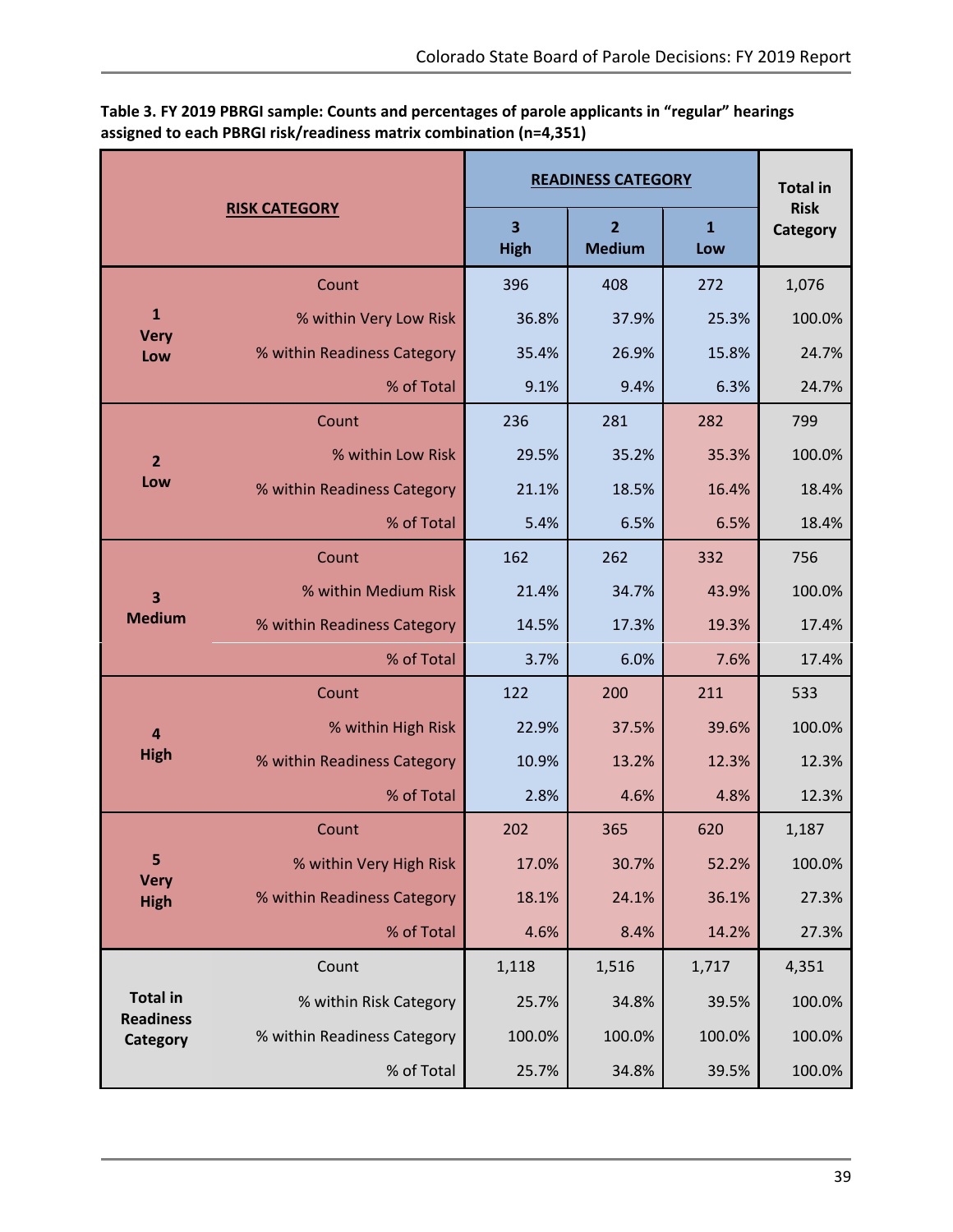**Table 4. FY 2019 PBRGI sample: Counts and percentages of Parole Board (PB) "regular" hearings decisions within each PBRGI risk/readiness matrix combination (n=4,351)**

| <b>RISK CATEGORY</b>               |                | <b>READINESS CATEGORY</b>              | <b>Total in</b>                 |                     |                      |
|------------------------------------|----------------|----------------------------------------|---------------------------------|---------------------|----------------------|
|                                    |                | $\overline{\mathbf{3}}$<br><b>High</b> | $\overline{2}$<br><b>Medium</b> | $\mathbf{1}$<br>Low | <b>Risk Category</b> |
|                                    | Count          | 396                                    | 408                             | 272                 | 1,076                |
| $\mathbf{1}$<br><b>Very</b><br>Low | PB Defer (%)   | 70 (17.7%)                             | 137 (33.6%)                     | 210 (77.2%)         | 417 (38.8%)          |
|                                    | PB Release (%) | 326 (82.3%)                            | 271 (66.4%)                     | 62 (22.8%)          | 659 (61.2%)          |
|                                    | Count          | 236                                    | 281                             | 282                 | 799                  |
| $\overline{2}$<br>Low              | PB Defer (%)   | 22 (9.3%)                              | 106 (37.7%)                     | 248 (87.9%)         | 376 (47.1%)          |
|                                    | PB Release (%) | 214 (90.7%)                            | 175 (62.3%)                     | 34 (12.1%)          | 423 (52.9%)          |
|                                    | Count          | 162                                    | 262                             | 332                 | 756                  |
| 3<br><b>Medium</b>                 | PB Defer (%)   | 26 (16.0%)                             | 108 (41.2%)                     | 311 (93.7%)         | 445 (58.9%)          |
|                                    | PB Release (%) | 136 (84.0%)                            | 154 (58.8%)                     | 21 (6.3%)           | 311 (41.1%)          |
|                                    | Count          | 122                                    | 200                             | 211                 | 533                  |
| 4<br><b>High</b>                   | PB Defer (%)   | 19 (15.6%)                             | 118 (59.0%)                     | 194 (91.9%)         | 331 (62.1%)          |
|                                    | PB Release (%) | 103 (84.4%)                            | 82 (41.0%)<br>17 (8.1%)         |                     | 202 (37.9%)          |
| 5                                  | Count          | 202                                    | 365                             | 620                 | 1,187                |
| <b>Very</b><br><b>High</b>         | PB Defer (%)   | 76 (37.6%)                             | 226 (61.9%)                     | 586 (94.5%)         | 888 (74.8%)          |
|                                    | PB Release (%) | 126 (62.4%)                            | 139 (38.1%)                     | 34 (5.5%)           | 299 (25.2%)          |
| <b>Total in</b>                    | Count          | 1,118                                  | 1,516                           | 1,717               | 4,351                |
| <b>Readiness</b>                   | PB Defer (%)   | 213 (19.1%)                            | 695 (45.8%)                     | 1,549 (90.2%)       | 2,457 (56.5%)        |
| Category                           | PB Release (%) | 905 (80.9%)                            | 821 (54.2%)                     | 168 (9.8%)          | 1,894 (43.5%)        |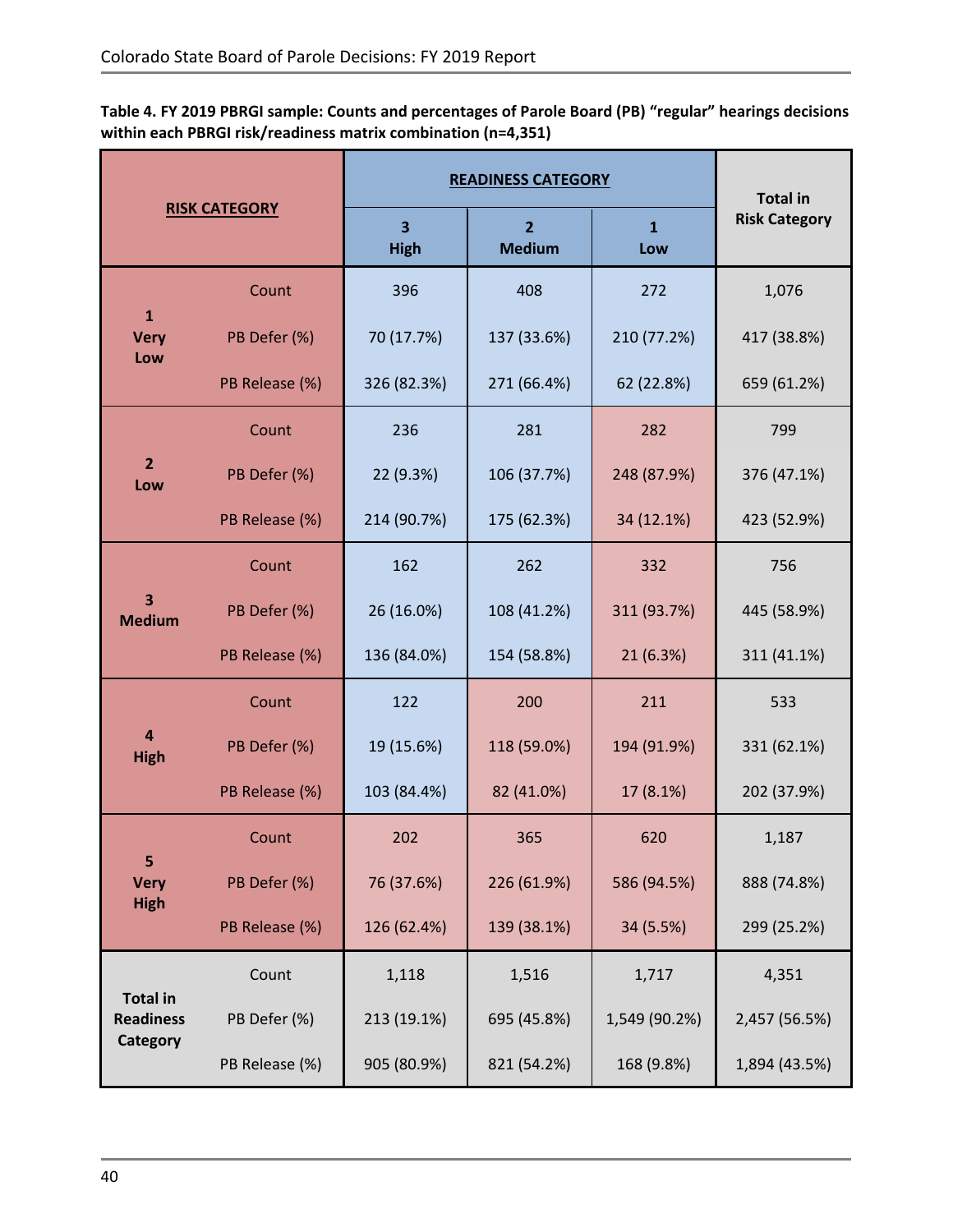| Table 5. FY 2019 PBRGI, Bypass, and Combined samples: Counts and percentages of Parole Board |
|----------------------------------------------------------------------------------------------|
| "regular" hearing decisions by months to mandatory release date (n=4,351, n=935, & n=5,286,  |
| respectively)                                                                                |

| <b>PB Decision</b>           | <b>Time to Mandatory Release Date (MRD)</b> |                          |     |                         |                          |             |                               |                |
|------------------------------|---------------------------------------------|--------------------------|-----|-------------------------|--------------------------|-------------|-------------------------------|----------------|
| [Row %]<br>(Column %)        |                                             | Up to 3 months<br>to MRD |     | 4 to 6 months<br>to MRD | 7 to 14 months<br>to MRD |             | More than 14<br>months to MRD | <b>Total</b>   |
| PBRGI sample (n=4,351)       |                                             |                          |     |                         |                          |             |                               |                |
|                              | 53                                          | [2.2%]                   | 129 | [5.3%]                  | 609                      | [24.8%]     | 1,666<br>[67.8%]              | 2,457 [100.0%] |
| <b>Defer</b>                 |                                             | (73.6%)                  |     | (47.3%)                 |                          | (52.0%)     | (58.8%)                       | (56.5%)        |
|                              | 19                                          | [1.0%]                   | 114 | [7.6%]                  | 562                      | [29.7%]     | 1,169<br>[61.7%]              | 1,894 [100.0%] |
| <b>Release</b>               |                                             | (26.4%)                  |     | (52.7%)                 |                          | (48.0%)     | (41.2%)                       | (43.5%)        |
|                              | 72                                          | [1.7%]                   | 273 | [6.3%]                  | 1,171                    | [26.9%]     | 2,835 [65.2%]                 | 4,351 [100.0%] |
| <b>Total</b>                 |                                             | $(100.0\%)$              |     | $(100.0\%)$             |                          | $(100.0\%)$ | $(100.0\%)$                   | $(100.0\%)$    |
| <b>Bypass sample (n=935)</b> |                                             |                          |     |                         |                          |             |                               |                |
|                              | 224                                         | [35.7%]                  | 304 | [48.5%]                 | 80                       | [12.8%]     | [3.0%]<br>19                  | 627 [100.0%]   |
| <b>Defer</b>                 |                                             | (75.4%)                  |     | (72.7%)                 |                          | (63.0%)     | (20.4%)                       | (67.1%)        |
| <b>Release</b>               | 73                                          | [23.7%]                  | 114 | [37.0%]                 | 47                       | [15.3%]     | $[24.0\%]$<br>74              | 308 [100.0%]   |
|                              |                                             | (24.6%)                  |     | (27.3%)                 |                          | (37.0%)     | (79.6%)                       | (32.9%)        |
| <b>Total</b>                 | 297                                         | [31.8%]                  | 418 | [44.7%]                 | 127                      | [13.6%]     | 93<br>[9.9%]                  | 935 [100.0%]   |
|                              |                                             | $(100.0\%)$              |     | $(100.0\%)$             |                          | $(100.0\%)$ | $(100.0\%)$                   | $(100.0\%)$    |
| Combined sample (n=5,286)    |                                             |                          |     |                         |                          |             |                               |                |
| <b>Defer</b>                 | 277                                         | [9.0%]                   | 433 | $[14.0\%]$              | 689                      | [22.3%]     | 1,685 [54.6%]                 | 3,084 [100.0%] |
|                              |                                             | (75.1%)                  |     | (62.7%)                 |                          | (53.1%)     | (57.5%)                       | (58.3%)        |
| <b>Release</b>               | 92                                          | [4.2%]                   | 258 | [11.7%]                 | 609                      | [27.7%]     | 1,243<br>[56.4%]              | 2,202 [100.0%] |
|                              |                                             | (24.9%)                  |     | (37.3%)                 |                          | (46.9%)     | (42.5%)                       | (41.7%)        |
| <b>Total</b>                 | 369                                         | [7.0%]                   | 691 | [13.1%]                 | 1,298                    | [24.6%]     | 2,928 [55.4%]                 | 5,286 [100.0%] |
|                              |                                             | $(100.0\%)$              |     | $(100.0\%)$             |                          | $(100.0\%)$ | $(100.0\%)$                   | $(100.0\%)$    |

recommendation previously would have been displayed, and for the combination of these two samples (n=5,286). Of the PBRGI sample of 4,351 inmates in "regular" hearings, the Board designated 43.5% (1,894) of inmates for release and deferred 56.5% (2,457). Of the 2,457 inmates who were deferred, 1,874 (76.3%) were deferred to a subsequent hearing date and 583 (23.7%) were deferred to their MRD.<sup>[69](#page-46-0)</sup> Of these 4,351 cases overall, 1.7% (72) were within 3 months to MRD, an additional 6.3% (273) were within 6 months to MRD, an additional 26.9% (1,171) were within 14 months to MRD, and 65.2% (2,835) were more than 14 months to MRD.<sup>[70](#page-46-1)</sup> The counts and percentages of Board decisions to release or to defer within these

<span id="page-46-0"></span><sup>&</sup>lt;sup>69</sup> See "Board Decision Types" in Section Three.

<span id="page-46-1"></span><sup>&</sup>lt;sup>70</sup> The "months-to-MRD" findings are included at the request of the Board starting from FY 2016. The specific "months-to-MRD" thresholds (3 months, 6 mos., 14 mos., etc.) are relevant to Board policy and statutory provisions (described above) regarding the options to conduct a file review and/or the decision to defer to the MRD.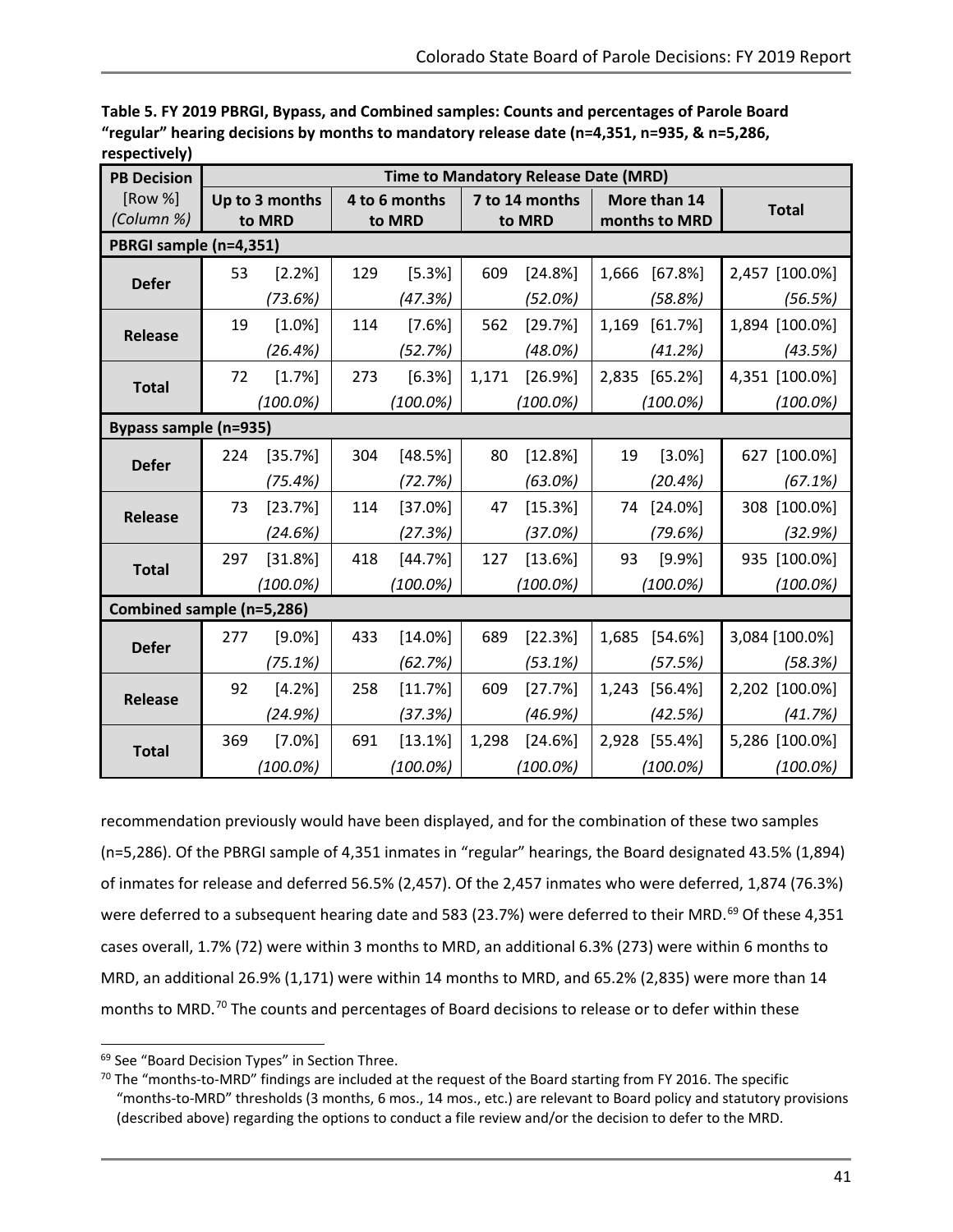"months-to-MRD" categories are in Table 5. Of the 4,351 decisions, 8.6% (374) were rendered following a file review. $71$ 

Of the 935 bypassed cases that would have been included in the PBRGI-related analyses, 308 (32.9%) were set for release and 627 (67.1%) were deferred. Of these 627 inmates who were deferred, 260 (41.5%) were deferred to a subsequent hearing date and 367 (58.5%) were deferred to their MRD. Of these 935 cases overall, 31.8% (297) were within 3 months to MRD, an additional 44.7% (418) were within 6 months to MRD, an additional 13.6% (127) were within 14 months to MRD, and 9.9% (93) were more than 14 months to MRD. The counts and percentages of decisions to release or to defer within these "months-to-MRD" categories are in Table 5. Of the 935 decisions, 98.3% (919) were rendered following a file review. Table 5 also displays the counts and percentages of Board decisions when combining the PBRGI and the PBRGI Bypass samples.

**Board/PBRGI Agreement.** Table 6 provides the pattern of agreement between the Board decisions and the PBRGI advisory recommendations.<sup>[72](#page-47-1)</sup> As mentioned above, Board members designated 1,894 (43.5%) inmates in the sample for release and, combining the two types of deferral, 2,457 (56.5%) for deferral. Of the 4,351 PBRGI "regular" hearing sample of parole applicants, the PBRGI recommended 2,139 (49.2%) for

**The Board set 44% of parole candidates for release and deferred 56%. The PBRGI recommended to release 49% and to defer 51%.**

release and 2,212 (50.8%) for deferral (see Table 6). Of the PBRGI "regular" hearing sample of 4,351 applicants, 43.1% (1,875 of 4,351) were categorized as "very low" or "low" risk and 25.7% (1,118 of 4,351) were labeled "high readiness" (see Table 3). Therefore, it is not unexpected that 42.9% of individuals would be assigned an advisory recommendation to release.

The counts in Table 6 provide the information necessary to determine the degree of agreement and departure between the Board decisions and the PBRGI advisory recommendations (See the "Terminology Note" on page 9 for an introduction to the agreement and departure concepts.).

<span id="page-47-0"></span> $71$  See "Board Hearing Types" in Section Three. Starting in FY 2016, the file review findings are included at the request of the Board.

<span id="page-47-1"></span> $72$  As mentioned in the Introduction, the PBRGI recommendation is advisory and is not a standard by which Board decisions are measured. Although this report refers to PBRGI recommendation agreement or departure, this convention of expression does not imply a comparative evaluation of Board member decision performance.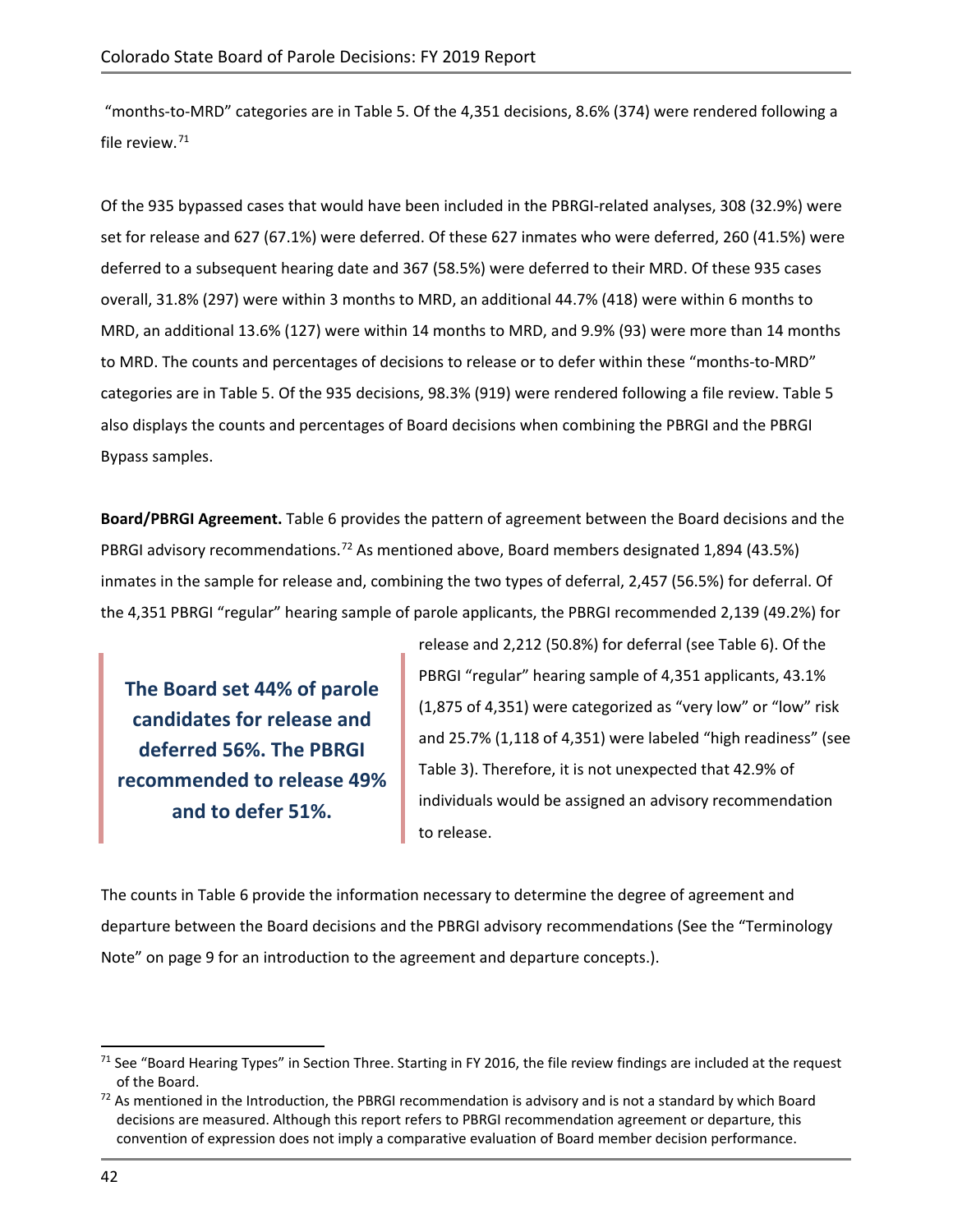| <b>Parole Board</b>                                 |                  | <b>PBRGI</b>                                  | <b>Total of</b>                           |                                                |
|-----------------------------------------------------|------------------|-----------------------------------------------|-------------------------------------------|------------------------------------------------|
| <b>Hearing Decision</b>                             |                  | <b>Advisory Recommendation</b>                | <b>PB Decisions</b>                       |                                                |
| (Overall counts & percentages)                      |                  | <b>Defer</b><br><b>Release</b>                |                                           |                                                |
| Count<br><b>Defer</b><br>Percent                    |                  | 1,339<br>30.8%                                | 535<br>12.3%                              | 1,874<br>43.1%                                 |
| Defer to<br><b>Mandatory</b><br><b>Release Date</b> | Count<br>Percent | 420<br>9.7%<br>Total Defer = $1,759$<br>40.4% | 163<br>3.7%<br>Total Defer = 698<br>16.0% | 583<br>13.4%<br>Total Defer = $2,457$<br>56.5% |
| Release                                             | Count            | 453                                           | 1,441                                     | 1,894                                          |
|                                                     | Percent          | 10.4%                                         | 33.1%                                     | 43.5%                                          |
| <b>Total of PBRGI</b>                               | Count            | 2,212                                         | 2,139                                     | 4,351                                          |
| <b>Recommendations</b>                              | Percent          | 50.8%                                         | 49.2%                                     | 100.0%                                         |

**Table 6. FY 2019 PBRGI sample: Overall counts and percentages of Parole Board "regular" hearing decisions by PBRGI advisory recommendations (n=4,351) \***

\*Blue (lighter cells) indicates agreement between the Board decision and the PBRGI recommendation and red (darker cells) indicates departure by the Board from the PBRGI recommendation.

*The overall degree of agreement* is derived from two sources: agreements with recommendations to release (1,441) and agreements with recommendations to defer (1,759; see the blue/lighter areas of Table 6). Collapsing these two sources of agreement, *73.5% of all Board member decisions agreed with the PBRGI advisory recommendations.* The overall agreement percentage (73.5%) combines the rate of release

agreement (67.4% or 1,441 agreements within the 2,139 release recommendations) and the rate of deferral agreement (79.5% or 1,759 agreements within the 2,212 defer recommendations).

**The 74% in overall PB/PBRGI decision/recommendation agreement comprises 67% in release agreement and 80% in deferral agreement.**

*The overall degree of departure* is derived from two sources: departures from recommendations to release (698) and

departures from recommendations to defer (453; see the red/darker areas in Table 6). Collapsing across these decision types, *26.5% of all Board decisions departed from the PBRGI advisory recommendations*. The overall departure percentage (26.5%) combines the rate of release departure (32.6% or 698 departures within the 2,139 release recommendations) and the rate of deferral departure (20.5% or 453 departures within the 2,212 defer recommendations).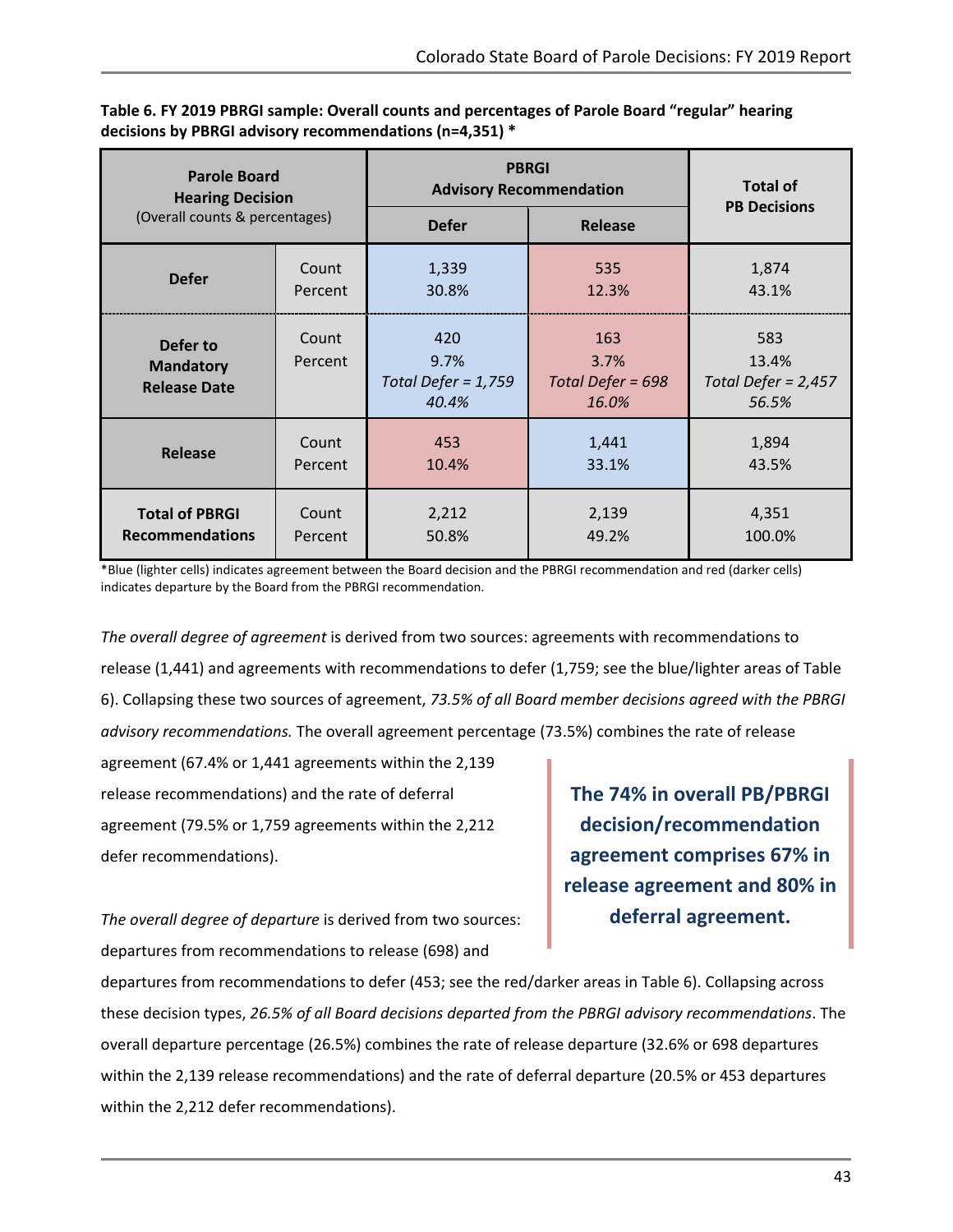| <b>DECISION</b>               | <b>Parole Board</b><br><b>Decision</b>              | <b>Fiscal Year *</b>    |                             |                        |                             |                        |                               |                                |
|-------------------------------|-----------------------------------------------------|-------------------------|-----------------------------|------------------------|-----------------------------|------------------------|-------------------------------|--------------------------------|
| <b>TYPE</b>                   | <b>PBRGI Rec.</b><br>(PB/PBRGI<br><b>AGREEMENT)</b> | FY 2013<br>$(n=5, 196)$ | <b>FY 2014</b><br>(n=5,920) | FY 2015<br>$(n=5,525)$ | <b>FY 2016</b><br>(n=4,913) | FY 2017<br>$(n=4,907)$ | <b>FY 2018</b><br>$(n=4,795)$ | <b>FY 2019</b><br>$(n=4, 351)$ |
|                               | <b>PB Decision %</b>                                | 39.2%                   | 32.3%                       | 32.5%                  | 35.8%                       | 35.4%                  | 36.4%                         | 43.5%                          |
| <b>RELEASE</b>                | PBRGI Rec. %                                        | 53.6%                   | 49.8%                       | 51.5%                  | 53.7%                       | 48.8%                  | 48.2%                         | 49.2%                          |
|                               |                                                     |                         |                             |                        |                             |                        |                               |                                |
|                               | (AGREE %)                                           | (57.9%)                 | (54.9%)                     | (54.9%)                | (57.5%)                     | (59.2%)                | (59.7%)                       | (67.4%)                        |
|                               | <b>PB Decision</b>                                  | 60.8%                   | 67.7%                       | 67.5%                  | 64.2%                       | 64.6%                  | 63.6%                         | 56.5%                          |
| <b>DEFER</b>                  | PBRGI Rec.                                          | 46.4%                   | 50.2%                       | 48.5%                  | 46.3%                       | 51.2%                  | 51.8%                         | 50.8%                          |
|                               | (AGREE %)                                           | (82.4%)                 | (90.1%)                     | (91.3%)                | (89.3%)                     | (87.3%)                | (85.4%)                       | (79.5%)                        |
| OVERALL<br>PB / PBRGI AGREE % |                                                     | 69.3%                   | 72.6%                       | 72.6%                  | 72.2%                       | 73.6%                  | 73.0%                         | 73.5%                          |

**Table 7. PBRGI samples: Percentage of Parole Board "regular" hearing decisions, PBRGI advisory recommendations, and decision agreement by fiscal year**

\* The sample selection criteria used to identify discretionary hearings in FY 2019 were used for all reporting years for comparability of comparisons, *rather than the criteria and related percentages reported in previous fiscal year reports*.

From a release perspective, the overall release agreement was about double the overall release departure, 33.1% versus 16.0%, respectively. From a deferral perspective, the overall deferral agreement was nearly four times higher than the overall deferral departure, 40.4% versus 10.4%, respectively. Separate summaries of the patterns of agreements and departures found in file reviews and full Board reviews are

**Comparing the FY 2013 and FY 2019 samples, there was an increase from 69% to 74% in Board member agreements with the PBRGI advisory recommendations.** provided in sections below.

Table 7 provides a comparison of the percentages of Board decisions and PBRGI recommendations to release or defer for the PBRGI samples from the current and six previous fiscal years.<sup>[73](#page-49-0)</sup> As is evident in the table, the PBRGI has consistently recommended a higher percentage of release each year than the percentage of actual release decisions by the Board.

Comparing the initial FY 2013 sample and the current FY 2019 sample, there has been a 6.1% increase from 69.3% to 73.5% in Board member agreement with the PBRGI advisory recommendation.

The average overall agreement across the seven reporting years was 72.4%, the average overall *release*

<span id="page-49-0"></span> $73$  The sample selection criteria are described in "FY 2019 Sample Selection" on page 29. These criteria were applied to the previous fiscal year hearing decision samples for comparability of comparisons.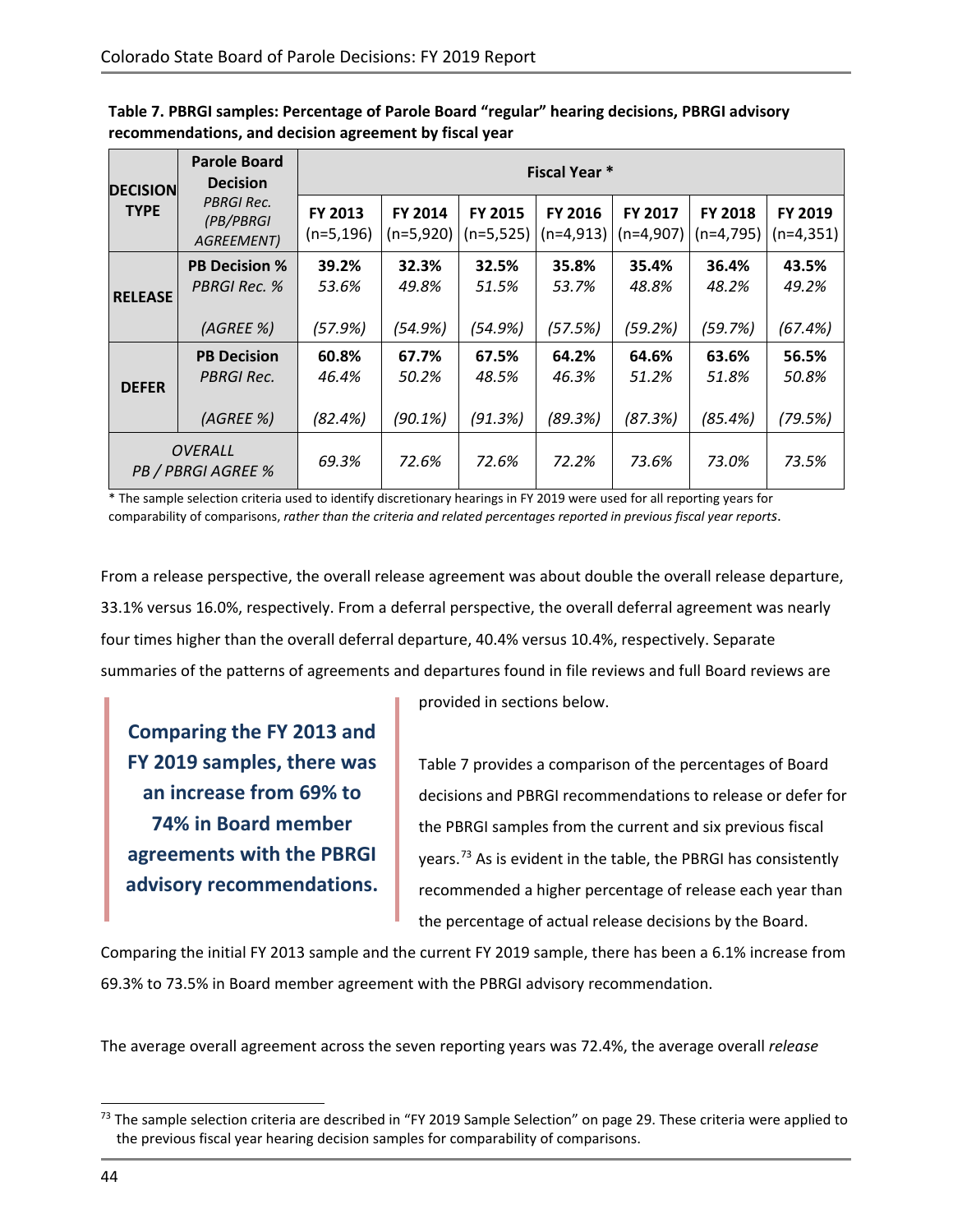agreement was 58.4%, and the average overall *deferral* agreement was 86.7%. The initial increase in overall agreement between the first and second reporting years may be attributed to the increase in deferral agreements (82.4% to 90.1%), given the reduction in release agreements (57.9% to 54.9%). For the subsequent reporting years, the degree of agreement, whether on release, deferral, or overall percentages has remained relatively consistent. In recent years, although the overall agreement has remined stable, the overall deferral agreement has decreased and the overall release agreement has increased.

**Decision Agreement by Matrix Assignment.** Offering an alternative perspective to Table 4, Table 8 displays the number of inmates assigned to each of the 15 risk/readiness combinations of the PBRGI decision matrix

and the percentage of agreement or departure in that specific combination. The blue/lighter area in the upper left are the combinations where the PBRGI recommends release and the red/darker area in the bottom right are the combinations where the PBRGI recommends defer. The pattern of percentages in Table 8 displays that the agreement percentages in the "release area" of the decision matrix (ranging from 22.8% to 90.7% and averaging 67.4%;

**The agreement percentages in the "release area" of the decision matrix were generally lower than the agreement percentages in the "defer area" of the decision matrix.**

blue/lighter area) are generally lower than the agreement percentages in the "defer area" of the decision matrix (ranging from 37.6% to 94.5% and averaging 79.5%; red/darker area).

When collapsing across levels of readiness, the degree of Board/PBRGI agreement was generally larger as level of risk increased, from "very low" risk at 61.2% to "very high" risk at 74.8%. When collapsing levels of risk, the highest degree of agreement was found in the "low" readiness category at 81.6% followed by the "high" (76.5%) and "medium" readiness (62.3%) categories.

*Of the inmates identified as the better candidates for release* (blue/heavy outline at upper left of Table 8), the degree of decision agreement was 74.6% (986/1,321). Specifically, this would include individuals categorized in either of the two highest levels of readiness ("high" and "medium") *and* either of the two lowest levels of risk ("very low" and "low"). Individuals categorized across the entire "very low" risk category were designated as appropriate for release, regardless of level of readiness.<sup>[74](#page-50-0)</sup> The overall degree of agreement to release these parole applicants categorized as "very low" risk was 61.2% (659/1,076).

<span id="page-50-0"></span> $74$  See Appendix B for a description of the designations for release or defer in the PBRGI decision matrix.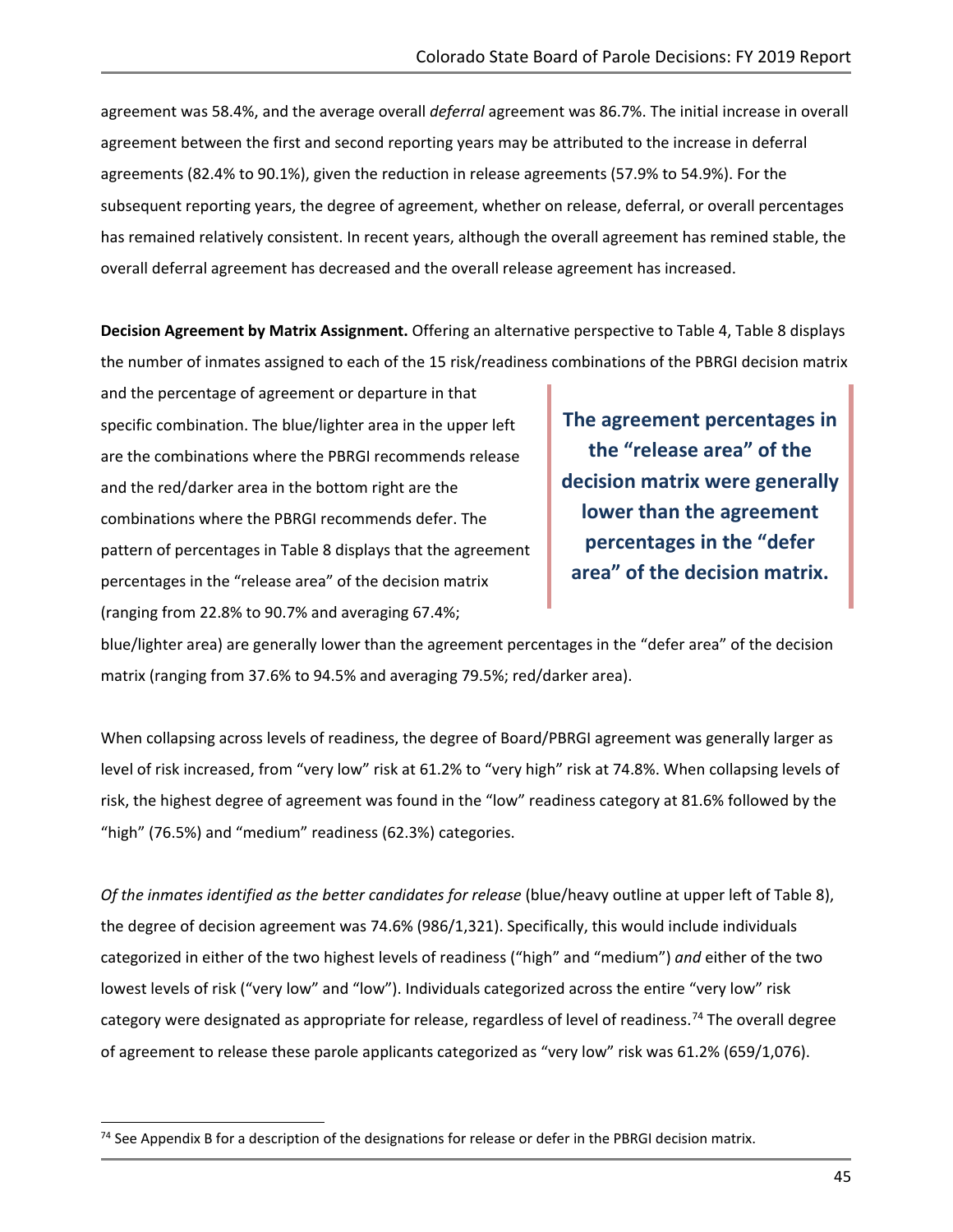**Table 8. FY 2019 PBRGI sample: Counts of parole applicants assigned to each PBRGI risk/readiness matrix combination and the associated percentage of agreement and departure between Parole Board "regular" hearing decisions and PBRGI advisory recommendations (n=4,351)**

|                                     |                      | <b>READINESS CATEGORY</b>              | <b>Total in Risk</b>            |                       |               |
|-------------------------------------|----------------------|----------------------------------------|---------------------------------|-----------------------|---------------|
|                                     | <b>RISK CATEGORY</b> | $\overline{\mathbf{3}}$<br><b>High</b> | $\overline{2}$<br><b>Medium</b> | $\overline{1}$<br>Low | Category      |
|                                     | Count                | 396                                    | 408                             | 272                   | 1,076         |
| $\mathbf{1}$<br><b>Very</b>         | Agreement Count (%)  | 326 (82.3%)                            | 271 (66.4%)                     | 62 (22.8%)            | 659 (61.2%)   |
| Low                                 | Departure Count (%)  | 70 (17.7%)                             | 137 (33.6%)                     | 210 (77.2%)           | 417 (38.8%)   |
|                                     | Count                | 236                                    | 281                             | 282                   | 799           |
| $\overline{2}$<br>Low               | Agreement Count (%)  | 214 (90.7%)                            | 175 (62.3%)                     | 248 (87.9%)           | 637 (79.7%)   |
|                                     | Departure Count (%)  | 22 (9.3%)                              | 106 (37.7%)                     | 34 (12.1%)            | 162 (20.3%)   |
|                                     | Count                | 162                                    | 262                             | 332                   | 756           |
| 3<br><b>Medium</b>                  | Agreement Count (%)  | 136 (84.0%)                            | 154 (58.8%)                     | 311 (93.7%)           | 601 (79.5%)   |
|                                     | Departure Count (%)  | 26 (16.0%)                             | 108 (41.2%)                     | 21 (6.3%)             | 155 (20.5%)   |
|                                     | Count                | 122                                    | 200                             | 211                   | 533           |
| 4<br><b>High</b>                    | Agreement Count (%)  | 103 (84.4%)                            | 118 (59.0%)                     | 194 (91.9%)           | 415 (77.9%)   |
|                                     | Departure Count (%)  | 19 (15.6%)                             | 82 (41.0%)                      | 17 (8.1%)             | 118 (22.1%)   |
|                                     | Count                | 202                                    | 365                             | 620                   | 1,187         |
| 5<br><b>Very</b>                    | Agreement Count (%)  | 76 (37.6%)                             | 226 (61.9%)                     | 586 (94.5%)           | 888 (74.8%)   |
| <b>High</b>                         | Departure Count (%)  | 126 (62.4%)                            | 139 (38.1%)                     | 34 (5.5%)             | 299 (25.2%)   |
|                                     | Count                | 1,118                                  | 1,516                           | 1,717                 | 4,351         |
| <b>Total in</b><br><b>Readiness</b> | Agreement Count (%)  | 855 (76.5%)                            | 944 (62.3%)                     | 1,401 (81.6%)         | 3,200 (73.5%) |
| Category                            | Departure Count (%)  | 263 (23.5%)                            | 572 (37.7%)                     | 316 (18.4%)           | 1,151 (26.5%) |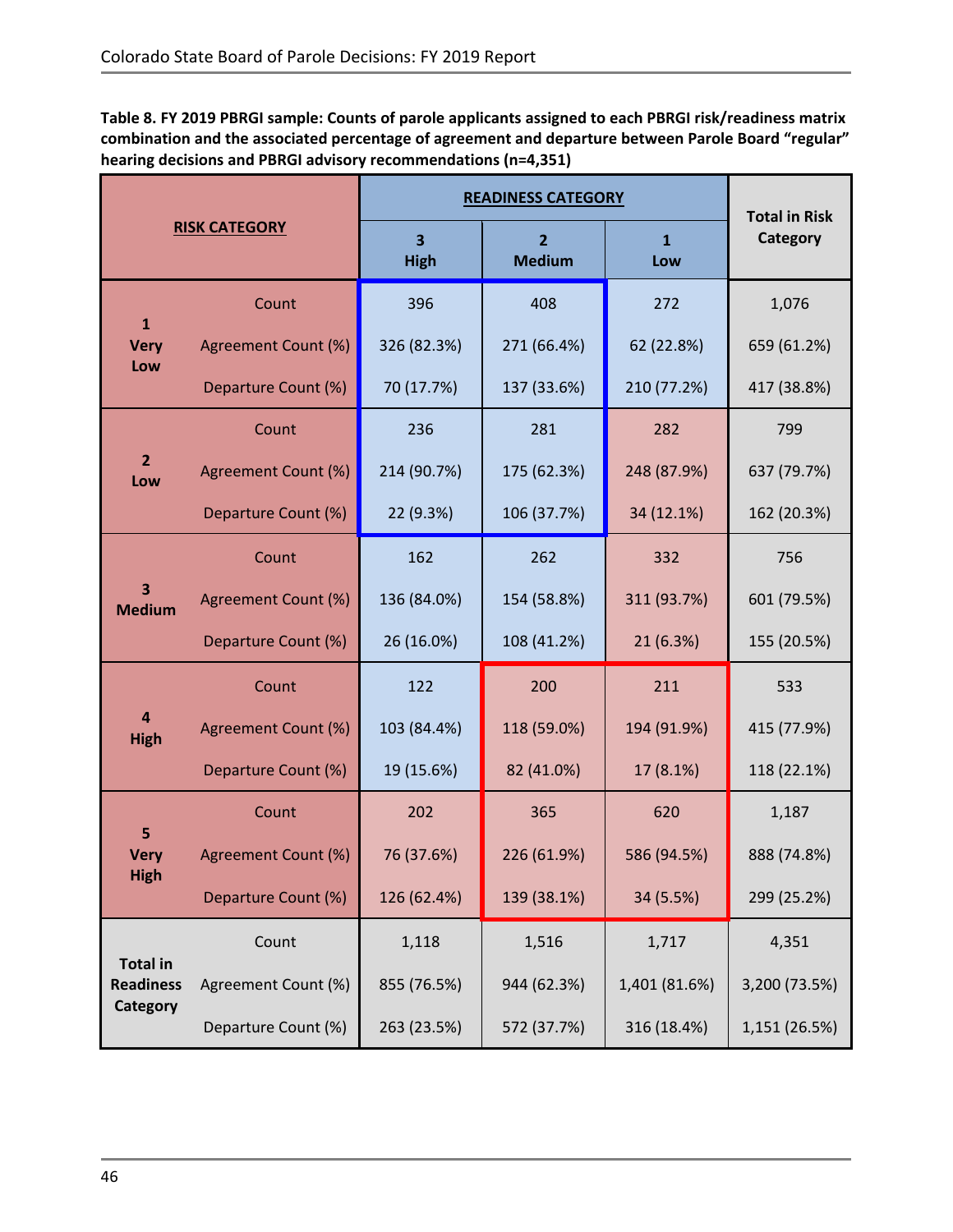The advisory release recommendations for inmates located near the "middle decision boundary" were subject to a generally lower degree of agreement, 66.9% (257/384; combining the agreements in the "medium"/"medium" and "high"/"high" risk/readiness combinations). Additional support for the difficulty of decisions regarding those falling in this middle "decision area" also may be seen comparing the degree of agreement in the "medium" level of readiness (62.3%) relative to the "high" and "low" levels of readiness (76.5% and 81.6%, respectively).

The pattern of release agreement percentages in Table 8 reflects the Board's emphasis on readiness and that those who demonstrate less readiness for release are more likely to be deferred. For example, among

those categorized as "very low" risk, there is a precipitous drop in agreement to release from "high" readiness (82.3%) to "low" readiness (22.8%).

The most frequently offered departure reasons (for the decision to defer rather than release) by the Board for the lower risk/higher readiness parole applicants mentioned one or more of the following:

**The degree of decision agreement was 75% for those identified as the better candidates for release and 81% for those identified as the better candidates for deferral.**

- Engaged in behaviors that could indicate a continued risk to the community, for example, recent failures in community corrections, probation, and/or parole and Class II COPD violations;
- Had not participated in sufficient hours of treatment to ameliorate criminogenic issues; and/or
- Presented poorly during the hearing by failing to take responsibility for behavior or minimizing the severity of their crime.

Further analysis and details regarding release departure reasons are presented below.

*Of the inmates identified as the better candidates for deferral* (red/heavy outline at lower right of Table 8), the degree of agreement was 80.5% (1,124/1,396). Specifically, this would include individuals categorized in either of the two highest levels of risk ("high" and "very high") and either of the two lowest levels of readiness ("low" and "medium"). Those who are categorized across the entire "very high" risk category were designated in the decision matrix for deferral, regardless of level of readiness.<sup>[75](#page-52-0)</sup> The overall degree of agreement to defer those categorized as "very high" risk was 74.8% (888/1,187). This higher level of agreement on deferrals is also true for decisions in one of the difficult "middle boundary" combinations separating the release and defer regions of the recommendation matrix, specifically the 87.9% agreement

<span id="page-52-0"></span> $75$  See Appendix B for a description of the designations for release or defer in the PBRGI decision matrix.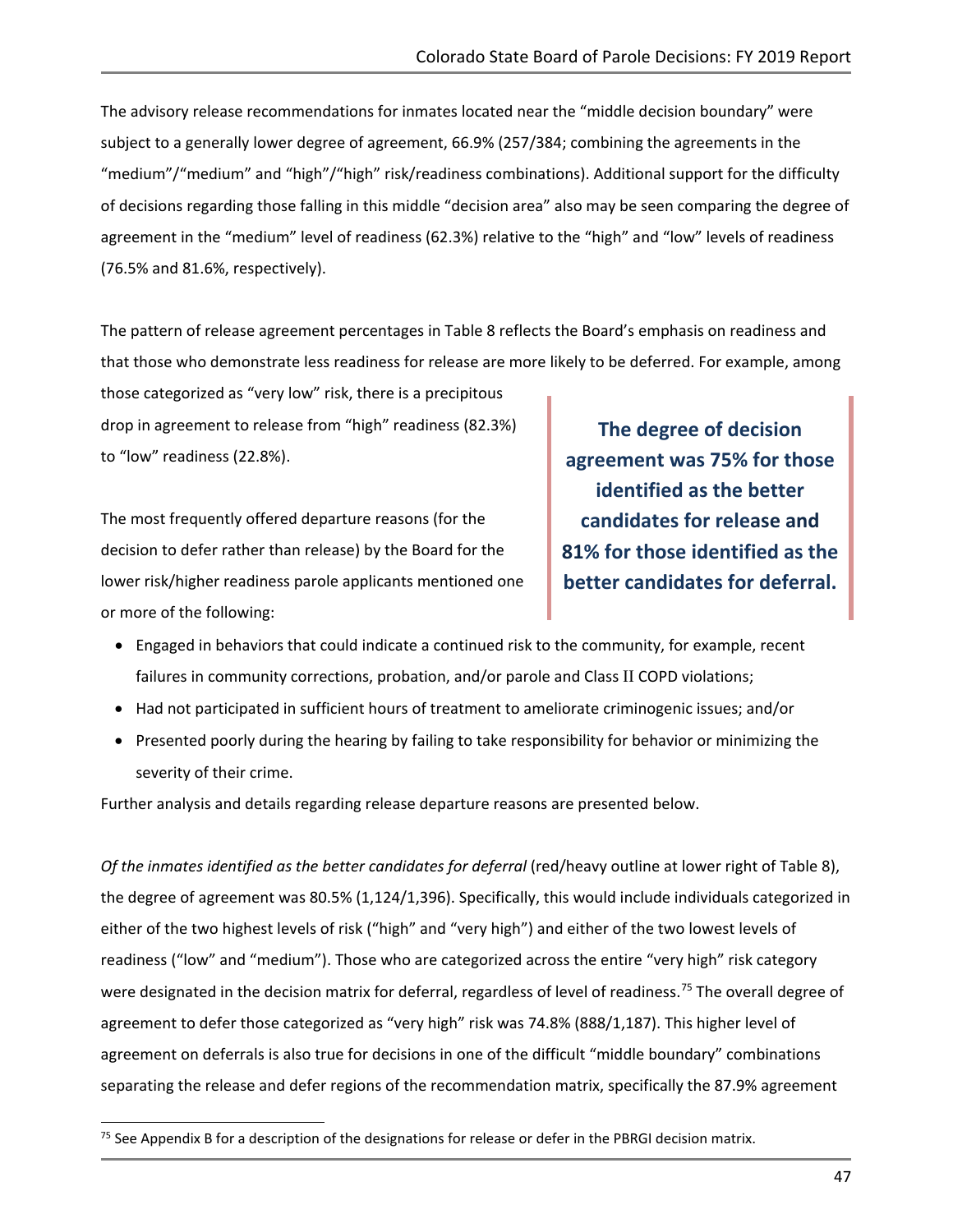in the "low" risk/"low" readiness combination.

A decision pattern specific to the deferral side of the matrix can be seen in the drop in deferral agreement from "low" to "high" readiness. At these levels of relatively high agreement (compared to release agreement), the agreement pattern demonstrates that the Board sometimes departs from the advisory recommendation to defer when the inmate is categorized in the higher levels of readiness. This increase in deferral departures from lower to higher readiness was apparent in both the "high" risk category (8.1% "low" to 41.0% "medium" readiness departures) and the "very high" risk category (5.5% "low" to 38.1% "medium" to 62.4% "high" readiness departures), representing instances where the Board decided to release rather than defer.

The Board may have decided release was appropriate for some of these higher risk parole applicants because they demonstrated characteristics that would indicate higher readiness for community re-entry. The common departure reasons offered by Board members (for the decision to release rather than defer) regarding those categorized both in the higher risk and lower readiness levels mentioned one or more of the following:

- Presented particularly good parole plan;
- Participated in sufficient hours of treatment to ameliorate criminogenic issues; and/or
- Demonstrated growth and positive behaviors and attitude.

Further analysis and details regarding the deferral departure reasons are available below.

**Decision Agreement by Decision Type.** The following analyses, which combine elements of Tables 6 and 8 above, explore Board decisions from a different perspective by identifying the risk and readiness characteristics of the inmates in the instances where the Board agrees or departs from the PBRGI advisory recommendation. Tables 9 and 10 provide a detailed focus on the pattern of *decisions that agree* with the advisory recommendations to release or to defer within the PBRGI risk/readiness matrix. Tables 11 and 12 focus on the pattern of *decisions that depart* from the advisory recommendations to release or to defer within the PBRGI risk/readiness matrix. Because statute requires the Board to provide a reason when departing from the advisory recommendation, the instances of departure will be explored more extensively.<sup>[76](#page-53-0)</sup>

<span id="page-53-0"></span> <sup>76</sup> See §17-22.5-404(6)(b), C.R.S. for the departure reason requirement.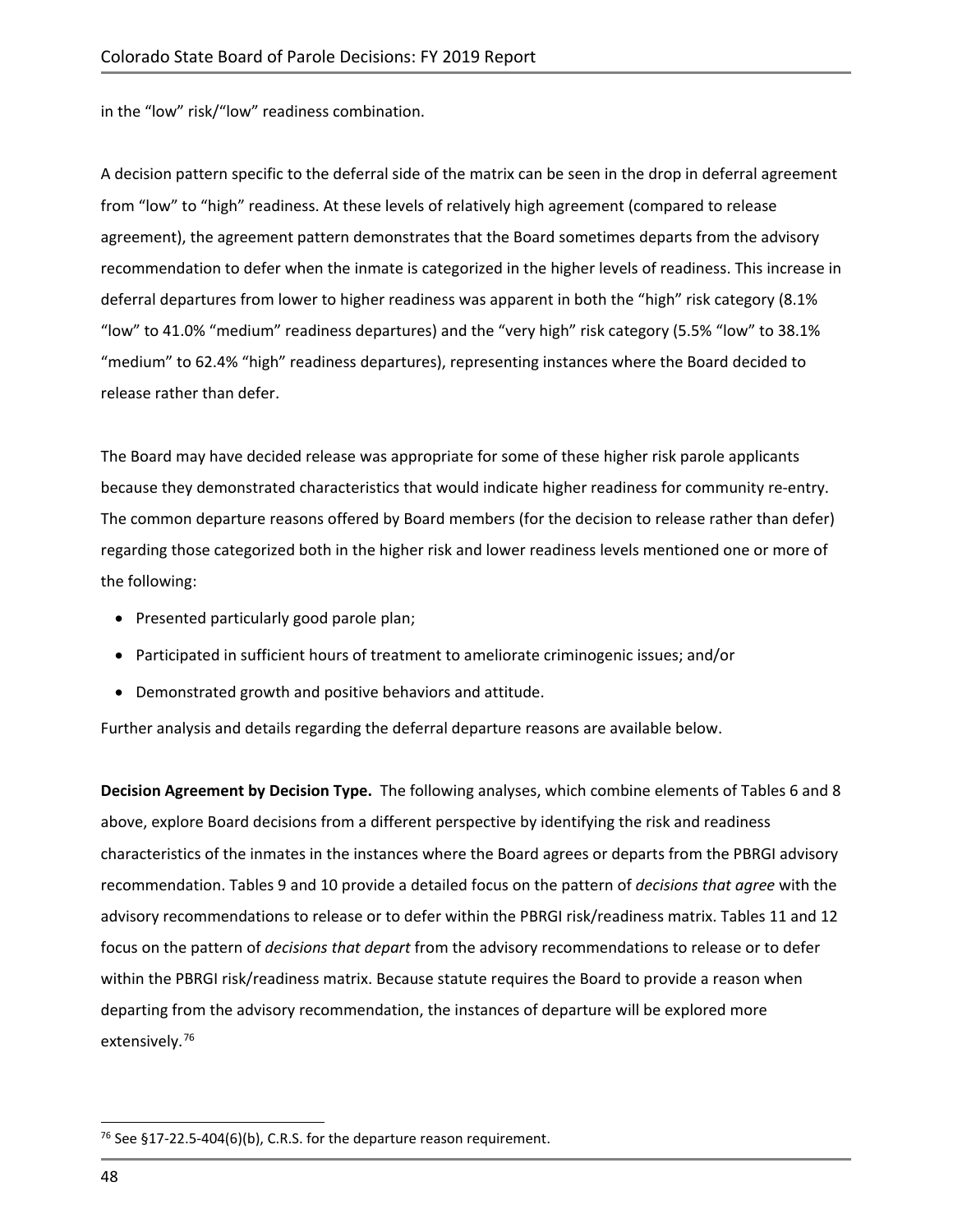Summary of Agreements: Board Releases and Deferrals. There were 1,441 total decisions where Board members *agreed with the PBRGI advisory recommendation to release* (see Table 9). This represents 33.1% of all hearing decisions and 67.4% of the decisions where the PBRGI recommended release. Of these 1,441 decisions, 1,048 (72.7%) individuals were categorized as "very low" or "low" risk, 1,379 (95.7%) were categorized with "high" or "medium" readiness and 986 (68.4%) occupied both these lower risk and higher

readiness categories. As mentioned above, the degree of decision agreement for those categorized as the most appropriate for release was 74.6% (986 of the total 1,321 most appropriate for release; see Table 8). For those inmates who were released, there is correspondence between their characteristics (based on the matrix placement in the lower risk/higher readiness categories) and the Board's decision to release.

**Of the 74% of Board decisions overall that agreed with the PBRGI recommendations, 40% overall were release agreements and 33% overall were deferral agreements.**

There were 1,759 total decisions where Board members *agreed with the PBRGI advisory recommendation to defer* (see Table 10). This represents 40.4% of all hearing decisions and 79.5% of the decisions where the PBRGI recommended deferral. Of these 1,759 decisions, 1,200 (68.2%) individuals were categorized as "high" or "very high" risk, 1,683 (95.7%) were categorized with "medium" or "low" readiness, and 1,124 (63.9%) occupied both these higher risk and lower readiness categories. As mentioned above, the degree of decision agreement for those categorized as the most appropriate for deferral was 80.5% (1,124 of the total 1,396 most appropriate for deferral; see Table 8).

These instances of release and deferral agreement show a correspondence in the inmate characteristics (based on the matrix placement in the higher risk/lower readiness categories) and the Board's decision to defer. On the other hand, as described in the next sections, the analyses of Board departures from the PBRGI recommendations found greater discrepancies between the inmates' characteristics, as evidenced by their matrix placement, and the parole application decisions by the Board.

Summary of Departures: Board Decides to Release. This section describes the instances where Board members *departed from the PBRGI advisory recommendation to defer* and decided to release the applicants to parole (see Table 11). Although Board members demonstrated a high degree of agreement overall with defer recommendations (79.5% or 1,759/2,212 from Table 6), there were 453 (10.4% overall) instances of deferral departure where the Board instead chose to release. This represents 20.5% (453/2,212) of the total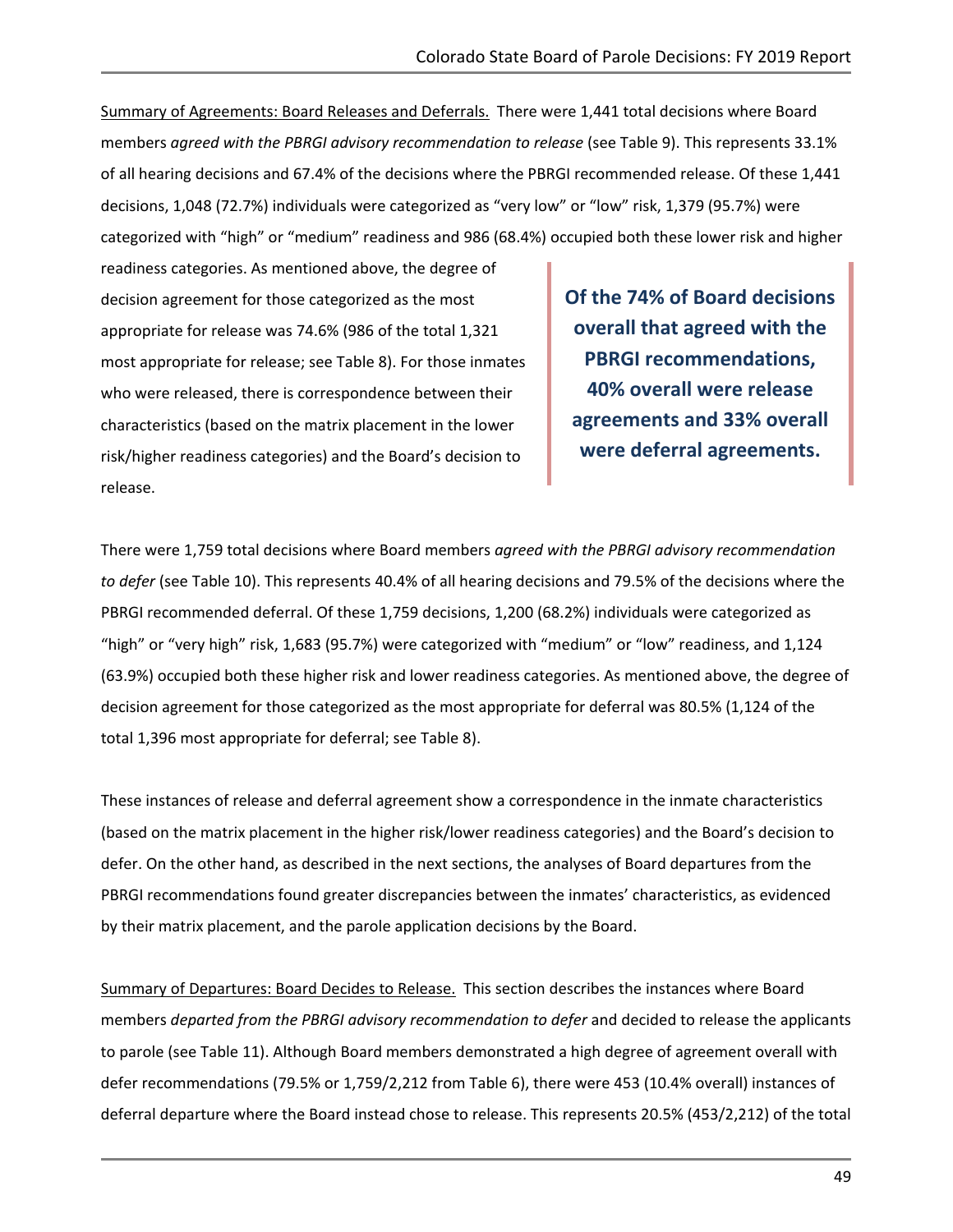**Table 9. FY 2019 PBRGI sample: Counts and percentages within PBRGI risk/readiness matrix combinations of the 1,441 Board release decisions in "regular" hearings that agreed with the PBRGI advisory recommendation to release**

|             | Of the 1,441                                     |              | <b>READINESS</b> |            |       |  |  |
|-------------|--------------------------------------------------|--------------|------------------|------------|-------|--|--|
|             | <b>Release Agreements</b><br>Count<br>Percentage |              | <b>Medium</b>    | Low        |       |  |  |
|             | <b>Very Low</b>                                  | 326<br>22.6% | 271<br>18.8%     | 62<br>4.3% | 72.7% |  |  |
|             | Low                                              | 214<br>14.9% | 175<br>12.1%     |            |       |  |  |
| <b>RISK</b> | <b>Medium</b>                                    | 136<br>9.4%  | 154<br>10.7%     |            |       |  |  |
|             | High                                             | 103<br>7.1%  |                  |            |       |  |  |
|             | <b>Very High</b>                                 |              |                  |            |       |  |  |
|             |                                                  |              | 95.7%            |            | 68.4% |  |  |

**Table 10. FY 2019 PBRGI sample: Counts and percentages within PBRGI risk/readiness matrix combinations of the 1,759 Board deferral decisions in "regular" hearings that agreed with the PBRGI advisory recommendation to defer**

| Of the 1,759<br><b>Deferral Agreements</b><br>Count<br>Percentage |                  |             |               |              |       |
|-------------------------------------------------------------------|------------------|-------------|---------------|--------------|-------|
|                                                                   |                  | <b>High</b> | <b>Medium</b> | Low          |       |
|                                                                   | <b>Very Low</b>  |             |               |              |       |
| RISK                                                              | Low              |             |               | 248<br>14.1% |       |
|                                                                   | <b>Medium</b>    |             |               | 311<br>17.7% |       |
|                                                                   | <b>High</b>      |             | 118<br>6.7%   | 194<br>11.0% |       |
|                                                                   | <b>Very High</b> | 76<br>4.3%  | 226<br>12.8%  | 586<br>33.3% | 68.2% |
| 95.7%                                                             |                  |             |               |              | 63.9% |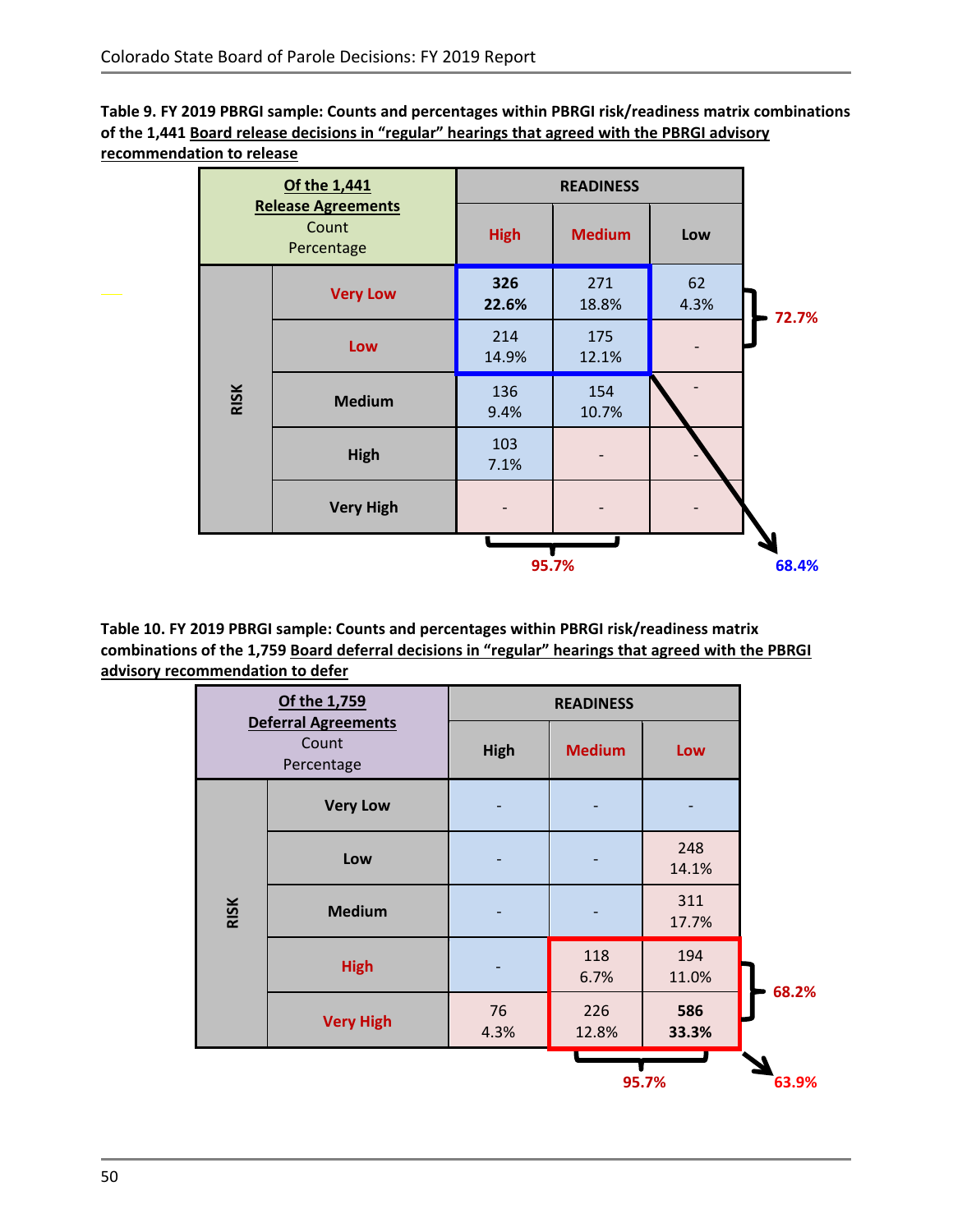advisory recommendations to defer (see Table 6). Of these 453 instances, 398 (87.9%) individuals were categorized by the PBRGI as "high" or "very high" risk. Of these 453, 327 (72.2%) were in the "low" or

"medium" readiness categories, overall representing 2.4% (106/4,351) and 5.1% (221/4,351), respectively, of the decisions in the PBRGI "regular" hearing sample.

Combining the two dimensions of risk and readiness, the Board chose to release 272 applicants (60.0% of the 453 departure decisions) who were categorized by the PBRGI as the better candidates for deferral (those placed in "very high" or "high" risk *and* in "medium" or "low" readiness).

**Of the 453 deferral departures (a Board decision to release), 66% (n=299) of parole applicants were categorized as "very high" risk, but 42% (n=126) of these "very high" risk individuals were also "high" in readiness.**

However, this only represents 6.3% of the 4,351 "regular" hearing decisions. Although 126 (27.8%) of the 453 departures may be found in the "very high" risk category, these individuals also were categorized at the highest level of readiness for release. An additional 34 of these releases, although "low" in readiness, were found in the "low" risk category.

It should be noted that some of these departures may represent several options available to the Board that are labeled a "release," but that delay the actual release until after additional pre-release preparations

have been completed. For example, the Board may simply set the actual release date for an individual at a point several months in the future to allow an additional period of community corrections transition, or the Board may table a release until a program, treatment or parole plan requirement is fulfilled. If a release requirement is not met or an individual does not perform successfully in any of these delayed

**Of the 698 release departures (a Board decision to defer), 60% (n=417) of parole applicants were categorized as "very low" risk, but 50% (n=210) of these "very low" risk individuals were also "low" in readiness for parole.**

release options, the Board may rescind (reverse) the release decision, which results in a deferral to serve additional time in prison or in community corrections. The summary of the Board's reasons for these departures is provided in the "Departure Reasons" section below.

Summary of Departures: Board Decides to Defer.The following describes instances where Board members *departed from the PBRGI advisory recommendation to release* and decided to defer the parole applicant for a continuing period of confinement (see Table 12). As was reported earlier in Table 6, release departures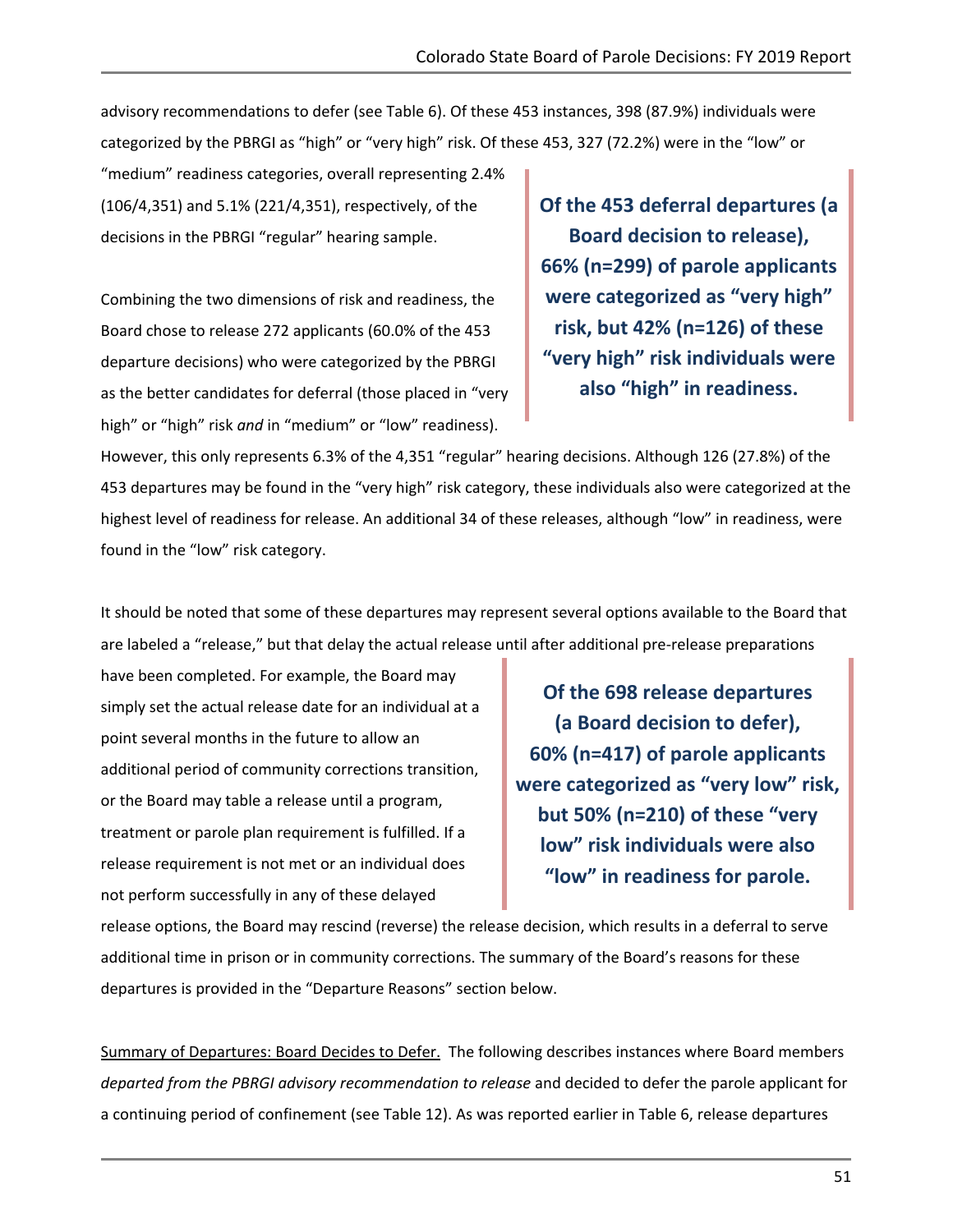**Table 11. FY 2019 PBRGI sample: Counts and percentages within PBRGI risk/readiness matrix combinations of the 453 Board release decisions in "regular" hearings that did not agree with the PBRGI advisory recommendation to defer**

| <b>Of the 453</b>                                 |                  |              |               |            |       |
|---------------------------------------------------|------------------|--------------|---------------|------------|-------|
| <b>Deferral Departures</b><br>Count<br>Percentage |                  | High         | <b>Medium</b> | Low        |       |
|                                                   | <b>Very Low</b>  |              |               |            |       |
| <b>RISK</b>                                       | Low              |              |               | 34<br>7.5% |       |
|                                                   | <b>Medium</b>    |              |               | 21<br>4.6% |       |
|                                                   | <b>High</b>      |              | 82<br>18.1%   | 17<br>3.8% | 87.9% |
|                                                   | <b>Very High</b> | 126<br>27.8% | 139<br>30.7%  | 34<br>7.5% |       |
|                                                   |                  |              | 72.2%         | 60.0%      |       |

**Table 12. FY 2019 PBRGI sample: Counts and percentages within PBRGI risk/readiness matrix combinations of the 698 Board deferral decisions in "regular" hearings that did not agree with the PBRGI advisory recommendation to release**

| <b>Of the 698</b>                                |                  |             |               |              |       |
|--------------------------------------------------|------------------|-------------|---------------|--------------|-------|
| <b>Release Departures</b><br>Count<br>Percentage |                  | <b>High</b> | <b>Medium</b> | Low          |       |
|                                                  | <b>Very Low</b>  | 70<br>10.0% | 137<br>19.6%  | 210<br>30.1% | 78.1% |
| RISK                                             | Low              | 22<br>3.2%  | 106<br>15.2%  |              |       |
|                                                  | <b>Medium</b>    | 26<br>3.7%  | 108<br>15.5%  |              |       |
|                                                  | <b>High</b>      | 19<br>2.7%  |               |              |       |
|                                                  | <b>Very High</b> |             |               |              |       |
| 69.9%                                            |                  |             |               |              | 48.0% |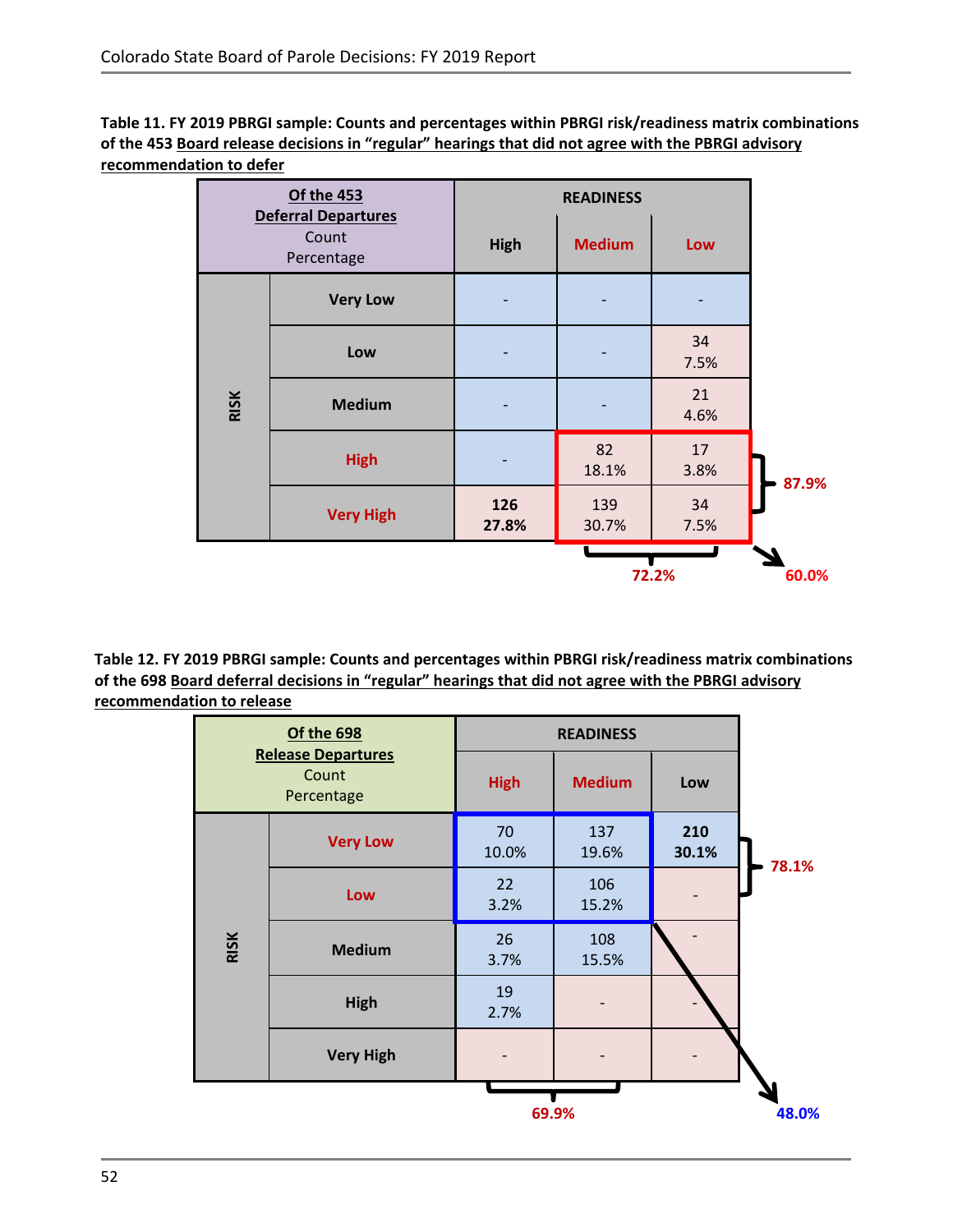occurred at a higher rate than deferral departures with 698 deferrals of the total 2,139 inmates who were assigned an advisory recommendation to release. This represents a release departure rate of 32.6% (698/2,139) of release recommendations and 16.0% (698/4,351) of all decisions. These 698 inmates can be divided into the 535 (76.6%) who were deferred to a subsequent hearing date and the 163 (23.4%) who were deferred to the MRD.

Of these 698 inmates, 545 (78.1%) were categorized by the PBRGI as "low" or "very low" risk and 488 (69.9%) were in the "medium" or "high" readiness categories. Combining the two dimensions of risk and readiness, the Board chose to defer 335 individuals (48.0% of the 698 departure decisions and 7.7% of all decisions) who were categorized by the PBRGI as the better candidates for release (placed in "low" or "very low" risk *and* "medium" or "high" readiness). Whereas, the Board decision to release an individual recommended for deferral was rare (10.4% of all decisions from Table 6), the decision to defer those recommended for release (16.0% of all decisions) was more frequent. Although the most common of the departures from the PBRGI release recommendations was found in the "very low" risk category (210 of 698 or 30.1%), these individuals also were categorized at the lowest level of readiness for release. An additional 19 of those deferred, although "high" in readiness, were found in the "high" risk category. The summary of

the Board's reasons for these departures is provided in the next section.

**Departure Reasons.** As mentioned above, statute requires that Board members provide a departure reason when the release application hearing decision departs from the advisory recommendation.<sup>[77](#page-58-0)</sup> This section summarizes the reasons entered by Board members for departing from the PBRGI advisory

**In FY 2019, a departure reason was required for the 698 PB decisions to defer when the PBRGI recommendation was to release and for the 453 PB decisions to release when the PBRGI recommendation was to defer.**

recommendation. As mentioned above, because the Board used the PBRGI Bypass option in 935 "regular" hearing cases, the advisory recommendation was not displayed and, consequently, the agreement and departure status of these cases is unavailable for analysis. Of the 26.5% (1,151/4,351) of all decisions representing a departure from the PBRGI advisory recommendation, there were two decision circumstances that required Board members to provide reasons for departure: choosing to defer when the advisory recommendation was to release and choosing to release when the advisory recommendation was to defer. Specifically, this meant a departure reason was required for the 698 decisions to defer or defer to

<span id="page-58-0"></span> $77$  See §17-22.5-404(6)(b), C.R.S. for the departure reason requirement.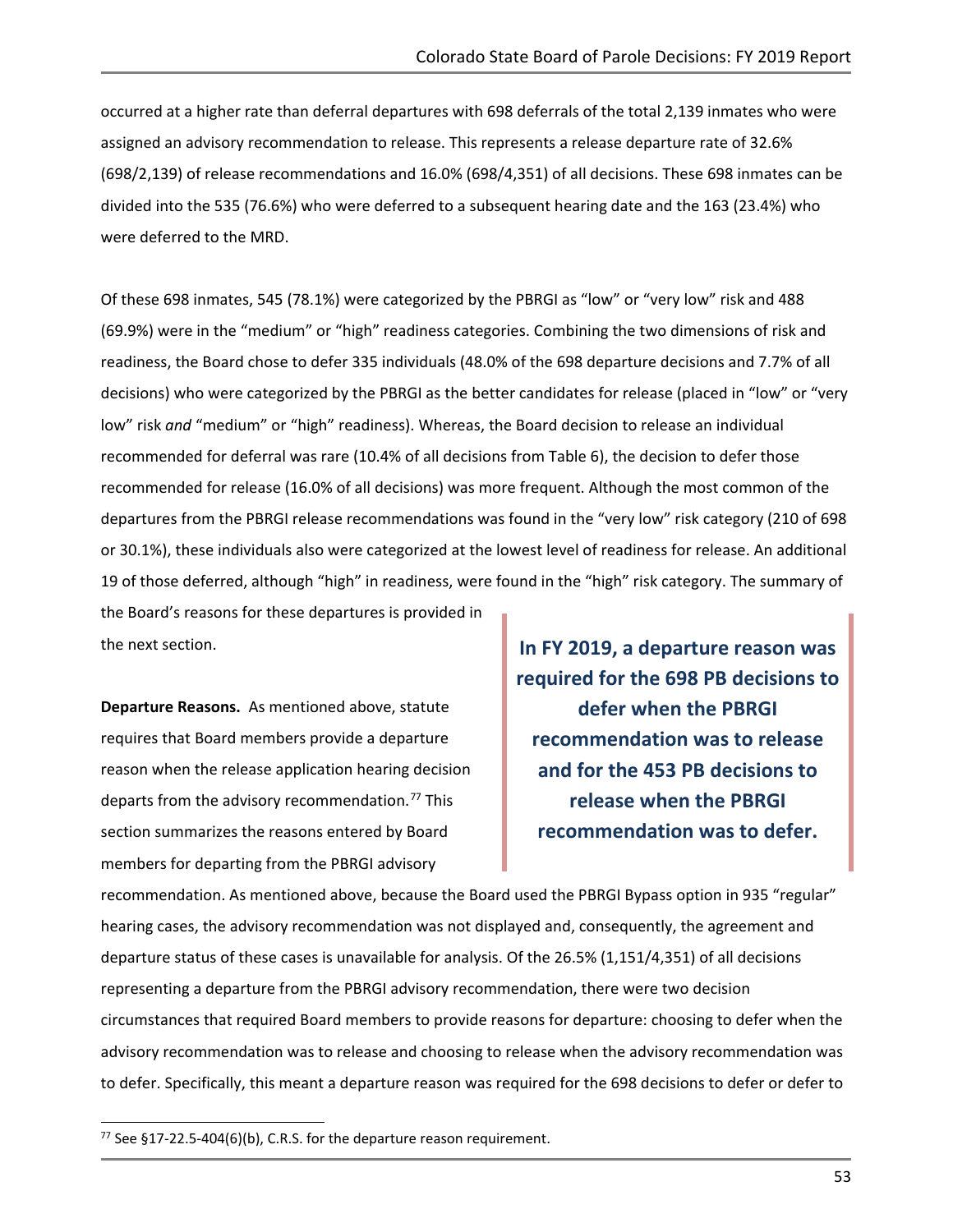the MRD when release was recommended, representing 16.0% of all decisions, and for the 453 decisions to release when defer was recommended, representing 10.4% of all decisions (see Table 6).

Summary of Departure Reasons: Board Decides to Release**.** *When the PBRGI advisory recommendation was to defer*, there were 453 decisions (10.4% of all decisions) where Board members chose to depart from the recommendation and set the parole applicant for release. As mentioned above, the Board can delay the actual release date several months in the future to allow a period of transition in community corrections. It is also likely that some such releases were tabled actions that required the completion of a program or treatment or to secure an aspect of the parole plan (for example, housing or employment). Release dates may simply be set several months in the future to allow an individual to complete a program or course of treatment in the institution prior to release. In cases where the "table" requirement is not met or a program or treatment is concluded unsuccessfully, it is possible to reverse the release and to defer the parole applicant to a subsequent application hearing date.

An initial review of the departure reasons was undertaken to identify and categorize the reasons provided by the Board when making these departure decisions: decisions to release when the advisory recommendation was to defer. Given that Board members could offer more than one reason for a departure, there were 1,352 total reasons provided for these 453 decisions. The departure reasons can be grouped into the following general categories: Parole plan quality; Demonstrated growth/positive attitude; Performance in the community; Mitigated or lesser risk; Treatment participation considerations; Program participation considerations; or Time served or imminent MRD/SDD.<sup>[78](#page-59-0)</sup> Brief descriptions and/or examples of each of these categories follows.

Reasons addressing the quality of the parole plan typically indicated that the applicant would have a good support system, housing, employment, educational options and/or the individual planned to move to a different state or country. Observing evidence of psychological growth was apparent in reasons mentioning a positive attitude, taking responsibility for actions, positive behavioral adjustment, readiness for parole, and/or the ability to present a positive plan for the future. Reasons regarding community performance indicated that an inmate had been accepted into a community corrections program in advance of an impending mandatory release date to parole, that an individual would transition to intensive parole supervision (ISP), or that a transition to community corrections as an inmate had been successful and often

<span id="page-59-0"></span> $^{78}$  The statutory discharge date (SDD) refers to the date when both the sentence to CDOC and all possible time on parole have been completed.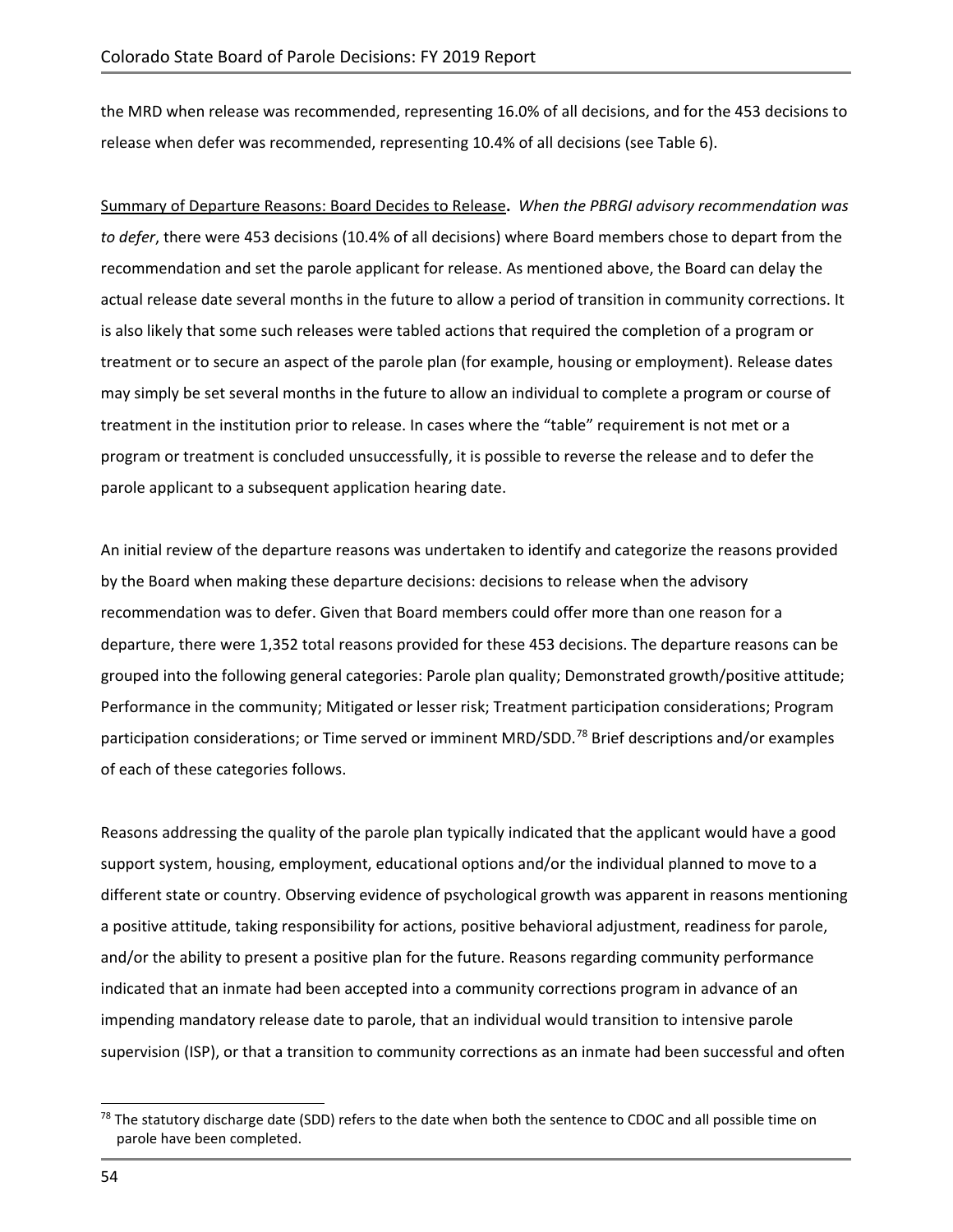that stable employment had been secured. Reasons in the risk-mitigated category included comments about low risk scores, non-violent offenses, short criminal histories, and committing no or minor violations of the CDOC *Code of Penal Discipline*. The mentions of treatment referenced that the applicant had completed or would soon complete a sufficient level of prison-based treatment and was ready to move to community-based treatment. Reasons related to program participation typically referred to gains made in self-improvement, educational, or vocational programs; the successful completion of such programs; or a readiness for programs in the community. A final category of reasons reflected that the inmate had served sufficient time, that the individual would soon be released on the mandatory release date (MRD) anyway, or that a period of transition on parole would be preferable to a release with no parole supervision.

For these 453 *departure decisions to release*, Board members mentioned one of the above seven reason *categories* in 1,048 instances. Board members mentioned a single departure reason category in 81 cases, two categories in 216 cases, or more than two categories in 156 cases. In some instances, Board members mentioned multiple reasons of the same type, but these were counted as a single reference to a particular category of departure reasons. The percentage of the 453 cases where a departure *category* was mentioned was as follows:[79](#page-60-0)

**The most frequent reason offered by Board members when departing from a PBRGI advisory recommendation to defer was that the parole applicant had presented a thorough and viable parole plan.**

- Parole plan quality, 60.5% (274/453 cases where the reason category was mentioned)
- Treatment participation considerations, 40.2% (182 cases)
- Demonstrated growth/positive attitude, 36.0% (163 cases)
- Mitigated or reduced risk, 32.5% (147 cases)
- Performance in the community, 30.9% (140 cases)
- Program participation considerations, 17.4% (79 cases)
- Adequate time served or imminent MRD/SDD, $80$  13.9% (63 cases)

Of these 453 applicants, 272 were in the higher risk/lower readiness categories identified above as comprising the better candidates for deferral, but who were released by the Board (red/heavy outline at bottom right of Table 11). For this group, there were 792 total departure reasons offered in similar

<span id="page-60-1"></span><span id="page-60-0"></span> $^{79}$  Percentages total more than 100% because more than one category was mentioned in 372 of the 453 cases. 80 See Footnote 78.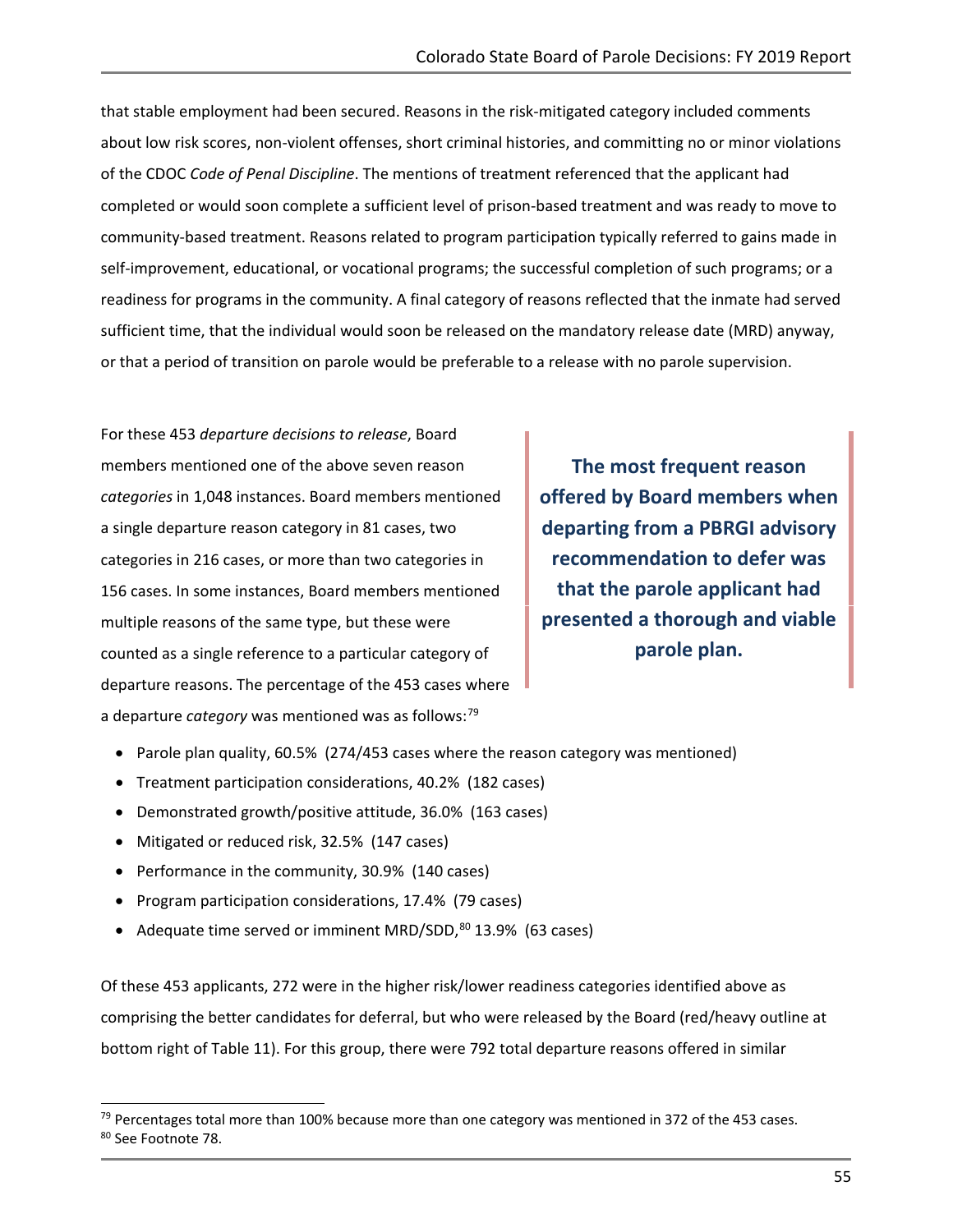percentages found in the categories above. The most frequent reason *categories* mentioned for this subset of individuals reflected comments indicating one or more of the following:

- Presented a comprehensive parole plan, 60.3% (164/272 cases where the category was mentioned)
- Treatment participation considerations, 40.1% (109 cases each)
- Mitigated or reduced risk, 35.3% (96 cases)

Summary of Departure Reasons: Board Decides to Defer. *When the PBRGI advisory recommendation was to release*, there were 698 decisions (16.0% of all decisions) where Board members chose to depart from the advisory recommendation and defer or defer to the MRD. An initial review of these departure reasons was undertaken to identify and categorize the reasons provided by the Board when making these decisions to depart from the recommendation to release. Given that Board members could offer more than one departure reason in a particular case, there were 2,110 total departure reasons provided. These reasons can be categorized into the following areas of concern: Risk concerns; Attitude or presentation concerns; Need to stabilize in the community; Treatment participation concerns; Parole plan quality concerns; Program participation concerns; or Time served, file review, or imminent MRD/SDD.<sup>[81](#page-61-0)</sup> Brief descriptions and/or examples of each of these categories follows.

Reasons given regarding risk concerns included mentions of high risk scores, the crime of conviction, poor performance in a community placement or during a previous stint on parole, poor performance in the institution, and/or general issues of public safety, especially related to risky behaviors surrounding substance use. A weak presentation by parole applicants was apparent in reasons that mentioned a failure to take responsibility for previous actions, minimizing the severity of their crime, and/or being untruthful about confirmable information available in one's criminal record or case file. Some comments indicated that inmates were recently placed in community corrections as transition clients were deferred to allow more time to establish themselves or achieve stability in the community. The mentions of treatment concerns revolved around the need to complete an ongoing course of treatment or to receive additional treatment, especially by participating in a specific therapeutic community for such issues as mental health, substance abuse, anger and/or domestic violence. A poor parole plan was indicated in comments about inadequate preparation for housing, social supports, employment, education and other such re-entry considerations. The mentions of program concerns revolved around the failure to complete programs; the need to complete an ongoing program; or to receive additional programming to address life skills, cognitive

<span id="page-61-0"></span> <sup>81</sup> See Footnote 78.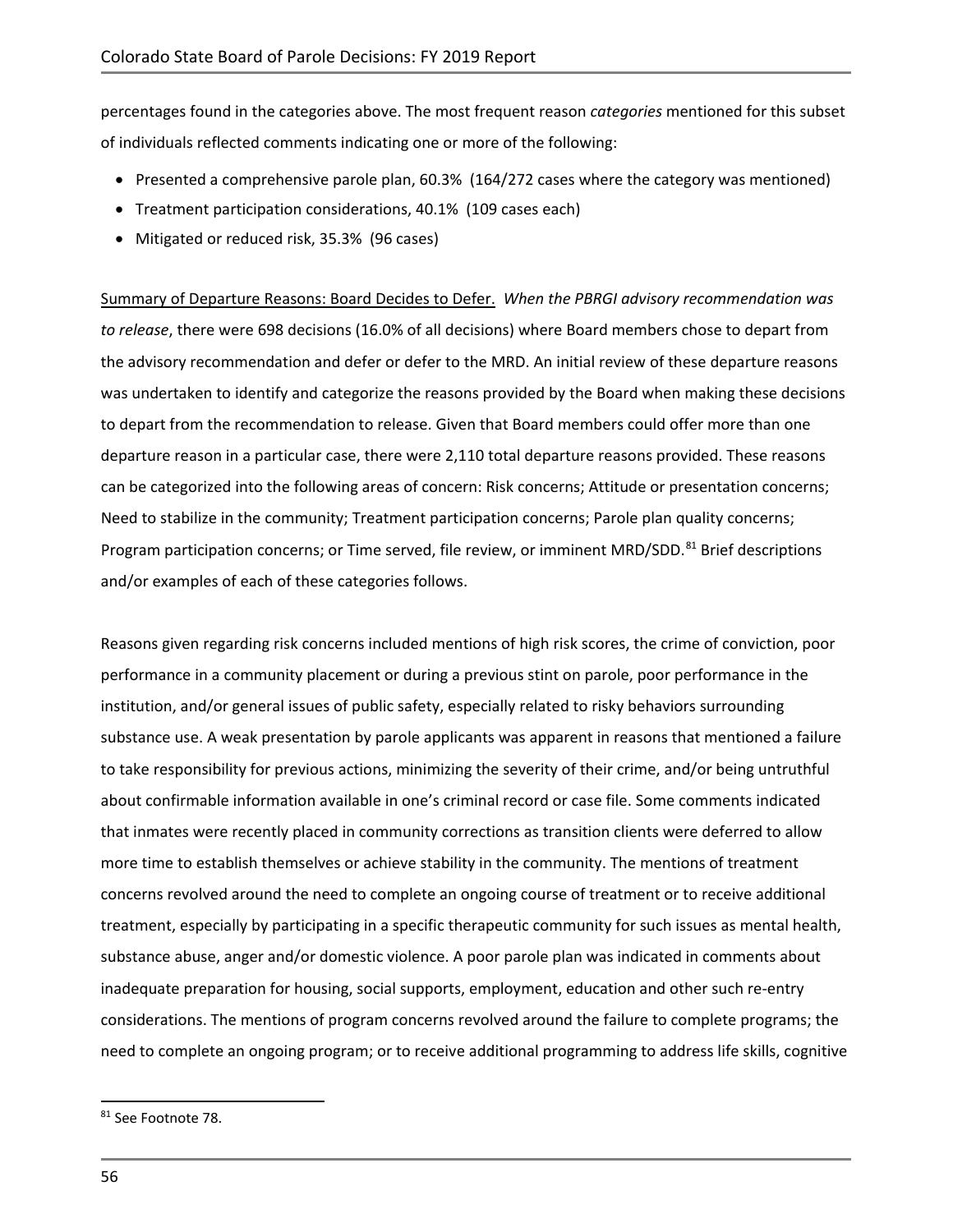skills and/or vocational and educational needs. Time-related comments indicated that a release on the MRD or the SDD was impending<sup>[82](#page-62-0)</sup> or that the crime committed warranted additional incarceration time.

For these 698 *departure decisions to defer*, Board members mentioned one of the above seven reason categories in 1,460 instances. Board members mentioned a single category of concern in 197 cases, two categories in 290 cases, or more than two categories 211 cases. In some instances, Board members mentioned more than one reason in the same category of concern. Mentions of multiple concerns in the same category were counted as a single reference to the category of concern. Of the 698

**The most frequent reason provided by Board members when departing from a PBRGI advisory recommendation to release was that the inmate continued to represent a risk to the community.**

decisions, the percentage of cases where a departure category was mentioned was as follows:<sup>[83](#page-62-1)</sup>

- Risk concerns, 77.5% (541/698 cases where the reason category was mentioned)
- Treatment participation or criminogenic need concerns, 40.0% (279 cases)
- Attitude or presentation concerns, 33.0% (230 cases)
- Parole plan quality concerns, 26.9% (188 cases)
- Need to transition to or stabilize in a community corrections placement, 15.8% (110 cases)
- Time served inadequate, file review, or imminent MRD/SDD, 9.9% (69 cases)
- Program participation concerns, 6.2% (43 cases)

Of these 698 parole applicants, 335 were in the lower risk/higher readiness categories identified above as comprising the better candidates for release (blue/heavy outline at upper left of Table 12). For this group, there were 994 total departure reasons offered in similar percentages to those above. The three most frequent reason *categories* mentioned for this subset of applicants reflected comments indicating one or more of the following:

- Risk concerns, 80.0% (268/335 cases where the reason category was mentioned)
- Treatment participation or criminogenic need concerns, 36.7% (123 cases)
- Attitude or presentation concerns, 32.2% (108 cases)

<span id="page-62-0"></span> $82$  Regarding release departures, the Board has described that parole applicants with an imminent MRD/SDD introduces complex release processing issues and, "…therefore, restricted the Board from releasing *prior* to their MRD or SDD" [*emphasis added*].

<span id="page-62-1"></span> $83$  Percentages total more than 100% because more than one reason category was mentioned in 501 of the 698 cases.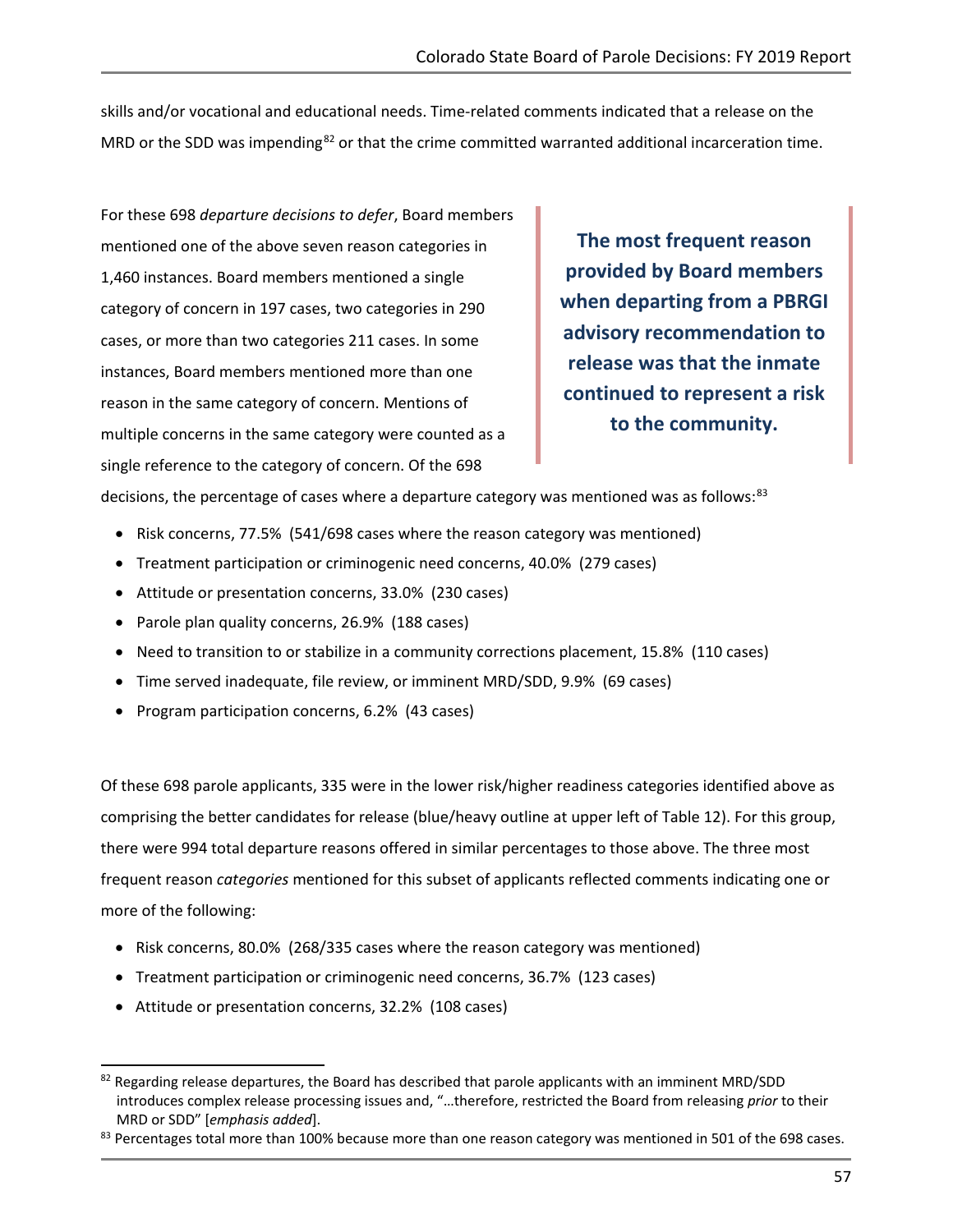#### **Findings: File Reviews**

Sample (File Reviews). The FY 2019 sample of 8,594 hearings included 1,501 total file reviews.<sup>[84](#page-63-0)</sup> Table 13 displays the increase in use of the file review procedure since its definition was expanded by the operational rules of the Board in 2013 and additional file review criteria were codified in statute between 2015 and 2019. Reflecting these rule and statutory modifications to expand file review options, file reviews

**Parole applicants who were the subject of a file review represented 17% of the FY 2019 sample and 63% of these applicants were deferred.**

have increased 525% from 2.8% (269) of all hearings in the FY 2014 sample to 17.5% (1,501) in the FY 2019 sample.

Of the 1,501 total file reviews, 562 parole applicants (37.4%) were set for release and 939 (62.6%) were deferred. Of the 562 applicants set for release, 90 (16.0%) were within 3 months to MRD, an additional 143 (25.4%) were within 6

months to MRD, an additional 95 (16.9%) were within 14 months to MRD, and the remaining 234 (41.6%) were more than 14 months to MRD. Of the 939 (62.6%) who were deferred following a file review, 383 (25.5%) were deferred to a subsequent hearing date and 556 (37.0%) were "deferred to MRD." Of these 939 applicants who were deferred, 347 (37.0%) were within 3 months to MRD, an additional 422 (44.9%) were within 6 months to MRD, an additional 114 (12.1%) were within 14 months to MRD, and the remaining 56 (6.0%) were more than 14 months to MRD.

Detailed analyses to tie the complex combinations of statutory criteria to specific file review cases are precluded by the available data. Eligibility criteria not available in the data included special needs designations (which may contain restricted medical information), whether CDOC determined that the inmate had a "favorable" or "approved" parole plan, or whether a case was identified under the recently introduced population management provisions (which required that several simultaneous criteria be met<sup>[85](#page-63-1)</sup>). Some file reviews were conducted because a single criterion was present while others occurred because a combination of statutory requirements were met. Drawing from the available data related to the criteria mentioned previously in Section Three ("Statutory Modifications") and presented in order of frequency, the 1,501 cases appeared individually to meet the following file review criteria:

- 1,002 cases (66.8% of 1,501) were within six months to MRD
- 1,035 cases (69.0% of 1,501) were categorized at "medium or lower" risk

<span id="page-63-0"></span><sup>&</sup>lt;sup>84</sup> This file review analysis was included at the request of the Board starting in FY 2016. The statutory file review criteria are described in "Board Hearing Types" in Section Three.

<span id="page-63-1"></span><sup>85</sup> See the summary of Senate Bill 2019-143 in "Statutory Modifications" in Section Three.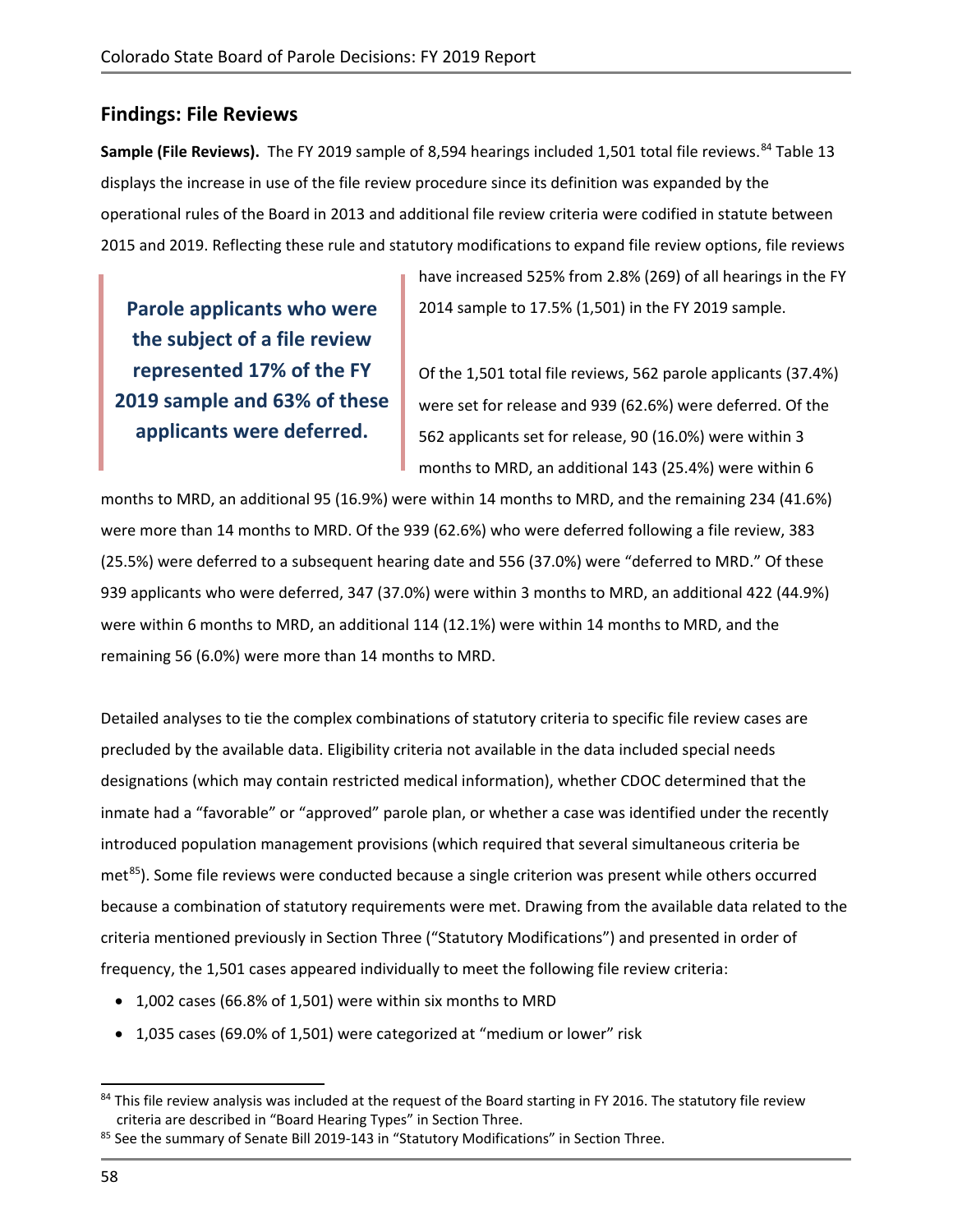| <b>Parole Board</b><br><b>Hearing</b>     | <b>Fiscal Year *</b>   |                        |                        |                               |                         |                               |                        |  |
|-------------------------------------------|------------------------|------------------------|------------------------|-------------------------------|-------------------------|-------------------------------|------------------------|--|
| <b>Decision</b><br>Count<br>(% within FY) | FY 2013<br>$(n=8,300)$ | FY 2014<br>$(n=9,455)$ | FY 2015<br>$(n=9,025)$ | <b>FY 2016</b><br>$(n=8,429)$ | FY 2017<br>$(n=8, 369)$ | <b>FY 2018</b><br>$(n=9,189)$ | FY 2019<br>$(n=8,594)$ |  |
| <b>Total File</b>                         | 10                     | 269                    | 376                    | 608                           | 641                     | 1,232                         | 1,501                  |  |
| <b>Reviews</b>                            | $(0.1\%)$              | (2.8%)                 | (4.2%)                 | (7.2%)                        | (7.7%)                  | (13.4%)                       | (17.5%)                |  |
| <b>Defer</b>                              | 3                      | 135                    | 169                    | 200                           | 200                     | 275                           | 383                    |  |
|                                           | (30.0%)                | (50.2%)                | (44.9%)                | (32.9%)                       | (31.2%)                 | (22.3%)                       | (25.5%)                |  |
| <b>Defer to MRD</b>                       | 6                      | 124                    | 200                    | 388                           | 389                     | 708                           | 556                    |  |
|                                           | $(60.0\%)$             | (46.1%)                | (53.2%)                | (63.8%)                       | (60.7%)                 | (57.5%)                       | (37.0%)                |  |
| [Defer Total]                             | [90.0%]                | [96.3%]                | $[98.1\%]$             | [96.7%]                       | [91.9%]                 | [79.8%]                       | $[62.6\%]$             |  |
| <b>Release</b>                            | 1                      | 10                     | 7                      | 20                            | 52                      | 249                           | 562                    |  |
|                                           | (10.0%)                | (3.7%)                 | (1.9%                  | (3.3%)                        | (8.1%)                  | (20.2%)                       | (37.4%)                |  |

**Table 13. Total file reviews by fiscal year and Parole Board decisions**

\* The sample selection criteria used to identify discretionary hearings in FY 2019 were used for all reporting years for comparability of comparisons.

- 654 cases (43.6% of 1,501) were categorized at "low" or "very low" risk
- 437 cases (29.1% of 1,501) were within three months of MRD
- 309 cases (20.6% of 1,501) had a PBRGI advisory recommendation to release
- 74 cases (4.9% of 1,501) involved an ICE detainer

**Board Decisions (File Reviews).** Of the 1,501 total file reviews in the FY 2019 sample, 1,293 were conducted for non-sex offenders and 208 for those labeled a "sex offender." Of the 208 applicants labeled a "sex offender," 5 (2.4%) were designated for release following the file review. Of the 1,293 file reviews of non-sex offenders, 557 applicants (43.1%) were set for release and 736 (56.9%) were deferred. Of the 736 applicants who were deferred, 320 (43.5%) were deferred to a subsequent hearing date and 416 (56.5%) were "deferred to MRD." Of these 1,293 parole applicants, 346 (26.8%) were within 3 months to MRD, an additional 472 (36.5%) were within 6 months to MRD, an additional 192 (14.8%) were within 14 months to MRD, and the remaining 283 (21.9%) were more than 14 months to MRD.<sup>[86](#page-64-0)</sup> The counts and percentages of decisions to release or to defer within these "months-to-MRD" categories are in Table 14.

**PBRGI Bypass (File Reviews).** As mentioned above, there were 1,293 parole applicants who were the subject of a file review and who were eligible for a PBRGI advisory recommendation. However, the Board

<span id="page-64-0"></span><sup>&</sup>lt;sup>86</sup> The "months-to-MRD" findings are included at the request of the Board starting from FY 2016. The specific "months-to-MRD" thresholds (3 months, 6 mos., 14 mos., etc.) are relevant to Board policy and statutory provisions (described above) regarding the options to conduct a file review and/or the decision to defer to the MRD.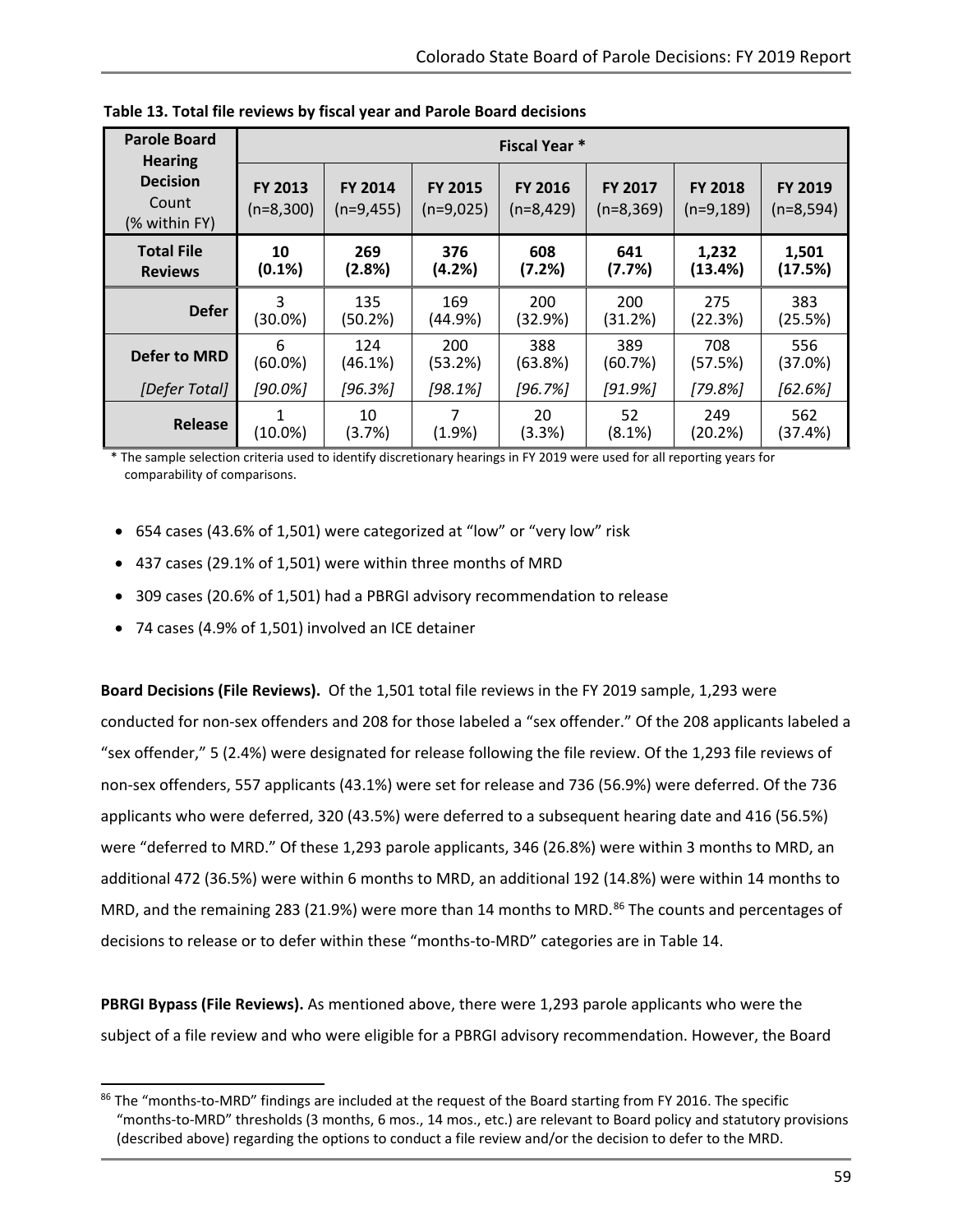| <b>PB Decision</b>                   | <b>Time to Mandatory Release Date (MRD)</b> |                         |                          |                               |                |  |  |
|--------------------------------------|---------------------------------------------|-------------------------|--------------------------|-------------------------------|----------------|--|--|
| $[Row \%]$<br>(Column %)             | Up to 3 months<br>to MRD                    | 4 to 6 months<br>to MRD | 7 to 14 months<br>to MRD | More than 14<br>months to MRD | <b>Total</b>   |  |  |
| PBRGI sample [File reviews] (n=374)  |                                             |                         |                          |                               |                |  |  |
| <b>Defer</b>                         | 35<br>[30.4%]                               | 29<br>[25.2%]           | 17<br>[14.8%]            | [29.6%]<br>34                 | 115 [100.0%]   |  |  |
|                                      | (67.3%)                                     | (49.2%)                 | (25.4%)                  | (17.3%)                       | (30.7%)        |  |  |
| Release                              | 17<br>[6.6%]                                | [11.6%]<br>30           | 50<br>[19.3%]            | 162<br>[62.5%]                | 259 [100.0%]   |  |  |
|                                      | (32.7%)                                     | (50.8%)                 | (74.6%)                  | (82.7%)                       | (69.3%)        |  |  |
| <b>Total</b>                         | 52<br>[13.9%]                               | 59<br>[15.8%]           | 67<br>[17.9%]            | 196<br>[52.4%]                | 374 [100.0%]   |  |  |
|                                      | $(100.0\%)$                                 | $(100.0\%)$             | $(100.0\%)$              | $(100.0\%)$                   | $(100.0\%)$    |  |  |
| Bypass sample [File reviews] (n=919) |                                             |                         |                          |                               |                |  |  |
| <b>Defer</b>                         | 221<br>[36.5%]                              | 303<br>[48.8%]          | 80<br>[12.9%]            | [2.7%]<br>17                  | 621 [100.0%]   |  |  |
|                                      | (75.2%)                                     | (73.4%)                 | (64.0%)                  | (19.5%)                       | (67.6%)        |  |  |
| Release                              | 73<br>[24.5%]                               | 110<br>[36.9%]          | 45<br>[15.1%]            | [23.5%]<br>70                 | 298 [100.0%]   |  |  |
|                                      | (24.8%)                                     | (26.6%)                 | (36.0%)                  | (80.5%)                       | (32.4%)        |  |  |
| <b>Total</b>                         | 294<br>[32.0%]                              | 413<br>[44.9%]          | 125<br>[13.6%]           | 87<br>[9.5%]                  | 919 [100.0%]   |  |  |
|                                      | $(100.0\%)$                                 | $(100.0\%)$             | $(100.0\%)$              | $(100.0\%)$                   | $(100.0\%)$    |  |  |
|                                      | Combined sample [File reviews] (n=1,293)    |                         |                          |                               |                |  |  |
| <b>Defer</b>                         | 256<br>[34.8%]                              | 332<br>$[45.1\%]$       | 97<br>[13.2%]            | [6.9%]<br>51                  | 736 [100.0%]   |  |  |
|                                      | (74.0%)                                     | (70.3%)                 | (50.5%)                  | (18.0%)                       | (56.9%)        |  |  |
| Release                              | 90<br>[16.2%]                               | $[25.1\%]$<br>140       | 95<br>[17.1%]            | 232<br>[41.7%]                | 557 [100.0%]   |  |  |
|                                      | (26.0%)                                     | (29.7%)                 | (49.5%)                  | (82.0%)                       | (43.1%)        |  |  |
| <b>Total</b>                         | 346<br>[26.8%]                              | 472<br>[36.5%]          | 192<br>[14.8%]           | 283<br>[21.9%]                | 1,293 [100.0%] |  |  |
|                                      | $(100.0\%)$                                 | $(100.0\%)$             | $(100.0\%)$              | $(100.0\%)$                   | $(100.0\%)$    |  |  |

**Table 14. FY 2019 PBRGI, Bypass and Combined samples - File Reviews: Counts and percentages of Parole Board decisions by months to mandatory release date (n=374, n=919, & n=1,293, respectively)**

chose to use the PBRGI Bypass option in 919 (71.1%) instances, leaving 374 file reviews for which an advisory recommendation was displayed. Of the 919 file reviews that bypassed the advisory recommendation, the bypass reason selected for these cases was: "File Review" (917 cases) or "Other" (2 cases for other non-excludable reasons). Because the bypassed cases cannot be integrated into the presentation of PBRGI findings to follow below, the bypass findings for these file reviews are provided here.

<span id="page-65-0"></span>Of these 919 bypassed cases, the Board decision was to designate 298 (32.4%) parole applicants for release and to defer 621 (67.6%) (see Table 14). Of the 621 (67.6%) bypass cases that were deferred, 41.2% (256/621) were categorized as "deferred" and 58.8% (365/621) were categorized as "deferred to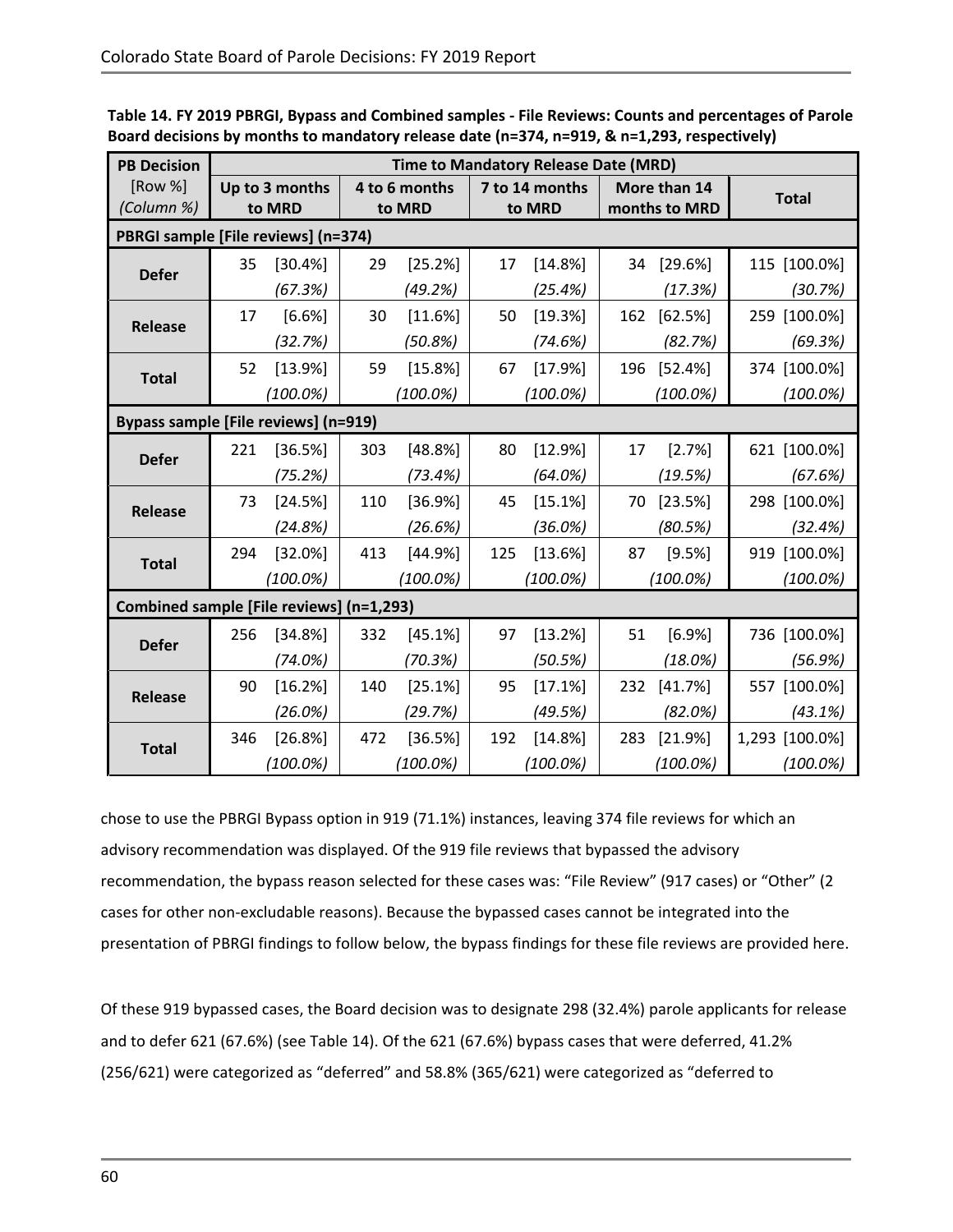MRD."[87O](#page-65-0)f the 919 bypassed cases, 294 (32.0%) were within 3 months to MRD, an additional 413 (44.9%) were within 6 months to MRD, an additional 125 (13.6%) were within 14 months to MRD, and the remaining 87 (9.5%) were more than 14 months to MRD.<sup>[88](#page-66-0)</sup> The counts and percentages of decisions to release or to defer within these "months-to-MRD" categories are in Table 14.

Of the 374 file review cases that were not bypassed, 333 (89.0%) met the "medium" (51), "low" (144), or "very low" (138) risk criterion; an additional 31 (8.3%) met the "6-months-to-MRD" criterion, and the remaining 10 (2.7%) met one or more of the remaining criteria allowing a file review. Of the 374, 52 (13.9%) were within 3 months to MRD, an additional 59 (15.8%) were within 6 months to MRD, an additional 67 (17.9%) were within 14 months to MRD, and the remaining 196 (52.4%) were more than 14 months to MRD. The counts and percentages of decisions to release or to defer within these "months-to-MRD" categories are in Table 14.

**PBRGI Decision Matrix Assignment (File Reviews).** As mentioned above, because the Board chose to bypass the PBRGI advisory recommendation in 919 (71.1% of 1,293) instances, there are 374 file reviews remaining for analysis for which a PBRGI advisory recommendation was displayed. Table 15 provides the number and percentage of the 374 file reviews from the FY 2019 PBRGI "regular" hearing sample assigned to each of the 15 risk/readiness positions in the PBRGI decision matrix. The blue/lighter area in the upper left are the combinations where the PBRGI recommends release and the red/darker area in the bottom right are the combinations where the PBRGI recommends defer.

Overall, the largest percentage of parole applicants across the five risk levels was the 72.7% (272 of 374) in the "very low" risk category (compared to 20.2% of 3,977 inmates in non-file review hearings). Overall, the largest percentage of applicants across the three readiness levels was the 40.1% (150 of 374) in the "medium" readiness category (compared to 40.5% of 3,977 in "low" readiness, the largest category among those in non-file review hearings). In the "release area" of the matrix, the largest percentage of applicants who were the subject of a file review was found in the "very low" risk and "medium" readiness matrix category (30.5%; 114 of 374). In the "defer area" of the matrix, the largest percentage of those who were the subject of a file review was found in the "very high" risk and "low" readiness matrix category (6.1%; 23 of 374).

<sup>&</sup>lt;sup>87</sup> See "Board Decision Types" in Section Three.

<span id="page-66-0"></span><sup>&</sup>lt;sup>88</sup> The "months-to-MRD" findings are included at the request of the Board starting from FY 2016. The specific "months-to-MRD" thresholds (3 months, 6 mos., 14 mos., etc.) are relevant to Board policy and statutory provisions (described above) regarding the options to conduct a file review and/or the decision to defer to the MRD.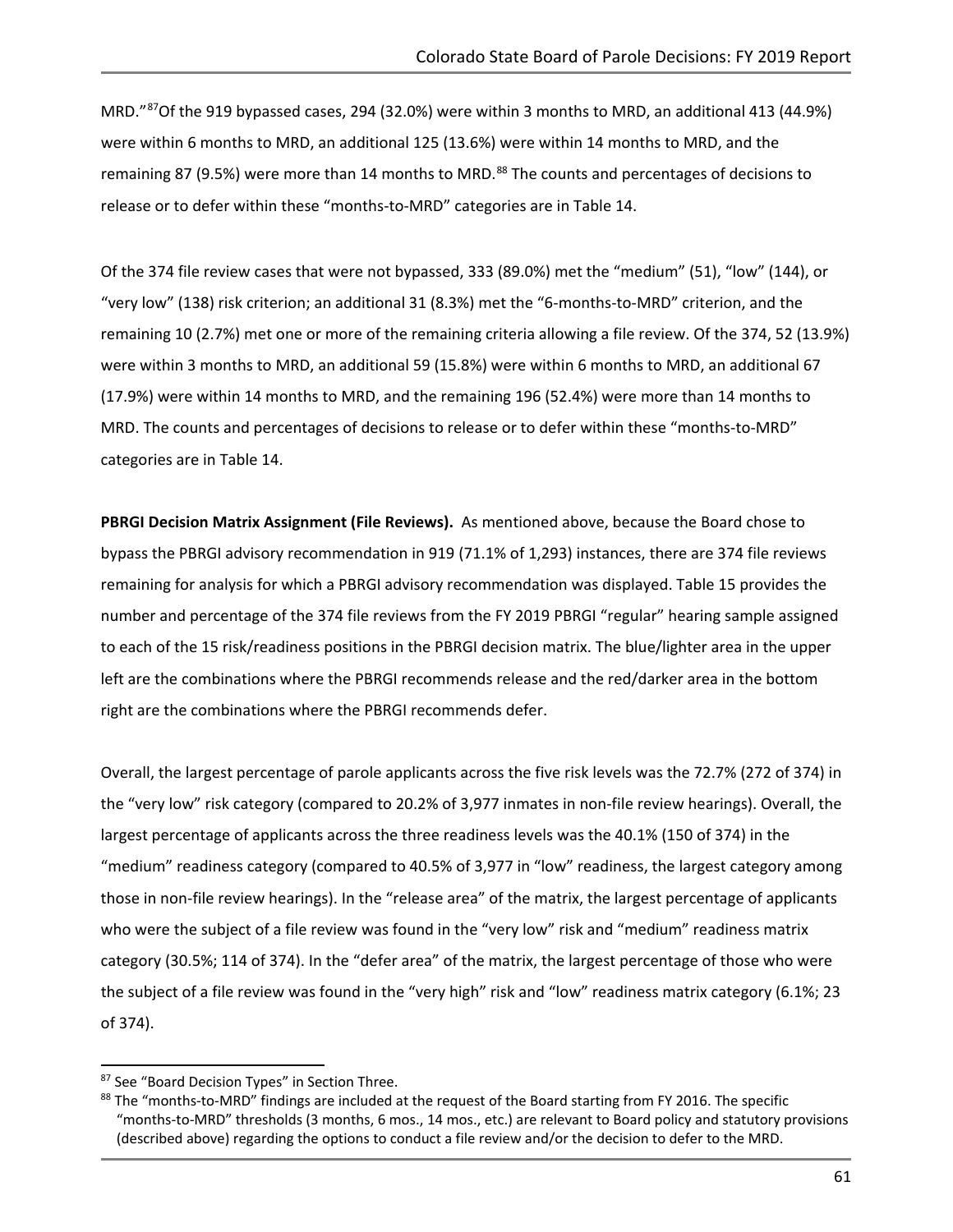|                                     |                             |                                        | <b>READINESS CATEGORY</b>       |                     |                         |  |
|-------------------------------------|-----------------------------|----------------------------------------|---------------------------------|---------------------|-------------------------|--|
|                                     | <b>RISK CATEGORY</b>        | $\overline{\mathbf{3}}$<br><b>High</b> | $\overline{2}$<br><b>Medium</b> | $\mathbf{1}$<br>Low | <b>Risk</b><br>Category |  |
|                                     | Count                       | 106                                    | 114                             | 52                  | 272                     |  |
| $\mathbf{1}$                        | % within Very Low Risk      | 39.0%                                  | 41.9%                           | 19.1%               | 100.0%                  |  |
| <b>Very</b><br>Low                  | % within Readiness Category | 89.8%                                  | 76.0%                           | 49.1%               | 72.7%                   |  |
|                                     | % of Total                  | 28.3%                                  | 30.5%                           | 13.9%               | 72.7%                   |  |
|                                     | Count                       | 5                                      | 19                              | 15                  | 39                      |  |
| $\overline{2}$                      | % within Low Risk           | 12.8%                                  | 48.7%                           | 38.5%               | 100.0%                  |  |
| Low                                 | % within Readiness Category | 4.2%                                   | 12.7%                           | 14.2%               | 10.4%                   |  |
|                                     | % of Total                  | 1.3%                                   | 5.1%                            | 4.0%                | 10.4%                   |  |
|                                     | Count                       | $\mathbf 0$                            | 10                              | 10                  | 20                      |  |
| 3                                   | % within Medium Risk        | 0.0%                                   | 50.0%                           | 50.0%               | 100.0%                  |  |
| <b>Medium</b>                       | % within Readiness Category | 0.0%                                   | 6.7%                            | 9.4%                | 5.3%                    |  |
|                                     | % of Total                  | 0.0%                                   | 2.7%                            | 2.7%                | 5.3%                    |  |
|                                     | Count                       | $\overline{3}$                         | 3                               | $6\phantom{1}6$     | 12                      |  |
| $\overline{4}$                      | % within High Risk          | 25.0%                                  | 25.0%                           | 50.0%               | 100.0%                  |  |
| <b>High</b>                         | % within Readiness Category | 2.5%                                   | 2.0%                            | 5.7%                | 3.2%                    |  |
|                                     | % of Total                  | 0.8%                                   | 0.8%                            | 1.6%                | 3.2%                    |  |
|                                     | Count                       | $\overline{4}$                         | $\overline{a}$                  | 23                  | 31                      |  |
| 5                                   | % within Very High Risk     | 12.9%                                  | 12.9%                           | 74.2%               | 100.0%                  |  |
| <b>Very</b><br><b>High</b>          | % within Readiness Category | 3.4%                                   | 2.7%                            | 21.7%               | 8.3%                    |  |
|                                     | % of Total                  | 1.1%                                   | 1.1%                            | 6.1%                | 8.3%                    |  |
|                                     | Count                       | 118                                    | 150                             | 106                 | 374                     |  |
| <b>Total in</b>                     | % within Risk Category      | 31.6%                                  | 40.1%                           | 28.3%               | 100.0%                  |  |
| <b>Readiness</b><br><b>Category</b> | % within Readiness Category | 100.0%                                 | 100.0%                          | 100.0%              | 100.0%                  |  |
|                                     | % of Total                  | 31.6%                                  | 40.1%                           | 28.3%               | 100.0%                  |  |

**Table 15. FY 2019 PBRGI sample - File Reviews: Counts and percentages of parole applicants assigned to each PBRGI risk/readiness matrix combination (n=374)**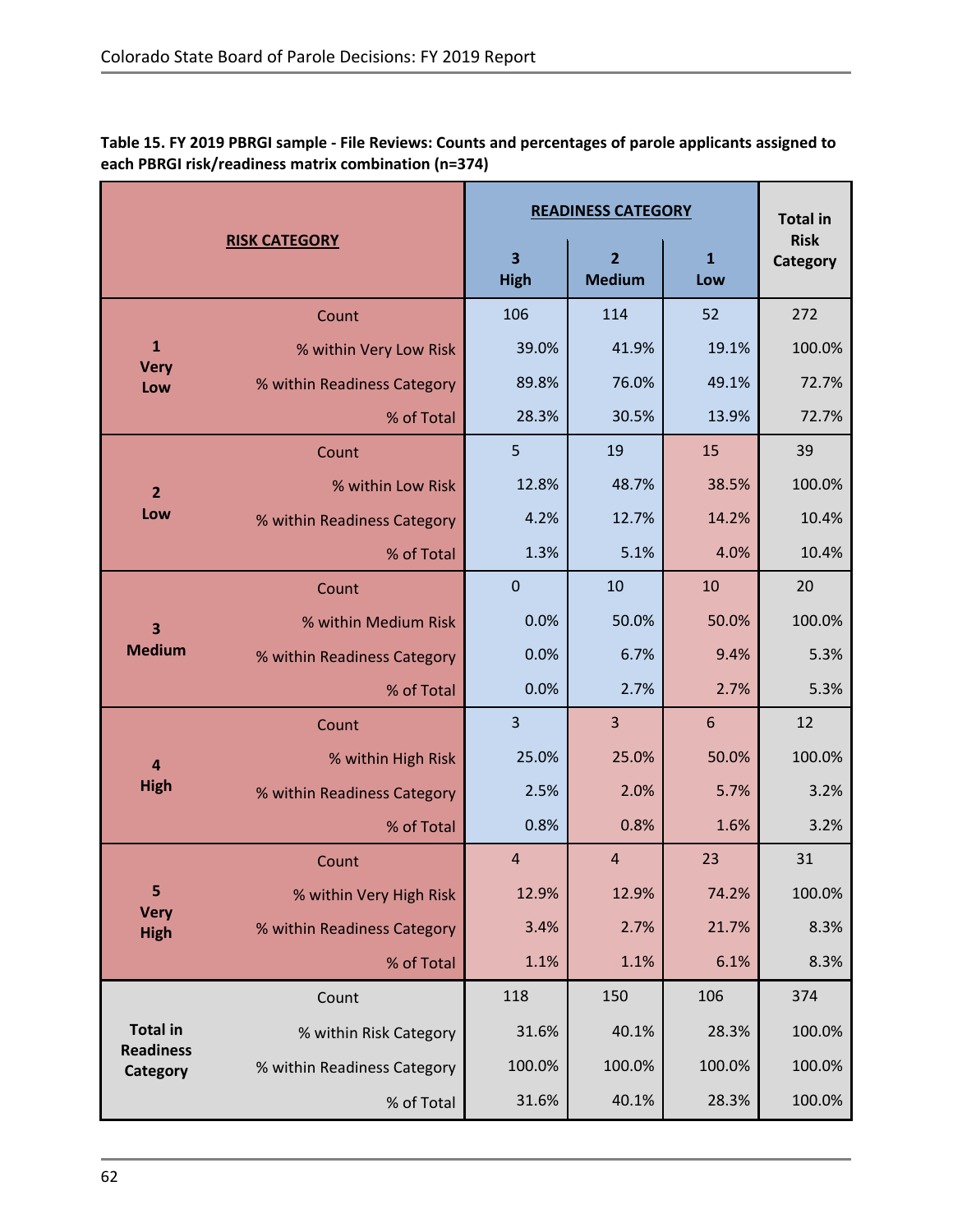| <b>Parole Board</b><br><b>Hearing Decision</b> |                  | <b>PBRGI Advisory Recommendation</b>    | <b>Total of</b>                         |                                           |
|------------------------------------------------|------------------|-----------------------------------------|-----------------------------------------|-------------------------------------------|
|                                                |                  | <b>Defer</b>                            | Release                                 | <b>PB Decisions</b>                       |
| <b>Defer</b>                                   | Count            | 29                                      | 35                                      | 64                                        |
|                                                | Percent          | 7.8%                                    | 9.4%                                    | 17.1%                                     |
| Defer to<br><b>Mandatory Release Date</b>      | Count<br>Percent | 27<br>7.2%<br>Total Defer = 56<br>15.0% | 24<br>6.4%<br>Total Defer = 59<br>15.8% | 51<br>13.6%<br>Total Defer = 115<br>30.7% |
| <b>Release</b>                                 | Count            | 9                                       | 250                                     | 259                                       |
|                                                | Percent          | 2.4%                                    | 66.8%                                   | 69.3%                                     |
| <b>Total of PBRGI</b>                          | Count            | 65                                      | 309                                     | 374                                       |
| <b>Recommendations</b>                         | Percent          | 17.4%                                   | 82.6%                                   | 100.0%                                    |

**Table 16. FY 2019 PBRGI sample - File Reviews: Overall counts and percentages of Parole Board file review decisions by PBRGI advisory recommendations (n=374) \***

\*Blue (lighter cells) indicates agreement between the Board decision and the PBRGI recommendation and red (darker cells) indicates departure by the Board from the PBRGI recommendation.

**Board Decisions (PBRGI File Reviews).** Of these 374 file reviews where a PBRGI advisory recommendation was displayed, the Board decided to set 259 (69.3%) applicants for release and to defer 115 (30.7%). Of the 115 deferred, 55.7% (64/115) were categorized as "deferred" and 44.3% (51/115) were categorized as "deferred to MRD." By comparison, for the PBRGI-related "regular" hearings that did not involve a file review (n=3,977), the Board set 41.1% of parole applicants for release and deferred 58.9%. The PBRGI advisory recommendations for the 374 file reviews included 309 (82.6%) recommendations for release and 65 (17.4%) recommendations for deferral. The large percentage of recommendations to release (82.6%) for these file reviews may be attributed to the 83.2% (311 of 374) of applicants placed in the "low" or "very low" risk categories and the 31.6% (118 of 374) placed in the "high" readiness categories (see Table 15).

**Board/PBRGI Agreement (File Reviews).** Collapsing release and deferral *agreements* on file reviews (between Board decisions and PBRGI recommendations), *81.8% of file review decisions agreed with the PBRGI advisory recommendations* (see Table 16). This combined agreement percentage (81.8%) includes the degree of release agreement (80.9% or 250

**Collapsing across all file review decisions, 82% of Board decisions agreed with the PBRGI advisory recommendations.**

agreements within the 309 release recommendations) and the degree of deferral agreement (86.2% or 56 agreements within the 65 defer recommendations). The rate of deferral agreement is 6.5% higher than that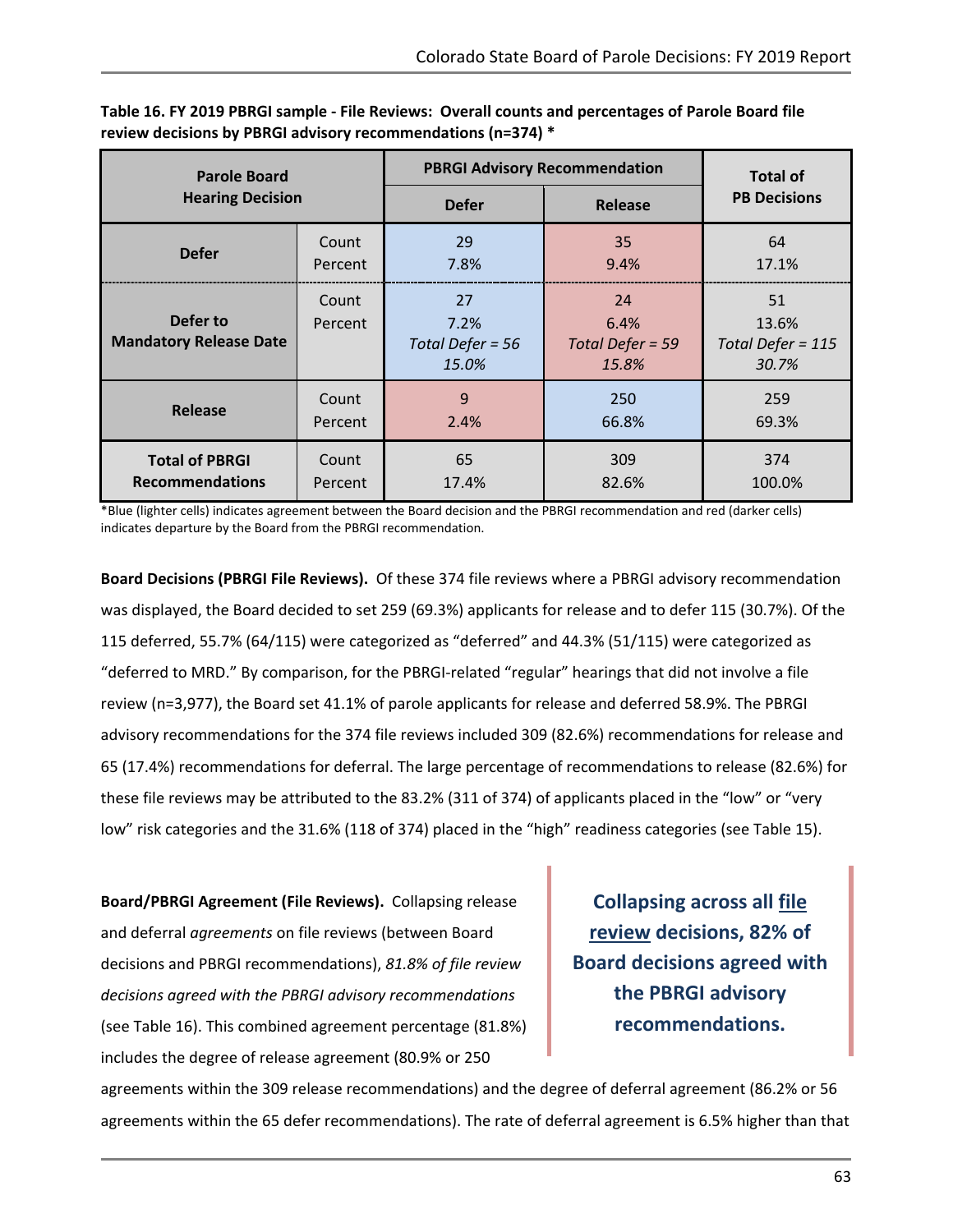#### of release agreement.

Collapsing release and deferral *departures* on file reviews (between Board decisions and PBRGI recommendations), *18.2% of full Board review decisions departed from the PBRGI recommendations*. This combined departure percentage (18.2%) includes the degree of release departure (19.1% or 59 departures within the 309 release recommendations) and the degree of deferral departure (13.8% or 9 departures within the 65 defer recommendations). From a release perspective, the overall release agreement for file reviews was just over four times larger than the overall release departure, 66.8% versus 15.8%. From a deferral perspective, the overall deferral agreement was just over six times larger than the overall deferral departure, 15.0% versus 2.4%.

**Departure Reasons (File Reviews).** As mentioned above, statute requires that Board members provide a departure reason when the release application hearing decision departs from the advisory recommendation.<sup>[89](#page-69-0)</sup> The departure reason analysis for the relevant 68 file reviews were included above in the complete presentation of the departure reason findings. A specific review of the 187 reasons (147 unique mentions of reason categories) for the 59 release departures (when the Board decided to defer) referred primarily to concerns regarding risk and/or the applicant's imminent mandatory release and, to a lesser extent, the applicant's inadequate parole plan or untreated criminogenic needs. A specific review of the 12 reasons (10 unique mentions of reason categories) for the nine deferral departures (when the Board decided to release) referred to an imminent mandatory release or that file reviews were directed by statutory provisions (House Bill 2018-1410 or Senate Bill 2019-143).<sup>[90](#page-69-1)</sup>

<span id="page-69-0"></span><sup>89</sup> See §17-22.5-404(6)(b), C.R.S. for the departure reason requirement.

<span id="page-69-1"></span><sup>90</sup> See "Statutory Modifications" in Section Three.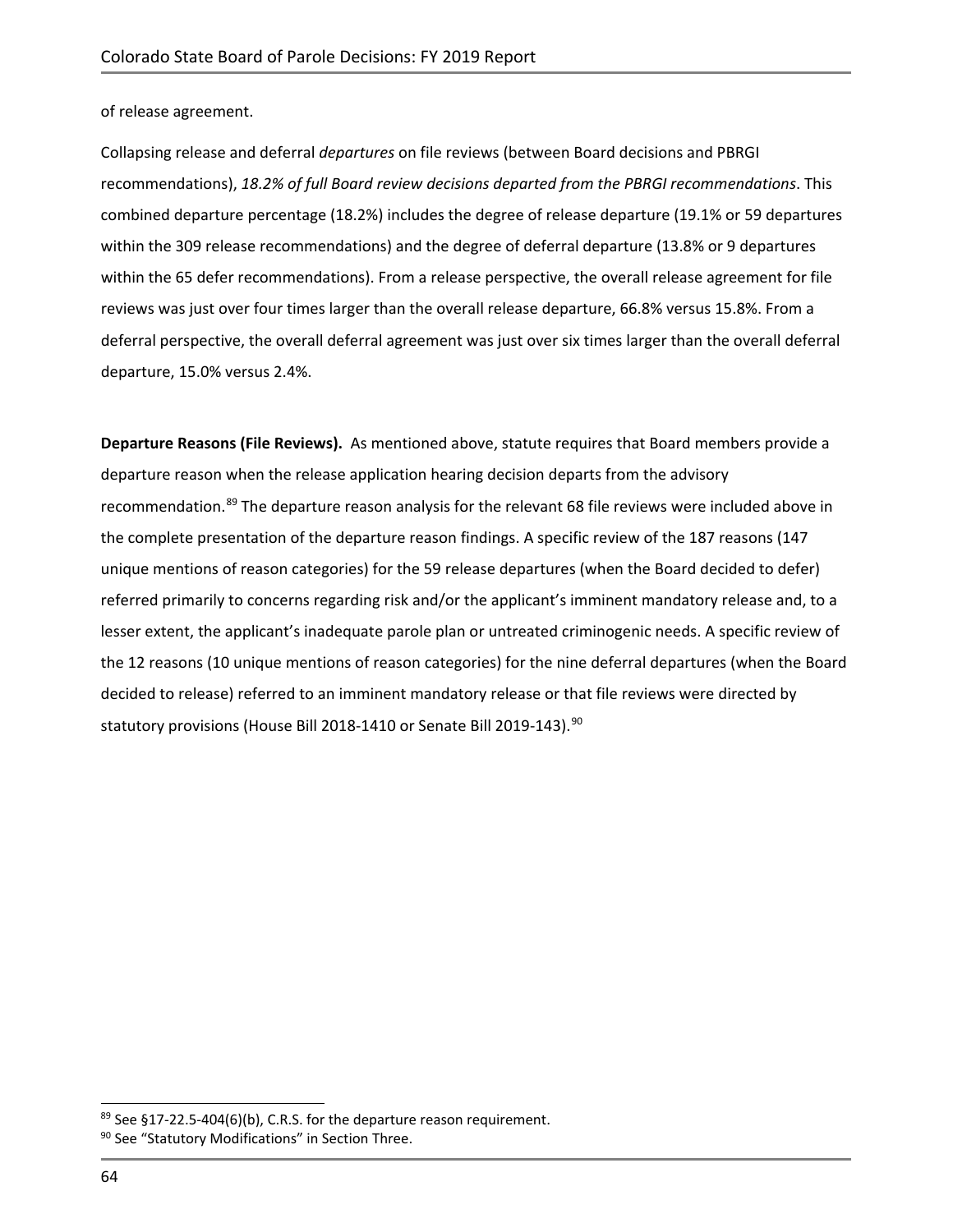#### **Findings: Full Board Reviews**

**Sample (Full Board Reviews).** The FY 2019 hearing sample included 2,160 total full Board reviews that occurred subsequent to an initial hearing conducted by a Board member.<sup>[91](#page-70-0)</sup> Board members may refer a parole applicant to a full Board review for any reason at the Board member's discretion and must refer to a full Board review if the parole applicant's crime involved violence or a sex offense or if provisions related to Senate Bill 2019-143 are applicable.<sup>[92](#page-70-1)</sup> Typical full Board review decisions are rendered by no fewer than four Board members who must concur and, in specific cases described in statute, by no fewer than five members. Of these 2,160, there were 1,552 full Board reviews for non-sex offenders and 608 full Board reviews for sex offenders. Of the 1,552 reviews eligible for the display of the PBRGI advisory recommendation, the Board's Bypass option was chosen for 11 cases.

**PBRGI Decision Matrix Assignment (Full Board Reviews).** Table 17 provides the number and percentage of the 1,541 full Board reviews from the FY 2019 PBRGI sample assigned to each of the 15 risk/readiness positions in the PBRGI decision matrix. The blue/lighter area in the upper left are the combinations where the PBRGI recommends release and the red/darker area in the bottom right are the combinations where the PBRGI recommends defer. The largest percentage of applicants in the "release area" of the matrix was found in the "very low" risk/"high" readiness category (27.8% or 429/1,541) and the largest percentage in the "defer area" was found in the "very high" risk/"high" readiness category (6.4% or 99/1,541).

**Board Decisions (Full Board Reviews).** Of the 1,541 full Board reviews, Board members designated 1,048 (68.0%) applicants for release and 493 (32.0%) for deferral (see Table 18). Of the 11 "bypassed cases," seven were set for release and four were "deferred to MRD." Of the 493 designated for deferral, 393 (79.7%) were deferred to a subsequent hearing

**Of applicants reviewed by the full Board, the PBRGI placed 64% in the "very low" or "low" risk categories and 56% in the "high" readiness category.**

date and 100 (20.3%) were deferred to the MRD. The "months-to-MRD" findings for these 1,541 full Board decisions are similar in proportion to the overall full Board findings displayed above in Table 1. The 68.0% rate of release for these full Board reviews was 1.6 times higher than the rate of release for the comparable "regular" hearings (43.5% of 4,4351 hearings). Of these 1,541 reviews, the PBRGI recommended 1,257 (81.6%) individuals for release and 284 (18.4%) for deferral. This slightly higher

<span id="page-70-0"></span> $91$  This analysis was included at the request of the Board starting in FY 2014.

<span id="page-70-1"></span><sup>92</sup> The full Board referral circumstances may be found in Rule 8.00 in *8 C.C.R. 1511-1: Rules Governing the State Board of Parole and Parole Proceedings* in the Code of Colorado Regulations at the Colorado Secretary of State website: sos.state.co.us/CCR/Welcome.do. See also, "Statutory Modifications" in Section Three.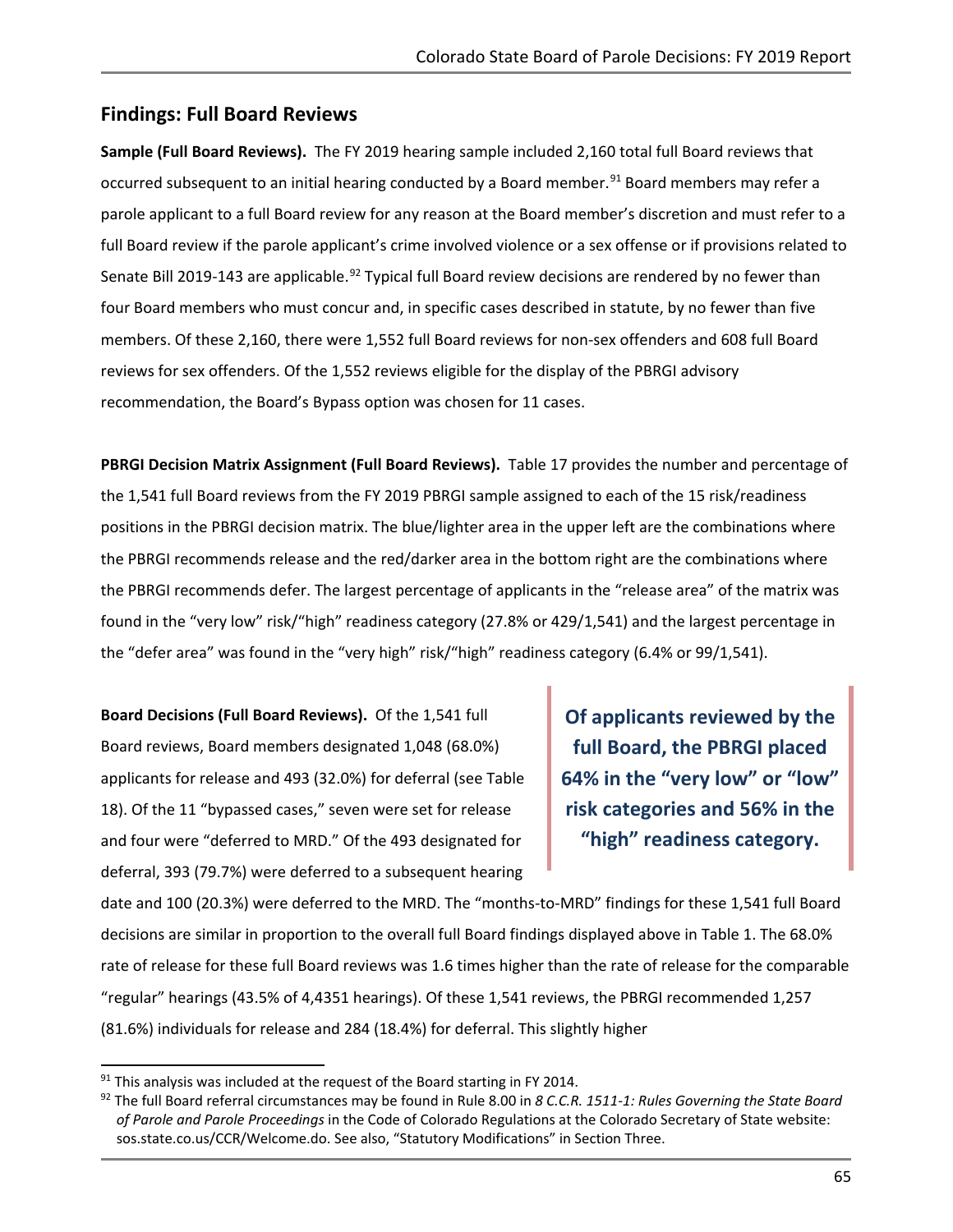**Table 17. FY 2019 PBRGI sample - Full Board Reviews: Counts and percentages of parole applicants assigned to each PBRGI risk/readiness matrix combination (n=1,541)**

|                              |                             |                                        | <b>READINESS CATEGORY</b>       |                     |                         |  |
|------------------------------|-----------------------------|----------------------------------------|---------------------------------|---------------------|-------------------------|--|
|                              | <b>RISK CATEGORY</b>        | $\overline{\mathbf{3}}$<br><b>High</b> | $\overline{2}$<br><b>Medium</b> | $\mathbf{1}$<br>Low | <b>Risk</b><br>Category |  |
|                              | Count                       | 429                                    | 213                             | 35                  | 677                     |  |
| $\mathbf{1}$                 | % within Very Low Risk      | 63.4%                                  | 31.5%                           | 5.2%                | 100.0%                  |  |
| <b>Very</b><br>Low           | % within Readiness Category | 49.8%                                  | 35.0%                           | 49.3%               | 43.9%                   |  |
|                              | % of Total                  | 27.8%                                  | 13.8%                           | 2.3%                | 43.9%                   |  |
|                              | Count                       | 163                                    | 135                             | 6                   | 304                     |  |
| $\overline{2}$               | % within Low Risk           | 53.6%                                  | 44.4%                           | 2.0%                | 100.0%                  |  |
| Low                          | % within Readiness Category | 18.9%                                  | 22.2%                           | 8.5%                | 19.7%                   |  |
|                              | % of Total                  | 10.6%                                  | 8.8%                            | 0.4%                | 19.7%                   |  |
|                              | Count                       | 101                                    | 111                             | 9                   | 221                     |  |
| $\overline{\mathbf{3}}$      | % within Medium Risk        | 45.7%                                  | 50.2%                           | 4.1%                | 100.0%                  |  |
| <b>Medium</b>                | % within Readiness Category | 11.7%                                  | 18.3%                           | 12.7%               | 14.3%                   |  |
|                              | % of Total                  | 6.6%                                   | 7.2%                            | 0.6%                | 14.3%                   |  |
|                              | Count                       | 70                                     | 61                              | $\overline{7}$      | 138                     |  |
| $\overline{4}$               | % within High Risk          | 50.7%                                  | 44.2%                           | 5.1%                | 100.0%                  |  |
| <b>High</b>                  | % within Readiness Category | 8.1%                                   | 10.0%                           | 9.9%                | 9.0%                    |  |
|                              | % of Total                  | 4.5%                                   | 4.0%                            | 0.5%                | 9.0%                    |  |
|                              | Count                       | 99                                     | 88                              | 14                  | 201                     |  |
| 5                            | % within Very High Risk     | 49.3%                                  | 43.8%                           | 7.0%                | 100.0%                  |  |
| <b>Very</b><br><b>High</b>   | % within Readiness Category | 11.5%                                  | 14.5%                           | 19.7%               | 13.0%                   |  |
|                              | % of Total                  | 6.4%                                   | 5.7%                            | 0.9%                | 13.0%                   |  |
|                              | Count                       | 862                                    | 608                             | 71                  | 1,541                   |  |
| <b>Total in</b>              | % within Risk Category      | 55.9%                                  | 39.5%                           | 4.6%                | 100.0%                  |  |
| <b>Readiness</b><br>Category | % within Readiness Category | 100.0%                                 | 100.0%                          | 100.0%              | 100.0%                  |  |
|                              | % of Total                  | 55.9%                                  | 39.5%                           | 4.6%                | 100.0%                  |  |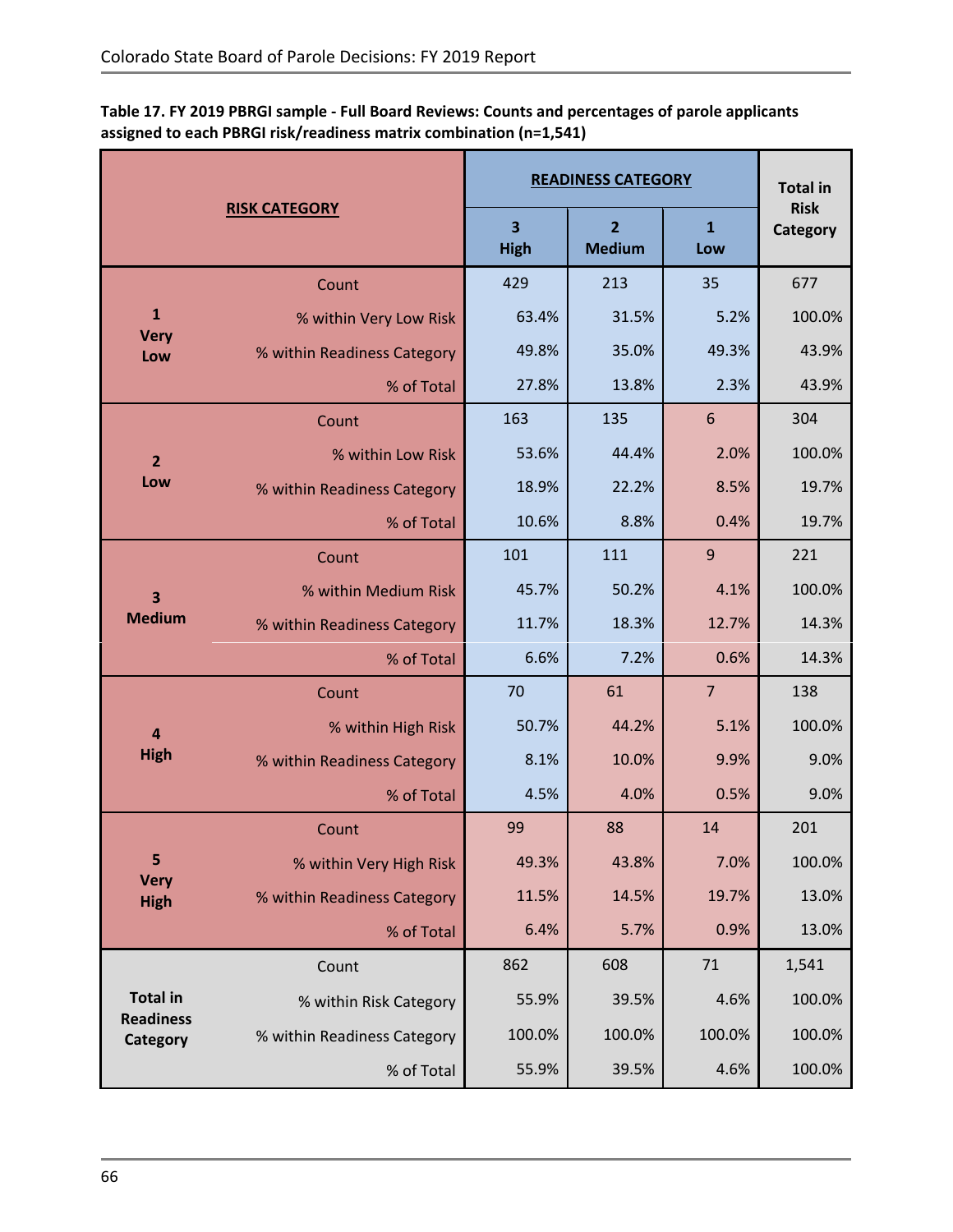| <b>Parole Board</b><br><b>Hearing Decision</b> |                  | <b>PBRGI Advisory Recommendation</b>    |                                          | <b>Total of</b>                           |
|------------------------------------------------|------------------|-----------------------------------------|------------------------------------------|-------------------------------------------|
|                                                |                  | <b>Defer</b>                            | Release                                  | <b>PB Decisions</b>                       |
| <b>Defer</b>                                   | Count            | 109                                     | 284                                      | 393                                       |
|                                                | Percent          | 7.1%                                    | 18.4%                                    | 25.5%                                     |
| Defer to<br><b>Mandatory Release Date</b>      | Count<br>Percent | 19<br>1.2%<br>Total Defer = 128<br>8.3% | 81<br>5.3%<br>Total Defer = 365<br>23.7% | 100<br>6.5%<br>Total Defer = 493<br>32.0% |
| Release                                        | Count            | 156                                     | 892                                      | 1,048                                     |
|                                                | Percent          | 10.1%                                   | 57.9%                                    | 68.0%                                     |
| <b>Total of PBRGI</b>                          | Count            | 284                                     | 1,257                                    | 1,541                                     |
| <b>Recommendations</b>                         | Percent          | 18.4%                                   | 81.6%                                    | 100.0%                                    |

**Table 18. FY 2019 PBRGI sample - Full Board Reviews: Overall counts and percentages of full Board review decisions by PBRGI advisory recommendations (n=1,541) \***

\*Blue (lighter cells) indicates agreement between the Board decision and the PBRGI recommendation and red (darker cells) indicates departure by the Board from the PBRGI recommendation.

release rate by the Board and increased frequency in related PBRGI release recommendations may be traced to the 63.7% (981/1,541) parole candidates found in the PBRGI matrix in either of the two lowest levels of risk and the 55.9% (862/1,541) in the highest level of readiness.

**Board/PBRGI Agreement (Full Board Reviews).** Collapsing the two sources of *agreement* (between corresponding PBRGI recommendations and Board decisions to release and to defer), *66.2% of full Board review decisions agreed with the PBRGI recommendations* (see Table 18). The combined agreement percentage (66.2%) includes the degree of release agreement (71.0%; 892 of 1,257) and the degree of deferral agreement (45.1%; 128 of 284). The degree of release agreement was 1.6 times larger than the

degree of deferral agreement. From a release perspective, overall release agreement for full Board reviews was 2.4 times larger than overall release departure, 57.9% versus 23.7%, respectively.

Collapsing across the two sources of *departure* (between PBRGI recommendations and Board decisions to release and **Collapsing across all full Board decisions, 66% of Board decisions agreed with the PBRGI advisory recommendations.**

to defer), *33.8% of full Board review decisions departed from the PBRGI recommendations*. The combined departure percentage (33.8%) includes the degree of release departure (29.0%; 365 of 1,257) and the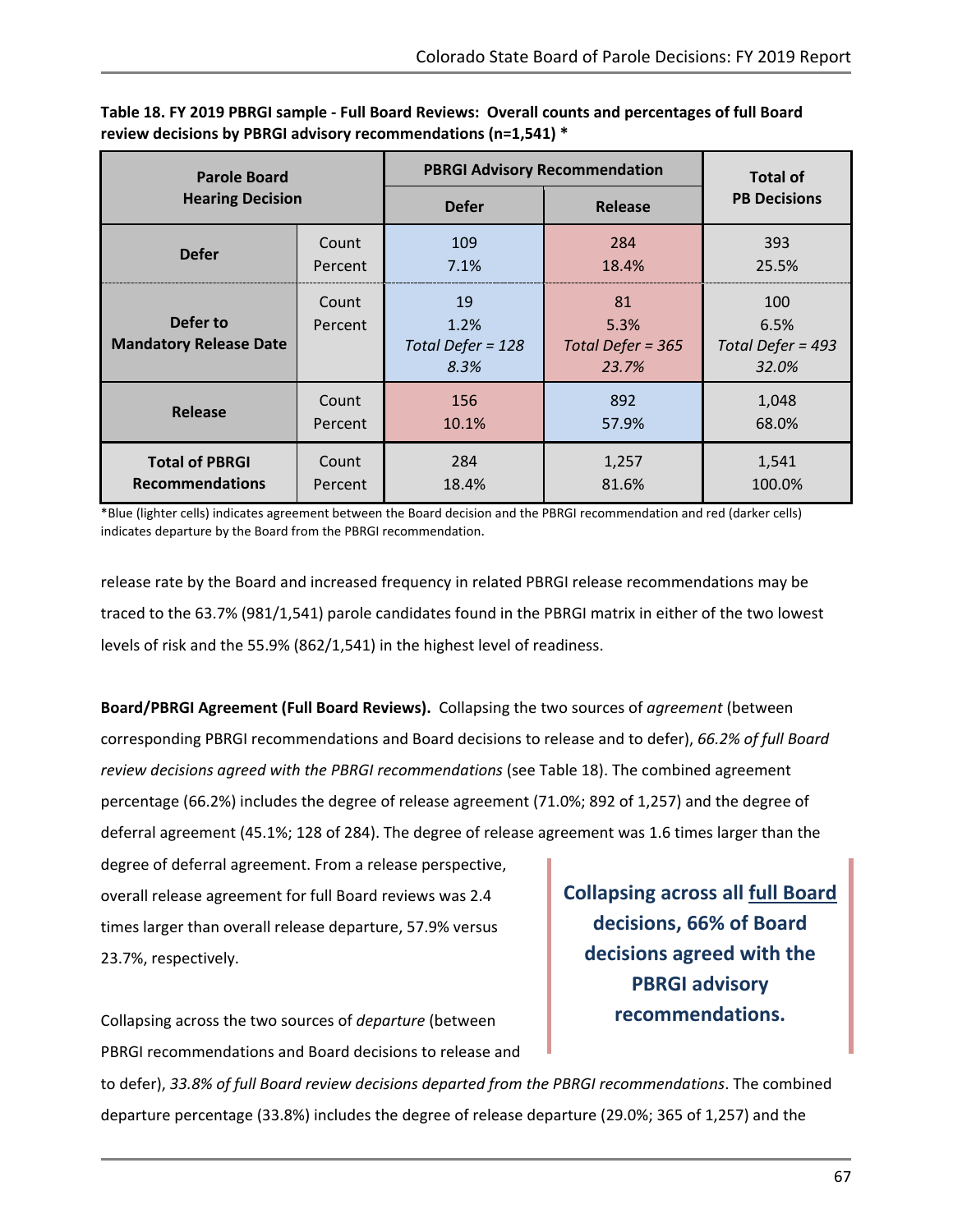degree of deferral departure (54.9%; 156 of 284). The degree of deferral departure was 1.9 times larger than the degree of release departure. From a deferral perspective, the overall deferral agreement for full Board reviews was about 1.2 times lower than the overall deferral departure, 8.3% versus 10.1%.

When making full Board review decisions on these particular parole candidates, there was a greater likelihood to agree with the PBRGI advisory recommendation to release than when Board members made decisions alone: 71.0% versus 67.4%<sup>[93](#page-73-0)</sup> release agreements within release recommendations, respectively. Alternatively, full Board decisions were less likely to agree with the PBRGI advisory recommendation to defer than when Board members made decisions alone: 45.1% versus 79.5%<sup>[94](#page-73-1)</sup> defer agreements within defer recommendations, respectively.

**Departure Reasons (Full Board Reviews).** As mentioned above, statute requires that Board members provide a departure reason when the release application hearing decision departs from the advisory recommendation.<sup>[95](#page-73-2)</sup> This section summarizes the reasons entered by Board members when departing from the advisory recommendation following a full Board review. The process of full Board decision-making does not easily lend itself to the recording of departure reasons. The full Board deliberation and discussion is conducted with no fewer than four, but often with more, members present. Each member may offer a unique perspective on the same decision to release or the same decision to defer. Most often, "full Board decision" was entered as the departure reason, rather than attempting to reflect diverse, but concurring, views expressed during the full Board review or to reflect differing views on a release or defer decision. Nonetheless, a summary of the departure reasons is provided here.

Of the 33.8% (521 of 1,541) of full Board decisions representing a departure from the PBRGI advisory recommendation, there were two decision circumstances that required the Board member to provide reasons for departure: choosing to defer when the recommendation was to release and choosing to release when the recommendation was to defer. Specifically, this meant a departure reason was required for the 156 decisions to release when defer was recommended, representing 10.1% of all full Board decisions and for the 365 decisions to defer or "defer to MRD" when release was recommended, representing 23.7% of all full Board decisions (see Table 18).

<span id="page-73-0"></span><sup>93</sup> See Table 6.

<span id="page-73-1"></span><sup>94</sup> See Table 6.

<span id="page-73-2"></span> $95$  See §17-22.5-404(6)(b), C.R.S. for the departure reason requirement.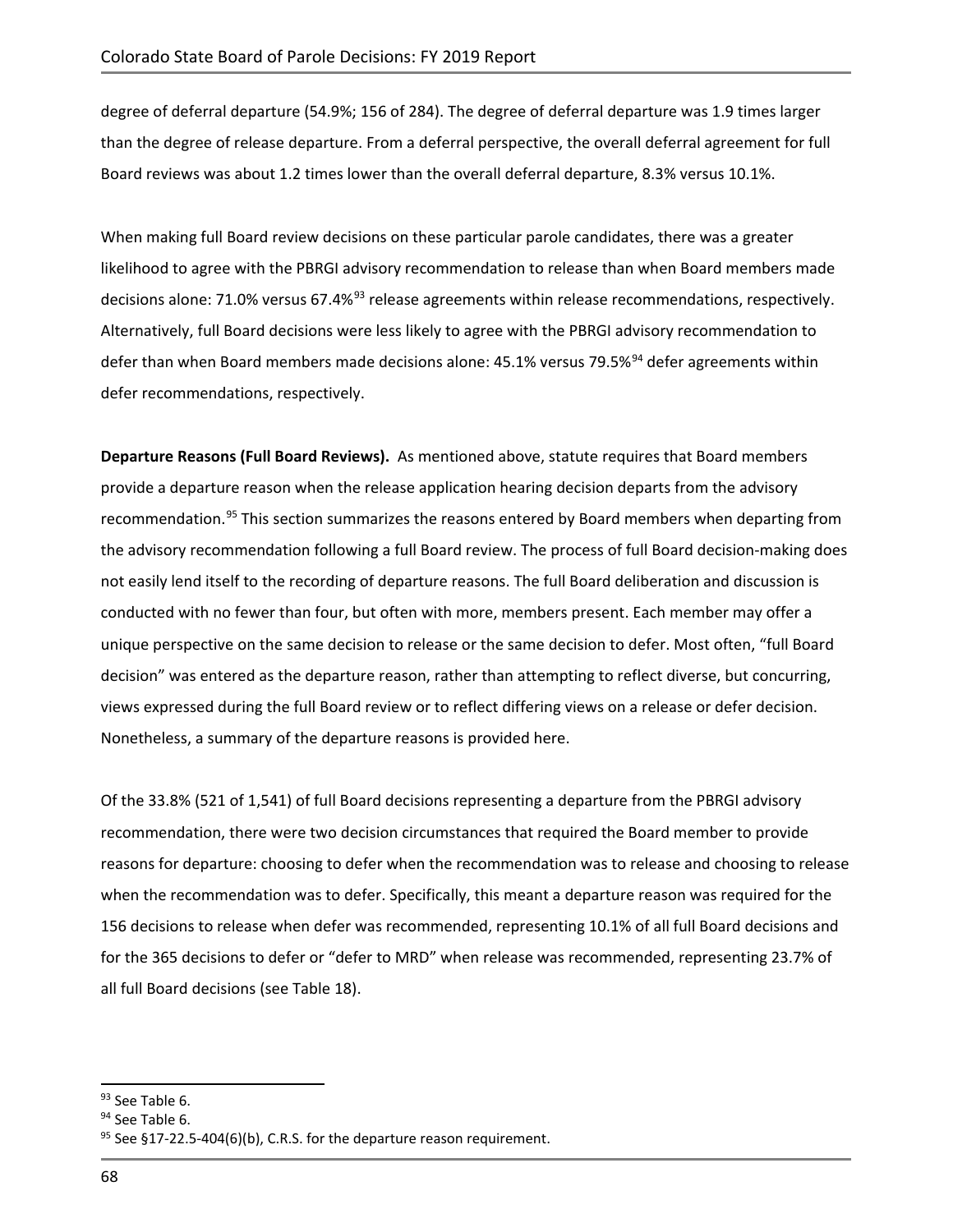Summary of Departure Reasons: Full Board Decides to Release**.** For the 156 *deferral* departures, Board members provided 364 total departure reasons and, of these, there were 313 unique mentions of reason categories for these decisions to defer. The Board entered "full Board decision" as the departure reason in 73 instances. Of these 73 instances, "full Board decision" was noted as the sole reason for 52 cases and "full Board decision" was combined with at least one additional reason for 21 cases. For the remaining 83 of 156 cases, at least one reason *other than* "full Board decision" was offered. Overall, Board members mentioned a single category of concern in 60 cases, two categories in 53 cases, and more than two categories 43 cases.

Using the seven departure reason categories described above, along with the "full Board decision" reason, Board members mentioned one of these eight reason categories in 313 instances. Mentions of multiple concerns in the same category were counted as a single reference to the category of concern. The percentage of the 156 cases where a departure *category* was mentioned was as follows:<sup>[96](#page-74-0)</sup>

- Full Board decision, 46.8% (73/156 cases where this category was mentioned)
- Demonstrated growth/positive attitude, 39.7% (62 cases)
- Parole plan quality, 38.5% (60 cases)
- Treatment participation considerations, 30.8% (48 cases)
- Performance in the community, 22.4% (35 cases)
- Mitigated or lesser risk, 12.8% (20 cases)
- Program participation considerations, 8.3% (13 cases)
- Adequate time served, 1.3% (2 cases)

Summary of Departure Reasons: Full Board Decides to Defer. For the 365 *release departures*, Board members provided 811 total departure reasons for these decisions to defer. The Board entered "full Board decision" as the departure reason in 283 instances. Of these 283 instances, "full Board decision" was noted as the sole reason in 183 cases and "full Board decision" was combined with at least one additional reason for the remaining 100 cases. For the remaining 82 of 365 cases, at least one reason *other than* "full Board decision" was offered. Overall, Board members mentioned a single category of concern in 203 cases, two categories in 92 cases, and more than two categories 70 cases.

Using the seven departure reason categories described above along with the "full Board decision" reason, Board members mentioned one of the eight reason *categories* in 625 instances. Mentions of multiple

<span id="page-74-0"></span> $96$  Percentages total more than 100% because more than one reason category was mentioned in 96 of the 156 cases.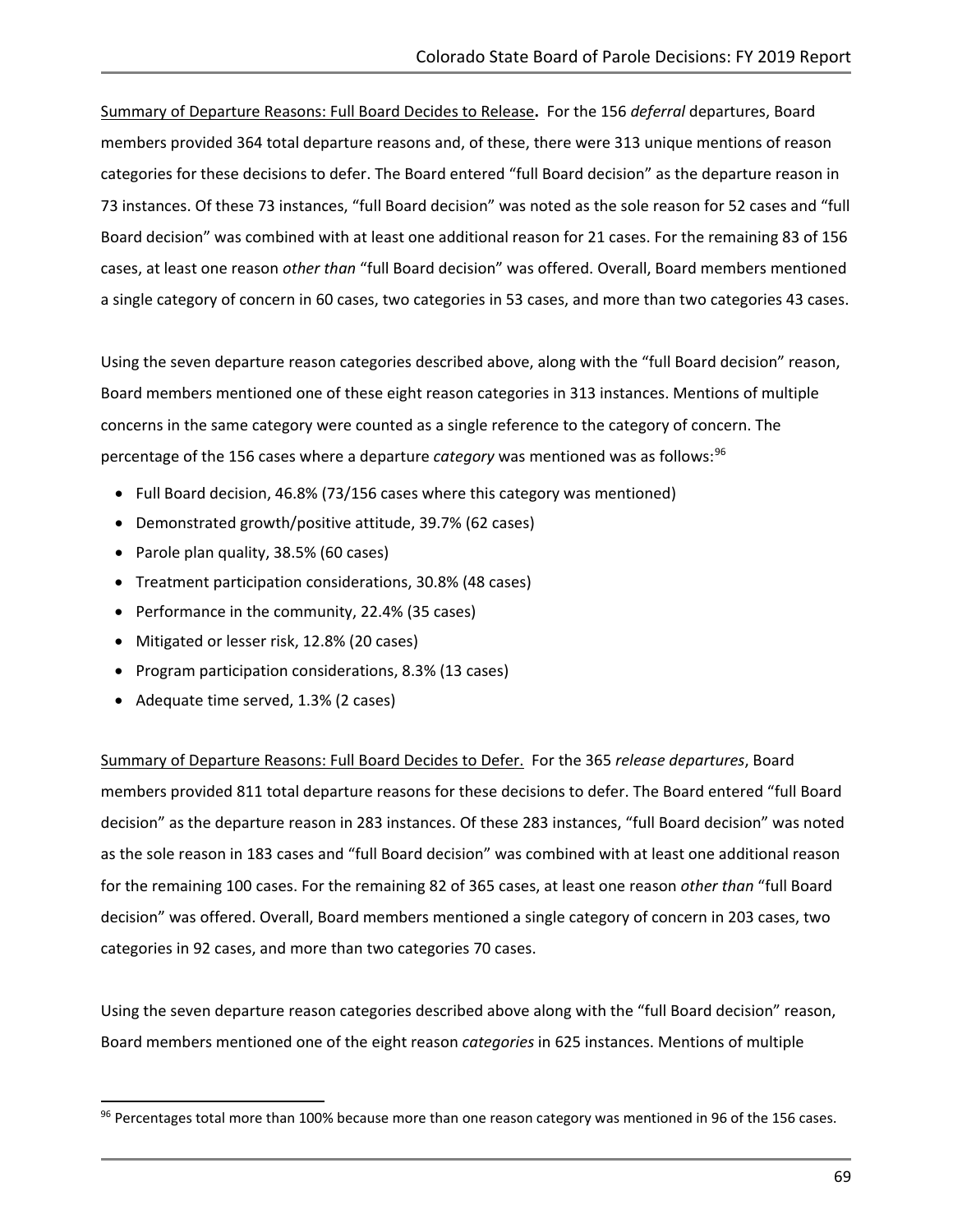concerns in the same category were counted as a single reference to the category of concern. The percentage of the 365 cases where a departure *category* was mentioned was as follows:<sup>[97](#page-75-0)</sup>

- Full Board decision, 77.5% (283/365 cases where this category was mentioned)
- Risk concerns, 40.5% (148 cases)
- Treatment participation or criminogenic need concerns, 14.8% (54 cases)
- Parole plan quality concerns, 14.2% (52 cases)
- Attitude or presentation concerns, 11.8% (43 cases)
- Need to transition to or stabilize in a community corrections placement, 5.8% (21 cases)
- Time served is inadequate or imminent MRD/SDD, 4.9% (18 cases)
- Program participation concerns, 1.6% (6 cases)

## **Findings: Decisions Regarding Sex Offenders**

In accordance with statute (§17-22.5-404(4)(c)(II), C.R.S.), the Board is not provided a PBRGI advisory recommendation for those labeled "sex offender" and does not use the PBRGI in decision making regarding these parole applicants. The decision by the Board to choose the Bypass option for those labeled "sex offender" in 19 instances was unnecessary and has no impact on the analyses for these hearing records. The statute however indicates that summary information should be provided for all decisions (§17-22.5- 404(6)(a), C.R.S.).

As mentioned above, those labeled, "sex offender" (and the related sex-offense specific treatment allocation for those labeled, "sex offender") was redefined by CDOC Administrative Regulation 700-19 to include those with a "needs level" of S5 (judicial determination of sex offense). For individuals classified in CDOC as sex offenders, pursuant to §17-22.5-404(4)(c)(II), C.R.S., parole release decisions are guided by criteria created by the Sex Offender Management Board (SOMB).<sup>[98](#page-75-1)</sup> Based on information from the CDOC Sex Offender Treatment and Monitoring Program that inmates assessed at S3 (institutional behavior) or S4 (prior sex offense) will likely receive treatment referrals, the Board decided to continue to evaluate these inmates as sex offenders. Most individuals labeled a "sex offender" receive an indeterminate sentence (and

<span id="page-75-1"></span><span id="page-75-0"></span><sup>&</sup>lt;sup>97</sup> Percentages total more than 100% because more than one reason category was mentioned in 162 of the 365 cases. <sup>98</sup> These criteria may be found in the document entitled, *Standards and Guidelines for the Assessment, Evaluation, Treatment and Behavioral Monitoring of Adult Sex Offenders (2019)*, in *Appendix R: Parole Guidelines for Discretionary Release on Determinate-Sentenced Sex Offenders* ("determinate criteria") and in *Appendix V: Lifetime Supervision Criteria - Section LS 1.000-Criteria for Release from Prison to Parole* and *Section LS 4.000-Criteria for Successful Progress in Treatment in Prison: Sex Offender Treatment and Monitoring Program* ("indeterminate criteria") which is available at the SOMB website: dcj.colorado.gov/somb-standards-bulletins.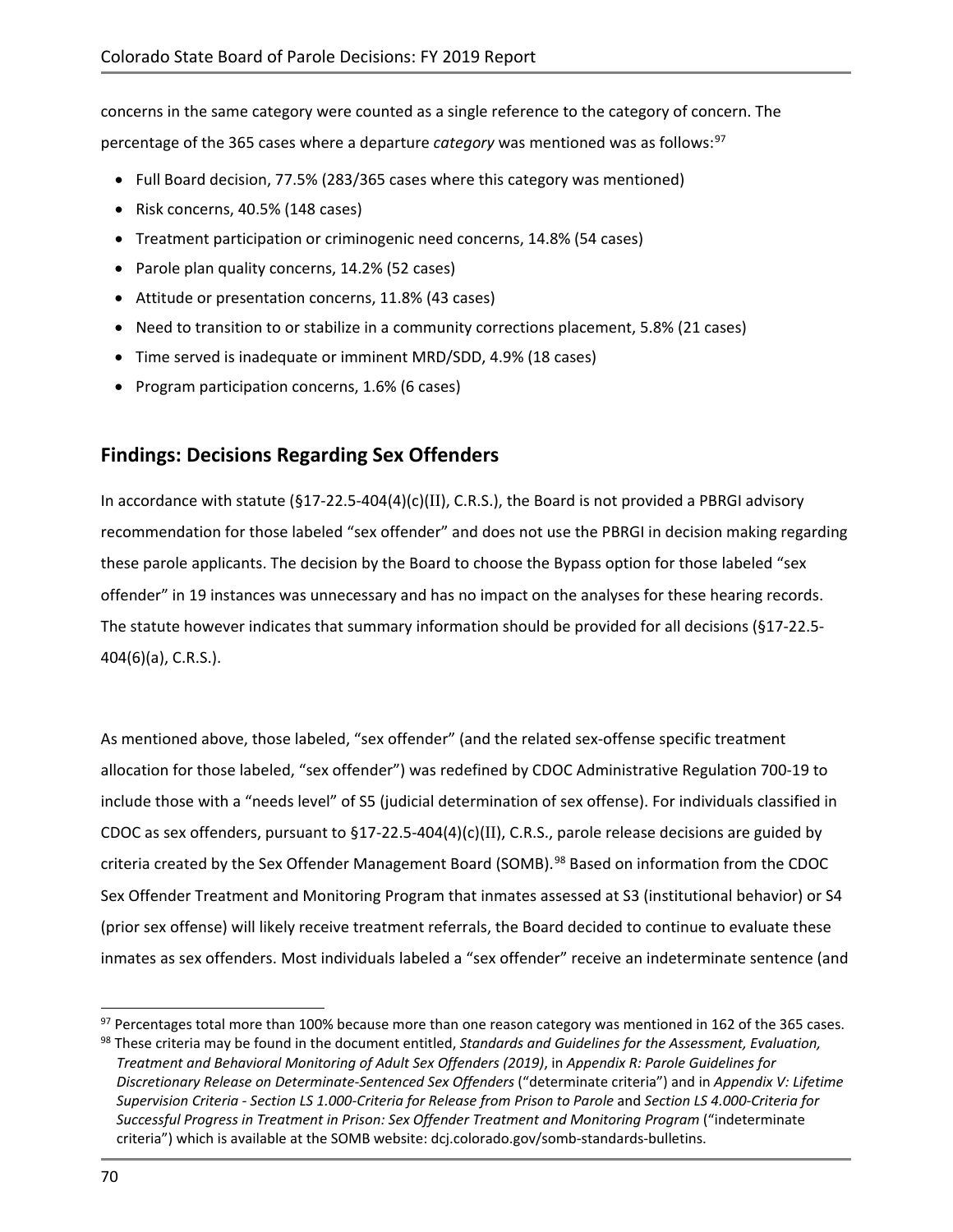do not have a related mandatory release date and are more likely to be categorized an "S5") and some receive a determinate sentence (and do have a related mandatory release date and more often are those found in the "S3" or "S4" categories).

When considering the parole application of an individual labeled a sex offender, it is the practice of the Board to refer some of these individuals to the full Board for review. Those who are not considered appropriate for release are deferred at the time of the "regular" hearing without a referral to full Board consideration. Therefore, it is the practice and policy of the Board to release these specific parole applicants only after a full Board review is conducted.

Of the total FY 2019 sample of 8,594 hearings and reviews, 1,756 were conducted for individuals labeled a "sex offender." Of the 1,756, 89.7% (1,576) were *classified by CDOC* as a sex offender (as mentioned above, an "S5") and the remainder were categorized *by the Board* as a sex offender, specifically 7.5% (131 an "S3") and 2.8% (49 an "S4"). Of the total 1,756 cases for individuals categorized as a "sex offender," 1,148 decisions were rendered in initial ("regular") hearings and 608 decisions were rendered following a full Board review.

The 1,148 "regular" hearing decisions included 41 (2.3%) individuals set for release<sup>[99](#page-76-0)</sup> and 1,107 (96.4%) who were deferred. As described above, 608 individuals were referred to the full Board for further review. Of these 608 individuals, the full Board set 352 (57.9%) for release and 256 (42.1%) were deferred. Combining the decision outcomes of "regular" hearings and full Board reviews, the overall decision percentages for the 1,756 individuals labeled a sex offender were: 22.4% (393) set for release and 77.6% (1,363) deferred. Of the 1,148 "regular" hearings involving those labeled a sex offender, 208 (18.1%) were conducted as a file review, following which five were set for release.

As mentioned above, some individuals labeled a sex offender receive an indeterminate sentence (and do not have a related mandatory release date) and some receive a determinate sentence (and do have a related mandatory release date). Rather than exclude those with an indeterminate sentence from the "months-to-MRD" analysis, these cases were placed in the category, "More than 14 months to MRD." Of

<span id="page-76-0"></span> $99$  There are no records of full Board reviews or full Board decisions for these 41 cases. These releases may be due to atypical circumstances or the full Board decision data may simply be missing from the hearing record.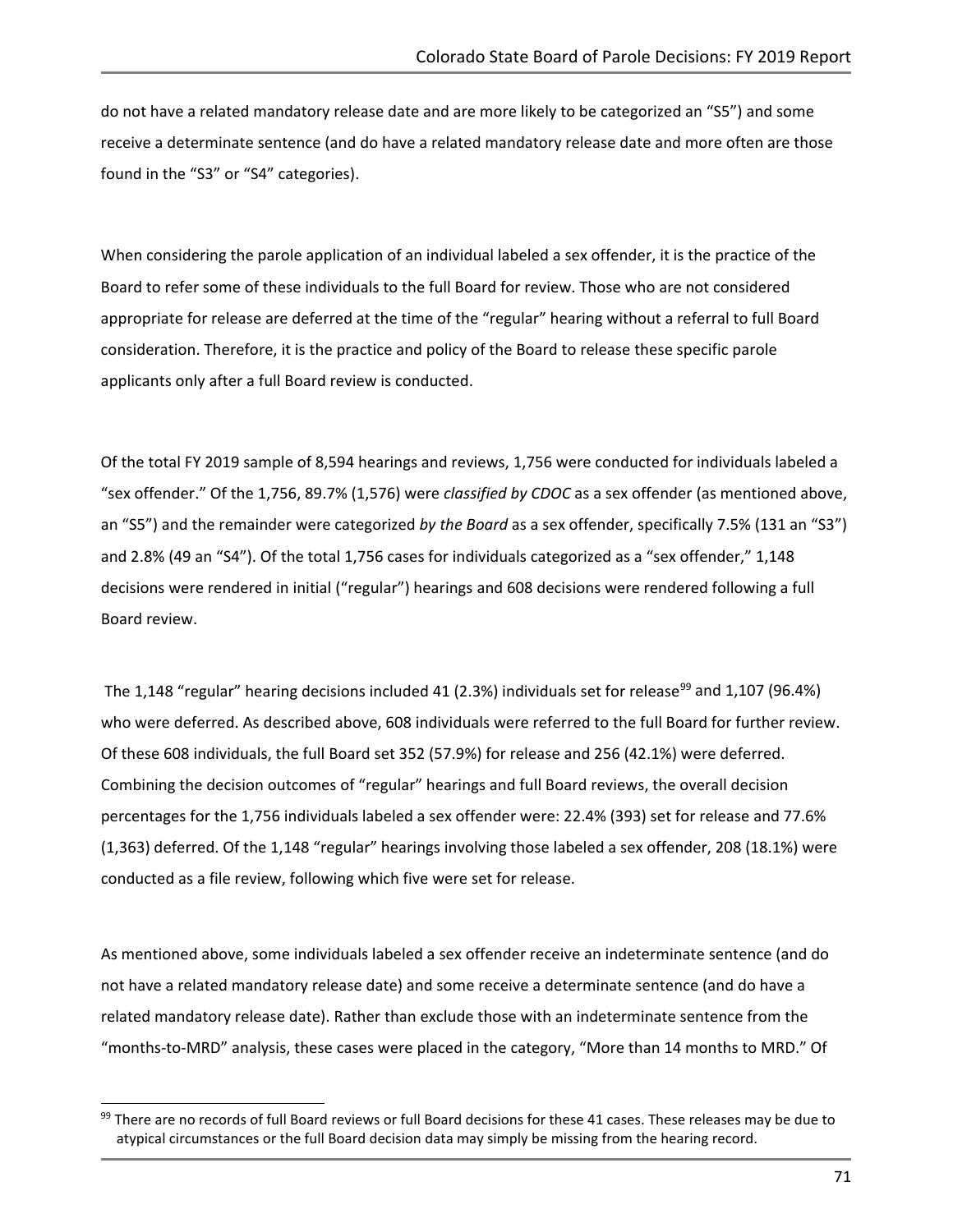the 393 set for release, 0.5% (2) were within 3 months to MRD, an additional 3.1% (12) were within 6 months to MRD, an additional 11.2% (44) were within 14 months to MRD, and the remaining 85.2% (335) were more than 14 months to MRD. Of the 1,363 who were deferred, 7.1% (97) were within 3 months to MRD, an additional 9.7% (132) were within 6 months to MRD, an additional 14.7% (201) were within 14 months to MRD, and the remaining 68.5% (933) were more than 14 months to MRD. The large percentages in the "14 months to MRD" category, whether for those set for release (85.2%) or deferred (68.5%), simply reflects the individuals placed in this category with no MRD due to their indeterminate sentence. The counts and percentages of decisions to release or to defer *within* the "months-to-MRD" categories can be found above in Table 1.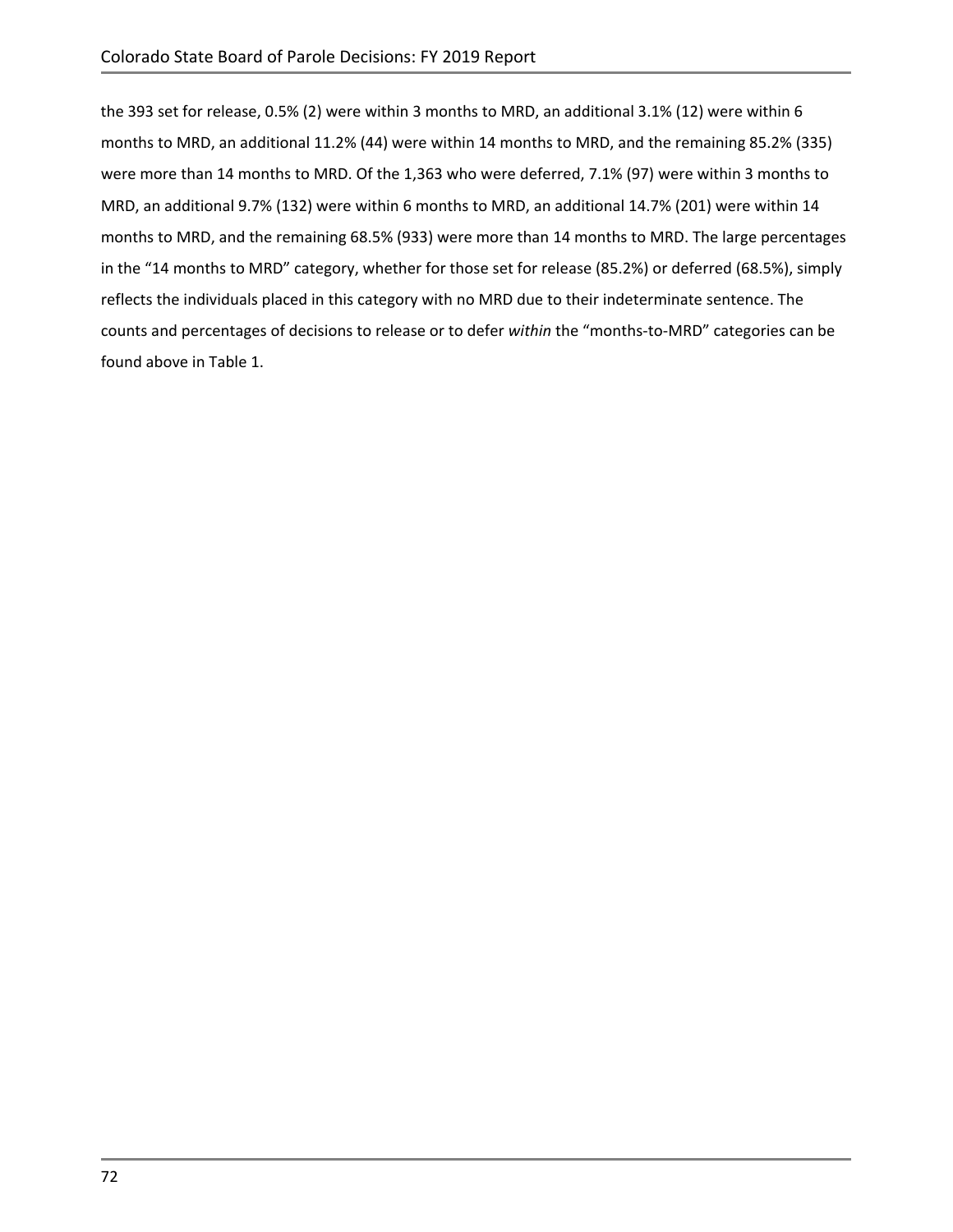## **Summary: FY 2019 Findings**

These FY 2019 analyses represent the sixth *full* year of Board hearings following the FY 2013 implementation. The FY 2019 discretionary hearings sample included 8,594 release application hearings conducted by members of the Parole Board and finalized between July 1, 2018 and June 30, 2019.

Roughly 8,000 hearings records were excluded from the sample because the record was a duplicate, related decisions were not considered discretionary or the decision was considered moot. For example, hearings were excluded when a deferral was due to the inmate's absence, when a release was based on a court order or when there was a mandatory re-parole following a parole revocation.

At the request of the Board, starting in FY 2017, pending releases that are unresolved at the end of the fiscal (reporting) year, are retained in the sample, rather than being excluded as cases with pending decisions. Release decisions may be reversed at any time by the Board prior to the inmate's release date, primarily due to the behavior of the inmate (for example, a violation of the institutional behavior code). These potential reversals do not reflect the original intent of the Board to grant an inmate's release. Therefore, these records with pending outcomes were retained, thereby reflecting the Board's intent to release.

**Sample.** The following is a summary of the FY 2019 hearing decision sample and subsamples:

- o Of the 8,594 parole application hearings, 6,464 were "regular" hearings and 2,160 were full Board reviews. A "regular" hearing is conducted by one member (or two Board members when the inmate is serving a life sentence with the possibility of parole). Of this same overall hearing total, 6,838 hearings were conducted for those who were not labeled a sex offender and 1,756 were conducted for those who were labeled a sex offender. Of the 8,594 cases, the Board conducted 1,501 file reviews.<sup>[100](#page-78-0)</sup>
- o Of the 6,434 "regular" hearings, 5,286 cases involved those who were not labeled a sex offender and 1,148 cases involved those who were labeled a sex offender.<sup>[101](#page-78-1)</sup> Of the 2,160 full Board reviews, 1,552 reviews involved those who were not labeled a sex offender and 608 reviews involved those who were labeled a sex offender. Of the 5,286 and 1,148 subgroups of "regular" hearings, the Board conducted files reviews in 1,293 (non-sex-offender) cases and 208 (sex offender) cases, respectively.

<span id="page-78-0"></span><sup>&</sup>lt;sup>100</sup> File reviews and full Board reviews do not involve a direct interview of the inmate. See "Board Hearing Types" in Section Three.

<span id="page-78-1"></span><sup>&</sup>lt;sup>101</sup> There are separate guidelines for the release of individuals labeled a sex offender. The explanation for separating the sex offender and the non-sex offender samples can be found on page 18.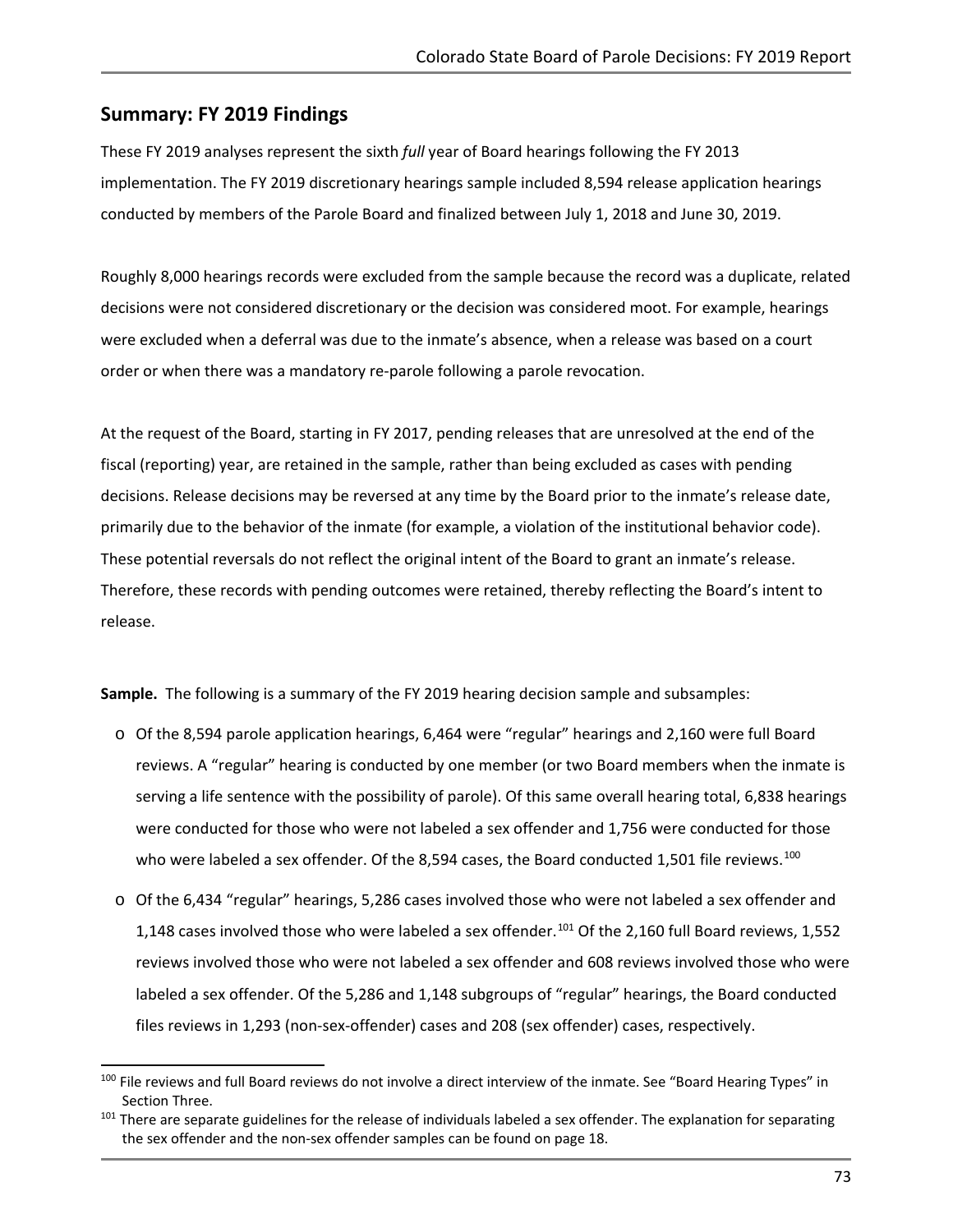

o Of the 8,594 parole applications, the Board chose the option to bypass the PBRGI advisory recommendation in 965 instances (965 of 8,594 or 11.2%). There were 946 bypasses of the 6,838 cases where the PBRGI advisory recommendation was applicable and would have previously been displayed (13.8% of nonsex offenders) and 19 bypasses of the 1,756 cases where it was not applicable and would not have been displayed (1.1% of those labeled, "sex offender").

o The PBRGI sample of hearings included the 4,351 "regular" hearings and 1,541 full Board reviews of non-sex offenders where the advisory recommendation was not bypassed.

**Findings.** The following is a summary of the FY 2019 findings.

- o General Findings.Collapsing across all hearing and inmate types in the FY 2019 sample of 8,594 cases, the Board decision was to designate 3,650 (42.5%) parole applicants for release and to defer 4,944 (57.5%).
	- Of the 6,434 "regular" hearings in the FY 2019 sample (collapsing across inmate types), the Board decision was to designate 2,243 (34.9%) parole applicants for release and to defer 4,191 (65.1%).
	- Of the 2,160 full Board reviews in the FY 2019 sample (collapsing across inmate types), the Board decision was to designate 1,407 (65.1%) parole applicants for release and to defer 753 (34.9%).
	- Of the 6,838 cases involving non-sex offenders in the FY 2019 sample (collapsing across hearing types), the Board decision was to designate 3,257 (47.6%) parole applicants for release and to defer 3,581 (52.4%).
	- Of the 1,756 cases involving those labeled a sex offender in the FY 2019 sample (collapsing across hearing types), the Board decision was to designate 393 (22.4%) parole applicants for release and to defer 1,363 (77.6%).
- o Bypass Findings. Of the 965 instances where the Bypass option was chosen, the Board decision was to designate 318 (33.0%) parole applicants for release and to defer 647 (67.0%). Of the 647 deferred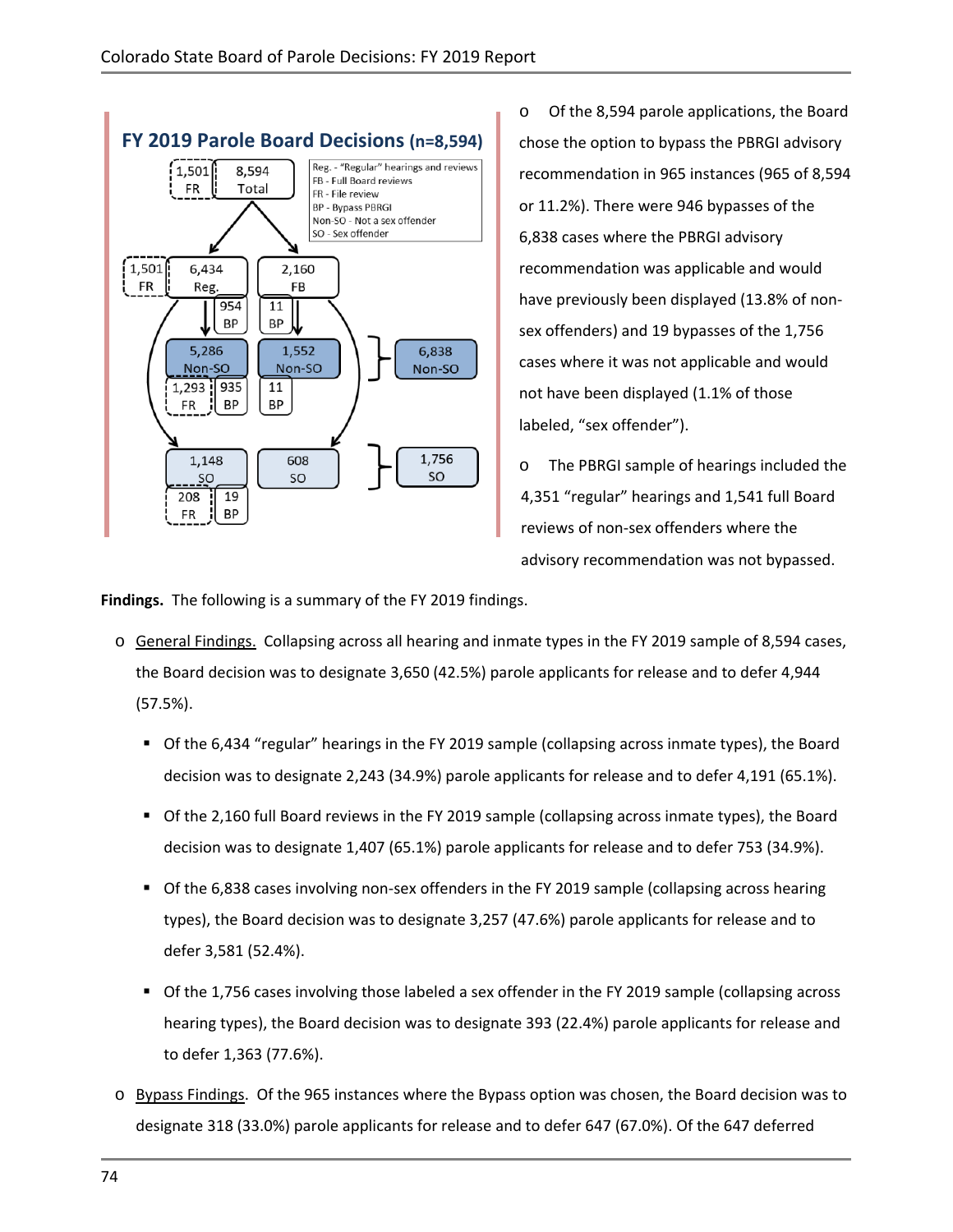applicants, 267 (41.3%) were deferred to a subsequent hearing date and 380 (58.7%) were deferred to their mandatory release date because the mandatory release would occur prior to the next scheduled hearing date (also known as, "deferred to MRD").

- Of the 965 cases, 949 (98.3%) were conducted as a file review and 16 (1.7 %) were conducted as a non-file review (by phone, video or in person).
- Of the 965 bypassed cases, 308 (31.9%) were within 3 months to MRD (of which 75.6% were deferred), an additional 433 (44.9%) were within 6 months to MRD (72.5% deferred), an additional 130 (13.5%) were within 14 months to MRD (62.3% deferred), and the remaining 94 (9.7%) were more than 14 months to MRD (20.2% deferred).
- o PBRGI Findings. For the FY 2019 PBRGI sample of 4,351 "regular" hearings, the Board designated 1,894 (43.5%) inmates for release and 2,457 (56.5%) inmates for deferral (of which 1,874 were deferred to a subsequent hearing date and 583 were "deferred to MRD"). Of the 4,351 cases in the PBRGI sample, the PBRGI recommended 2,139 (49.2%) inmates for release and 2,212 (50.8%) for deferral.
	- Recombining the PBRGI sample and 935 bypassed cases that would have been part of the PBRGI sample (combined n=5,286), the Board designated 2,202 (41.7%) for release and 3,084 (58.3%) for deferral.
	- Collapsing across all the decisions in FY 2019, *73.5% of Board member decisions agreed with the PBRGI advisory recommendation* and 26.5% of decisions departed from the PBRGI advisory recommendation. The overall agreement percentage (73.5%) combines the rate of release agreement (67.4%) and the rate of deferral agreement (79.5%). The overall departure percentage (26.5%) combines the rate of release departure (32.6%) and the rate of deferral departure (20.5%).
	- Of the PBRGI "regular" hearing sample of 4,351, 43.1% were categorized as "low" or "very low" risk, 60.5% as "high" or "medium" readiness, and 30.4% in both these lower risk *and* higher readiness categories. Alternatively, the PBRGI categorized 39.5% as "high" or "very high" risk, 74.3% as "medium" or "low" readiness, and 32.1% in both these higher risk *and* lower readiness categories.
	- Of the PBRGI "regular" hearing sample of 4,351 parole applicants, 72 (1.7%) were within 3 months to MRD (of which, 73.6% were deferred), an additional 273 (6.3%) were within 6 months to MRD (of which, 47.3% were deferred), an additional 1,171 (26.9%) were within 14 months to MRD (of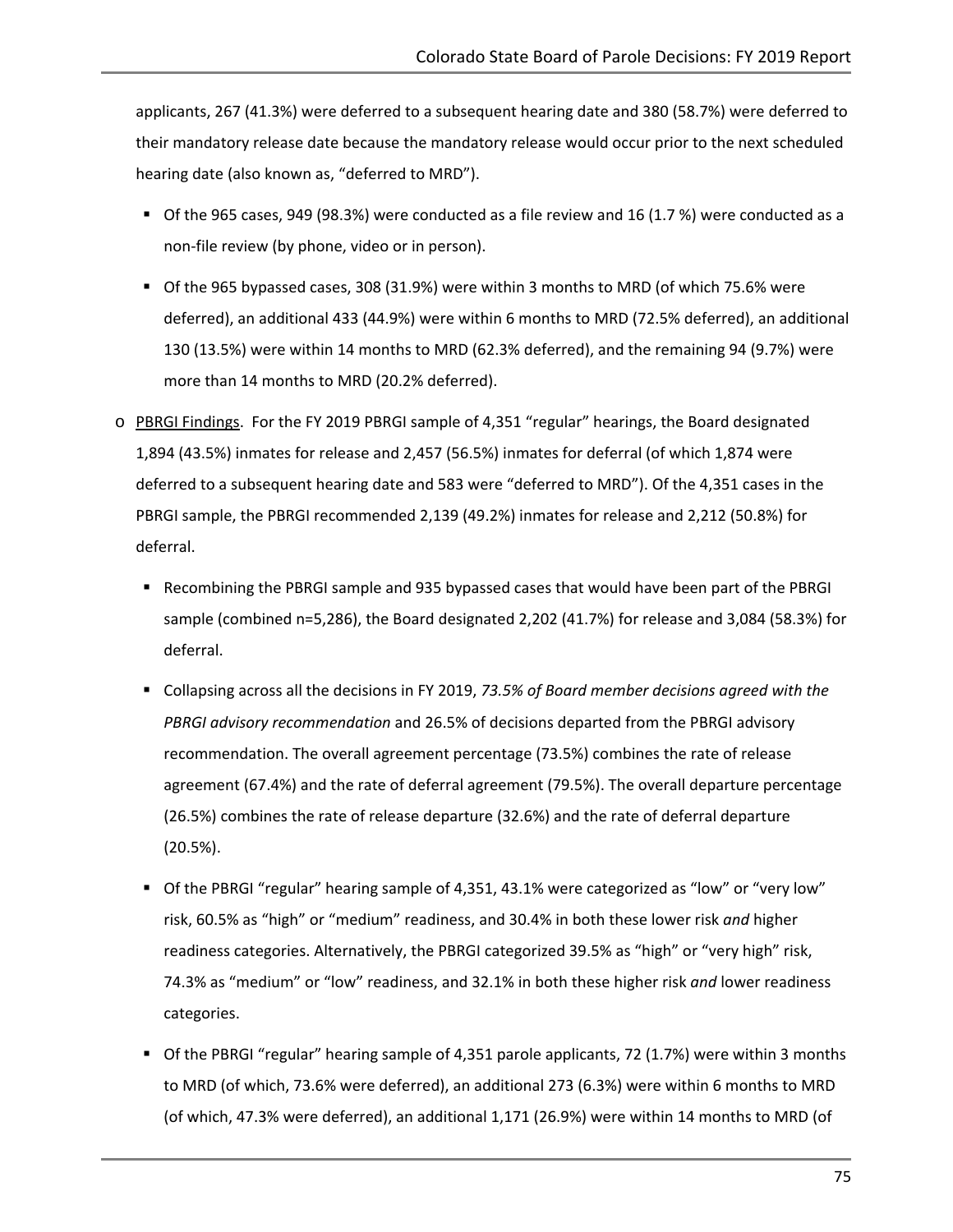which, 52.0% were deferred), and 2,835 (65.2%) were more than 14 months to MRD (of which, 58.8% were deferred).

- Applying the current PBRGI sample selection criteria<sup>[102](#page-81-0)</sup> to all seven reporting years from FY 2013 to FY 2019, the Board designated 39.2%, 32.3%, 32.5%, 35.8%, 35.4%, 36.4% and 43.5% of inmates for release, respectively, while the PBRGI recommended 53.6%, 49.8%, 51.5%, 53.7%, 48.8%, 48.2% and 49.2% of inmates for release, respectively.
- Applying the current PBRGI sample selection criteria<sup>[103](#page-81-1)</sup> to all seven reporting years, FY 2013 to FY 2019, the percentage of Board decision/PBRGI recommendation agreement was 69.3%, 72.6%, 72.6%, 72.2%, 73.6%, 73.0% and 73.5%, respectively. From FY 2013 to FY 2019, there has been a 6.1% increase in Board member agreement with the PBRGI advisory recommendation.
- *Of the PBRGI advisory recommendations to release*, the Board decision *agreed* in 67.4% (1,441/2,139) of cases. Of these 1,441 decisions, 1,048 (72.7%) parole applicants were categorized as "very low" or "low" risk, 1,379 (95.7%) were categorized with "high" or "medium" readiness and 986 (68.4%) occupied both these lower risk and higher readiness categories. The most frequent matrix position within the 1,441 release agreements was found for those who were "very low" in risk and "high" in readiness (22.6%; 326 of 1,441).
- *Of the PBRGI advisory recommendations to defer*, the Board decision *agreed* in 79.5% (1,759/2,212) of cases. Of these 1,759 decisions, 1,200 (68.2%) parole applicants were categorized as "high" or "very high" risk, 1,683 (95.7%) were categorized with "medium" or "low" readiness, and 1,124 (63.9%) occupied both these higher risk and lower readiness categories. The most common of the 1,759 deferral agreements was found for those who were "very high" in risk and "low" in readiness (33.3%; 586 of 1,759).
- *Of the PBRGI advisory recommendations to release*, the Board decision *departed* in 32.6% (698/2,139) of cases. Of these 698 instances, 545 (78.1%) parole applicants were categorized by the PBRGI as "low" or "very low" risk, 488 (69.9%) were in the "medium" or "high" readiness categories, and 335 (48.0%) were in both these higher risk and lower readiness categories. The most frequent matrix position within the 698 release departures was found for those who were "very low" in risk and "low" in readiness (30.1%; 210 of 698).

<span id="page-81-1"></span><span id="page-81-0"></span><sup>&</sup>lt;sup>102</sup> The sample selection criteria are described in "FY 2019 Sample Selection" on page 29. These criteria were applied to the previous fiscal year hearing decision samples for comparability of comparisons. <sup>103</sup> See Footnote 102.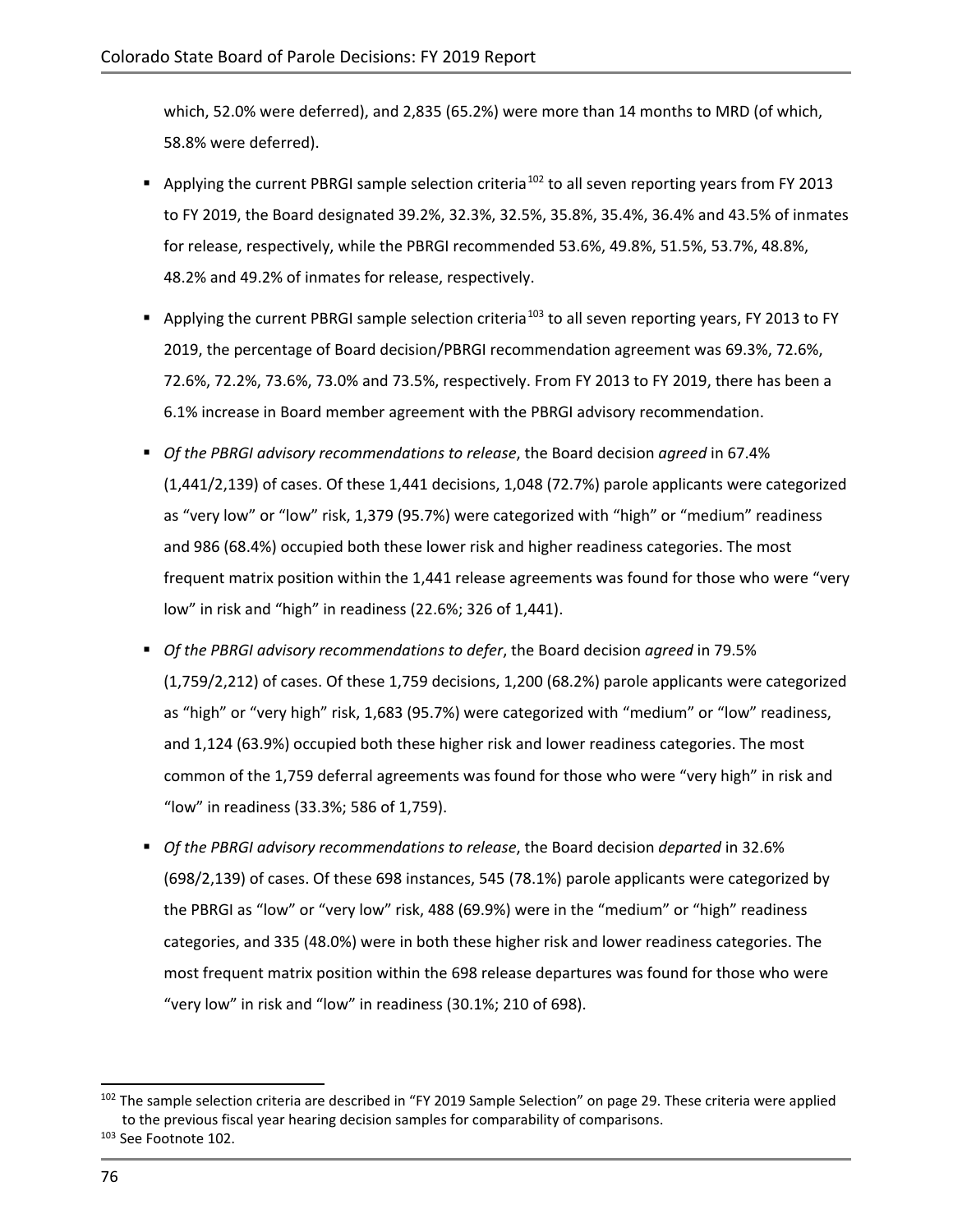- *Of the PBRGI advisory recommendations to defer*, the Board decision *departed* in 20.5% (453/2,212) cases. Of these 453 instances, 398 (87.9%) parole applicants were categorized by the PBRGI in "high" or "very high" risk, 327 (72.2%) in "low" or "medium" readiness, and 272 (60.0%) in both these higher risk and lower readiness categories. Most of the 453 deferral departures were found for those who, although "very high" in risk, were either "high" (27.8%; 126 of 453) or "medium" (30.7%; 139 of 453) in readiness.
- The departure reasons entered by the Board for the *decisions to release rather than defer* included (in descending order of occurrence) that these individuals had presented a comprehensive parole plan; had successfully completed treatment to address criminogenic needs (for example, substance abuse treatment, mental health interventions, cognitive treatment, and/or anger management); had demonstrated growth and positive attitude; ; had mitigated their higher risk in one or more ways; had been successful in community placements; had successfully completed programs to prepare for re-entry; and/or had served adequate time.
- The departure reasons entered by the Board for the *decisions to defer rather than release* included (in descending order of occurrence) concerns related to the severity of the crime of conviction or behaviors that represent risks to the public (for example, institutional violations and violence); untreated criminogenic needs (for example, impulse control deficits, antisocial attitudes/values, substance abuse, and anger issues); a lack of accountability for one's actions or minimizing the impact of their crime; the inadequate quality of the parole plan (for example, housing issues); the need for additional time to stabilize in community corrections placements; inadequate time served relative to the sentence; and/or the need for additional program participation.
- o File Review Findings. The FY 2019 sample of 8,594 hearings included 1,501 (17.5%) file review decisions, which do not require the presence of the inmate as defined in statute.<sup>104</sup> Of these 1,501 file reviews, 1,293 involved those who were not labeled a sex offender and 208 involved those labeled a sex offender. Since file review eligibility was introduced into Board policy in 2013 and expanded in statute between 2015 and 2019, the use of file reviews by the Board has increased nearly 525% from 2.8% of all "regular" hearings in the FY 2014 sample to 17.5% in the FY 2019 sample. An analysis of these file reviews found:
	- Of the 1,501 total file reviews, 562 parole applicants (37.4%) were set for release and 939 (62.6%)

<span id="page-82-0"></span><sup>&</sup>lt;sup>104</sup> The statutory conditions under which the Board may choose to conduct a file review are described in "Board Hearing Types" and "Statutory Modifications" in Section Three.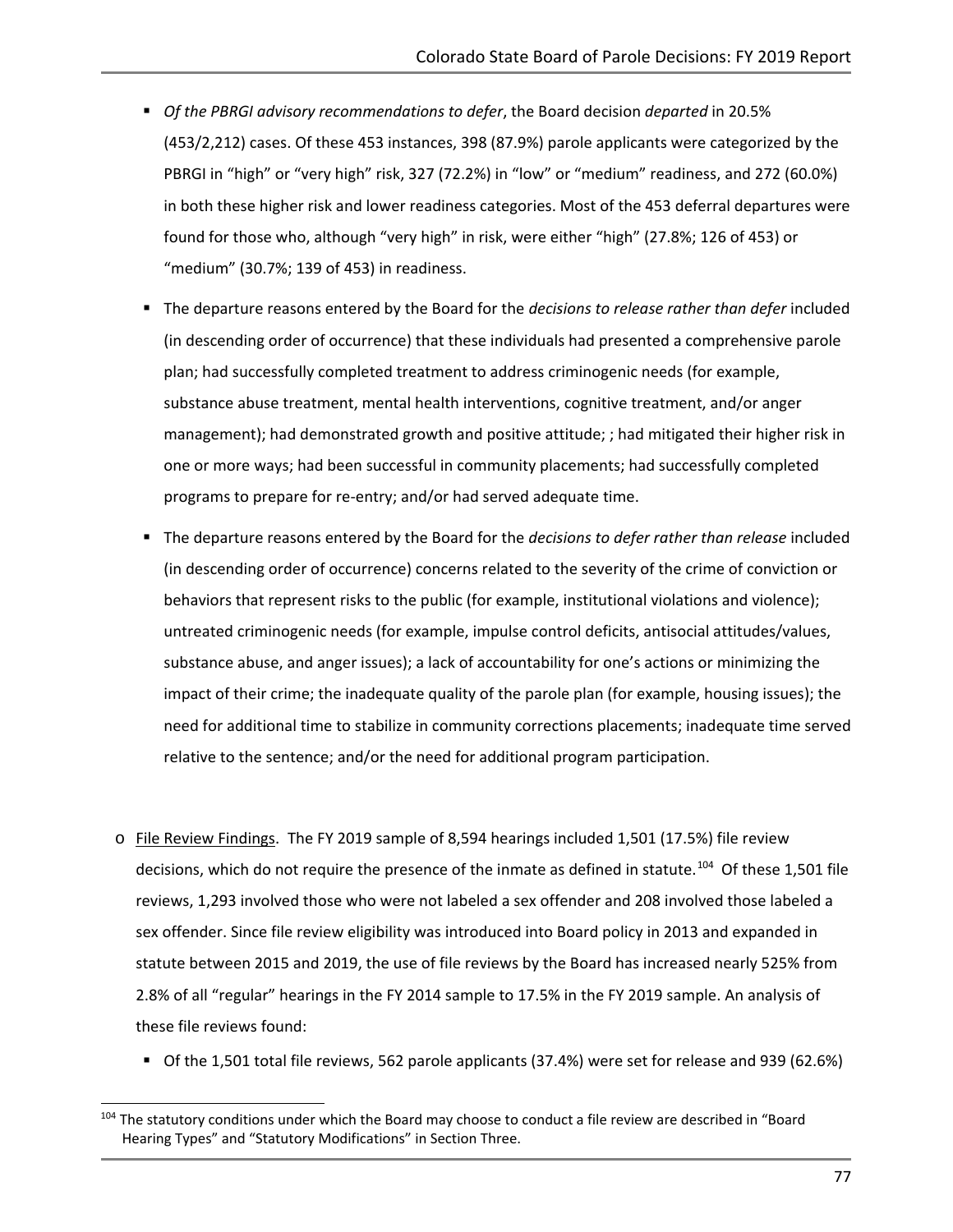were deferred. Of the 562 applicants set for release, 90 (16.0%) were within 3 months to MRD, an additional 143 (25.4%) were within 6 months to MRD, an additional 95 (16.9%) were within 14 months to MRD, and the remaining 234 (41.6%) were more than 14 months to MRD.

- Of the 939 (62.6%) who were deferred following a file review, 383 (25.5%) were deferred to a subsequent hearing date and 556 (37.0%) were "deferred to MRD." Of these 939 applicants who were deferred, 347 (37.0%) were within 3 months to MRD, an additional 422 (44.9%) were within 6 months to MRD, an additional 114 (12.1%) were within 14 months to MRD, and the remaining 56 (6.0%) were more than 14 months to MRD.
- Of the 1,293 file reviews conducted for non-sex offenders, the Board chose to bypass the PBRGI advisory recommendation in 919 (71.1%) instances leaving 374 file reviews for which an advisory PBRGI recommendation was displayed.
- Of the 1,293 file reviews for the PBRGI-eligible parole applicants, 557 (43.1%) were set for release and 736 (56.9%) were deferred. Of the 919 bypassed file review cases, Board members designated 298 (32.4%) inmates for release and 621 (67.6%) for deferral (of which 256 were deferred to a subsequent hearing date and 365 were deferred to their impending mandatory release date).
- Of the 374 inmates subject to a file review in the PBRGI sample, 282 (75.4%) met the "very low" or "low" risk criterion, an additional 72 (19.3%) met the "6-months-to-MRD" criterion (of which 36 were within 3 months to MRD), and the remaining 20 (5.3%) met one or more of the other possible file review criteria.
- Of the 374 PBRGI-related file reviews, Board members designated 259 (69.3%) inmates for release and 115 (30.7%) for deferral (of which 64 were deferred to a subsequent hearing date and 51 were deferred to their impending mandatory release date). Of the same 374 file reviews, the PBRGI recommended 309 (82.6%) for release and 65 (17.4%) for deferral.
- The 374 inmates in the PBRGI sample who were the subject of a file review were placed in these PBRGI risk/readiness matrix categories: 72.7% were in the "very low" risk category (compared to 20.2% of inmates in non-file review hearings) and 28.3% were found in the "low" readiness category (compared to 40.5% of inmates in non-file review hearings).
- Of the 374 decisions, collapsing release and deferral agreements overall (between corresponding Board decisions and PBRGI recommendations to defer or to release), *81.8% of file review decisions agreed with the PBRGI recommendations.*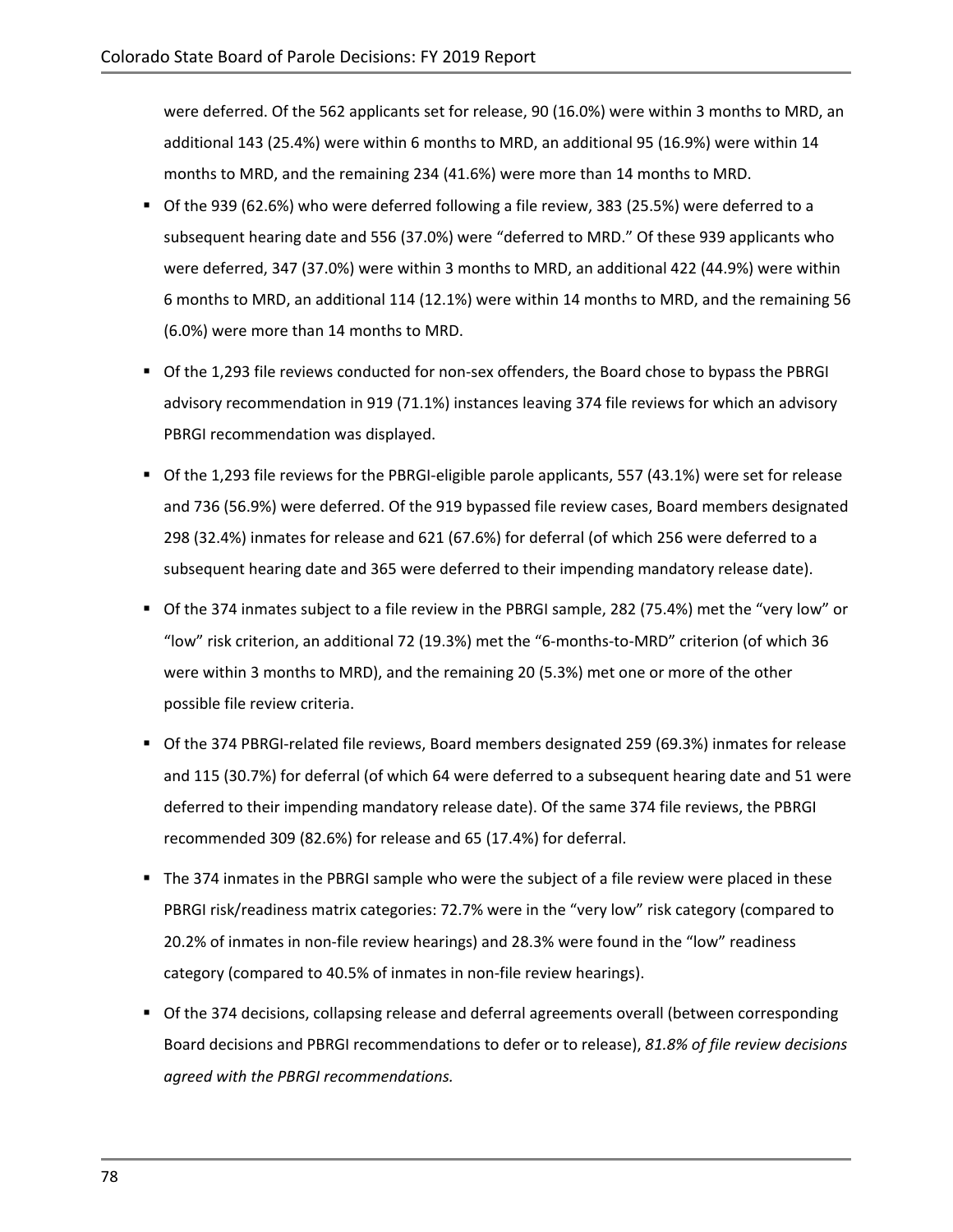- This combined agreement percentage (81.8%) includes the degree of release agreement (80.9% or 250 agreements within the 309 release recommendations) and the degree of deferral agreement (86.2% or 56 agreements within the 65 defer recommendations).
- o Full Board Findings. There was a total of 2,160 full Board reviews in the FY 2019 sample with 1,552 reviews for non-sex offenders and 208 reviews for sex offenders. Overall, 1,407 individuals (65.1%) were designated for release and 753 (34.9%) were deferred. Of the 1,552 full Board hearings with nonsex offenders, the Board bypassed the PBRGI advisory recommendation in 11 cases. Of the remaining 1,541 full Board review decisions involving an advisory recommendation, analyses found:
	- Full Board reviews designated 1,048 (68.0%) for release and 493 (32.0%) were deferred. The PBRGI recommended 1,257 (81.6%) for release and 284 (18.4%) for defer. The PBRGI categorized 63.3% of the 1,257 individuals recommended for release as "very low" or "low" risk and 79.3% as "medium" or "high" readiness, hence the large percentage of advisory release recommendations.
	- Collapsing the two sources of agreement (between the PBRGI recommendations and Board decisions to release and to defer), *66.2% of full Board review decisions agreed with the PBRGI recommendations.*
	- Compared to individual Board member decisions, the full Board reviews designated a larger percentage of individuals for release (43.5% versus 68.0%, respectively) and a smaller percentage for deferral (56.5% versus 32.0%, respectively).
	- Compared to individual board member decisions, the agreement between full Board reviews and PBRGI recommendations to defer was lower (79.5% versus 45.1%, respectively) and the agreement between full Board reviews and PBRGI recommendations to release was higher (67.4% versus 71.0%, respectively).
- o Findings Regarding Sex Offenders. As mentioned above, a PBRGI recommendation is not displayed for those labeled a sex offender. When considering the parole application of an individual labeled a sex offender, it is the practice of the Board to refer some of these individuals to the full Board for review. Those who are not considered appropriate for release are deferred at the time of the "regular" hearing without a referral to full Board consideration. Therefore, it is the practice and policy of the Board to release sex offenders only after a full Board review. The findings regarding parole application decisions for those labeled a sex offender are as follows: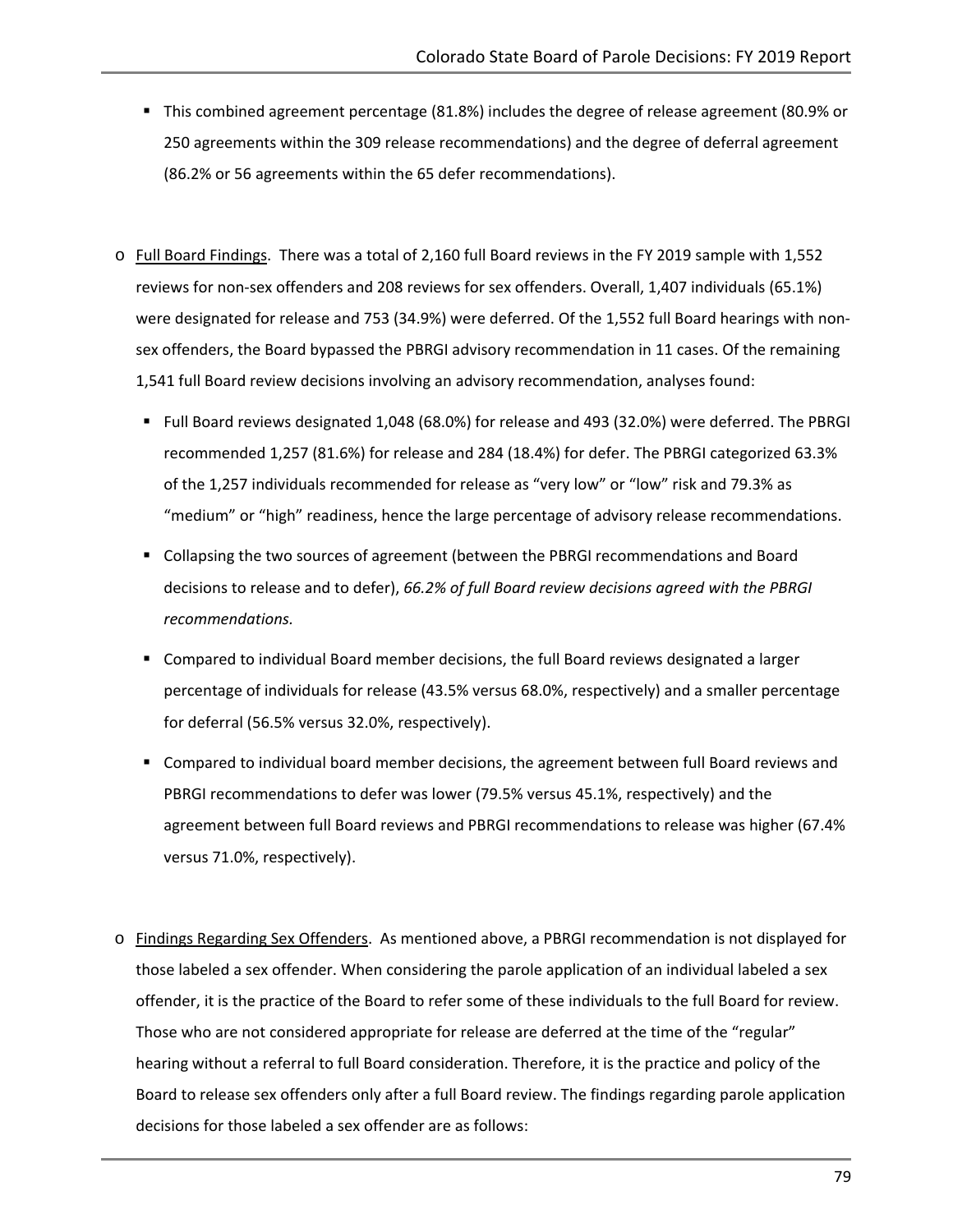- Of the 1,756 individuals labeled a sex offender who were seen in initial ("regular") hearings, 2.3% (41) were released, $105$  63.0% (1,107) were deferred, and 34.6% (608) were referred to the full Board for further review. Of the 608 individuals referred to full Board review, 57.9% (352) were set for release and 42.1% (256) were deferred.
- Combining the decision outcomes of "regular" hearings and full Board reviews, the overall decision percentages for the 1,756 individuals labeled a sex offender were: 22.4% (393) set for release and 77.6% (1,363) deferred.
- Of the 1,148 "regular" hearings involving those labeled a sex offender, there were 208 (18.1%) file reviews of which five individuals (2.4%) were released.

<span id="page-85-0"></span><sup>105</sup> There are no records of full Board reviews or full Board decisions for these 41 cases. These releases may be due to atypical circumstances or the full Board decision data may simply be missing from the hearing record.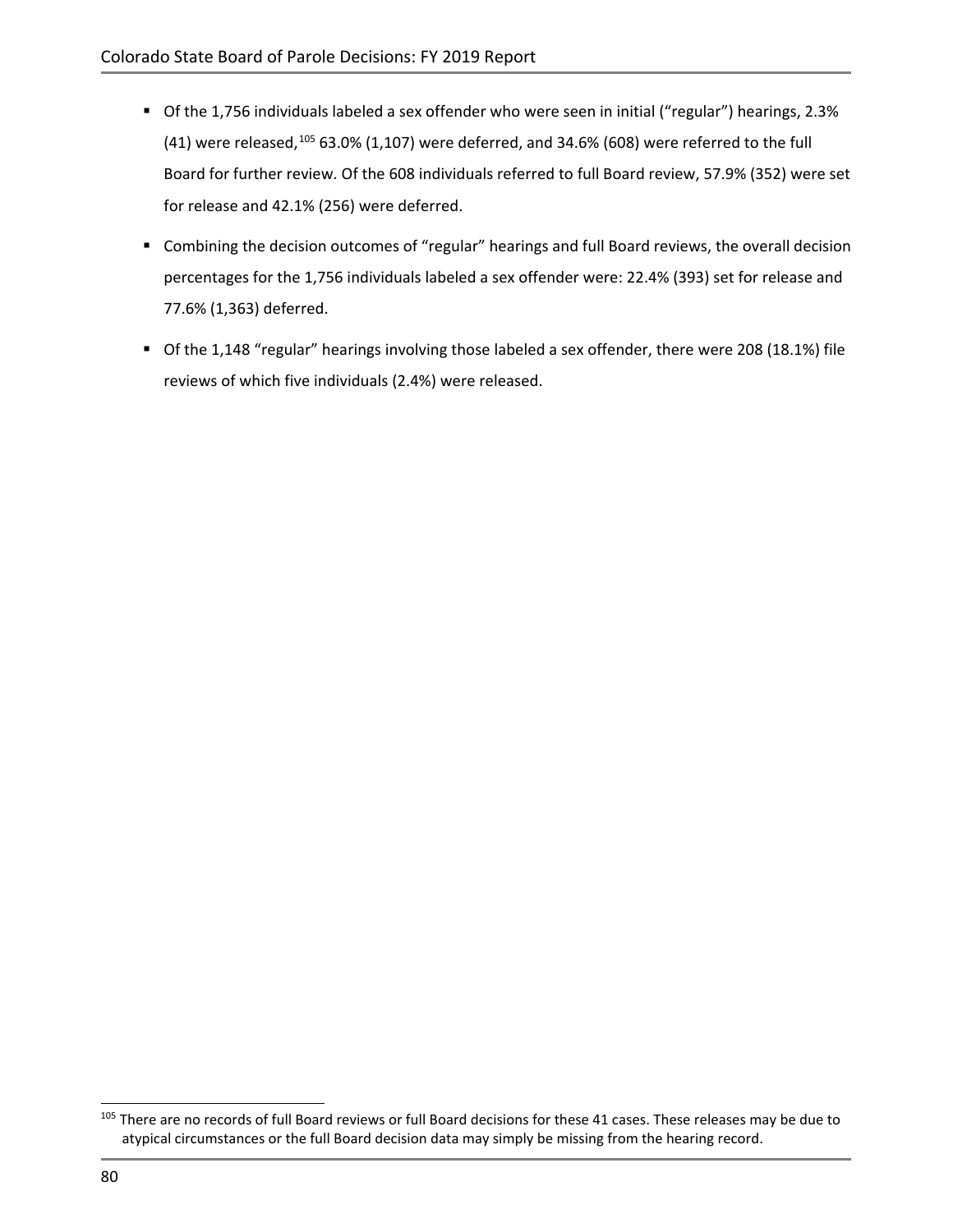# **Appendices**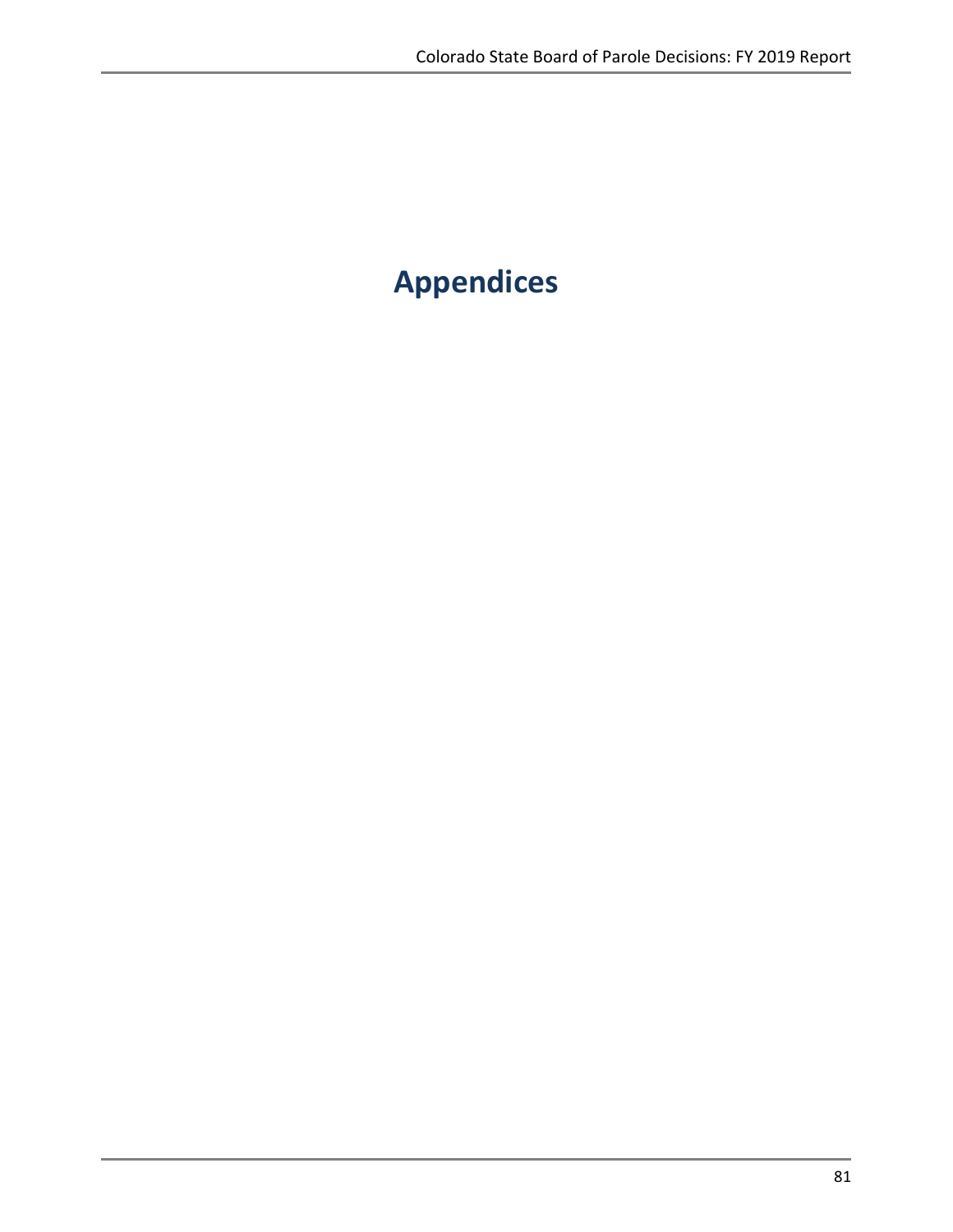This page intentionally left blank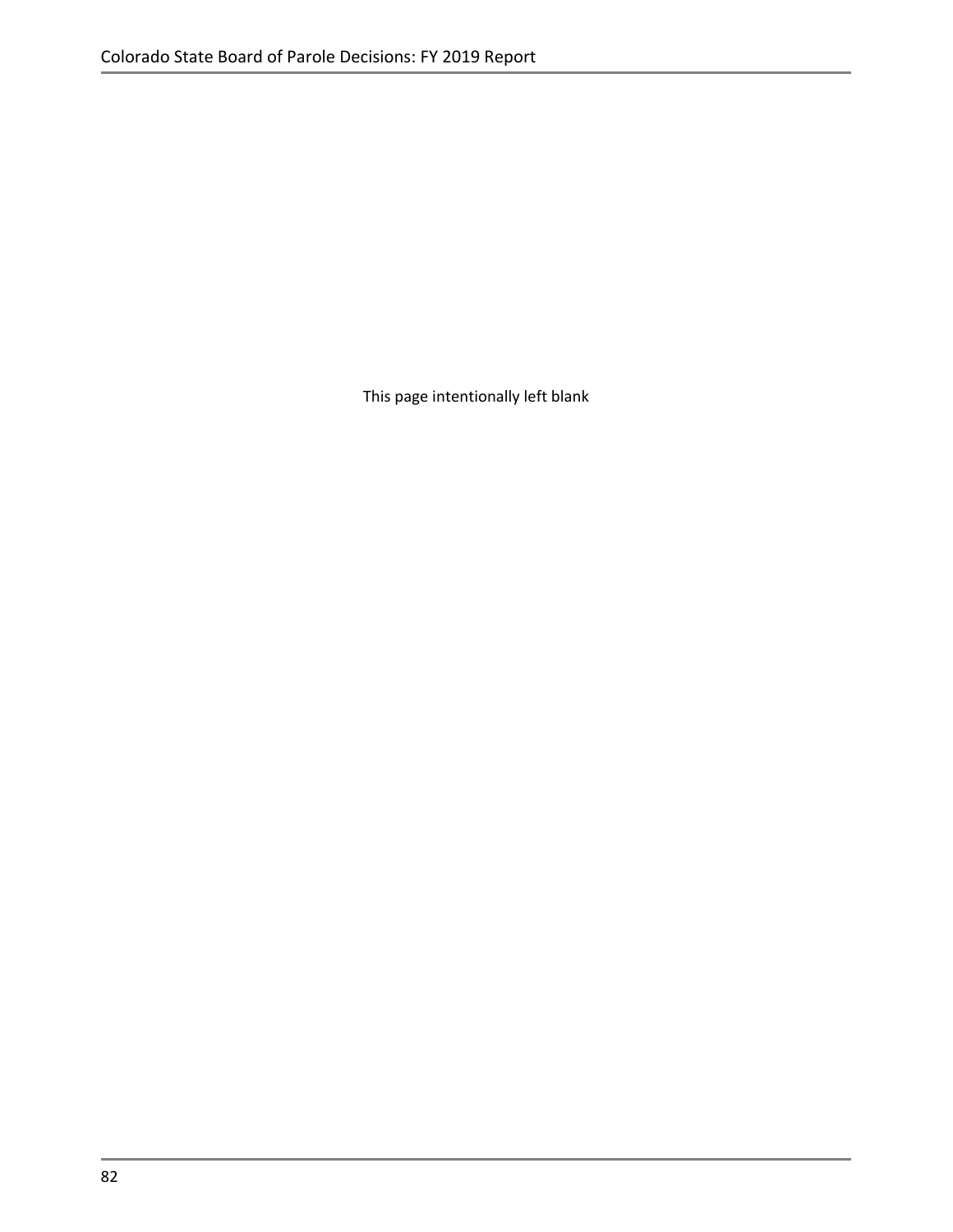## **APPENDIX A**

## **COLORADO STATE BOARD OF PAROLE**

*The mission of the Parole Board is to increase public safety by evaluating an individual's potential for successful reintegration to the community through the use of innovative evidence informed practices.*

## **BOARD MEMBERS (Term)**

| Kristen Hilkey, Chair*            | (2021) |
|-----------------------------------|--------|
| Chad Dilworth, Vice Chair         | (2022) |
| Darlene Alcala                    | (2022) |
| Michelle Geng                     | (2022) |
| Jason Guidry                      | (2022) |
| Daric Harvey                      | (2023) |
| Brandon W. Mathews*               | (2023) |
| Joe Morales*                      | (2022) |
| Davis Talley                      | (2023) |
| Denise K. Balazic, Former Member* |        |
| Rebecca Oakes, Former Member*     |        |
| Alfredo Pena, Former Member*      |        |
| Alexandra Walker, Former Member*  |        |

## **ADMINISTRATIVE HEARING OFFICERS**

Dan Casias Tom Waters

The list includes the names and positions of current and former Board members. **An asterisk (\*) identifies the members who conducted release application hearings that are reflected in this FY 2019 report**. Members' terms expiring on June 30 of the year in parentheses.

> Additional information on the Colorado State Board of Parole is available at, *paroleboard.colorado.gov*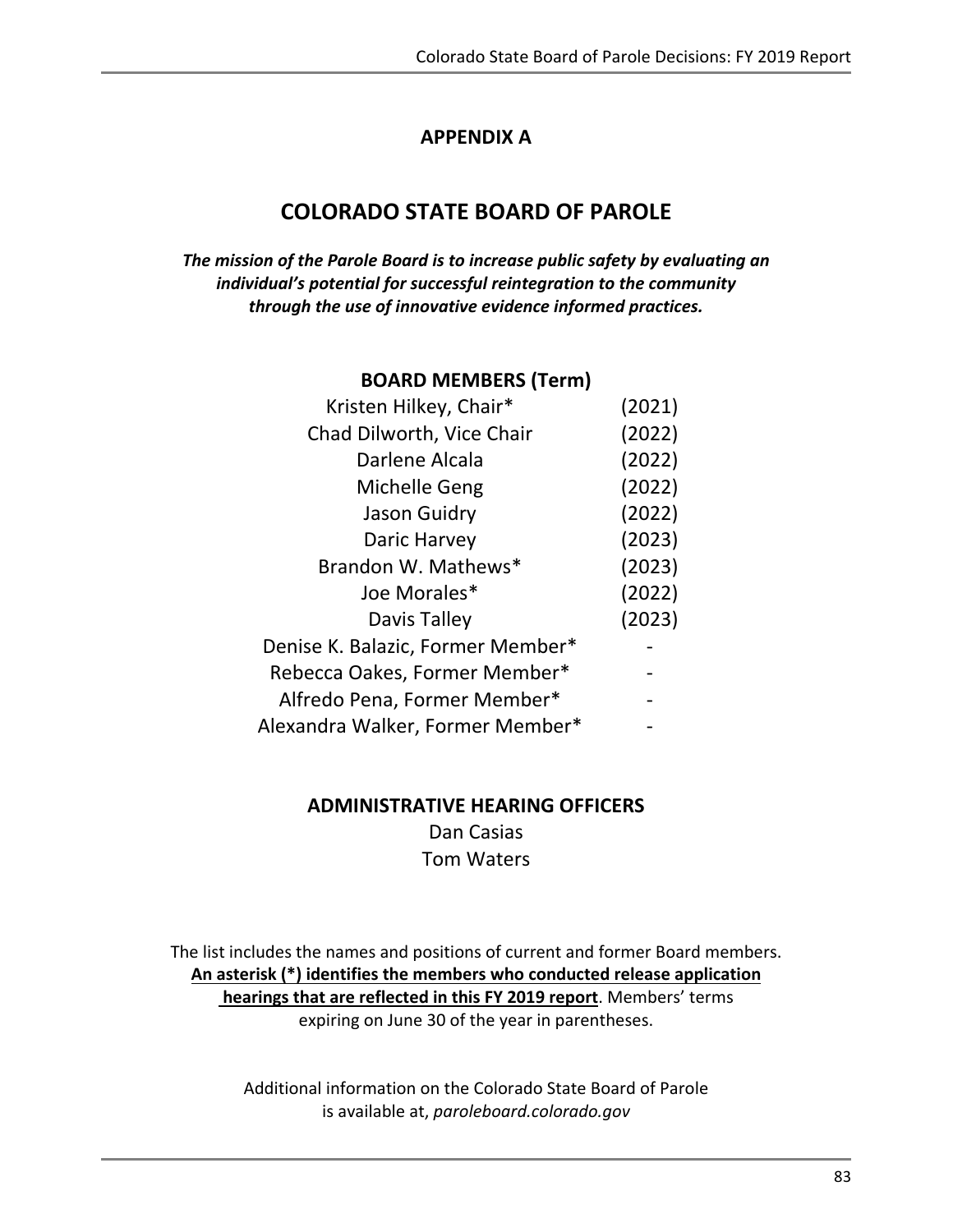This page intentionally left blank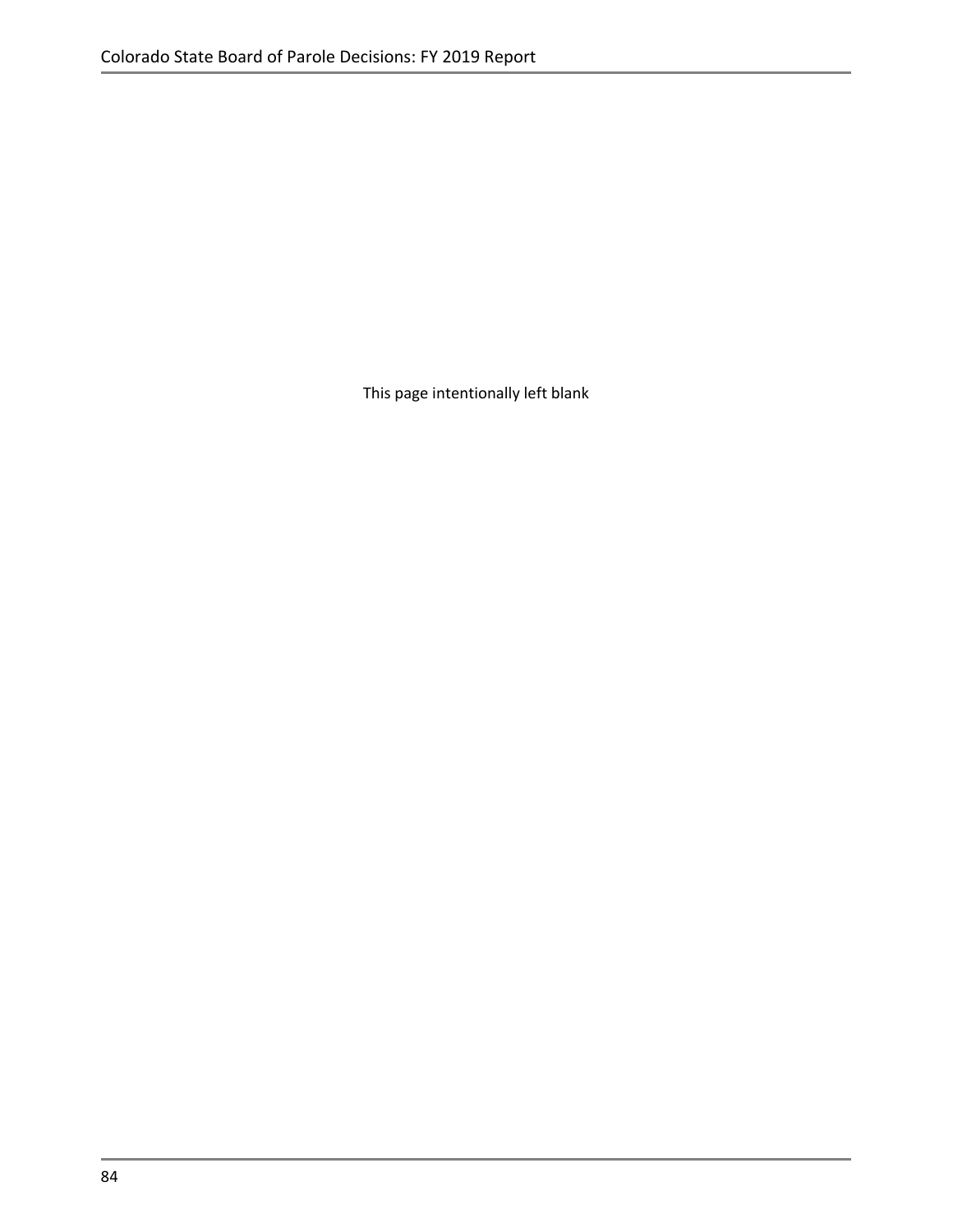## **APPENDIX B**

## **Parole Board Release Guideline Instrument: Item and Matrix Descriptions**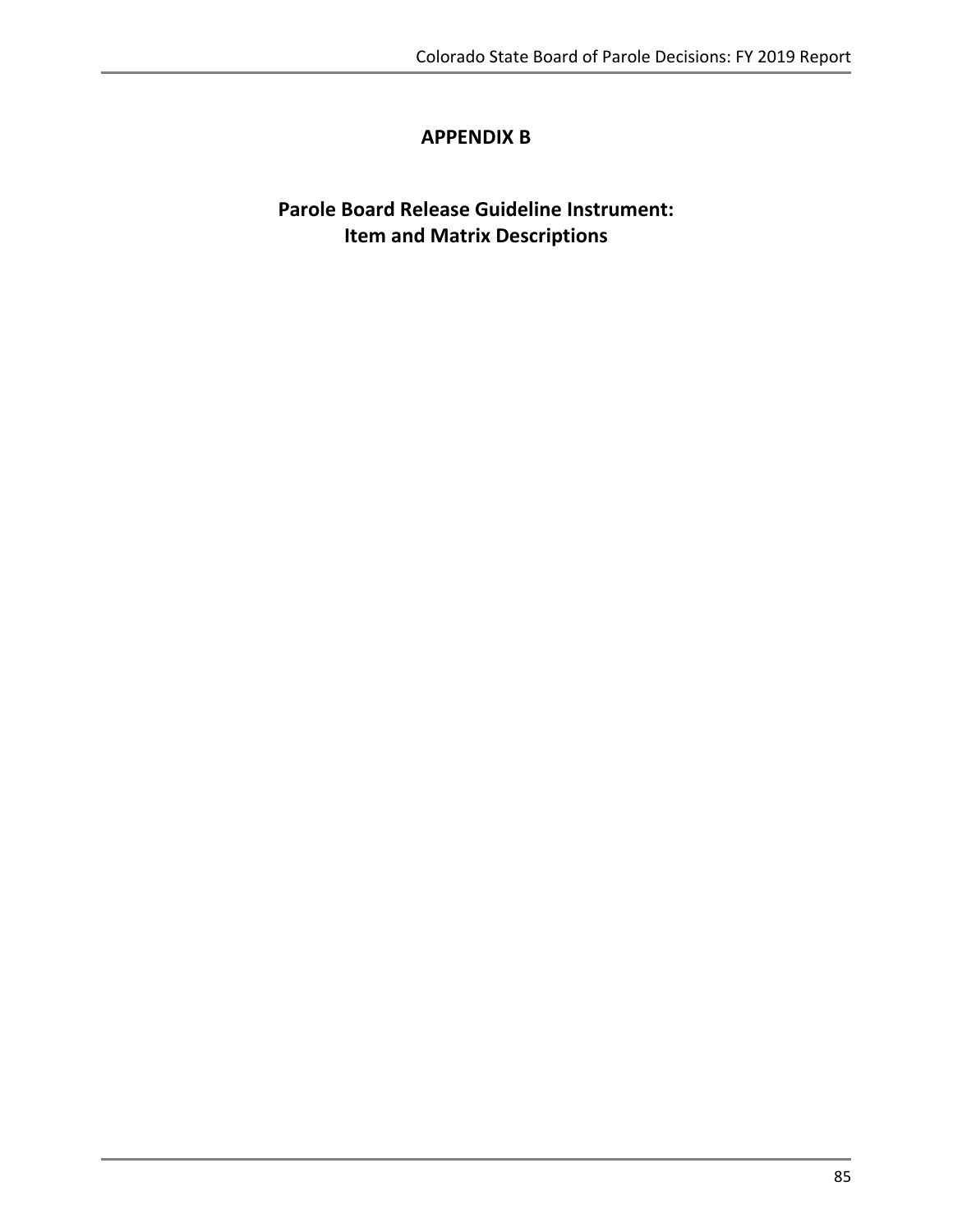This page intentionally left blank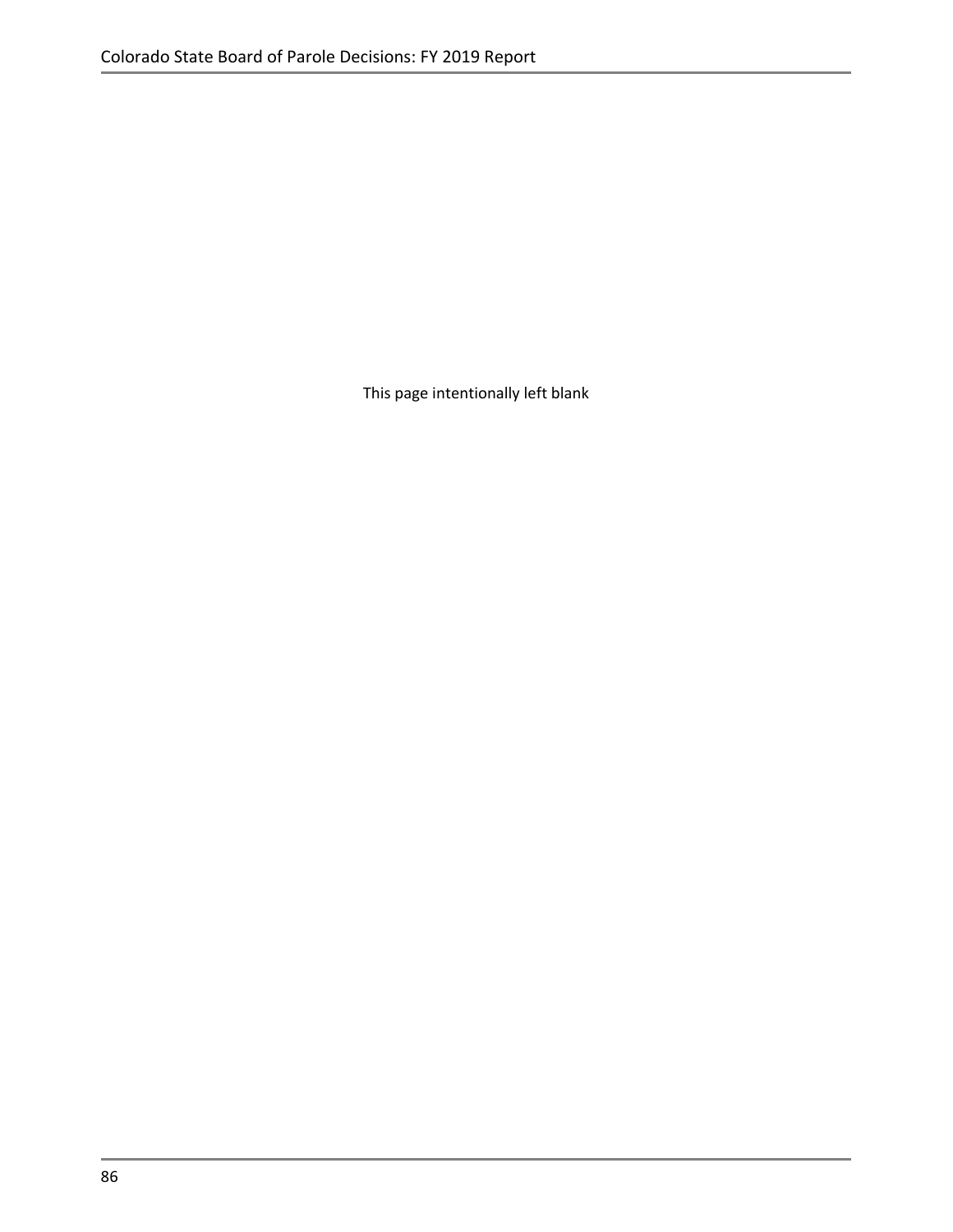## **Parole Board Release Guideline Instrument: Item and Matrix Descriptions**

## **Introduction**

Pursuant to §17-22.5-107(1), C.R.S., the DCJ, in consultation with the State Board of Parole, developed the Parole Board Release Guideline Instrument (PBRGI). The following elements comprise the PBRGI:

- The PBRGI risk items, which combined, assign inmates to a risk level,
- The PBRGI readiness items, which combined, assign inmates to a readiness level,
- The PBRGI decision matrix with five levels of risk and three levels of readiness, and
- The PBRGI advisory decision to release or defer, based on the decision matrix assignment.

## **PBRGI Risk Items and Readiness Items**

The original draft of the parole release guideline was developed by the Post Incarceration Supervision Task Force of the Colorado Commission on Criminal and Juvenile Justice. This document, approved by the full Commission, served as the source for the recidivism risk and parole readiness items.

These items reflect the parole release policy considerations in statute, §17-22.5-404(4), C.R.S. DCJ staff, in consultation with staff of the Office of Planning and Analysis (OPA) at the Colorado Department of Corrections (CDOC) and the Office of Information Technology at CDOC and Board

members, selected reliable variables to represent each of the policy elements included in the draft administrative release guideline.

Eight variables comprise the risk items and five variables comprise the readiness items of the PBRGI (see Figure A1). Each of the PBRGI items is described below along with a note indicating whether the category assignment is reduced or augmented by the item score.

**The original draft of the parole release guideline was developed by the Post Incarceration Supervision Task Force of the Colorado Commission on Criminal and Juvenile Justice.**

## **Risk Items**

**Item #1: The Colorado Actuarial Risk Assessment Scale**. The CARAS is an actuarial risk assessment instrument which, pursuant to §17-22.5-404(2), C.R.S., is developed by DCJ for use by the Parole Board when making release decisions. The CARAS is a risk scale that predicts recidivism following a release from prison.<sup>[106](#page-92-0)</sup> The CARAS score is based on static (unchangeable) risk factors, for

<span id="page-92-0"></span><sup>&</sup>lt;sup>106</sup> The current CARAS V6 recidivism rates by risk category are: Very Low, 14.7%; Low, 28.1%, Medium, 42.5%, High, 63.2%, and Very High, 77.8%. Recidivism is defined as at least one technical violation, arrest, or felony filing at any time during a 5-year period following release. For additional information on the CARAS V6, see ors.colorado.gov/ors-risk.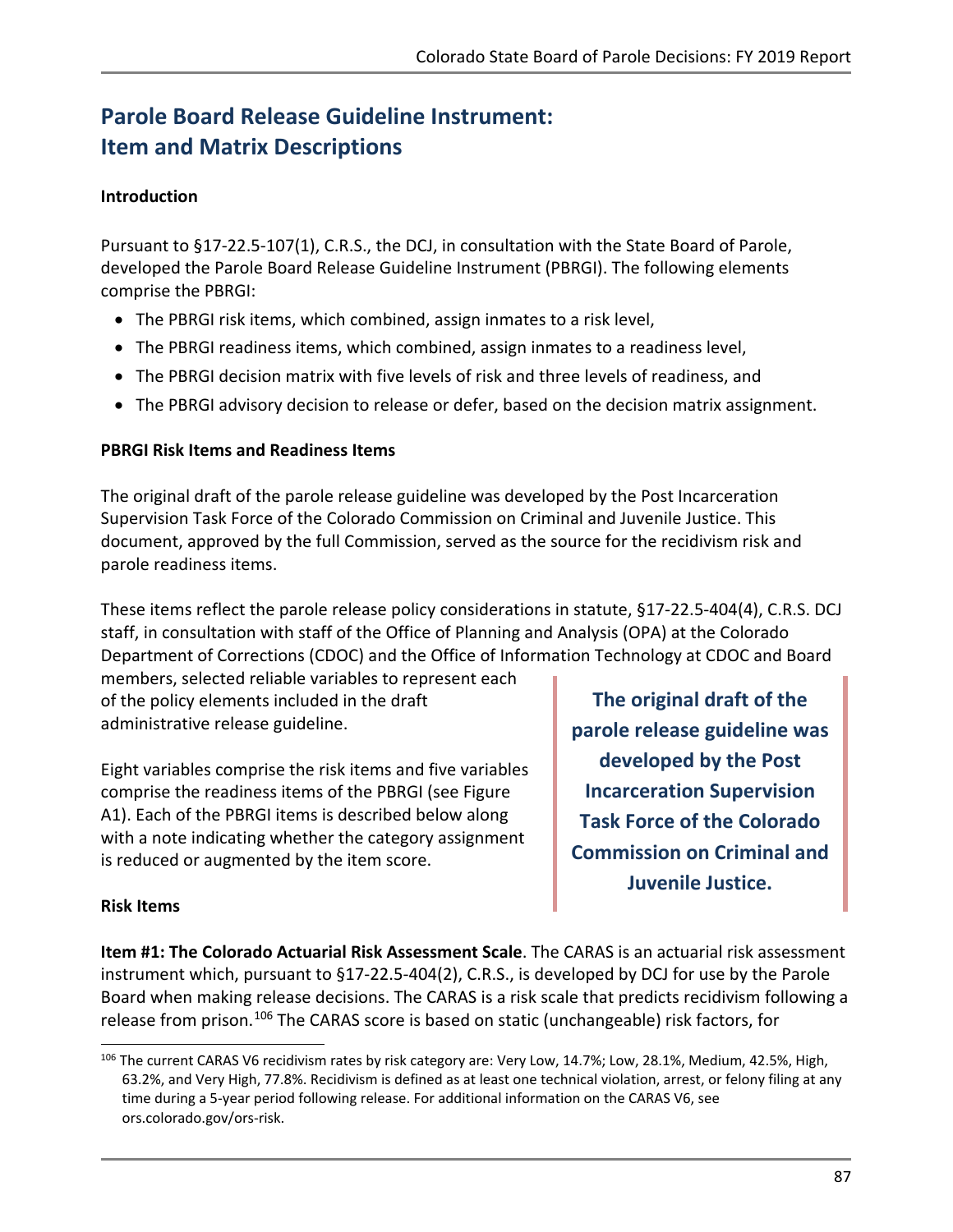example, current age, number of current conviction charges and number of previous incarcerations. Inmates are assigned to one of five risk categories that range from "very low" to "very high" risk. The assigned CARAS risk category serves as the baseline risk assignment in the risk algorithm.[107](#page-93-0)

**Item #2:** *Code of Penal Discipline* **/ Victim Threat.** Any inmate with a conviction of a Class II: 25c offense, Harassment of Victim, is assigned to the highest level of risk.<sup>[108](#page-93-1)</sup> The baseline risk assignment is not altered for inmates without such a conviction.

**Item #3:** *Code of Penal Discipline* **/ Class I Offense.** Any inmate with a conviction for a Class I offense during the previous 12 months is re-assigned to the highest level of risk. Inmates with no Class I offense in the last 12 months receive a fractional point reduction in risk (in other words, a partial category reduction).

**Item #4:** *Code of Penal Discipline* **/ Class II Offense.** Any inmate with a conviction for a Class II offense, other than Harassment of Victim, during the previous three months is re-assigned two levels higher than the baseline category of risk. For example, an inmate whose baseline risk assignment was "very low" would be shifted to "medium" risk. Inmates with no Class II offense in the last three months receive a fractional category reduction in risk.

**Item #5: Escape/Abscond or Attempt.** The existence of one or more escapes/absconds or attempts results in the inmate being advanced two categories of risk. The baseline risk assignment is not altered for inmates with no escape/abscond or attempts.

**Item #6: 60 Years of Age or Older (Risk moderator).** The baseline risk assignment is reduced by two categories for inmates who are 60 years of age or older. The baseline risk assignment is not altered for inmates who have not reached the age of 60.

**Item #7: Medical Condition Reduces Risk of Re-Offense (Risk moderator).** The baseline risk assignment is reduced by two categories for inmates whose record indicates a debilitating medical condition that reduces the risk of re-offense. The baseline risk assignment is not altered for inmates who do not have such medical conditions.

**Item #8: Manageable in the Community (Risk moderator).** *This variable is derived from a rating by the Board member conducting the parole application hearing.* Based on the review of an inmate's record and information gathered during the interview conducted during parole application hearing, Board members rate whether or not they expect a greater likelihood of success for the individual if transitioned to the community. The baseline risk assignment is reduced by one category for individuals who are expected by the member to be successful if placed under community supervision. The baseline risk assignment is not altered for individuals who are not assessed by the member to be successful under community supervision.

<span id="page-93-1"></span><span id="page-93-0"></span> $107$  Developed and validated pursuant to §17-22.5-404(2)(a), C.R.S., CARAS, Version 6 (2015) has an AUC=.75. <sup>108</sup> See the CDOC *Administrative Regulation 150-01*, Class II: 25(c) at, cdoc.colorado.gov/about/department-policies.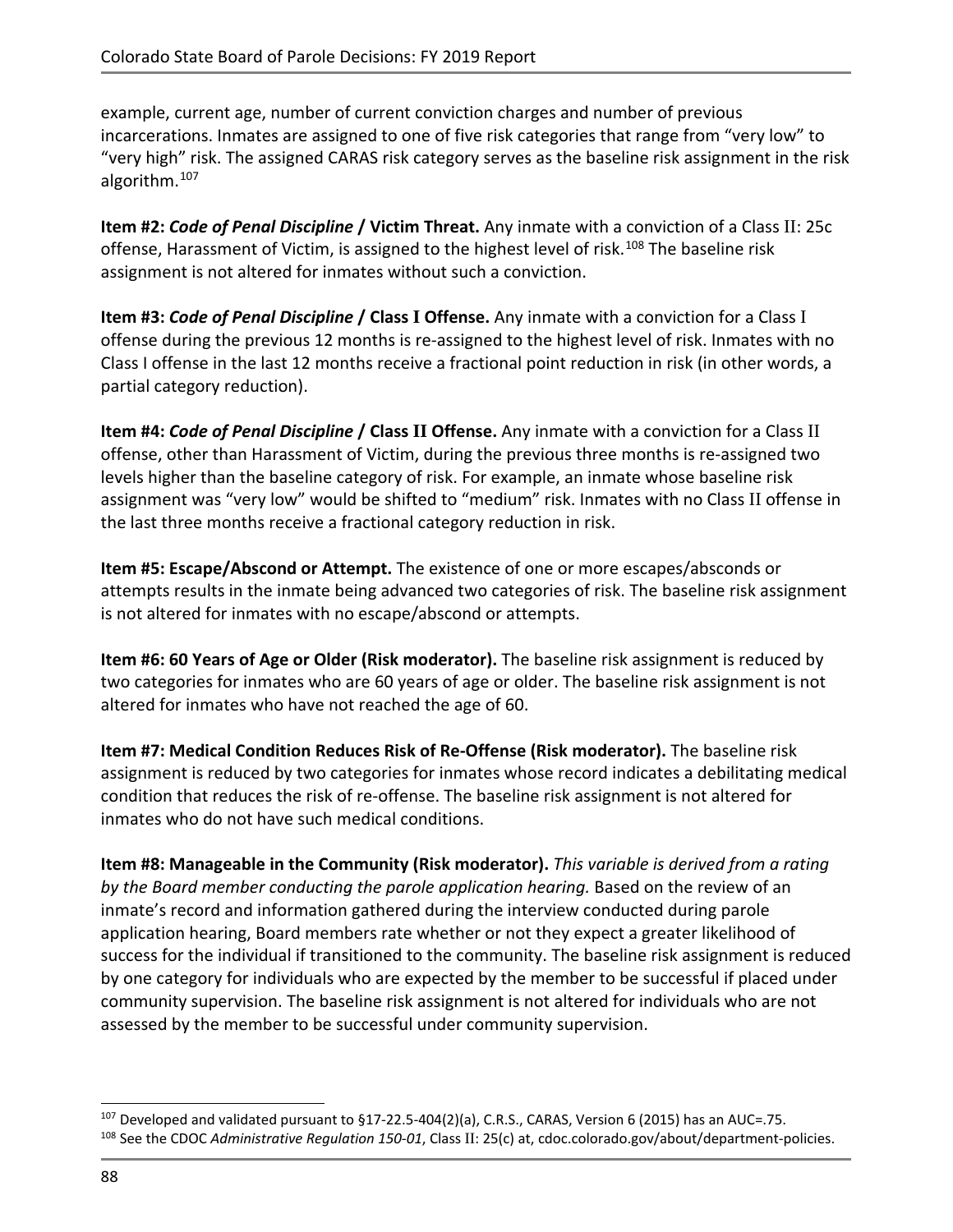## **Readiness Items**

**Item #9: Level of Service Inventory-Revised.** The LSI-R total score serves as a modified baseline in the readiness algorithm.<sup>[109](#page-94-0)</sup> The 54-item LSI-R is a measure of inmates' criminogenic needs and, based on the total score, inmates are assigned to one of four actuarially-determined readiness categories. The LSI-R is a modified baseline because this item, together with the LSI Rater Box item, $110$  is weighed equally with the remaining items in the readiness algorithm.

**Item #10: Level of Service Inventory-Rater Box Average.** The average of the 13 Rater Box items on the LSI-R contributes points to the overall readiness total. The LSI-R Rater Box items score inmates on positive adjustment characteristics. The LSI Rater Box average, in combination with the LSI-R total score category, is weighed equally with the remaining items in the readiness algorithm.

**Item #11: Program Participation / Progress.** *This variable is derived from a rating by the Board member conducting the parole application hearing.* The Board member provides a rating of the inmate's enrollment, participation, and progress in CDOC programs. The assignment of points does not penalize inmates who are wait-listed for programs or, for whatever reason as determined by the Board member, inmates for whom current program participation is considered not applicable. Points assigned to the ratings are added to the overall readiness total.

**Item #12: Treatment Participation / Progress.** *This variable is derived from a rating by the Board member conducting the parole application hearing.* The Board member provides a rating of the inmate's participation and progress in CDOC treatment. The assignment of points does not penalize inmates who are wait-listed for treatment or, for whatever reason as determined by the Board member, inmates for whom current treatment is considered not applicable. Points assigned to the ratings are added to the overall readiness total.

**Item #13: Parole Plan.** *This variable is derived from a rating by the Board member conducting the parole application hearing.* The Board member provides a rating of the quality and thoroughness of the inmate's parole plan. Considerations of the parole plan may include the provision for housing, parole location, work, education, treatment, parole sponsor, social support, vocational/leisure activities and other transition factors. Points assigned to the ratings are added to the overall readiness total.

<span id="page-94-0"></span><sup>&</sup>lt;sup>109</sup> The LSI is an assessment tool comprised of 54 items across ten different subcomponents: criminal history, education/employment, financial, marital/family, accommodations, leisure/recreation, companions, alcohol/drug problems, emotional/personal, and attitudes/orientation. Each item is scored either 0 or 1, where a point indicates that an item is true. Points are totaled with a higher overall score indicating greater needs for service.

<span id="page-94-1"></span><sup>&</sup>lt;sup>110</sup> Thirteen of the 54 items are considered dynamic factors that can change to reflect current offender experiences and characteristics. These items are rated on a scale from 0 to 3 (in addition to the item score). The 13 ratings are then totaled to obtain a rater score with higher scores indicating more pro-social influences in an offender's life.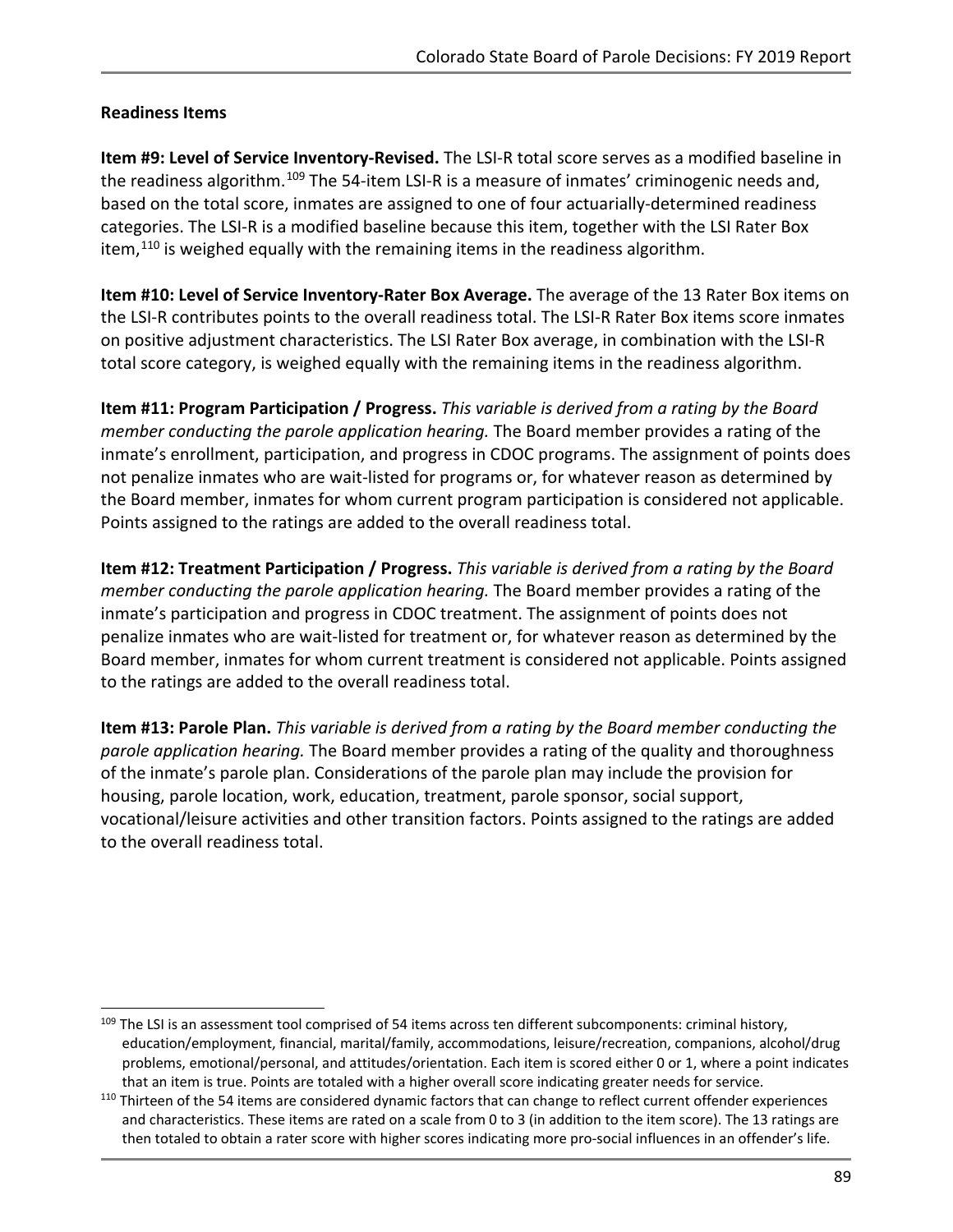| <b>DECISION ALGORITHM VARIABLES</b>                                                                  |                                                |  |  |  |  |
|------------------------------------------------------------------------------------------------------|------------------------------------------------|--|--|--|--|
| <b>RISK VARIABLES</b>                                                                                | <b>READINESS VARIABLES</b>                     |  |  |  |  |
| (- reduces, + augments, x no affect)                                                                 | (- reduces, + augments)                        |  |  |  |  |
| #1 Colorado Actuarial Risk Assessment Scale                                                          | #9 Level of Service Inventory: Total Score     |  |  |  |  |
| (Risk baseline)                                                                                      | (Readiness baseline)                           |  |  |  |  |
| $(1)$ Very Low $(1 - 23)$                                                                            | $(0)$ Low $(39 - 54)$                          |  |  |  |  |
| $(2)$ Low $(24 - 31)$                                                                                | (1) Medium (30 - 38)                           |  |  |  |  |
| (3) Medium (32 - 36)                                                                                 | $(2)$ High $(21 - 29)$                         |  |  |  |  |
| $(4)$ High $(37 - 43)$                                                                               | (3) Very High (0 - 20)                         |  |  |  |  |
| (5) Very High (44 - 79)                                                                              |                                                |  |  |  |  |
|                                                                                                      | #10 Level of Service Inventory: Rater Boxes    |  |  |  |  |
| #2 Code of Penal Discipline: Victim Threat                                                           | $(+)$ Yes (Avg. 2.50 - 3.00)                   |  |  |  |  |
| (During period of incarceration)                                                                     | $(+)$ Yes (Avg. 2.00 - 2.49)                   |  |  |  |  |
| (x) None                                                                                             | $(-)$ No (Avg. 0.50 - 1.99)                    |  |  |  |  |
| $(+)$ Yes                                                                                            | $(-)$ No (Avg. 0.00 - 0.49)                    |  |  |  |  |
| #3 Code of Penal Discipline: Class I Offense                                                         | #11 Program Participation/Progress*            |  |  |  |  |
| (-) None in past 12 months                                                                           | (+) Good outcome/ intent -or- NA / Wait listed |  |  |  |  |
| (+) At least 1 in past 12 months                                                                     | (+) Acceptable outcome/intent                  |  |  |  |  |
|                                                                                                      | (-) Weak/unclear outcome/intent                |  |  |  |  |
| #4 Code of Penal Discipline: Class II Offense                                                        | (-) Poor outcome/intent                        |  |  |  |  |
| (Other than Victim Threat)                                                                           |                                                |  |  |  |  |
| (-) None in past 3 months                                                                            | #12 Treatment Participation/Progress*          |  |  |  |  |
| (+) At least 1 in past 3 months                                                                      | (+) Good outcome/ intent -or- NA /Wait listed  |  |  |  |  |
|                                                                                                      | (+) Acceptable outcome/intent                  |  |  |  |  |
| #5 Escape/Abscond or Attempt                                                                         | (-) Weak/unclear outcome/intent                |  |  |  |  |
| (x) None                                                                                             | (-) Poor outcome/intent                        |  |  |  |  |
| (+) Yes, Escape/Abscond or Attempt                                                                   |                                                |  |  |  |  |
|                                                                                                      | #13 Parole Plan*                               |  |  |  |  |
| <b>Risk moderators</b>                                                                               | $(+)$ Good                                     |  |  |  |  |
| #6 (-) Yes, 60 yrs. or older                                                                         | (+) Acceptable                                 |  |  |  |  |
| #7 (-) Yes, med. condition reduces reoffense risk                                                    | $(-)$ Weak                                     |  |  |  |  |
| $#8$ (-) Yes, manageable in community*                                                               | $(-)$ Poor                                     |  |  |  |  |
| (*PB Input)                                                                                          | (*PB Input)                                    |  |  |  |  |
| <b>DECISION ALGORITHM COMPUTATIONS AND CATEGORIES</b>                                                |                                                |  |  |  |  |
| <b>Risk Calculation:</b>                                                                             |                                                |  |  |  |  |
| CARAS + COPD: Victim + COPD: Class I + COPD: Class II + Esc/Abs + Risk moderators = Risk Point Total |                                                |  |  |  |  |
| Risk Categories: 1) Very Low = 1.99 or less risk points<br>4) High = $4.00 - 4.99$                   |                                                |  |  |  |  |
| $Low = 2.00 - 2.99$<br>5) Very High = $5.00$ or above<br>(2)                                         |                                                |  |  |  |  |
| 3) Medium = $3.00 - 3.99$                                                                            |                                                |  |  |  |  |
| <b>Readiness Calculation:</b>                                                                        |                                                |  |  |  |  |
| (LSI: Total Score + LSI: RB + Program + Treatment + Plan) / 5 = Readiness Point Average              |                                                |  |  |  |  |

## **Figure A1. PBRGI risk and readiness variables and algorithm calculations and categories**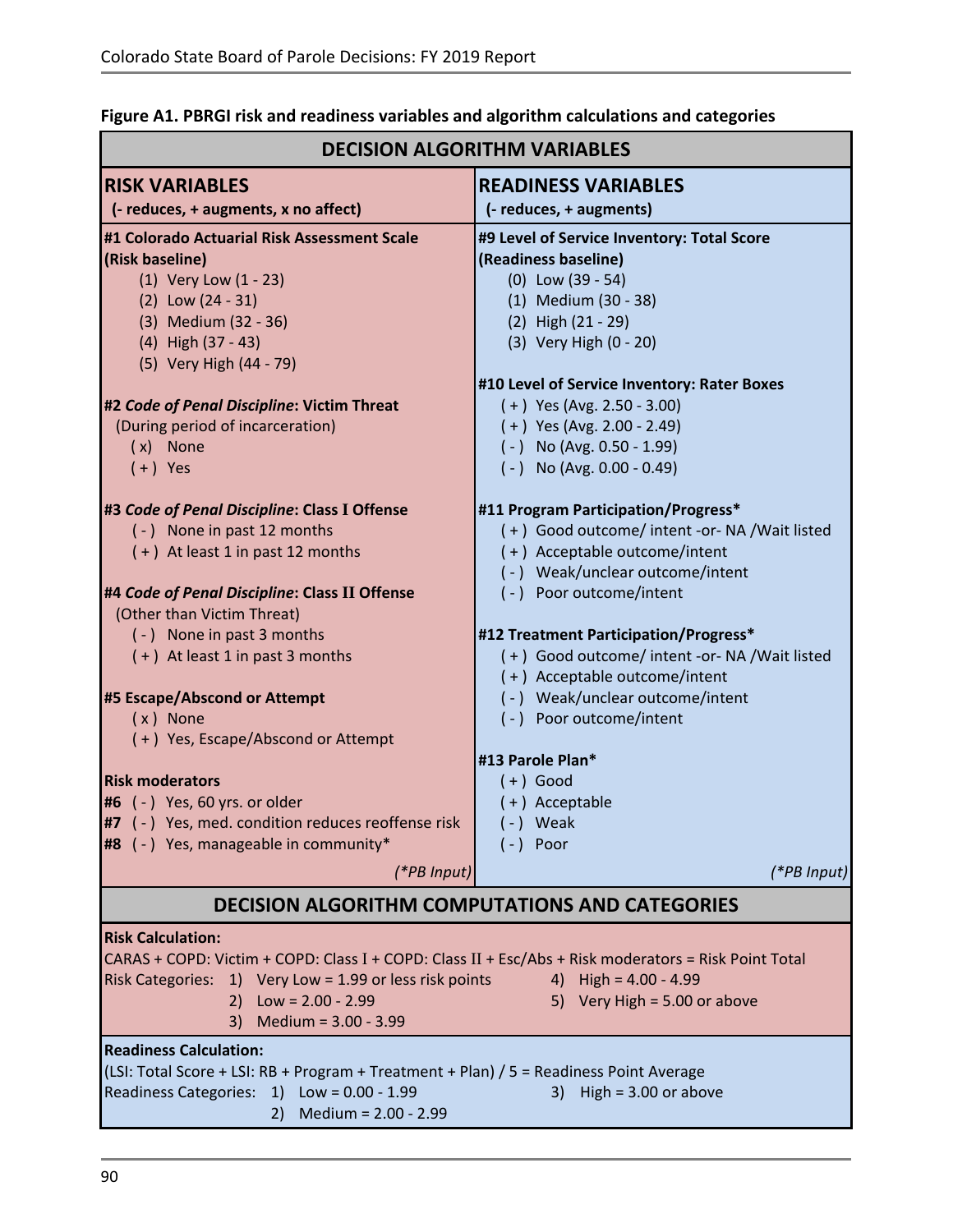## **PBRGI Algorithms and Decision Matrix**

The first item in the risk dimension (Item #1: CARAS) and the first item in the Readiness dimension (Item #9: LSI) determine a baseline level for each inmate on risk and on readiness. The remaining items in the risk or readiness dimension determine whether the inmate is shifted up or down the levels of the dimension. The risk algorithm is calculated by the simple addition of points received for each of the eight risk items and the total number of points is associated with a particular risk level. The readiness algorithm is based on the calculated average of the points received for each of the five readiness items and the average is associated with a particular readiness level (see Figure A1.).

**Placement in the Matrix.** As detailed in Figure A1, computations of the risk algorithm *total score* and the readiness algorithm *average score* result in the assignment of each inmate to a risk and a readiness level:

Very Low (best candidates for release) Low Medium High Very High (best candidates for defer)

#### **Risk Levels Readiness Levels**

High (best candidates for release) Medium Low (best candidates for defer)

The combination of the risk and readiness levels places an inmate into one of the 15 categories in the PBRGI decision matrix. The risk by readiness decision matrix comprising the five risk and three readiness levels can be found in Figure A2. Each decision matrix risk/readiness combination is associated with an advisory release decision recommendation either to "RELEASE" the inmate to parole or to "DEFER" the inmate to a subsequent parole consideration hearing, continuing the period of incarceration.

Note that all parole release candidates falling in the "very low risk" category are recommended for release; whereas, all those falling in the "very high risk" category are recommended for deferral.<sup>111</sup> Note also that the recommendation related to the middle of the matrix is dependent on the combination of the two dimensions. For example, the recommendation for an inmate at "medium" readiness differs depending on the risk placement.

Inmates assigned to the lower risk/higher readiness combinations (the upper left area of the matrix) would be considered the better candidates for release and those assigned to the higher risk/lower readiness combinations (the lower right area of the matrix) would be considered the better candidates for deferral.

<span id="page-96-0"></span><sup>&</sup>lt;sup>111</sup> The advisory recommendation to release or defer for each level of risk and readiness was assigned by the original draft administrative guideline instrument.